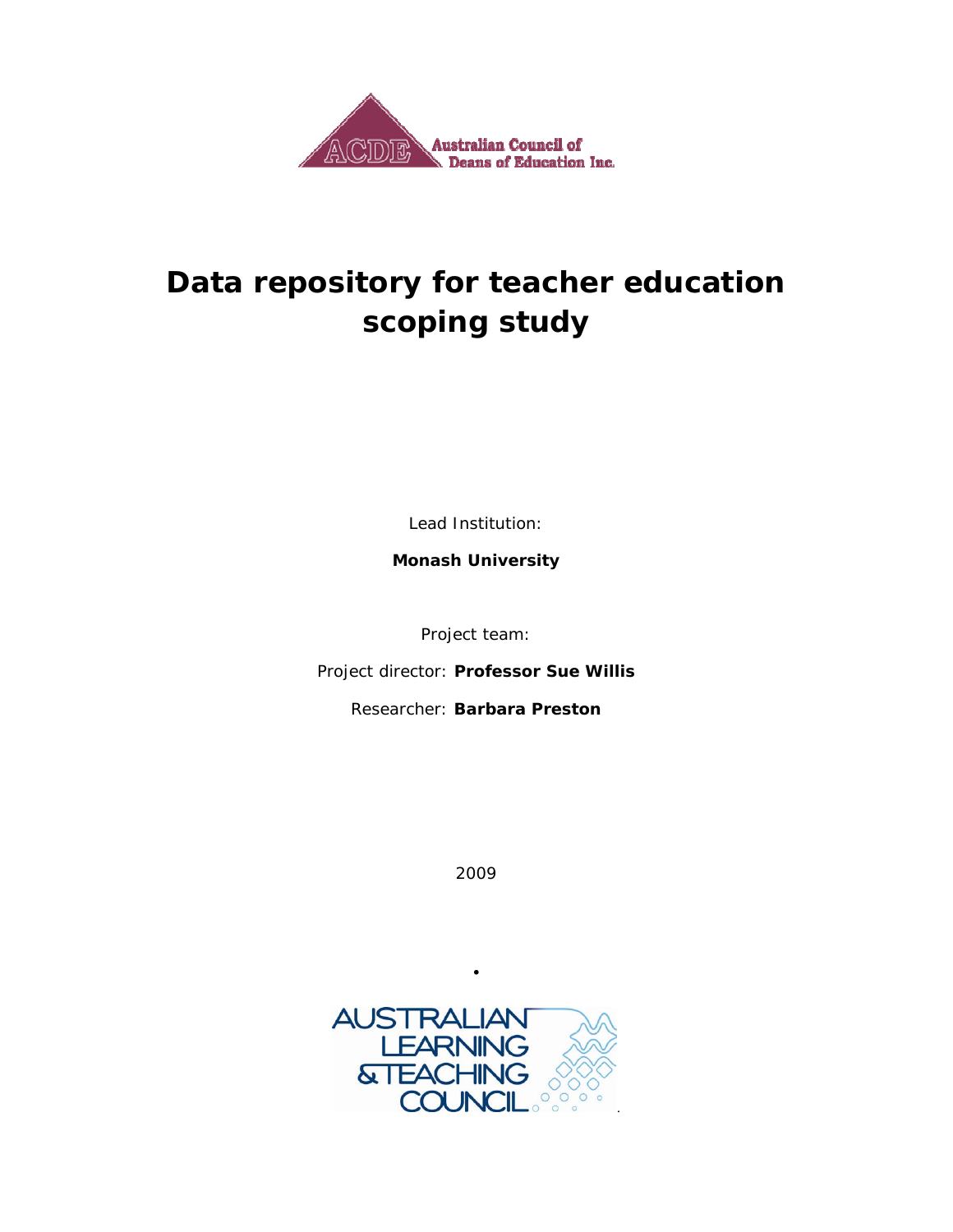Support for this project has been provided by the Australian Learning and Teaching Council, an initiative of the Australian Government Department of Education, Employment and Workplace Relations. The views expressed in this report do not necessarily reflect the views of the Australian Learning and Teaching Council Ltd.

This work is published under the terms of the Creative Commons Attribution-Noncommercial-ShareAlike 2.5 Australia Licence. Under this Licence you are free to copy, distribute, display and perform the work and to make derivative works.

**Attribution:** You must attribute the work to the original authors and include the following statement: Support for the original work was provided by the Australian Learning and Teaching Council Ltd, an initiative of the Australian Government Department of Education, Employment and Workplace Relations.

**Noncommercial:** You may not use this work for commercial purposes.

**Share Alike.** If you alter, transform, or build on this work, you may distribute the resulting work only under a licence identical to this one.

For any reuse or distribution, you must make clear to others the licence terms of this work.

Any of these conditions can be waived if you get permission from the copyright holder.

To view a copy of this licence, visit http://creativecommons.org/licenses/by/2.5/au/ or send a letter to Creative Commons, 543 Howard Street, 5th Floor, San Francisco, California, 94105, USA.

Requests and inquiries concerning these rights should be addressed to the Australian Learning and Teaching Council, PO Box 2375, Strawberry Hills NSW 2012 or through the website: http://www.altc.edu.au

2009

The Australian Council of Deans of Education website: http://www.acde.edu.au/datarepository.

ISBN 978-1-876814-14-4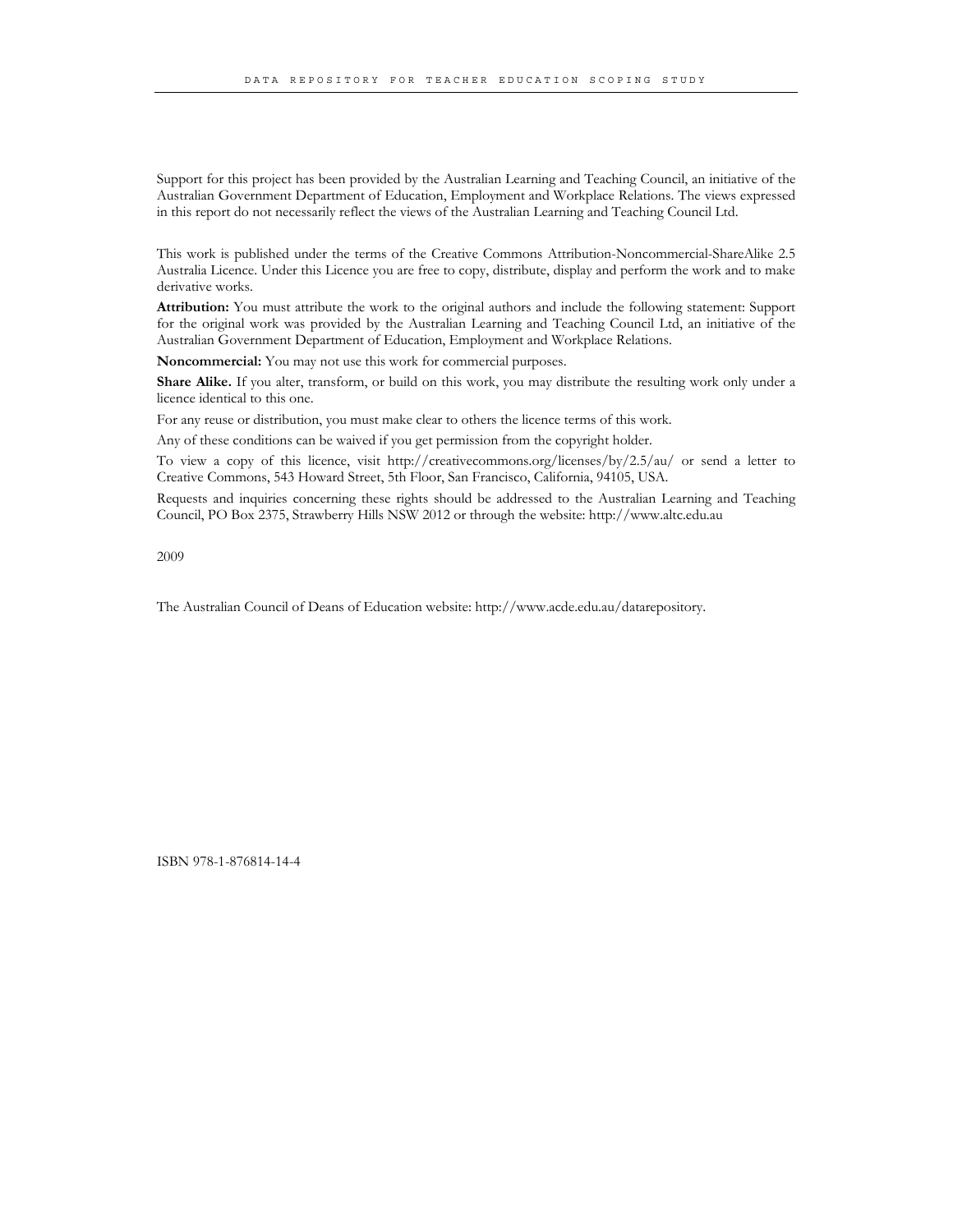#### **Contents**

|         |                        | $Abbreviations \dots 1 v$                                     |  |
|---------|------------------------|---------------------------------------------------------------|--|
|         |                        |                                                               |  |
|         |                        |                                                               |  |
|         |                        |                                                               |  |
| 1       |                        |                                                               |  |
| 1.1     |                        |                                                               |  |
| 1.2     |                        |                                                               |  |
| 1.3     |                        |                                                               |  |
| 1.4     |                        |                                                               |  |
| 2       |                        |                                                               |  |
| 2.1     |                        |                                                               |  |
| 2.2     |                        |                                                               |  |
| 2.3     |                        |                                                               |  |
| $\beta$ |                        |                                                               |  |
| 4       |                        |                                                               |  |
| 4.1     |                        |                                                               |  |
| 4.2     |                        |                                                               |  |
| 5       |                        |                                                               |  |
| 5.1     |                        |                                                               |  |
| 5.2     |                        |                                                               |  |
| 5.3     |                        |                                                               |  |
| 6       |                        |                                                               |  |
|         |                        |                                                               |  |
|         | $\triangle$ Appendix B | Data standards and standard classifications 48                |  |
|         | $A$ ppendix $C$        |                                                               |  |
|         | $A$ ppendix $D$        |                                                               |  |
|         | Appendix E             | Data requirements of a teacher workforce projections model 68 |  |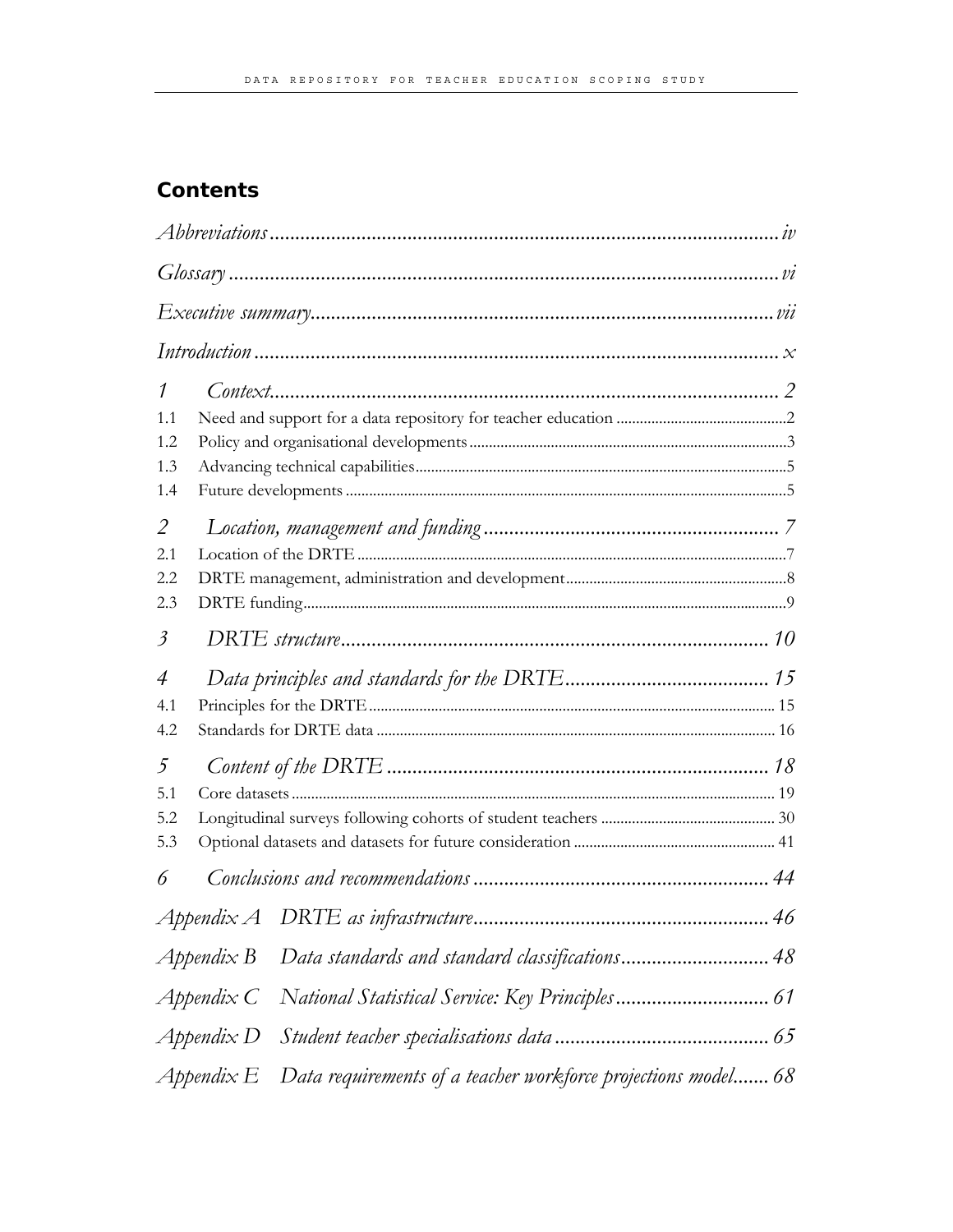|  | Appendix F Staff in Australia's Schools: Teacher workforce planning data               |  |  |  |
|--|----------------------------------------------------------------------------------------|--|--|--|
|  | needs                                                                                  |  |  |  |
|  |                                                                                        |  |  |  |
|  |                                                                                        |  |  |  |
|  |                                                                                        |  |  |  |
|  |                                                                                        |  |  |  |
|  |                                                                                        |  |  |  |
|  | Box 2 Medical Schools Outcomes Database (MSOD) and Longitudinal Tracking project 33    |  |  |  |
|  | Box 3 Factors influencing Teacher Choice' (FIT Choice) longitudinal surveys of student |  |  |  |
|  |                                                                                        |  |  |  |
|  | Box 4 Australian Standard Classification of Education, Broad Field 07  65              |  |  |  |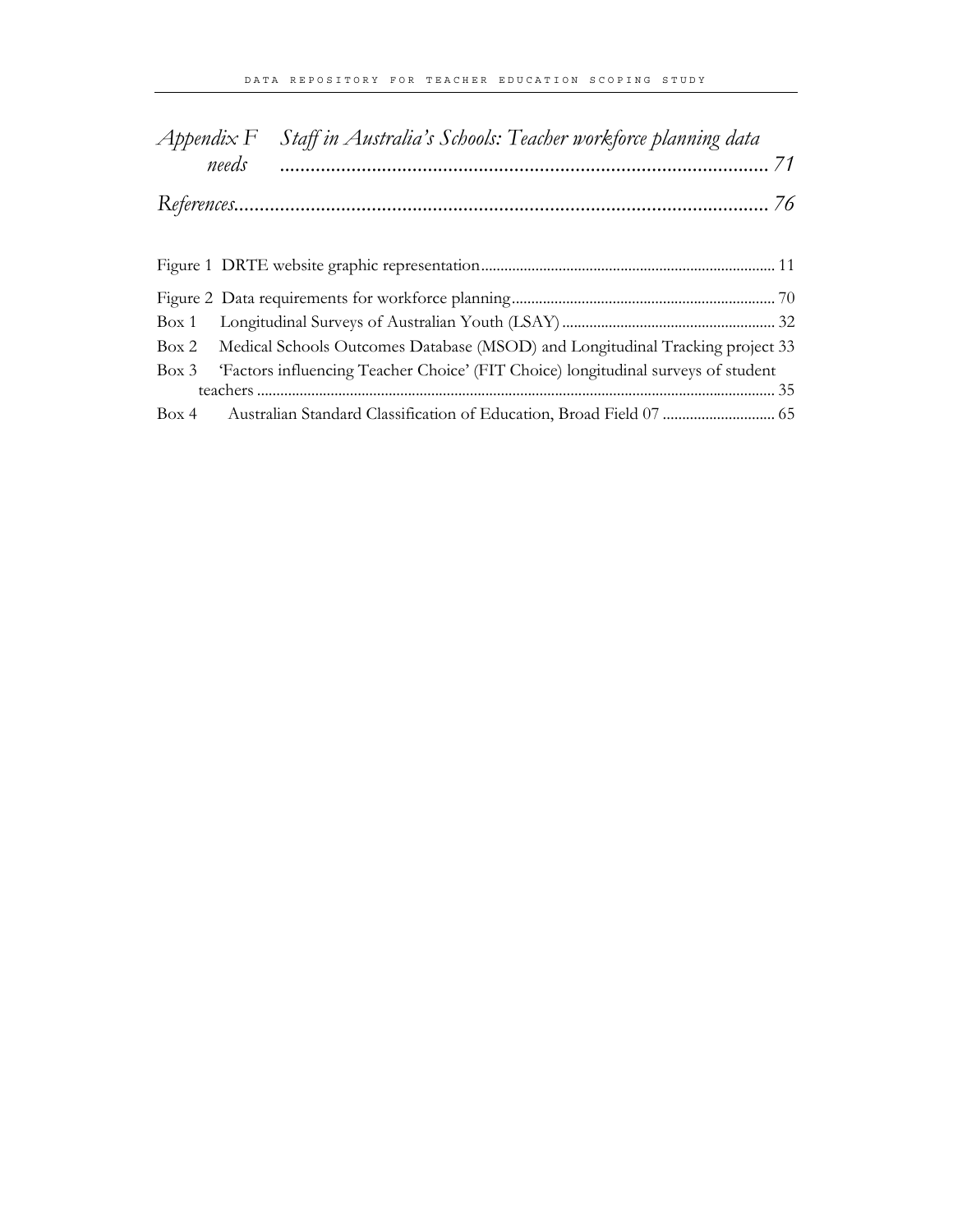#### **Abbreviations**

| <b>ABS</b>      | Australian Bureau of Statistics                                                                                           |
|-----------------|---------------------------------------------------------------------------------------------------------------------------|
| <b>ACDE</b>     | Australian Council of Deans of Education                                                                                  |
| <b>ACER</b>     | Australian Council for Educational Research                                                                               |
| <b>ADSRI</b>    | Australian Demographic and Social Research Institute                                                                      |
| <b>AERA</b>     | American Educational Research Association                                                                                 |
| <b>AESOC</b>    | Australian Education Systems Officials Committee                                                                          |
| <b>AIHW</b>     | Australian Institute of Health and Welfare                                                                                |
| <b>ALTC</b>     | Australian Learning and Teaching Council, formerly the Carrick Institute for<br>Learning and Teaching in Higher Education |
| <b>ANU</b>      | Australian National University                                                                                            |
| <b>ANZSCO</b>   | Australian and New Zealand Standard Classification of Occupations                                                         |
| AOU/AOUG        | Academic Organisational Unit/ Academic Organisational Unit Group                                                          |
| <b>ARC</b>      | Australian Research Council                                                                                               |
| <b>ARIA</b>     | Accessibility/Remoteness Index of Australia                                                                               |
| <b>ASCED</b>    | Australian Standard Classification of Education                                                                           |
| <b>ASRC</b>     | Australian Standard Research Classification                                                                               |
| <b>ASSDA</b>    | Australian Social Science Data Archive                                                                                    |
| <b>AVETMISS</b> | Australian Vocational Education and Training Management Information<br>Statistical Standard                               |
| <b>AYS</b>      | Australian Youth Survey                                                                                                   |
| <b>CDNM</b>     | Council of Deans of Nursing and Midwifery, Australia and New Zealand                                                      |
| <b>COAG</b>     | Council of Australian Governments                                                                                         |
| <b>DEEWR</b>    | Australian Government Department of Education, Employment and Workplace<br>Relations                                      |
| <b>DEST</b>     | (former) Australian Government Department of Education, Science and Training                                              |
| <b>DETYA</b>    | (former) Australian Government Department of Education, Training and Youth<br>Affairs                                     |
| <b>DIAC</b>     | Australian Government Department of Immigration and Citizenship                                                           |
| <b>DoHA</b>     | Australian Government Department of Health and Ageing                                                                     |
| <b>DRTE</b>     | Data repository for teacher education; a term used for convenience in this report                                         |
| EIP             | Evaluations and Investigations Programme                                                                                  |
| ERA             | Excellence in Research in Australia                                                                                       |
| <b>FaHCSIA</b>  | Australian Government Department of Families, Housing, Community Services<br>and Indigenous Affairs                       |
| FIT-Choice      | Factors Influencing Teacher Choice study                                                                                  |
| FoE             | Field of Education, a classification used in the ASCED                                                                    |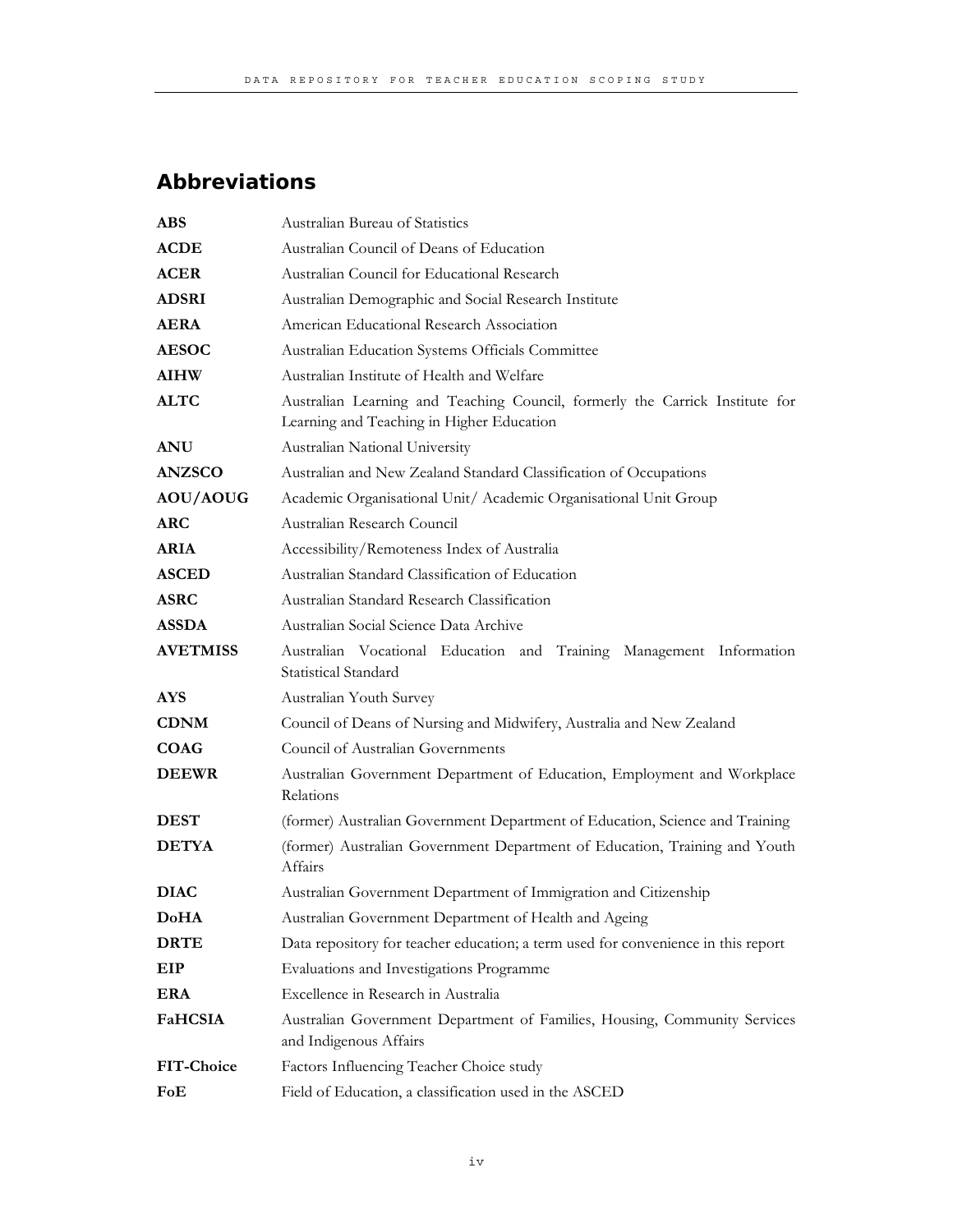| <b>GCA</b>     | Graduate Careers Australia, formerly the Graduate Careers Council (GCC)                                                            |
|----------------|------------------------------------------------------------------------------------------------------------------------------------|
| <b>GIS</b>     | Geographic information systems                                                                                                     |
| <b>HEP</b>     | Higher Education Provider, the term used by DEEWR for universities and other<br>recognised higher education providers in Australia |
| <b>HEEF</b>    | Higher Education Endowment Fund                                                                                                    |
| <b>HILDA</b>   | Household, Income and Labour Dynamics in Australia survey                                                                          |
| <b>IEA</b>     | International Association for the Evaluation of Educational Achievement                                                            |
| <b>ISO</b>     | International Organization for Standardisation (Organisation internationale de<br>normalisation)                                   |
| <b>LSAY</b>    | Longitudinal surveys of Australian Youth                                                                                           |
| <b>LSIA</b>    | Longitudinal survey of immigrants to Australia                                                                                     |
| <b>MCEETYA</b> | Ministerial Council for Education, Employment, Training and Youth Affairs                                                          |
| <b>METeOR</b>  | Australian Institute of Health and Welfare's Metadata Online Registry                                                              |
| <b>MSOD</b>    | Medical Schools Outcomes Database, a project of the Medical Deans Australia<br>and New Zealand                                     |
| <b>NCES</b>    | National Centre for Educational Statistics (US)                                                                                    |
| <b>NCRIS</b>   | National Collaborative Research Infrastructure Scheme                                                                              |
| <b>NCVER</b>   | National Centre for Vocational Education and Research                                                                              |
| <b>NSS</b>     | National Statistical Service                                                                                                       |
| <b>NSSC</b>    | National Schools Statistics Collection (of ABS)                                                                                    |
| <b>OAD</b>     | Overseas arrivals and departures (DIAC datasets)                                                                                   |
| <b>OECD</b>    | Organisation for Economic Cooperation and Development                                                                              |
| <b>PDF</b>     | Portable Document Format                                                                                                           |
| <b>PISA</b>    | Programme for International Student Assessment                                                                                     |
| R&D            | Research and experimental development                                                                                              |
| <b>SACC</b>    | Standard Australian Classification of Countries                                                                                    |
| <b>SAS</b>     | Statistical analysis software produced by SAS Institute Inc.                                                                       |
| <b>SEO</b>     | Socio-Economic Objective (of research activity)                                                                                    |
| <b>SPEAR</b>   | Social Policy Evaluation, Analysis and Research Centre, ANU                                                                        |
| <b>SPSS</b>    | Originally, 'Statistical Package for the Social Sciences', produced by SPSS Inc.                                                   |
| SQL            | <b>Structured Query Language</b>                                                                                                   |
| <b>SRD</b>     | Summary Record Database                                                                                                            |
| <b>TALIS</b>   | OECD Teaching and learning international survey                                                                                    |
| <b>TEDS-M</b>  | IEA Teacher Education and Development Study in Mathematics                                                                         |
| <b>UA</b>      | Universities Australia, formerly the Australian Vice-Chancellors' Committee<br>(AVCC)                                              |
| <b>VET</b>     | Vocational Education and Training                                                                                                  |
| YIT            | Youth in Transition surveys                                                                                                        |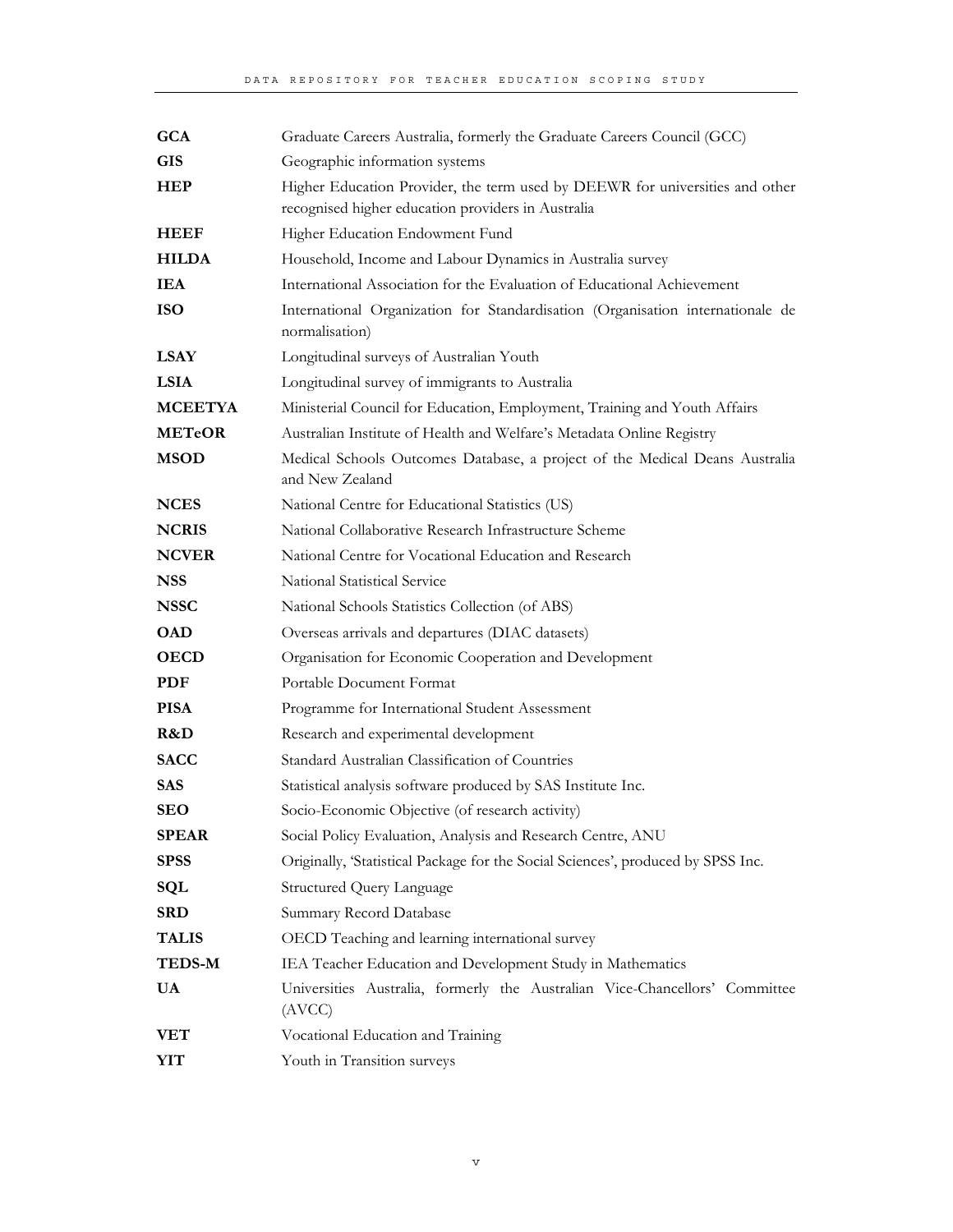#### **Glossary**

**Data** Any information that can be stored in digital form, and may be qualitative or quantitative, and be in numerical, text or other forms. Also included as 'data' are numerical projections or estimates of future values (such as expected completions of initial teacher education courses for future years). Numerical or quantitative data is taken to be collective singular because it is considered in this report to be more than an aggregation of discrete numbers – 'data' also involves the relationships between those numbers.

**Data custodians** Those responsible for data collection, quality assurance, storage, and access to the datasets by external parties.

- **Datasets** Compiled collections of data.
- **Database** (or '**repository**') 'A collection of data and datasets, often compiled from a range of sources and usually organised to permit data to be readily retrieved, managed and updated. Typically databases involve software programs which enable the data to be collected, copied, stored, retrieved and distributed' (Fitzgerald & Pappalardo 2007, p. 22).
- **e-infrastructure** (or '**cyberinfrastructure**') In Australia the UK and European terminology of 'e-infrastructure' is most common. 'Cyberinfrastructure' tends to be used in the USA. The data repository for teacher education being considered in this scoping study is a potentially valuable element of Australian (and international) e-infrastructure. E-infrastructure is discussed in detail in Appendix A.
- **Geographic information system (GIS)**. An information system for capturing, storing, analysing, managing and presenting data that is spatially referenced (that is, linked to location, by, for example, latitude and longitude references).
- **Initial teacher education** Pre-service professional education for those preparing to teach in schools, early childhood settings, VET and other areas of education; initial teacher education programs may be at undergraduate or graduate levels; 'post-initial' or 'in-service' teacher education programs are for qualified teachers (or equivalent).
- **Metadata** 'Data about data', or the underlying definition or structured description of the content, quality, condition or other characteristics of data.
- **Structured Query Language** An ISO standard interactive and programming language for querying and modifying data and managing databases
- **Summary Record Database** A document file type that allows data to be formatted, maintained and manipulated in multi-dimensions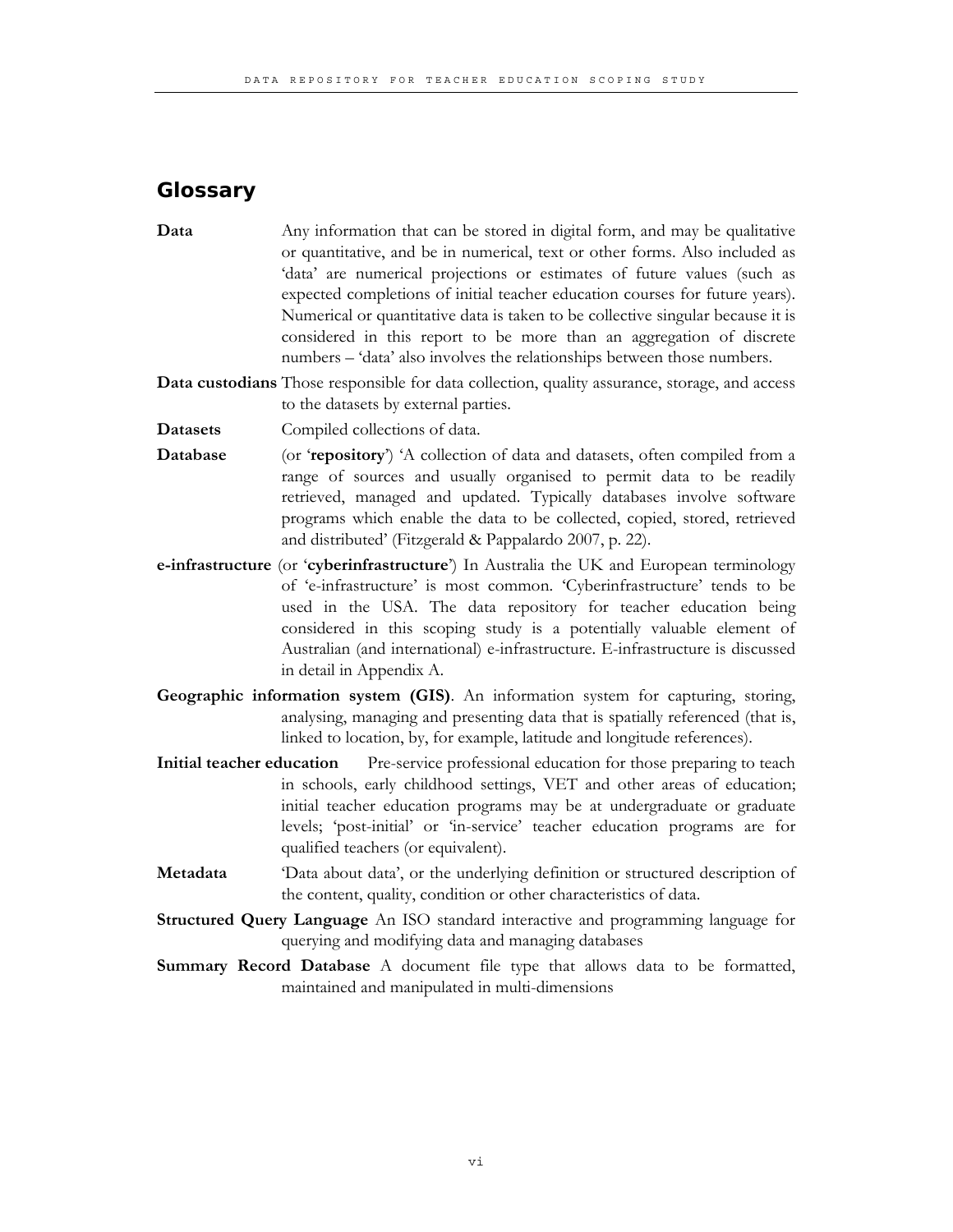#### **Executive summary**

The Australian Learning and Teaching Council (ALTC) funded the Australian Council of Deans of Education (ACDE) through Monash University to carry out a scoping study to investigate the need and support for, and feasibility and specifications of, a national data repository for teacher education (DRTE) with systematically managed, accessible and usable data concerned with teacher education and related areas.

#### **Context**

Large scale, high quality research to inform policy and practice in teacher education has been strongly advocated overseas and in Australia. Such research requires large national databases and longitudinal studies. The advocacy arises from recognition of the importance of effective teacher education as a foundation for education from early childhood to post-school education, and the importance of policy at all levels being evidence-based.

There is capability among researchers for high quality research to inform policy and practice in teacher education. Yet there is not the database infrastructure to effectively and efficiently support such research.

The DRTE with which this scoping study is concerned could provide such database infrastructure. It could also lessen the need for frequent, ad hoc data collections and searches to support discrete research and policy development exercises.

The proposal for a DRTE has been strongly supported by a wide range of stakeholders in teacher education and the teaching profession. A number of these organisations have resolved to ensure that their members and others are aware of and able to make good use of the repository. Those associated with likely source data collections have also been positive about the proposal.

Some broad shifts in policy priorities and in administrative, regulatory and policy formation structures at the national and Commonwealth levels point to a potential for greater valuing and utilisation of an initiative such as the DRTE, and possibilities for its effective development, management and funding.

There will continue to be change and development in research and policy requirements and priorities, newly available datasets, data management and co-ordination initiatives, and technical capabilities. Therefore flexibility and openness to innovation will be important in the DRTE, which should be conceived as an ongoing resource, not as a 'project' with a finite life.

#### **Location, management and funding**

Currently there is no clearly appropriate location, or 'host', for the DRTE. An appropriate location may be in a reformed or new agency, in an existing agency or organisation, or in a stand-alone body.

The location of the DRTE within another organisation has potential advantages of economies of scale and efficiencies, and there might well be significant synergies in ideas, professional activities and external relations between the DRTE and the hosting organisation.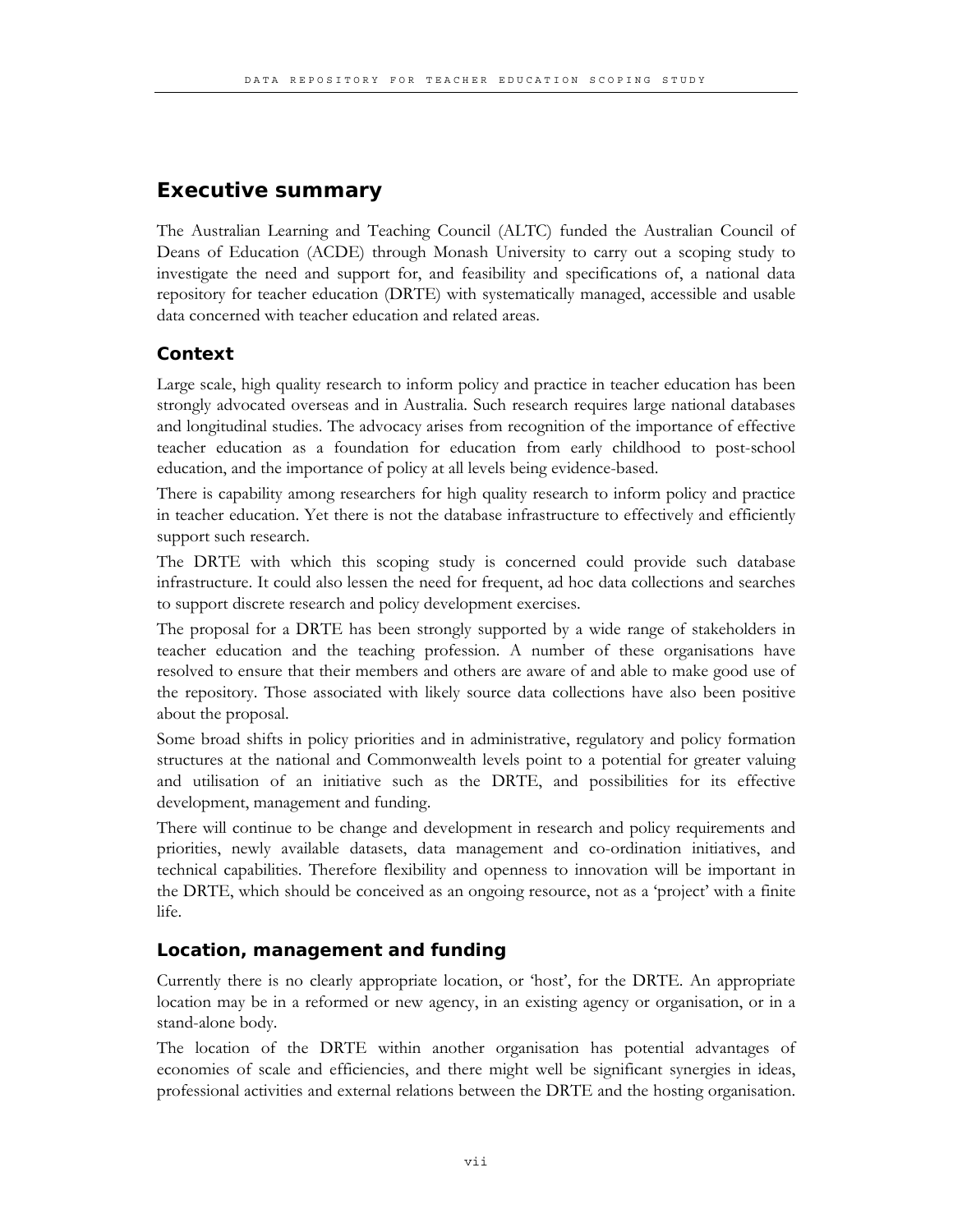However, there will need to be transparency and accountability regarding the DRTE's funding and other resources.

The organisation hosting the DRTE would need to supportive and compatible if the DRTE is to be of value, well-used and cost-effective.

Whatever its location, the DRTE itself would need a management structure that involves stakeholders in teacher education and experts in data repositories, and staff with relevant professional and technical expertise.

The source of core funding for the DRTE must support long-term sustainability and the reality and appearance of impartiality. Thus it would be most appropriate for the Australian Government to provide assured ongoing core funding for the DRTE. The mechanism or route for this funding would depend on the location of the DRTE and its scope.

#### **DRTE structure**

The proposed DRTE would be accessible via a website. The initial interface with the user would be welcoming and include directions to the Document Repository, the Public Access Data Repository and the Full (restricted access) Data Repository.

The Document Repository would contain several types of documents, including guides and manuals, and research and technical reports.

The Public Access Data Repository would include data that is readily usable, straight forward to interpret and involves no issues of potential breaches of confidentiality. It would be immediately accessible by anyone with access to the internet. Data would be in data cubes or SQL databases, and accessed using interactive data analysis web software.

The Full Data Repository would include data that is appropriate to access only with authorisation, more extensive and complex datasets, as well as other data common to the Public Access Data Repository. The Authorisation Protocols would be appropriate to the nature of the datasets in the Full Data Repository.

#### **Data principles and standards for the DRTE**

The DRTE would operate according to the appropriate principles and standards. Datasets should, as far as possible, use classifications and definitions that are consistent, publicly recognised and commonly used, though in some areas existing public classifications will need to be augmented. Operating according to appropriate principles and standards is important for the quality of the data, for common understandings of the meanings of the data, and for the linking of datasets for more useful and complex analyses.

#### **Content of the DRTE**

Core datasets would be drawn from existing datasets or new collections of potential high value and not great collection cost. There are large numbers of such datasets, some are potentially very extensive and complex, while others are simple.

Datasets drawn from an ongoing longitudinal study of student teachers would be of very high potential value, but need careful consideration and planning and would be of relatively high ongoing cost if they are to be of optimal value.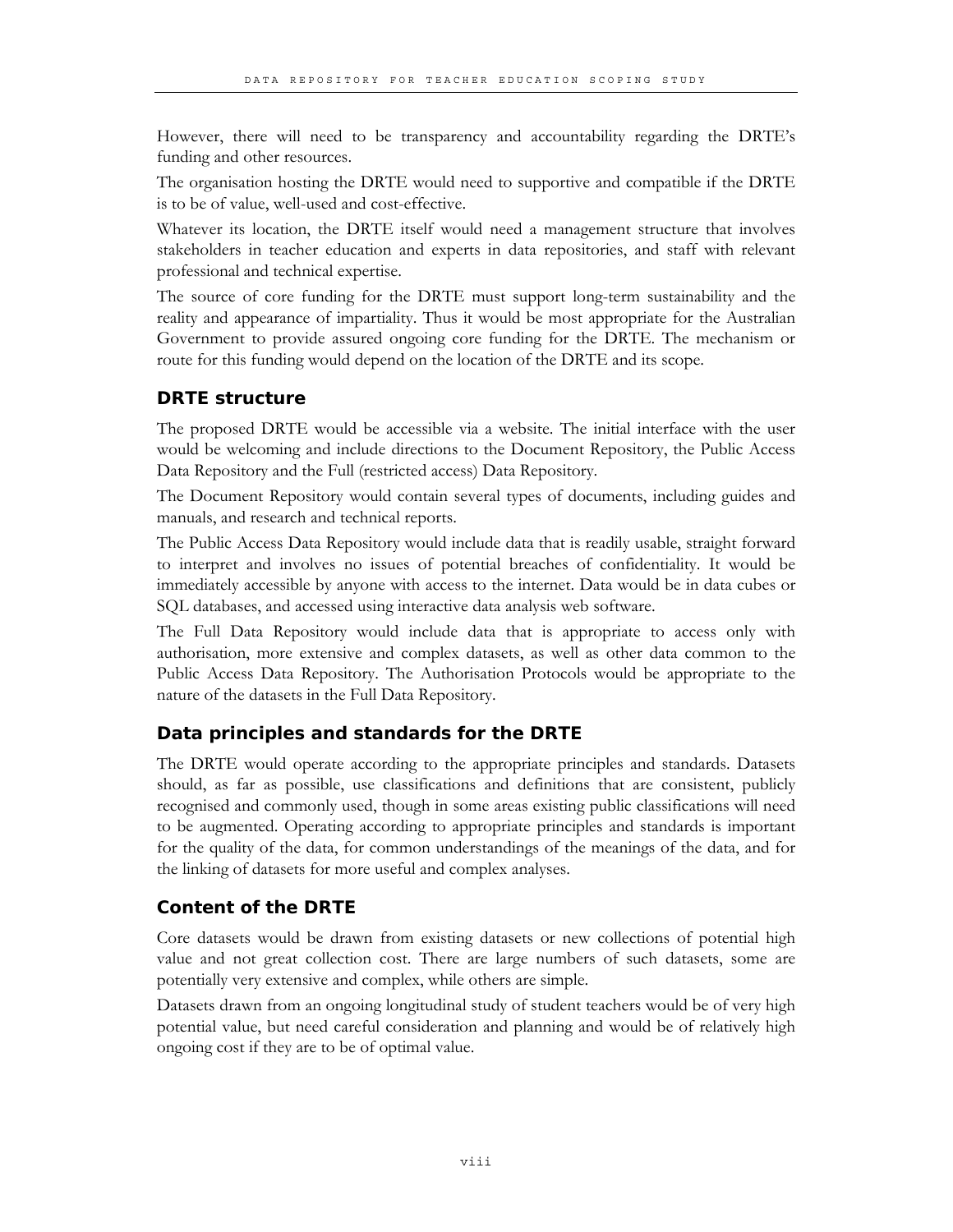There are also optional datasets and datasets for future consideration, including datasets arising from research carried out for other purposes, and data that might be collected in the future by teacher regulatory authorities.

The datasets discussed include those that can be readily obtained from available sources (such as Department of Education, Employment and Workplace Relations higher education statistics), data that will need expert specification or manipulation before it can be in a useful form (such as the ABS Census data), data that involves new collections that are relatively straight forward (such as that collected from faculties of education), and data from new data collections that involve significant funding and ongoing commitment (such data from a new longitudinal survey of student teachers). Each will need to be considered on its merits, though the value of most need to be considered in the context of other datasets because of the importance of linking within the DRTE.

New datasets should be able to be incorporated without difficulty.

#### **Conclusions and recommendations**

The study found a clear need for the repository and strong support for it. Key organisations are committed to promoting and supporting its wide use once it is established.

In the context of need, administrative possibilities and technical capabilities, the DRTE clearly appears to be feasible in the broad terms set out in this report.

It has been estimated that an effective and efficient DRTE would need annual funding of around \$1.5 million to \$2.0 million.

It is therefore recommended that the proposal for a DRTE be further advanced through cooperation between the ACDE and the Department of Education, Employment and Workplace Relations (DEEWR) to ensure:

**Recommendation 1: Budget process** That the DRTE is placed on the agenda for consideration in the process leading up to the 2009 Commonwealth Budget.

**Recommendation 2: Development of specifications** That specifications for the DRTE be further developed as required for Budget decisions. This may include location/hosting of the repository, technical specifications, timelines for development of the repository, including data collection, and determination of responsibilities for preparatory and transitional tasks. Once established, the work of the DRTE should include periodic review regarding the extent to which it is meeting objectives, and consultations with users and data providers regarding their evaluation of the DRTE.

As Budget deliberations occur it may be necessary to consider and seek alternative or supplementary sources of funds. Planning for actual implementation will be necessary once funding is assured.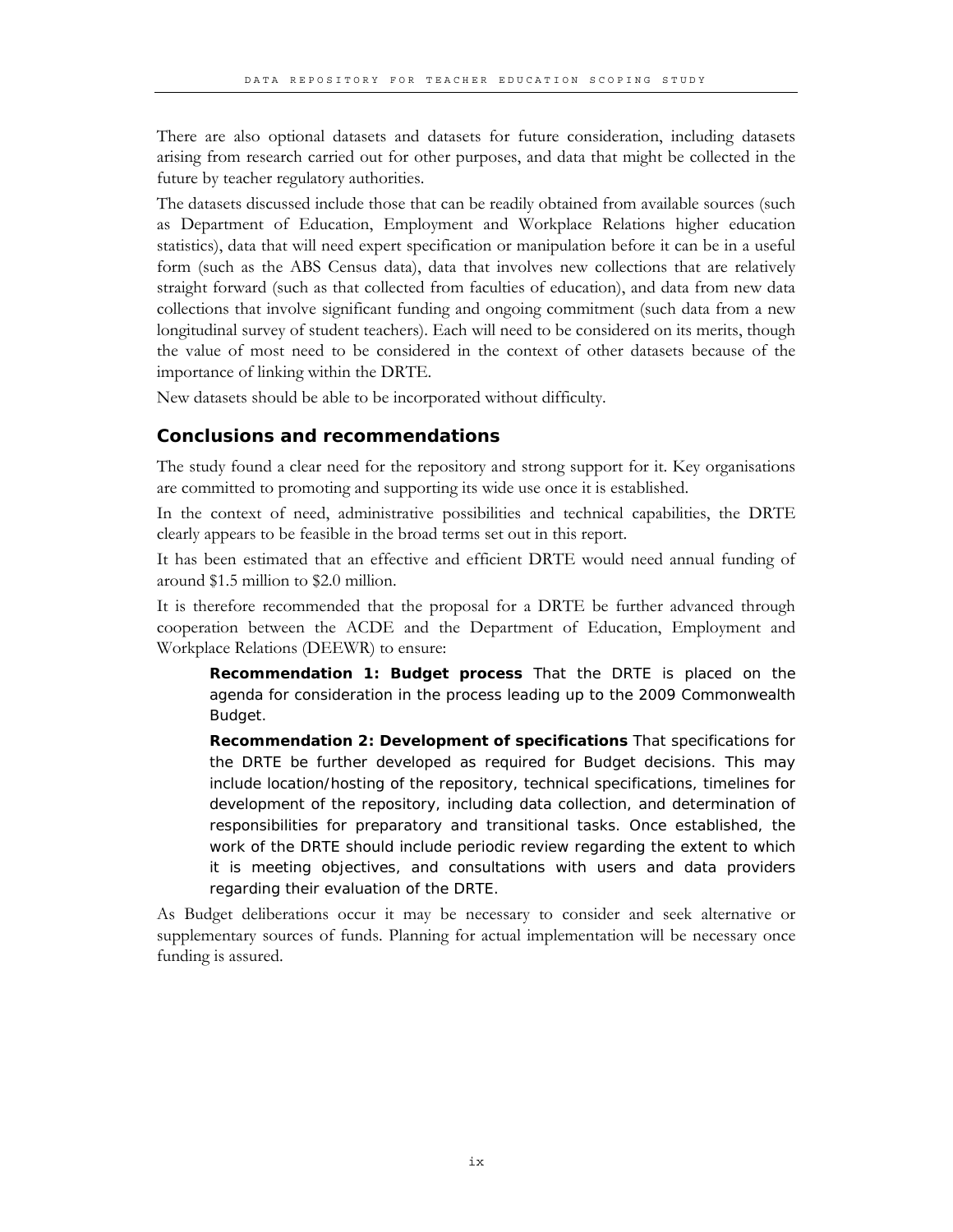#### **Introduction**

#### **Background to the scoping study proposal**

The Australian Council of Deans of Education (ACDE) has been aware for many years of the paucity of large scale, high quality research that could inform policy and practice in teacher education. This deficiency is well recognised by others in Australia, and Australia is not alone (House of Representatives 2007, Murray et al 2008, Cochran-Smith & Zeichner 2005).

The field of teacher education has not had an adequate Australian evidentiary basis upon which to make and justify decisions about the structure, content and quality of courses. There is also a lack of appropriate and accessible longitudinal data that can be used (alongside other evidence) to research teacher education pedagogy and practice and evaluate different models of teacher education, such as approaches to clinical experience, the structural relationship between discipline and education studies, and entry requirements. While there has been good small scale research that has assisted the development of quality teacher education at the local level, there are serious gaps. Similarly, while the Department of Education, Employment and Workplace relations (DEEWR) maintains a systematic higher education statistics collection, and there are other public data collections, those collections have limitations and do not cover some areas crucial for informing policy for teacher education and for teacher workforce planning. As a result, many of the inquiries into teacher education in the past thirty years have had to base their conclusions on limited information and collective opinion rather than on solid evidence about how features of teacher education relate to the quality and sustainability of the teaching profession.

In part provoked by its struggle to provide appropriate evidence to support its arguments and claims to the House of Representatives Inquiry into Teacher Education, the ACDE became convinced of the necessity of overcoming this deficiency in large scale data collections and research. After consideration of the context of advancing technical capabilities and of current and possible future availability of data, the ACDE concluded that an effective national data repository for teacher education (DRTE) could play a major part in filling the gaps, and thus enhance the quality of teacher education and the future development of the teaching profession.

The ACDE has also been aware that while Australian research in the field of education is of very high international standing (ARC 2007, p. 56), the level of expenditure on educational research is very low (ABS 2006a, p. 15). Thus initiatives that could further increase the costeffectiveness of education research would be welcome by the education research community and those who utilise their work.

In addition, teacher education providers have struggled to meet many legitimate requests for data from external bodies. The human and financial resources expended on responding to multiple ad hoc, often duplicating, and often idiosyncratic requests for data could be better deployed on quality improvement. Yet the required data should be made available to all those who need it. It should be accessible, of high and appropriate quality, and efficiently collected. This could be done through an effective DRTE.

These strands of argument for a DRTE came together in a successful proposal to the Australian Learning and Teaching Council (ALTC – formerly the Carrick Institute for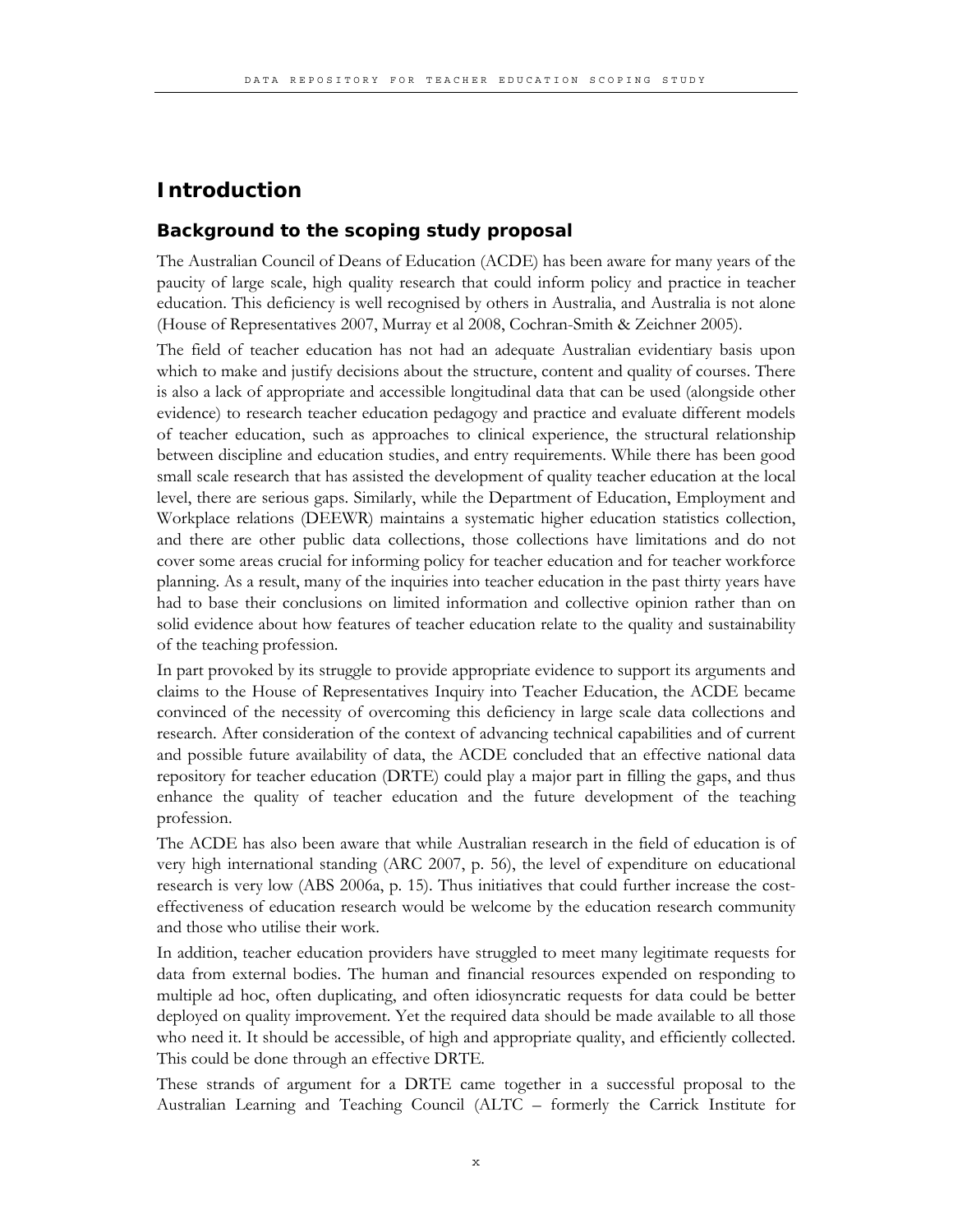Learning and Teaching in Higher Education) for funding through its discipline-based initiatives scheme (now grants scheme).

#### **Outcomes the scoping study was designed to achieve**

The ALTC funded the ACDE to carry out a scoping study to investigate the *need* and *support* for, and *feasibility* and *specifications* of, a national data repository with systematically managed, accessible and usable data concerned with teacher education and related areas.

The ACDE envisaged the following features of a repository:

- the data in the repository provides the information necessary to support high quality research and practice, and inform important decision-making in teacher education and related areas
- new data collection is not unnecessarily burdensome for providers
- data is collected and organised according to appropriate data standards
- the data repository has a research oriented data model
- data is collected and maintained over the long term
- data is available in a timely manner
- appropriate software ensures that the data is readily and efficiently accessible in a usable and user-friendly form, and can respond to complex queries and immediately provide tables, graphs or maps
- data is readily available to deans of education, education researchers and to others (including the public) on an agreed basis – this indicated that a web-based system would be appropriate.

#### **Scoping study approach and methodology**

The study has involved desk research and wide consultations with stakeholders and experts.

The *need* for a data repository for teacher education was scoped through investigation into the adequacy (in terms of content, accessibility, usability and functionality) of current sources of data related to teacher education, the significance of purposes to which data and other material in a data repository could be put, and the capabilities of potential users. In addition to the evidence obtained through desk research and information from experts, the opinions of stakeholders and others regarding the need for such a repository was sought.

*Support* for the proposed repository was gauged through consultations with stakeholders in teacher education, including potential users of such a repository and those who would be beneficiaries of others' use of the repository.

*Feasibility* for the proposed repository involves three elements: technical feasibility, feasibility of obtaining datasets that would make the repository worthwhile, and financial feasibility. Advice regarding technical feasibility was sought from experts in the field and by considering developments in data repositories around the world. The feasibility of obtaining appropriate datasets was gauged through consultations with major data custodians, investigations into potential new data collections, and examinations of other potential datasets. Financial feasibility was assessed by the consideration of the likely annual cost of such a repository in the context of funding by governments and others for similar initiatives and activities in other fields, and the professed priorities of governments. In each of these areas, expert advice was sought and provided.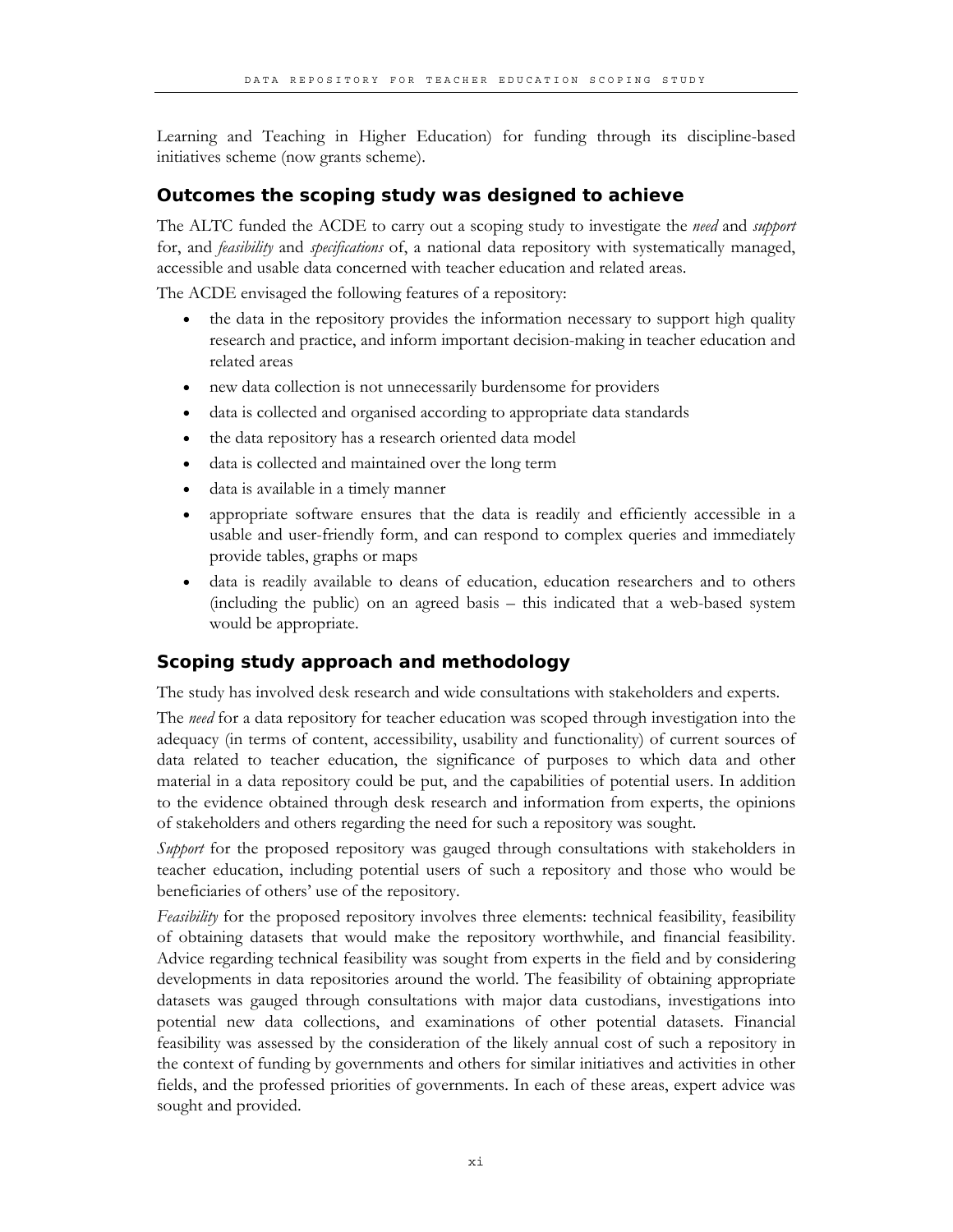The *specifications* of the proposed repository are in three areas. First are the technical specifications that were largely developed by experts associated with the project, and are concerned with the repository's structure and functionality. The second area specified is the content of the repository, including datasets, guidance material and other information. This was investigated through a consideration of the major areas of data needed and how these can be obtained – whether extracted from existing collections or newly collected. The third area specified is the ways in which effective and widespread use of the repository can be facilitated. Organisations and networks of those who might make use of the repository were consulted, and they indicated a commitment to assist members and associates make effective use of the repository through publicity and training.

#### **Factors of success and impediment**

Factors critical to the success of the project included the serious engagement by key stakeholders, in particular ACDE, the Australian Teacher Education Association (ATEA), the Australian Association for Research in Education (AARE) and relevant groups in DEEWR, and the willingness of significant data custodians and experts to provide advice and assistance.

The progress of the project was impeded to some extent by the need to develop broad specifications of the DRTE so that those consulted could make informed and constructive contributions – the specifications could not be developed without input from consultations, but constructive input was difficult without a clearer framework of specification of the proposed repository. The development of internal consultation papers and a public 'Issues Paper' helped break this cycle, but difficulties of iteration remained because of the broad scope of the project and diversity of those engaged in consultations in the context of the necessary limitations of project resources.

As the project progressed an initial uncertainty about the nature and value of the proposed DRTE turned to a high degree of enthusiasm. Of course only the broad specifications of DRTE could be scoped within the limits of time and resources of this study, and further steps need to be taken before it can be brought to reality.

#### **Dissemination and linkages**

The immediate outcome of the study is this report. The evidence and arguments in it may be of interest and value to organisations and individuals in Australia and overseas, especially those concerned with teacher education. In its electronic form it can be widely disseminated and its availability on the ACDE website widely publicised.

The most substantial, but not certain, outcome of this scoping study would be the implementation of its recommendations and the establishment of a DRTE. A DRTE has potential to be widely used for the benefit of all teacher education stakeholders, policy makers and others with an interest in teacher education and the sustainability and quality of the teaching profession. It may also provide a possible model for teacher education in other countries and for other fields in Australia that are not already well-served by data repositories and dedicated research institutes.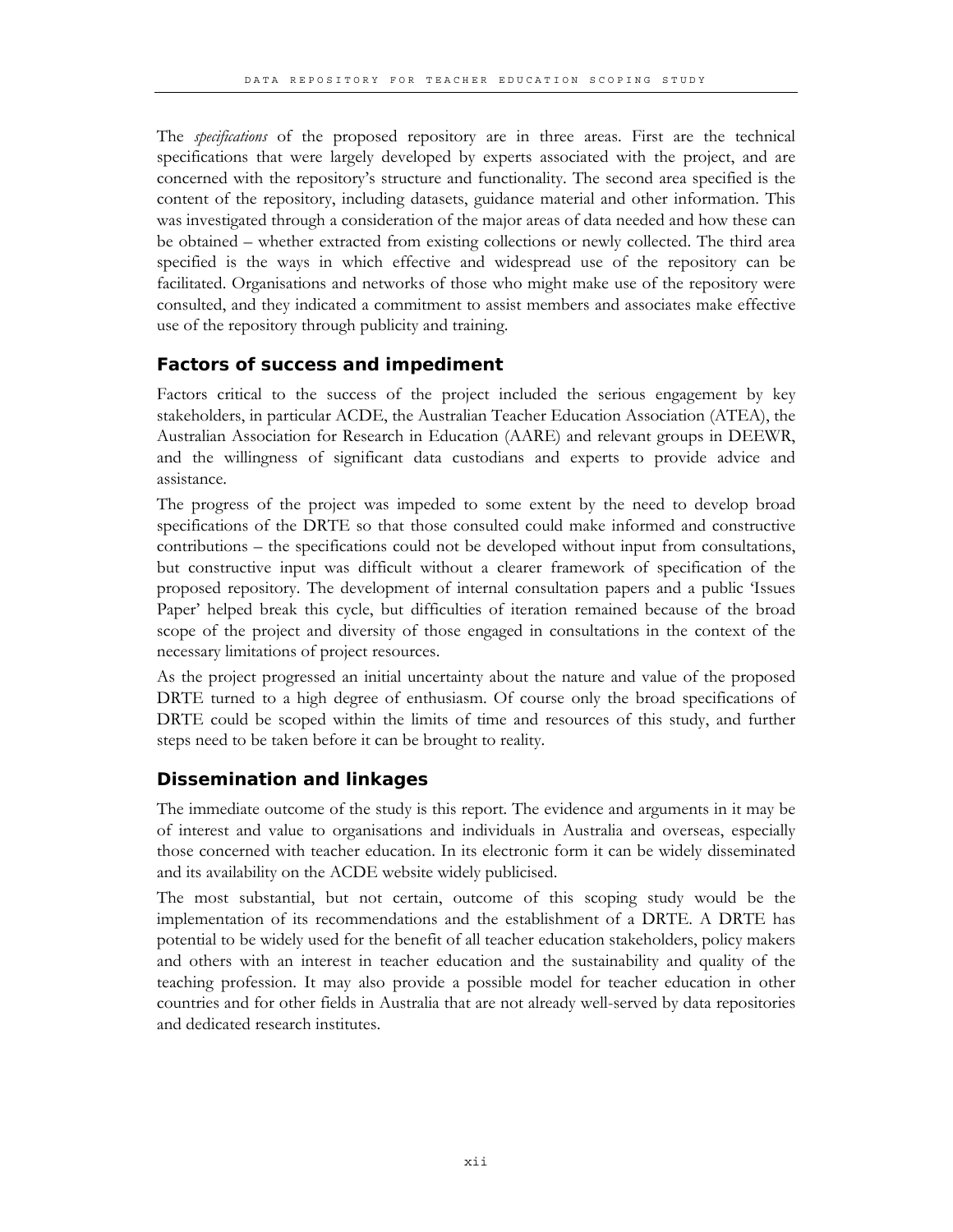#### **The project team and contributors to the scoping study**

The scoping study was directed by Professor Sue Willis, ACDE President, and Dean of the Faculty of Education, Monash University. Research, consultations and writing were by Barbara Preston. David McGregor (until April 2008) and Lucy Rogers (from April 2008), successive executive officers of the ACDE, administered the project. Consultants with database and data software expertise, George Preston and Jane Gorrie of Prometheus Information Inc, were also involved.

Guidance and contributions were provided by a reference group that included individuals representing diverse stakeholder groups and with extensive relevant expertise and experience. The reference group members were:

- Dr Evan Arthur, Group Manager, Digital Education Group, Department of Education, Employment and Workplace Relations
- Associate Professor Maxine Cooper, Australian Teacher Education Association (School of Education, University of Ballarat)
- Professor Peter Goodyear (Co-Director, CoCo Research Centre, Faculty of Education and Social Work, University of Sydney)
- Dr Graeme Hall, Manager, Professional Standards, Teaching Australia
- Ms Jayne Johnston, MCEETYA Quality Sustainable Teacher Workforce Working Group (QSTWWG) (Director, Professional Learning Institute, Western Australian Department of Education and Training)
- Professor Bill Louden, Australian Council of Deans of Education (Dean, Faculty of Education, University of Western Australia)
- Ms Jill Manitzky, Australian Teacher Regulatory Authorities (Manager, Policy, Queensland College of Teachers)
- Dr Phillip McKenzie (Research Director, Transitions and Post-School Education and Training, Australian Council for Educational Research)
- Associate Professor Jane Mitchell, Australian Teacher Education Association (Faculty of Education, Charles Sturt University)
- Professor Jo-Anne Reid, Australian Association for Research in Education (Associate Dean, Faculty of Education, Charles Sturt University)
- Professor Peter Renshaw, Australian Council of Deans of Education (Head, School of Education, University of Queensland)
- Dr Paul Richardson, Australian Council of Deans of Education (Faculty of Education Monash University)
- Ms Katherine Schoo, National Education Forum (Executive Director, Australian Curriculum Studies Association).

In addition to the consultations with reference group members, and, through them, with their organisations and networks, the project engaged stakeholders in teacher education, researchers, and experts in data collections and management. This was done through formal and informal consultations.

Consultations with stakeholders in teacher education and education research included:

• meetings with executive committees and presentations at conferences of the ACDE and ATEA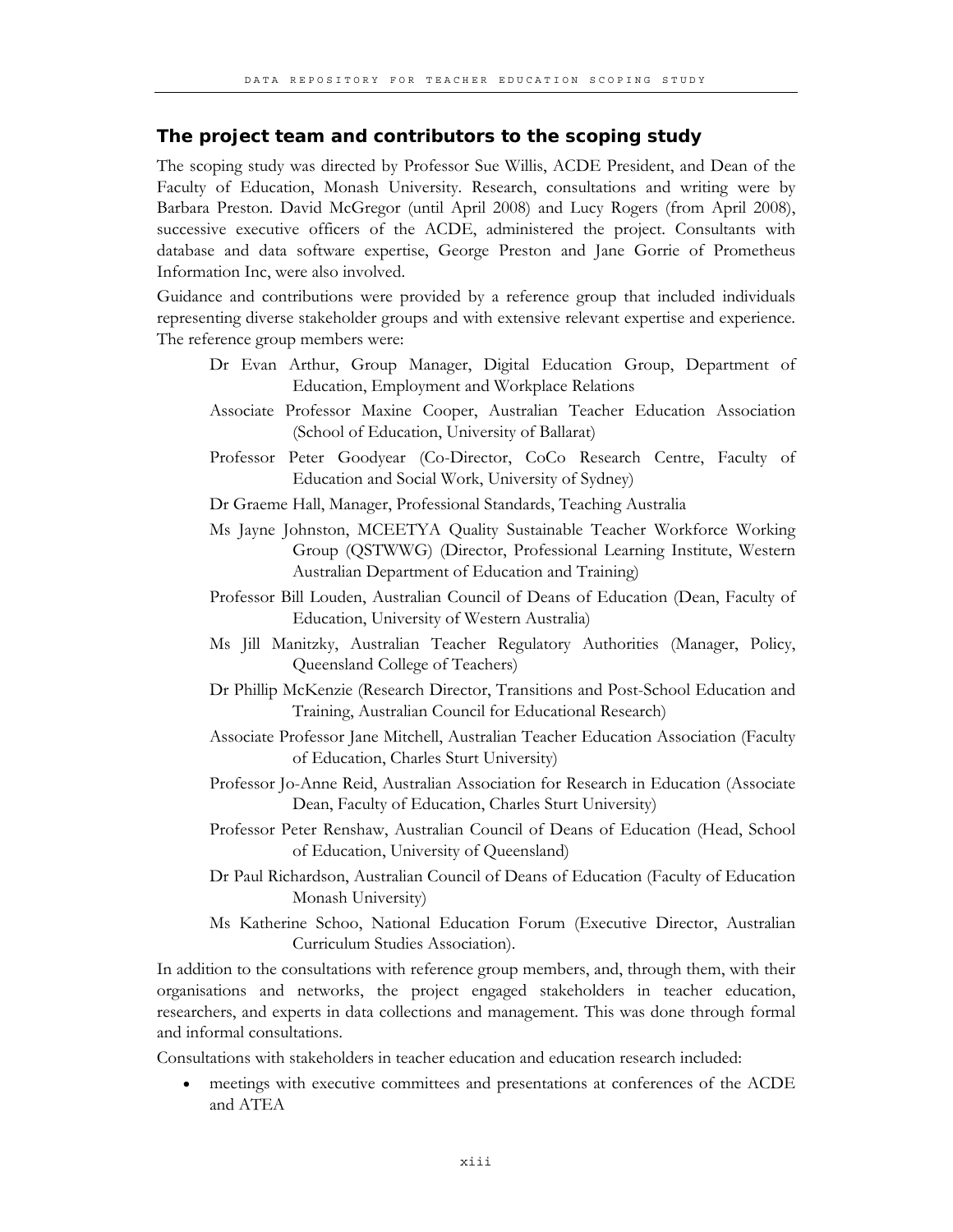- informal meetings with executive members of the AARE
- meetings with deans of faculties of education, representatives of school authorities, teacher regulatory authorities and/or teacher organisations in Western Australia, the Northern Territory, South Australia and Queensland
- informal meetings with a diversity of stakeholders and experts from universities and other education institutions, education authorities, and teacher associations at AARE 2007 and ATEA 2008 conferences
- meetings and electronic consultations with officers in DEEWR responsible for areas such as teacher quality, teacher education, early childhood education, vocational education and training, and learning and teaching in higher education, and with others connected with relevant government policy
- electronic consultations with peak nongovernment school authorities, teacher unions and others, who circulated documents and/or consulted with their affiliates and through their networks.

Consultations with experts in relevant data and data repositories included:

- electronic, telephone and face-to-face consultations with DEEWR officers responsible for higher education and school statistics
- electronic, telephone and face-to-face consultations with ABS officers responsible for Census and education and training statistics, and for aspects of data standards and management
- electronic and telephone consultations with DIAC officers
- electronic and telephone consultations with a number of social science researchers with expertise and experience with significant data collections and data standards.

There were some informal communications with other ALTC projects, but the substance of those communications involved matters of general project management and progress rather than the particular content of this scoping study.

We acknowledge with thanks all those who have contributed their time and expertise to this project.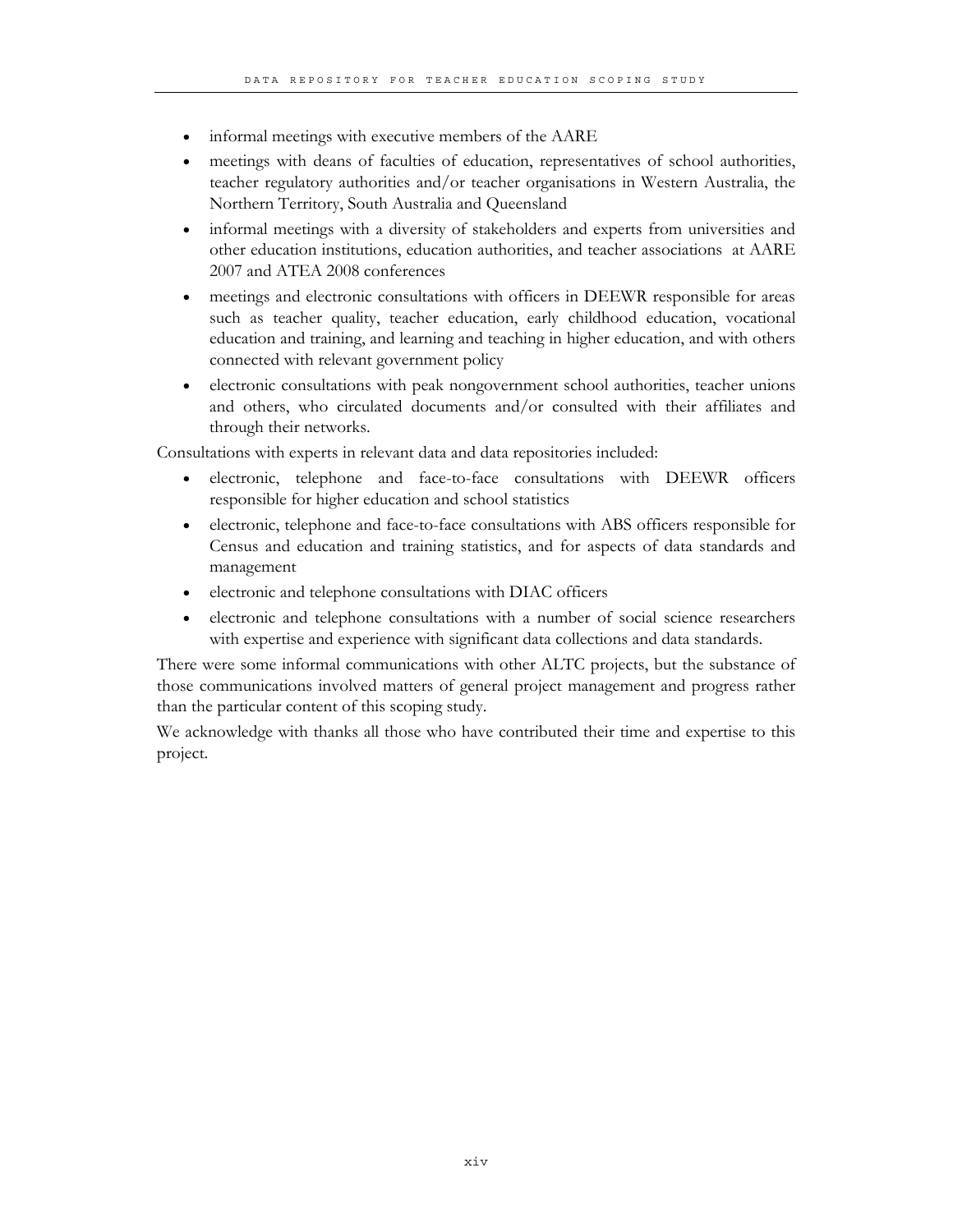# *Part 1*

*Context*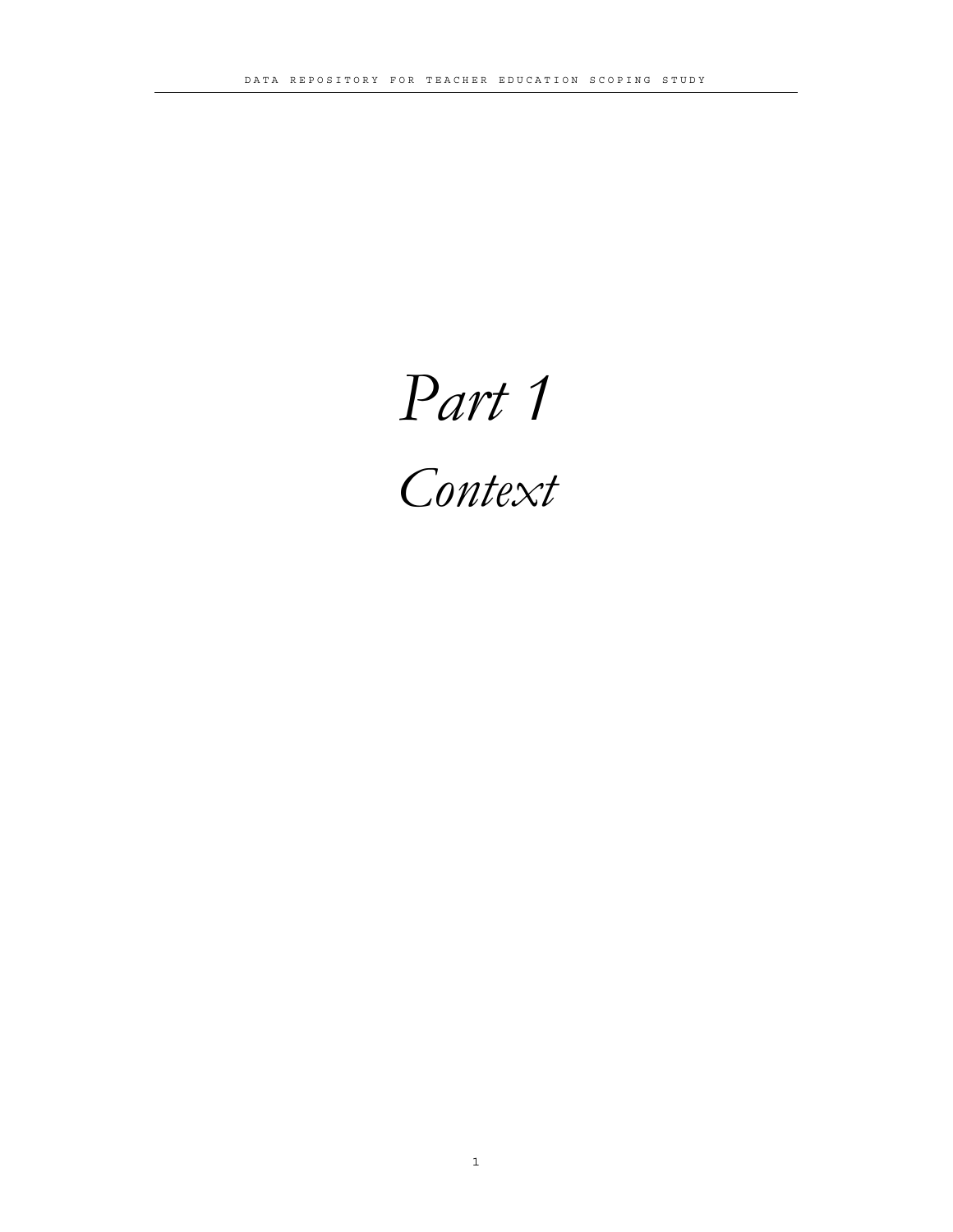#### **1 Context**

#### **1.1 Need and support for a data repository for teacher education**

Large scale, high quality research to inform policy and practice in teacher education has been strongly advocated overseas and in Australia – recently by the House of Representatives Standing Committee on Education and Vocational Training in its report on the inquiry into teacher education (House of Representatives 2007, pp. 5 – 18; see also Murray et al 2008, p. 235, and Cochran-Smith & Zeichner 2005, p. 5). Such research requires large national databases and longitudinal studies to complement smaller scale and qualitative research.

The advocacy of such large scale research arises from recognition of the importance of high quality initial and post-initial teacher education as a foundation for education from early childhood to post-school education, and the importance of policy at all levels being evidencebased (see for example Gillard 2008). Organisations outside government and the education sector, such as the Business Council of Australia (BCA), have also stressed the importance to Australia's future of education, and, especially, teachers (BCA 2008). Internationally, the Organisation for Economic Co-operation and Development (OECD) has given high priority to investigating policy options for attracting, developing and retaining effective teachers (OECD 2005).

Teacher education students (initial and post-initial) make up 10% of all students and 12% of all domestic students in Australian universities (DEEWR 2008a), and education professionals make up almost 5% of all Australian workers (ABS 2006 Census). Yet only around 1.6% of all Australian research and development expenditure is directed towards education and training objectives (ABS 2006a, p. 15). There has been a particular paucity of large scale research.

Yet Australian education research is of very high international standing. In its 2006 – 07 report, the Australian Research Council (ARC) noted:

In 2006 Thomson Scientific reported that, for the five years from 2001 to 2005, Australia's share of science and social science papers was 2.91 per cent of the world total. Of the 114 047 research papers indexed that listed at least one author address in Australia, **the highest percentage (5.44 per cent) appeared in journals classified under the heading of education**, followed by plant and animal sciences (5.30 per cent) and geosciences (5.02 per cent) (ARC 2007, p. 56, emphasis added).

In addition, a report of the Research Evaluation Programme of the (then) Department of Education, Training and Youth Affairs, *The Impact of Educational Research*, found that Australian educational research had significant impact to the benefit of education at all levels (DETYA 2000, summarised on pp.  $10 - 12$ ).

Thus it is clear that teacher education is an important area and there is great capability among researchers for high quality research to inform policy and practice in the area. Yet there is not the database infrastructure to effectively and efficiently support such research.

The DRTE could play an important part in ensuring quality initial and post-initial teacher education, and thus highly competent and committed teachers of sufficient numbers and distribution. However, it would be only a part; other research and analyses would continue to be necessary, using a diversity of methods and data sources.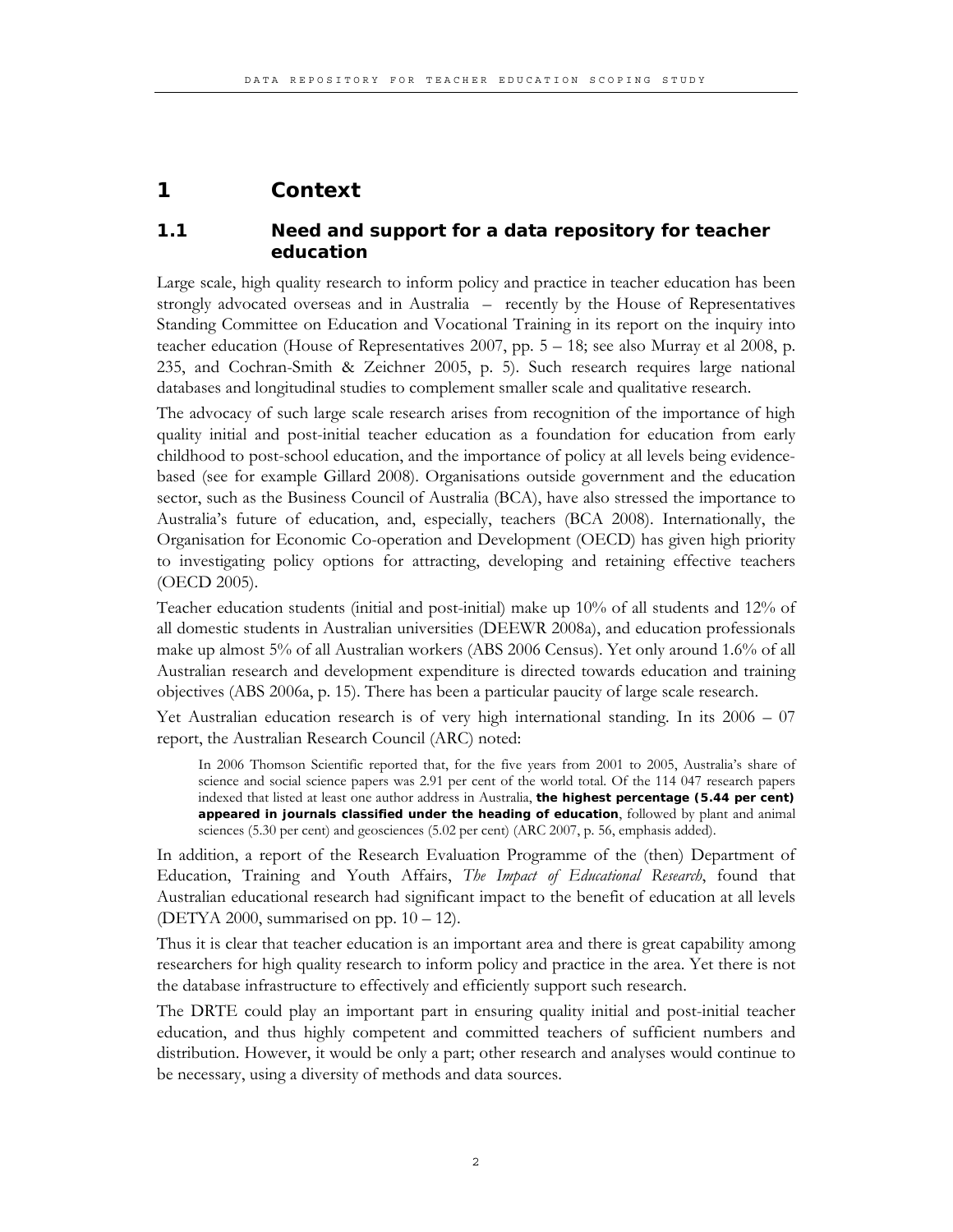An efficiently developed and maintained DRTE would, by lessening (even eliminating) the need for frequent, ad hoc data collections and searches to support discrete research and policy development exercises, free up resources (financial and human) for more substantial research and development exercises, and for implementing policies to improve quality in teacher education, the teaching workforce and the wider education systems.

The proposal for a DRTE has been strongly supported by a wide range of stakeholders in teacher education and the teaching profession. In addition to the Australian Council of Deans of Education, these have included the Australian Teacher Education Association and the Australian Association for Research in Education, government and nongovernment school authorities, teacher regulatory authorities, teacher professional associations and unions. A number of these organisations have resolved to ensure that their members and others are aware of and able to make good use of the repository through publicity and training. Those associated with likely source data collections have also been positive about the proposal, seeing it as a way in which the data for which they are responsible can be more widely used for significant purposes.

#### **1.2 Policy and organisational developments**

There are some broad shifts in policy priorities and in administrative, regulatory and policy formation structures at the national and Commonwealth levels. These point to a potential for greater valuing and utilisation of an initiative such as the DRTE, and possibilities for its effective development, management and funding.

The Rudd Government has given high priority to education at all levels and to the importance of basing policy on sound evidence. For example, in her speech, Equity in the Education Revolution, to the 6th Annual Higher Education Summit in Sydney on 3 April 2008, the Minister for Education, Julia Gillard noted that:

In the view of the Rudd Labor Government, education and training are the keys to Australia's future. . .

We have also begun the process of strategic policy change aimed at making long-term, systemic improvement to our education system, from early childhood development to postgraduate research. . .

We will be a Government that takes impartial expert opinion and evidence seriously before we make important policy decisions (Gillard 2008).

Key areas of policy and organisational priority include teacher quality and supply and demand – ensuring sufficient supply in terms of specialisations and geographic distribution. There have been initiatives and priorities in Indigenous education (especially in remote communities) and early childhood education and care under the auspices of the Council of Australian Governments (COAG) Productivity Agenda Working Group (2008).

The Ministerial Council for Education, Employment, Training and Youth Affairs (MCEETYA) has been working on national datasets relevant to school teacher workforce planning, building on the work in *Staff in Australia's Schools 2007* (McKenzie et al 2008) and *Teacher Workforce Data and Planning Processes in Australia* (Owen et al 2008), which are discussed in Appendix F. The Quality Sustainable Teacher Workforce Working Group (QSTWWG) was established in December 2007 by the Australian Education Systems Officials Committee (AESOC) at the request of MCEETYA. It will 'provide a forum for members to share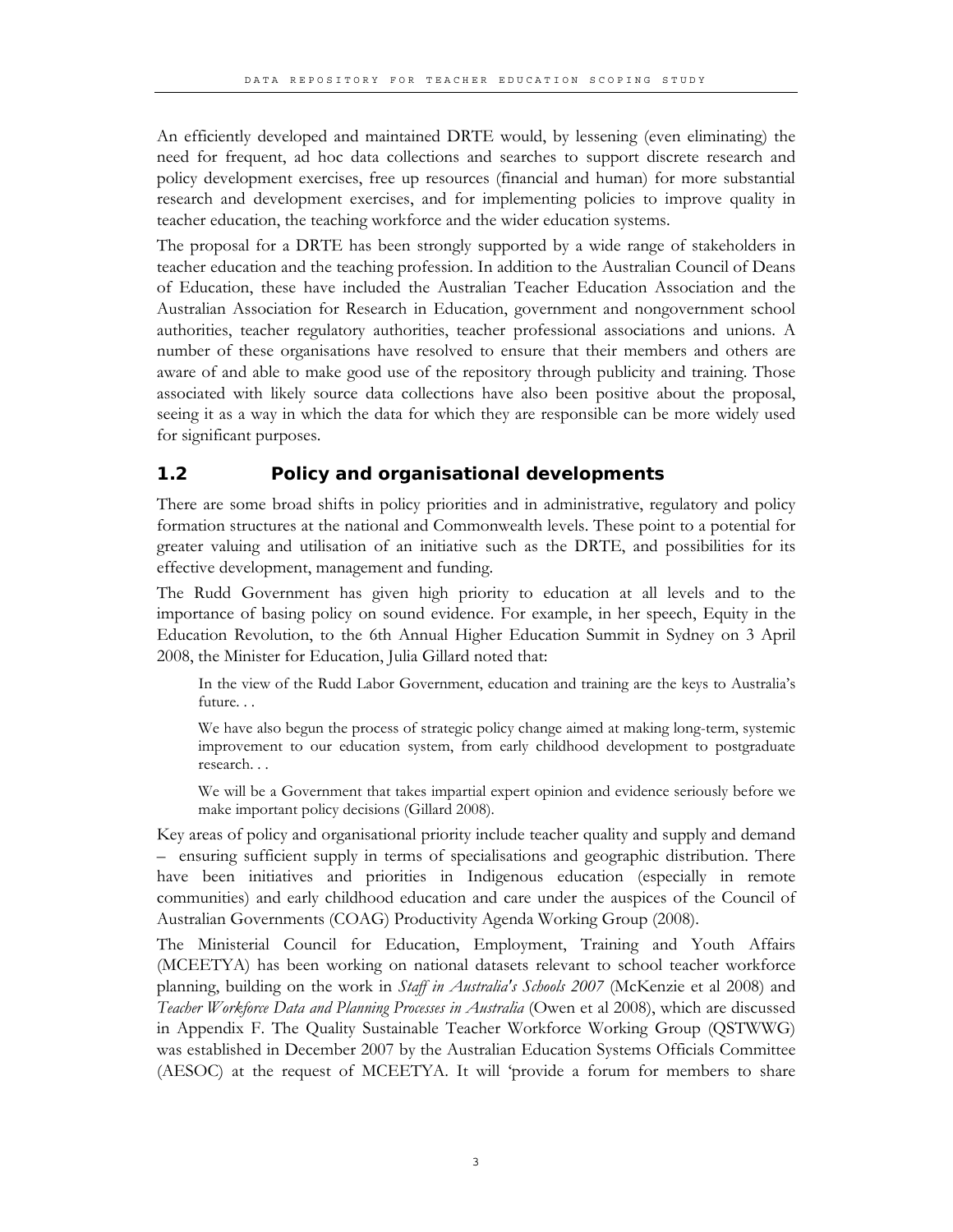information, and raise and deliberate upon matters relating to workforce planning' (MCEETYA 2008).

All these developments in policy and policy formation structures have been underpinned by an appreciation that policy and practice should be based on the best possible evidence, and that ensuring the availability of such evidence is itself part of the process of arriving at optimal outcomes.

Structural developments which may lead to the formation of a suitable location for the DRTE include the review of Teaching Australia, which is being carried out by DEEWR, and the 11 June 2008 MCEETYA decision that an AESOC group develop a proposal for the governance, processes, accountability and quality assurance mechanisms for a national system for the accreditation of teacher education programs These and other possibilities for a location for the DRTE are further discussed in Section 2.1. The research and policy capabilities of such new or reformed bodies would be enhanced by access to the DRTE, whether or not the DRTE is directly associated with them.

There has been a growing appreciation in Australia of the importance of *infrastructure* to support research and development. Data repositories and associated facilities are *infrastructure* (or 'e-infrastructure'), and have the characteristics of an ongoing background operation supporting significant (and more apparent) activities such as research and policy development. Management, development and maintenance of the repository are part of the infrastructure, as are data collection and organisation, promotion of and training in the use of the facility, and much of the analyses and reporting based on the data in the repository. Appendix A considers the DRTE as infrastructure in detail.

The Commonwealth Government has established the Higher Education Endowment Fund (HEEF – which will become part of the Education Investment Fund and also cover VET in 2009) to increase the capacity of higher education to 'enhance teaching, learning and research in areas of national, international and regional importance . . . across all disciplines' (HEEF Advisory Board 2008, pp. 1-2). Around \$300 million per annum is expected to be distributed over coming years.

The Review of the National Innovation System, *venturousaustralia - building strength in innovation*, (Cutler 2008) has also advocated greater support for research infrastructure. The review report argued for a reappraisal of the 'architecture' of Australia's national innovation system, and for improving the *capacity* for innovation. Several recommendations are relevant to future support for the DRTE. These include

*Recommendation 6.13* Establish a National Research Infrastructure Committee to advise on strategic directions in funding of national research infrastructure . . .

*Recommendation 6.14* To ensure a sustainable research infrastructure strategy into the future, extend funding for a successor program to the National Collaborative Research Infrastructure Scheme (NCRIS) for 10 years including capital and operational support of \$150 to \$200 million per annum. The remit of such funding should explicitly include support for the humanities, social sciences and creative arts as well as the sciences.

HEEF and the Cutler report indicate a context of hundreds of millions of dollars of Commonwealth funding for research infrastructure, within which funding for research infrastructure for a significant area such as teacher education needs to be considered. It is a context in which initiatives such as the DRTE may be supported and flourish.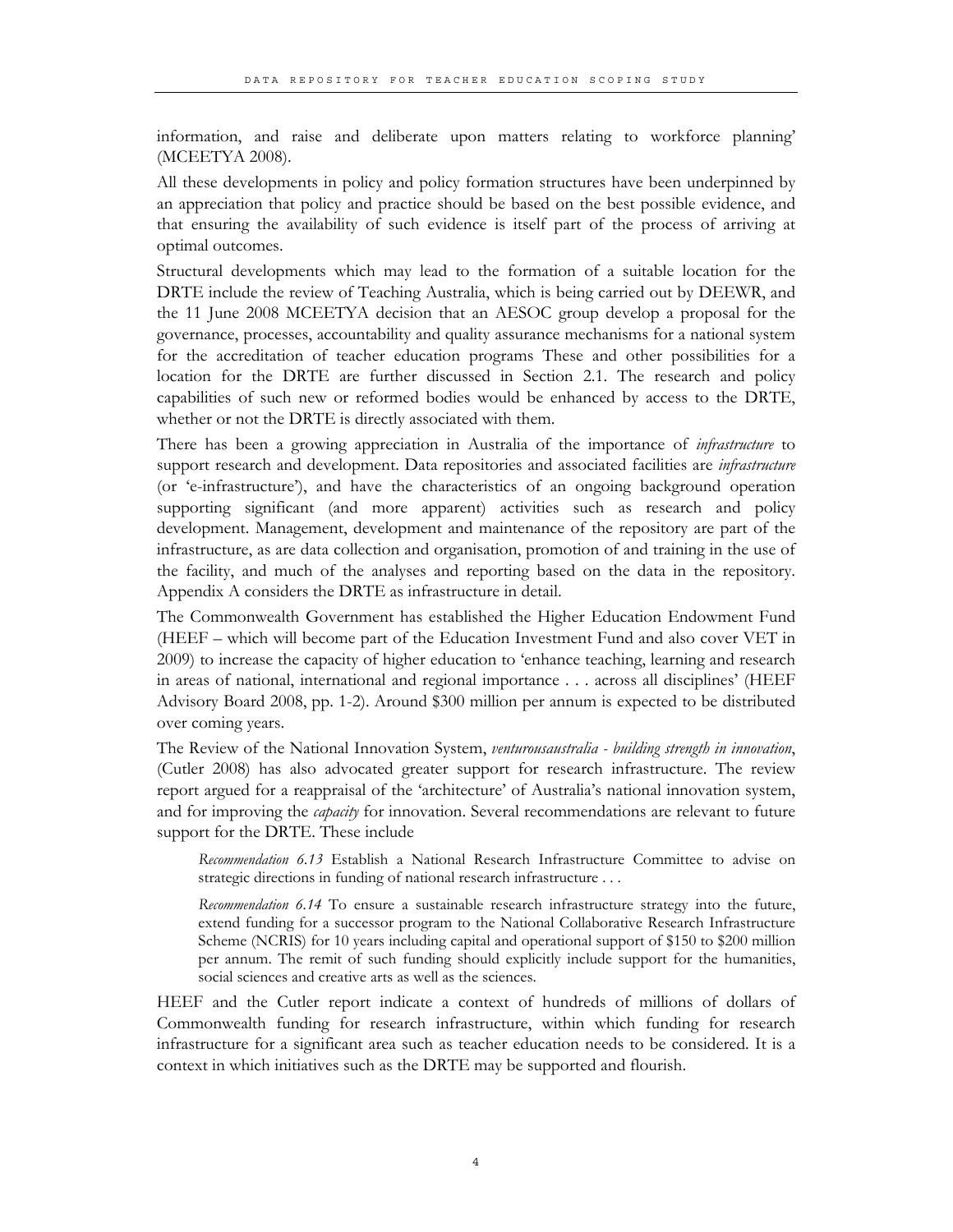Teacher regulatory authorities have been or are being established in most jurisdictions. There is some long term potential for the consistent collection of detailed, high quality and accessible data on registered teachers (generally only school teachers) through the teacher regulatory authorities. The teacher regulatory bodies may themselves benefit from the enhanced research and development capabilities that the DRTE may be able to provide.

#### **1.3 Advancing technical capabilities**

The technical foundations for a sophisticated, highly useful and cost-effective data repository have been advancing over recent years.

Significant work supporting research, innovation and practical implementation in universities and other national research institutions has arisen out of the 2001 Australian Government initiative, *Backing Australia's Ability<sup>1</sup>*, continuing through the National Collaborative Research Infrastructure Strategy Advisory Committee, while many other initiatives are occurring in other spheres.

Support for and dissemination of information about existing data repositories are developing though initiatives such as the ABS-hosted National Statistical Service (NSS)<sup>2</sup>.

Datasets that can be interrogated online are developing and expanding internationally, with increasing sophistication of capability and content. Two that are of particular relevance to the DRTE are the United States National Centre for Educational Statistics (NCES), which is the primary federal entity in the US for collecting, analysing and disseminating data related to education<sup>3</sup>, and the Online Education Database of the Organisation for Economic Cooperation and Development (OECD)<sup>4</sup>.

#### **1.4 Future developments**

There will continue to be change and development in the context of research and policy requirements and priorities, newly available datasets, data management and coordination initiatives, and technical capabilities. Therefore flexibility and openness to innovation will be important. In general, the DRTE should be structured so that new datasets can be incorporated and appropriate modifications made to the structure of the repository at minimal expense. It should be conceived as an ongoing resource, not as a 'project' with a finite life.

l

<sup>1</sup> http://backingaus.innovation.gov.au/default2001.htm

<sup>2</sup> The National Statistical Service is 'a coalition of agencies that will deliver to Australia an improved range of statistical information for policy, research and decision making'. See

<sup>&</sup>lt;http://www.nss.gov.au/nss/home.NSF/>. The NSS Key Principles are set out in Appendix C.

<sup>3 &</sup>lt;http://nces.ed.gov/>

<sup>4 &</sup>lt;www.oecd.org/education/database>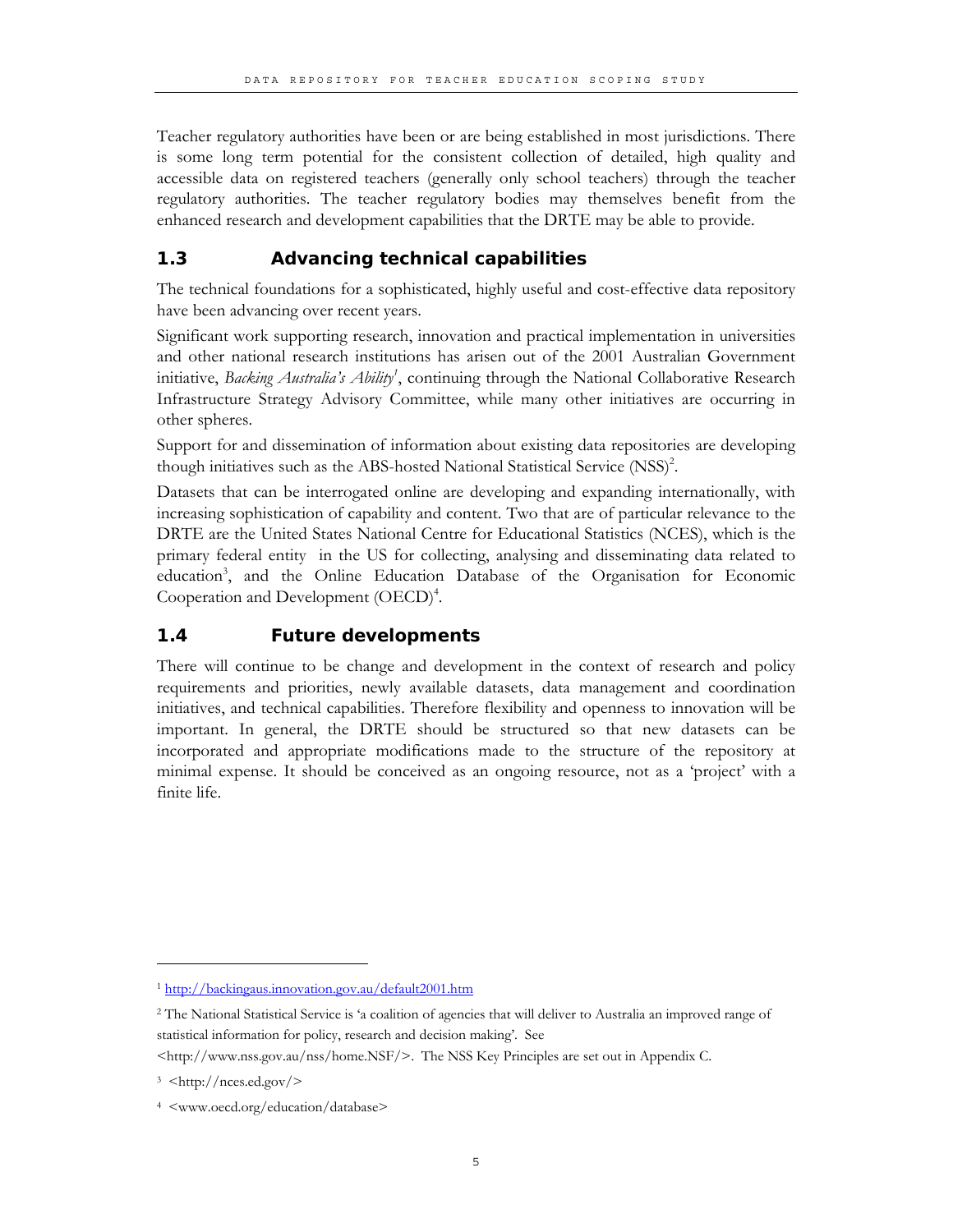## *Part 2*

## *Location, management*  funding & structure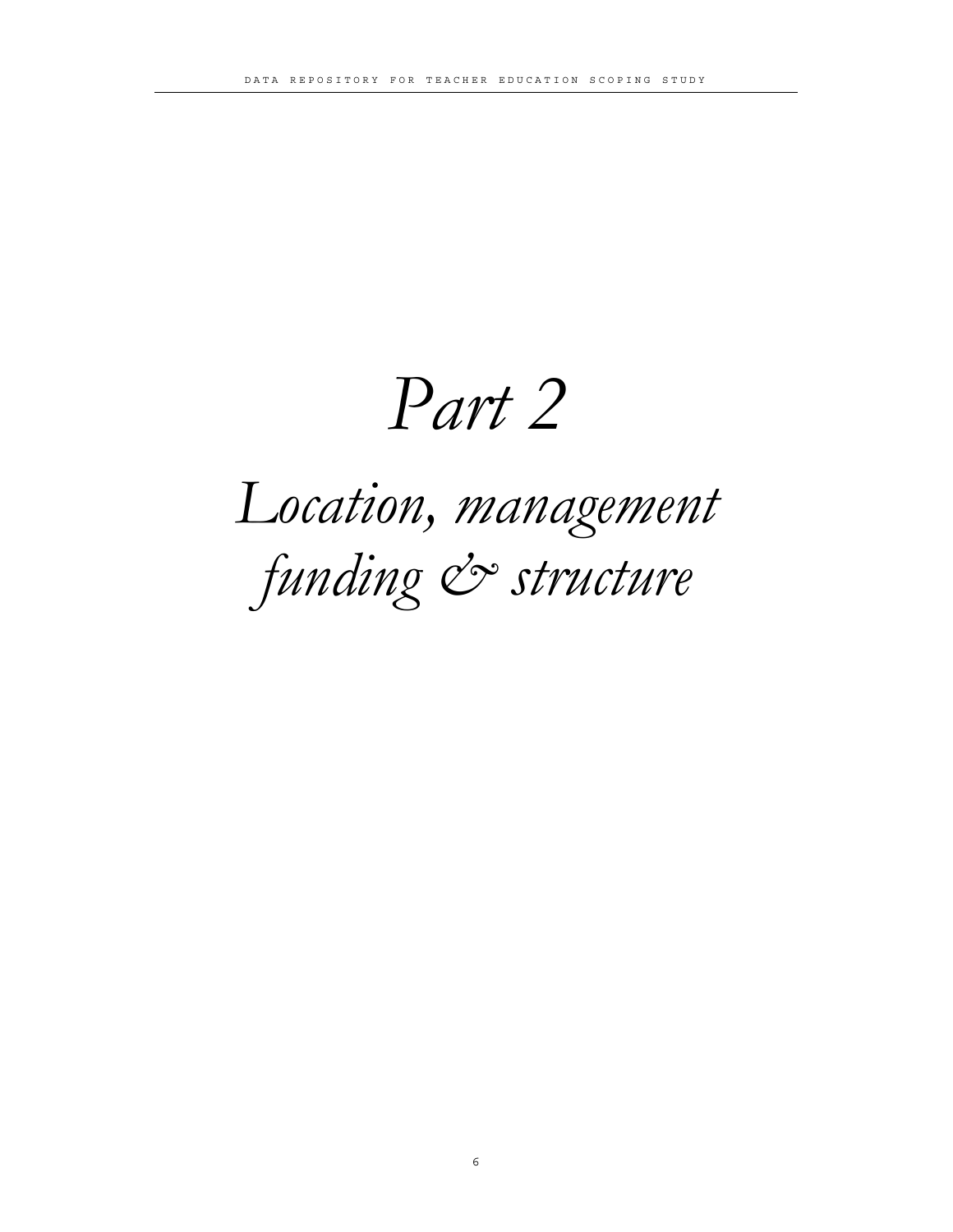#### **2 Location, management and funding**

#### **2.1 Location of the DRTE**

Currently there is no clearly appropriate location, or 'host', for the DRTE. However, there are several structural reviews, developments and re-organisations involving agencies associated with teacher education and teaching regulation, research and policy development. An appropriate location may be in one of these reformed or new agencies, in an existing agency or organisation, or in a stand-alone body. Several possibilities are considered below; others might become apparent over coming months.

The location of the DRTE within another organisation  $- a$  'host'  $- b$  has potential advantages of economies of scale and efficiencies, especially in administration, office facilities and accommodation. And there might well be significant synergies in ideas, professional activities and external relations between the DRTE and the hosting organisation. However, there will need to be transparency and accountability regarding the DRTE's funding and other resources.

The organisation hosting the DRTE will need to have the following features if the DRTE is to be of value, well-used and cost-effective:

- a mission that is based on the public interest (thus not-for-profit)
- a connection with understanding of teacher education and its stakeholders
- independence from governments and particular interests in teacher education or the teaching profession (though an independent board governing the DRTE itself may overcome a real or apparent lack of independence of the hosting organisation)
- a culture that is supportive of quality research
- a commitment to facilitating effective, evidence-based policy
- an understanding of the nature of data repositories, their needs and functions
- openness and a welcoming approach to wide and effective utilisation of the repository
- innovative and dynamic.

Whatever core functions of the hosting organisation, it must welcome and support the DRTE. The DRTE should not be foisted on an unwilling host.

Some possibilities for hosting are discussed below.

**The yet-to-be established body for the national accreditation of teacher education programs** At its 11 June 2008 meeting, MCEETYA resolved that an AESOC group 'develop a proposal for the governance, processes, accountability and quality assurance mechanisms for a national system for the accreditation of teacher education programs'. The location of the DRTE within such an organisation would be mutually beneficial. The scope of the DRTE content would be wider than that directly relevant to program accreditation, but would provide a context for and inform work that the accrediting body may do to support innovation and development in teacher education, and to enhance its effectiveness within the overall Australian education system. In particular, the DRTE would cover data concerned with post-initial as well as initial teacher education, and teacher education of teachers for all levels and sectors, not just schools. However, an accreditation body would surely consider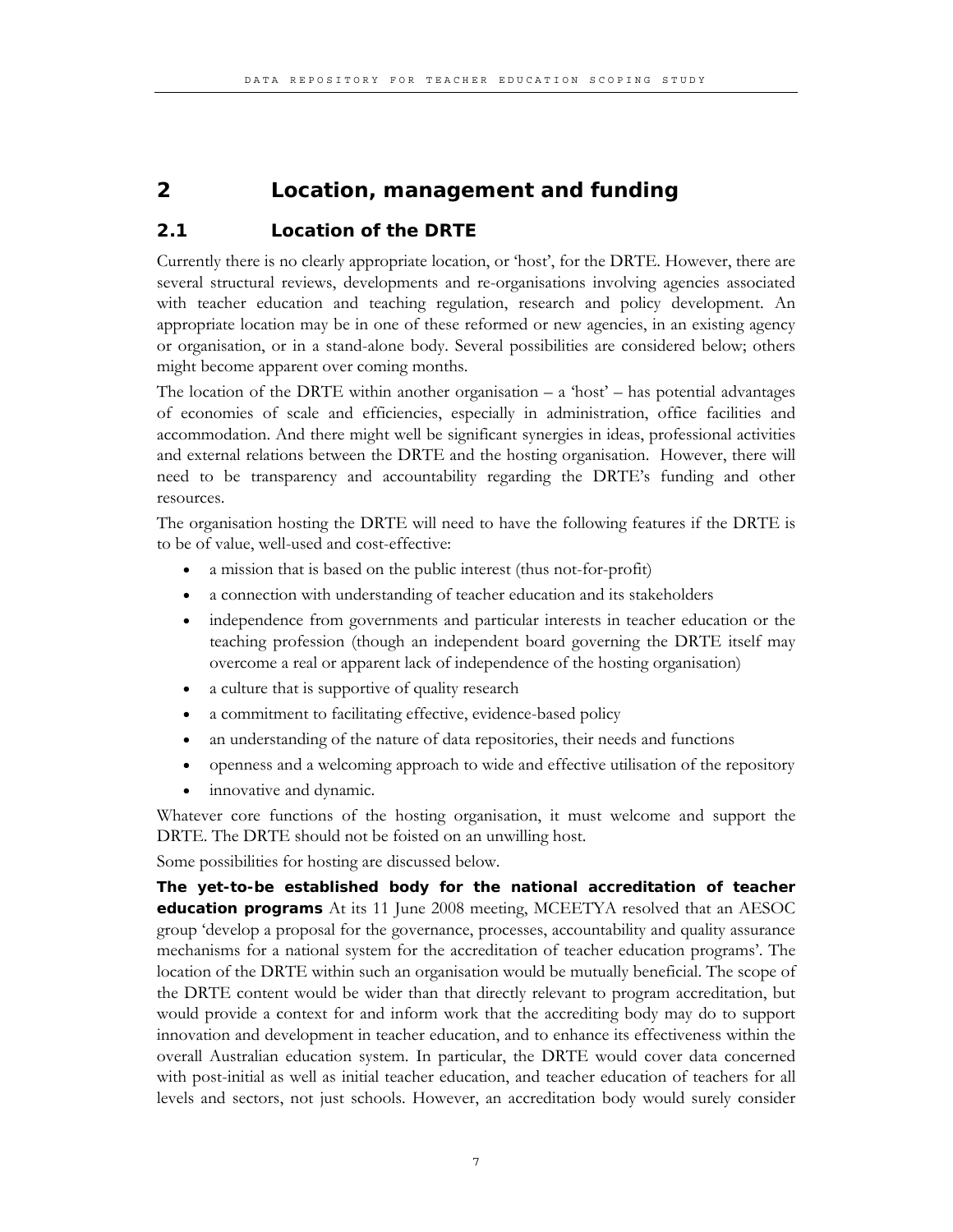initial school teacher education within the wider context of professional learning throughout the careers of teachers in all education sectors.

**A revamped Teaching Australia** Teaching Australia is currently under review. It has had a stated mission of representation of and support for the teaching profession (primarily the school teaching profession, including school leaders), as well as research, review and developmental work regarding the work and regulation of the profession. While under current arrangements, Teaching Australia does not appear to be an appropriate host for the DRTE, it could be so if its mission was modified and it was appropriately restructured so that its scope extended beyond the school sector, it had an increased emphasis on research and development, and the basis and legitimacy of any representative role was clarified.

**A centre or unit within an existing organisation** Such an existing organisation may be a university, and a parallel could be the Australian Social Science Data Archive, which is part of the Australian Demographic & Social Research Institute (ADSRI) in the Australian National University (ADSRI has an external advisory board). Other possibilities are centres or units within existing statistics or research organisations. In any such cases, funding for the DRTE would be independent of the budget of the hosting organisation.

The DRTE could also be established as **an autonomous, independent organisation** under its own legislation or created as a public company.

#### **2.2 DRTE management, administration and development**

Whatever its location and hosting arrangements, the DRTE itself would need a management structure, such as a council or board, that involves stakeholders in teacher education and experts in data repositories. This would help ensure that the content, structure and capabilities of the DRTE are fully up-to-date and meeting needs. Involvement of stakeholders in teacher education also helps ensure that the DRTE is well known and utilised, with active access to the data and reports.

The DRTE would require staff (and associated consultants) with relevant professional and technical expertise in data repositories and in the substantive areas of teacher education, the teaching workforces and related matters. Staff would be required to maintain an ongoing investigation into possible data sources. They would need to negotiate access to data or arrange collection of data, prepare the data for placement in the repository and draft associated documentation. Judgements will need to be made on the value of data for the repository, and how it can be structured to optimise its value for users. Technical and research reports would be prepared by staff (or consultants) on a routine basis and as particular policy or other needs arise. Publicity about the DRTE and training in its use will need to be carried out – by the DRTE independently and in partnership with organisations associated with teacher education, education research, and the teaching professions.

Some activities, such as the proposed longitudinal surveys of student teachers, and some other data collection (and analysis) exercises, could be carried out by external agencies (or consultants). This may have benefits of clearer divisions of responsibility and accountability, as well as utilisation of external expertise, but may lose economies of scale in administration, and may lose synergies and productive integration in project definition and data analysis and research. The DRTE itself carrying out most significant activities (involving external consultants where their particular expertise or capabilities are relevant) may be optimal, but would require clear management of activities and internal accountability.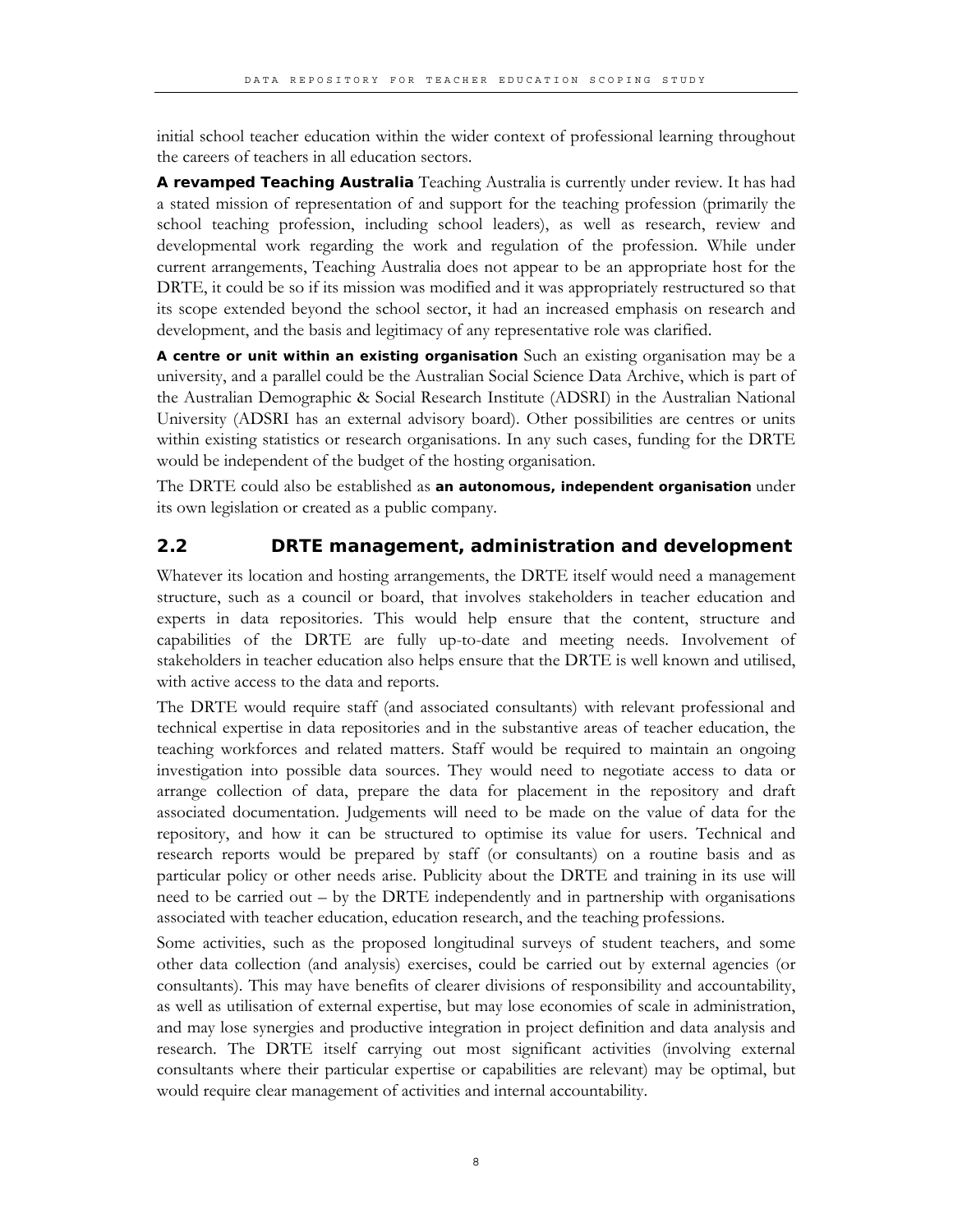Once established, the work of the DRTE should include periodic review regarding the extent to which it is meeting objectives, and consultations with users and data providers regarding their evaluation of the DRTE.

#### **2.3 DRTE funding**

The source of core funding for the DRTE must support long-term sustainability and the reality and appearance of impartiality. Thus it would be most appropriate for the Australian Government to provide assured ongoing core funding for the DRTE. The mechanism or route for this funding would depend on the location of the DRTE. The funding could be a separate line item, a specified component of funding if within a particular entity such as those discussed above, or, if located appropriately, the DRTE could receive funding through HEEF or some other major research and innovation infrastructure funding scheme.

The budget of the DRTE would need to cover the overall administration and activities noted above. It would also need to cover the purchase and collection of data. The purchase and/or licensing of existing datasets may be in the order of \$2,000 to \$10,000, with a small number of such purchases made each year. Collections of new datasets from higher education providers (HEPs) and others, and the organisation of the data, may be the order of \$40,000 to \$80,000 for each collection (whether carried out by consultants or in-house). There may be one or two such collections a year. Major new datasets, such as an ongoing longitudinal study of student teachers, may cost in the order of \$800,000 a year (see section 5.2) for data collection and organisation and the preparation of technical, research and analysis papers.

A broad estimate of the possible cost of an effective DRTE would be in the order of a minimum of \$1.5 million to \$2.0 million a year. This estimate is based on the cost estimates noted above, and information about the funding of activities of similar scope.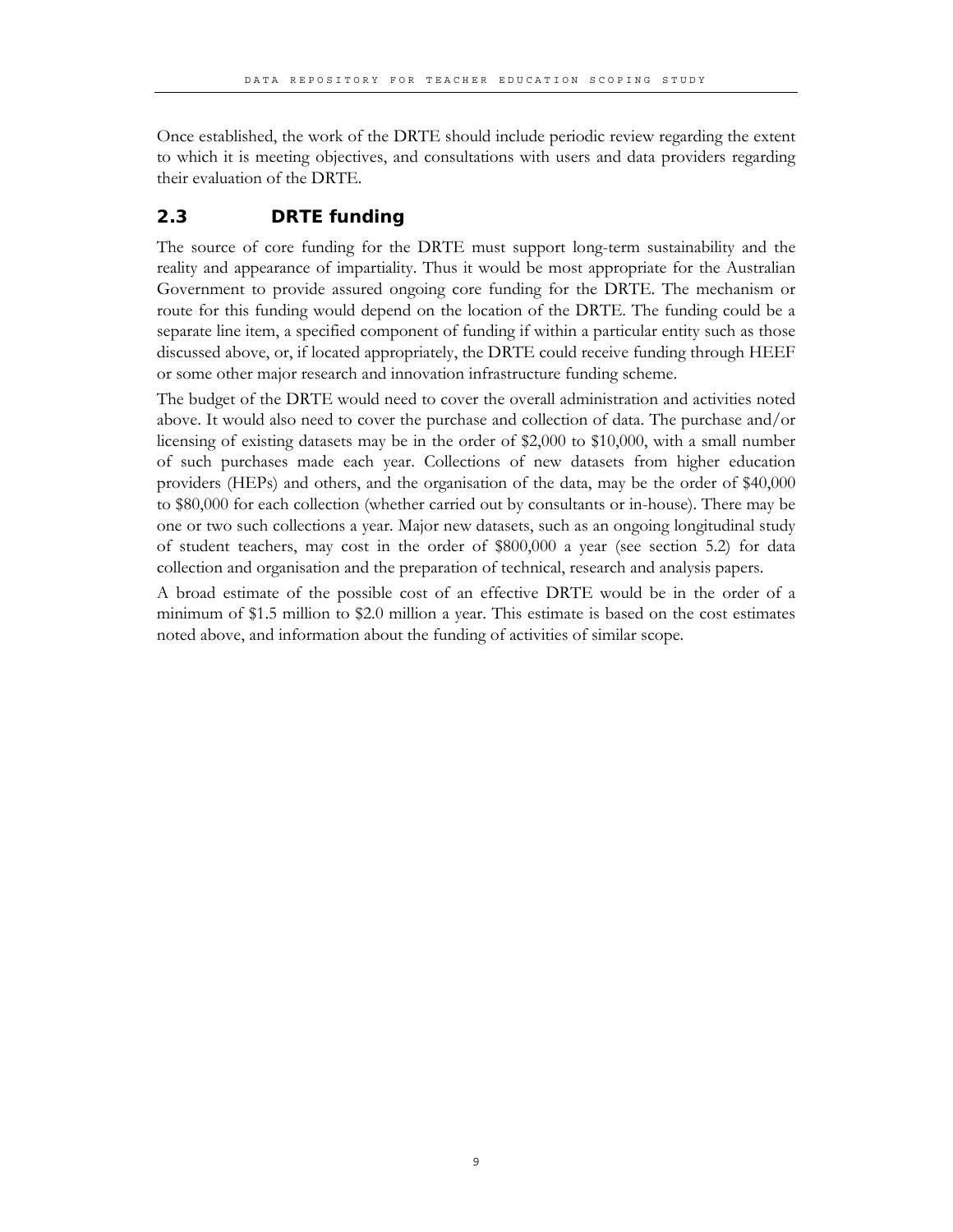#### **3 DRTE structure**

It is assumed that the repository will be accessible via a website, and that associated with the repository are staff (and/or consultants) with relevant professional and technical expertise in data repositories and in the substantive areas of teacher education, the teaching workforces and related matters.

A draft structure for the website through which the DRTE is accessed is set out in Figure 1.

The initial interface with the user would be welcoming and include directions to the Document Repository, the Public Access Data Repository and the Full (restricted access) Data Repository. It would have a description of the site as a whole and the nature and purposes of the data repository.

The **Document Repository** would contain several types of documents, most of which would be in PDF format, some may be in simple spreadsheets in Excel format, and could include:

- guides to the data on the website
- a statement of principles see section 4.1
- metadata guides, manuals, data dictionaries (and hyperlinks to further reference material, on, for example, the Australian Bureau of Statistics website) – see Appendixes B and C
- online tutorials and information about training programs in the use of the repository, for example, those that may be run on a regular or ad hoc basis by organisations such as the Australian Teacher Education Association (ATEA) and the Australian Association for Research in Education (AARE)
- prepared tables (generally in Excel or as PDFs) of commonly sought data, with all necessary information on the data and sources so that they can be incorporated in research or policy documents or made immediate use of in policy or general information provision (such as use by journalists). Such tables and associated documentation generally would be prepared on a regular and ongoing basis by the staff of the repository, or by consultants.
- technical reports on the relevant data collections (such as reports covering sample selection methods, response rates, survey questionnaire facsimiles, and so on for datasets from a longitudinal study of student teachers)
- research reports based on data in the repository (prepared by staff or consultants associated with the repository, or by others who have made use of the repository and whose reports would be accepted after an appropriate review process).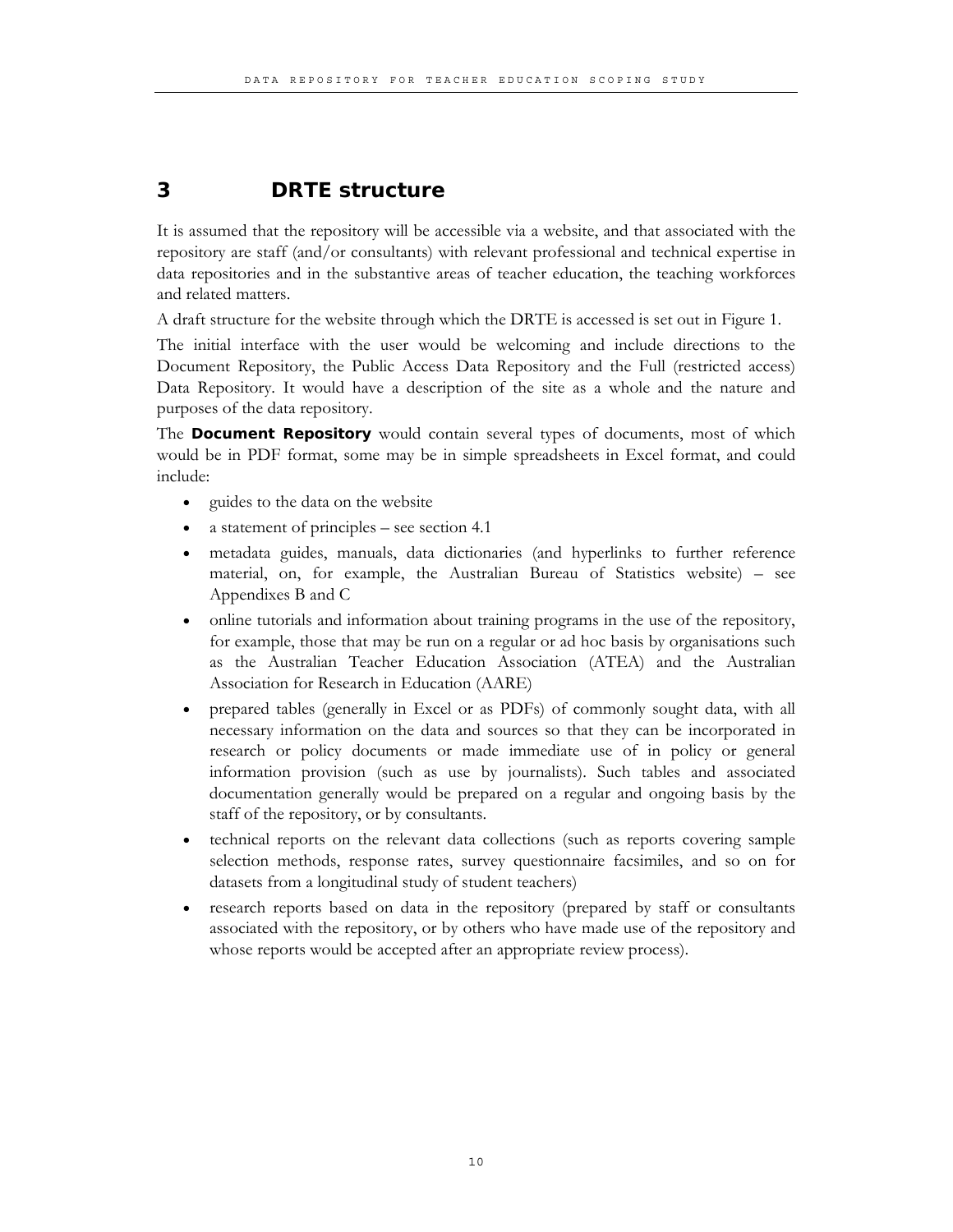

#### **Figure 1 DRTE website graphic representation**

The **Full Data Repository** would include data that is appropriate to access only with authorisation (see below), as well as other data common to the Public Access Data Repository (see following). Data would be in data cubes or  $SQL^5$  databases, and accessed using interactive data analysis web software once authorisation had been obtained. Datasets can be

 $\ddot{ }$ 

<sup>5</sup> Structured Query Language, an ISO standard interactive and programming language for querying and modifying data and managing databases.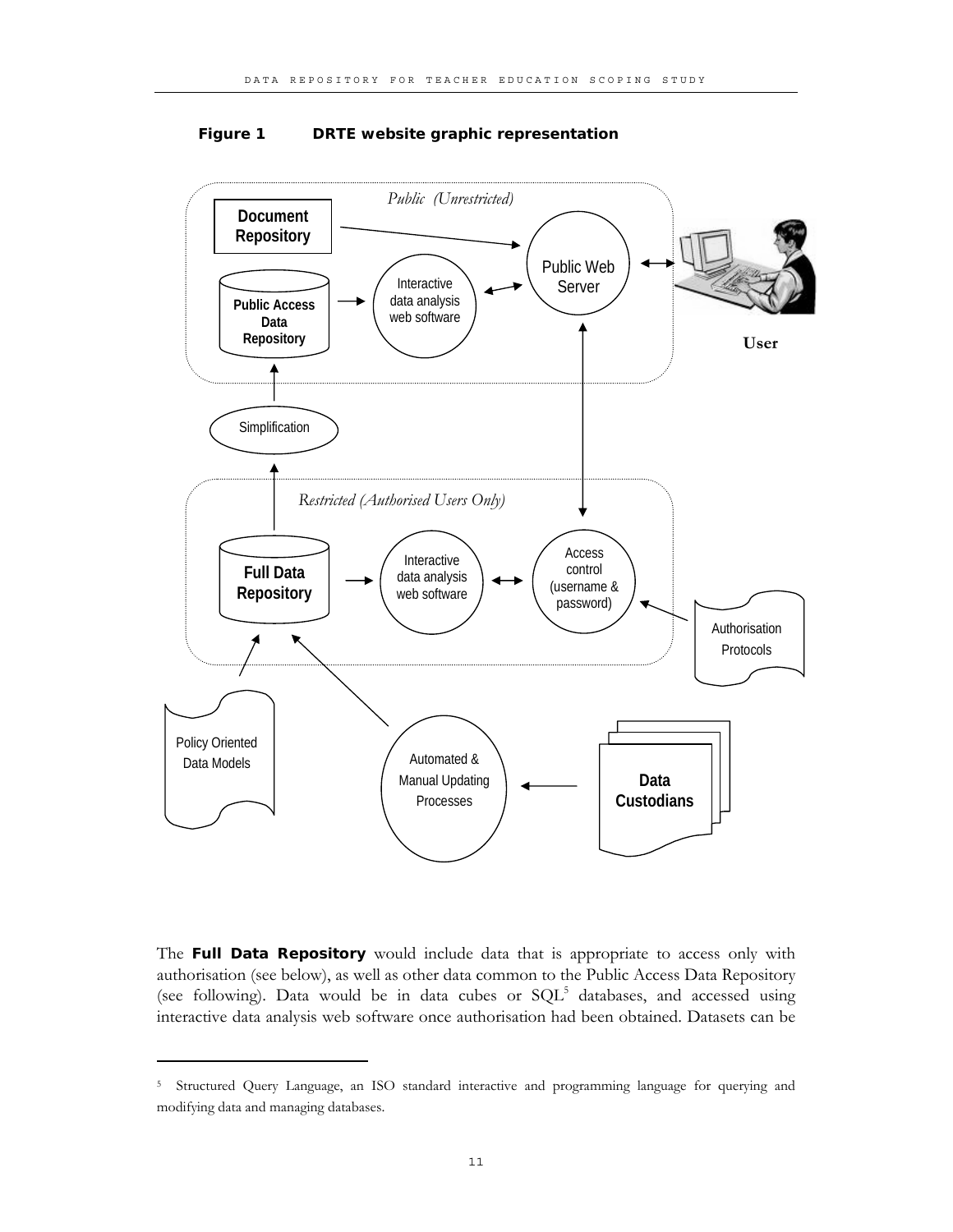linked through common fields containing common items. Suggested content for the data repositories and possible linkages of datasets are discussed in section 6.

The **Public Access Data Repository** would include data that is readily usable, straight forward to interpret and involves no issues of potential breaches of confidentiality/privacy or significant misuse or misinterpretation. It would be immediately accessible by anyone with access to the internet. The data would be in a similar format to that in the Full Data Repository, and would be drawn from datasets in that repository. In some cases the datasets would be identical, in others the dataset in the Public Access Data Repository would be a simplified or edited version of that in the Full Data Repository. Simplification could involve, for example, simplifying 'age' from date of birth (over 20,000 categories) to age ranges (as at 30 December, say) such as  $0 - 19$ , single year  $20 - 64$ , and 65 and older (46 categories), or 0  $-19$ , five year ranges  $20 - 64$ , and 65 and older (11 categories).

The user would experience using **Interactive Data Analysis Software** similarly to using pivot tables in Excel or downloaded data cubes that are in Summary Record Database (SRD) format from the ABS website and analysed using SuperTABLE software (from Space-Time Research) which can be downloaded for free from the ABS site<sup>6</sup>. As well as tables and graphs, maps could also be prepared if appropriate geographic information (such as postcodes or latitude and longitude references) is included in the datasets, and the software includes a mapping element. The software needs to allow users to specify the manipulation and analysis to be performed on the data. The range of tasks includes:

- defining a subset of data to be extracted and downloaded
- creating new variables to be defined and incorporated in the user's view of the data
- allowing the user to specify tables, graphs and maps to be created from the data
- linking datasets to create new outputs for specialised analysis<sup>7</sup>.

The **Authorisation Protocols** would be appropriate to the nature of the datasets in the Full Data Repository. This may involve registration and an undertaking covering matters such as appropriate use of the data, no use of the data (in combination with other datasets) to attempt to identify individuals, no transmittal or access to the data by those not authorised, no commercial gain, and appropriate acknowledgement of the data and its source<sup>8</sup>.

The **Updating Processes** will usually be manual, and carried out by staff or consultants associated with the repository working with external data custodians or freely available external datasets. However, automatic processes could be developed for some datasets.

 $\ddot{ }$ 

<sup>6</sup> ABS data in SRD format includes some tables from *Schools, Australia, 2006* (Cat. No. the 4221.0) at

http://www.abs.gov.au/AUSSTATS/abs@.nsf/DetailsPage/4221.02006?OpenDocument>. Information about SuperTABLE is on the ABS site at

<sup>&</sup>lt;http://www.abs.gov.au/AUSSTATS/abs@.nsf//web+pages/Download+Install+SuperTABLE+Software>.

<sup>7</sup> There are two kinds of linking. First, linking at the unit record level (by matching the person/entity the data relates to, for example, by a unique identifier or a linking algorithm) – this is necessary for any longitudinal study as particular individuals are followed over the years, and may involve privacy issues. Second, linking data files by shared characteristics (age, postcode, course, institution, etc). This generally would not involve privacy issues.

<sup>8</sup> For an example of such an undertaking see that of the Australian Social Science Data Archive at <http://assda.anu.edu.au/forms/GeneralUndertakingnon-ACSPRI.pdf>.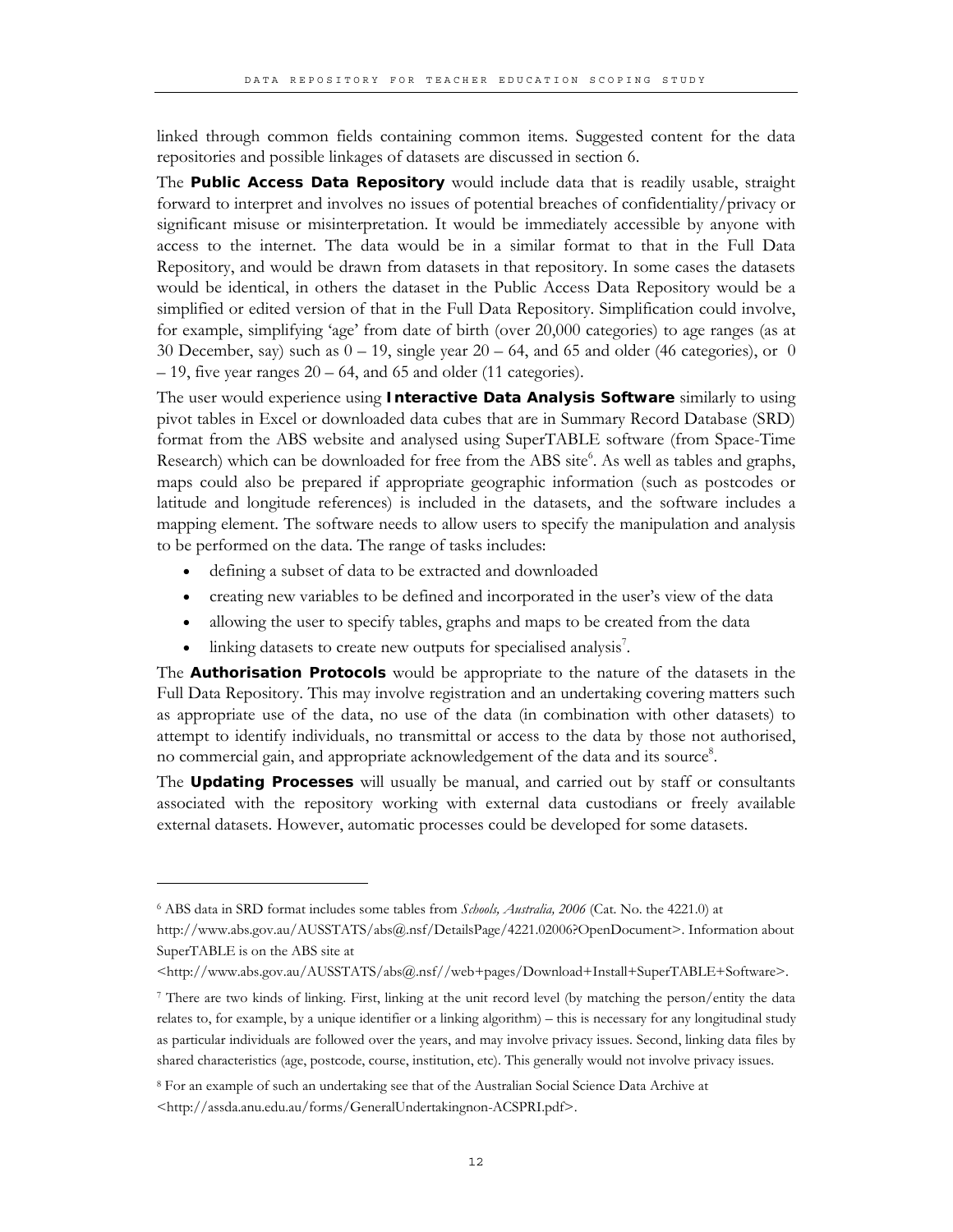**Data Custodians** are those responsible for the original data from which the repository's datasets are drawn, and with whom the processes and conditions for obtaining the data would be negotiated. Such custodians could include faculties of education, those responsible for higher education and schools statistics in DEEWR, those responsible for Census and schools data in the ABS, and those responsible for data on permanent and long term overseas arrivals and departures in the Department of Immigration and Citizenships (DIAC).

The **Data Models** used to structure and access the data would be **Policy Oriented**. That is, the structure and ways of accessing the data would be that suitable for research and policy concerned with teacher education and related matters.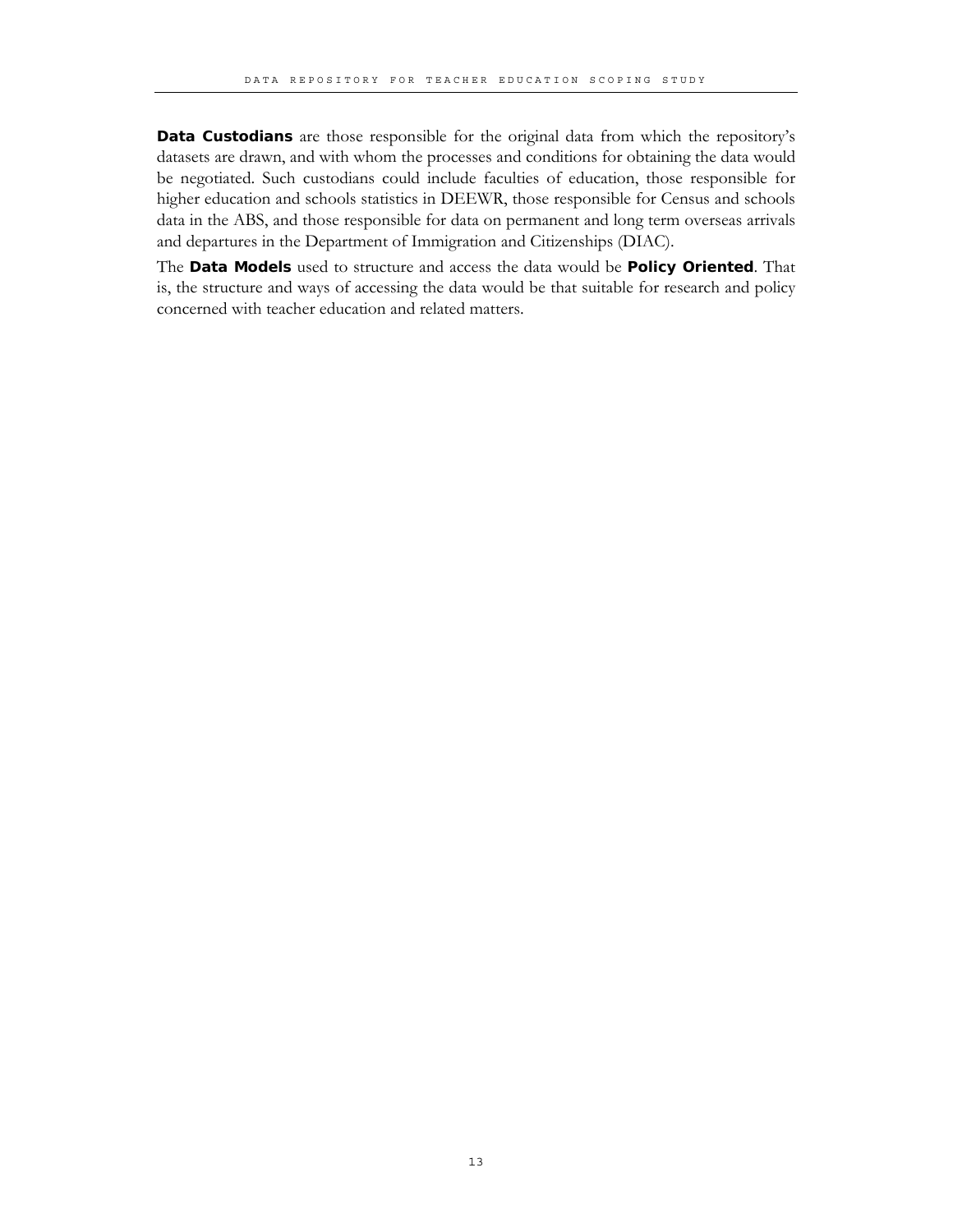### *Part 3*

### Data standards & content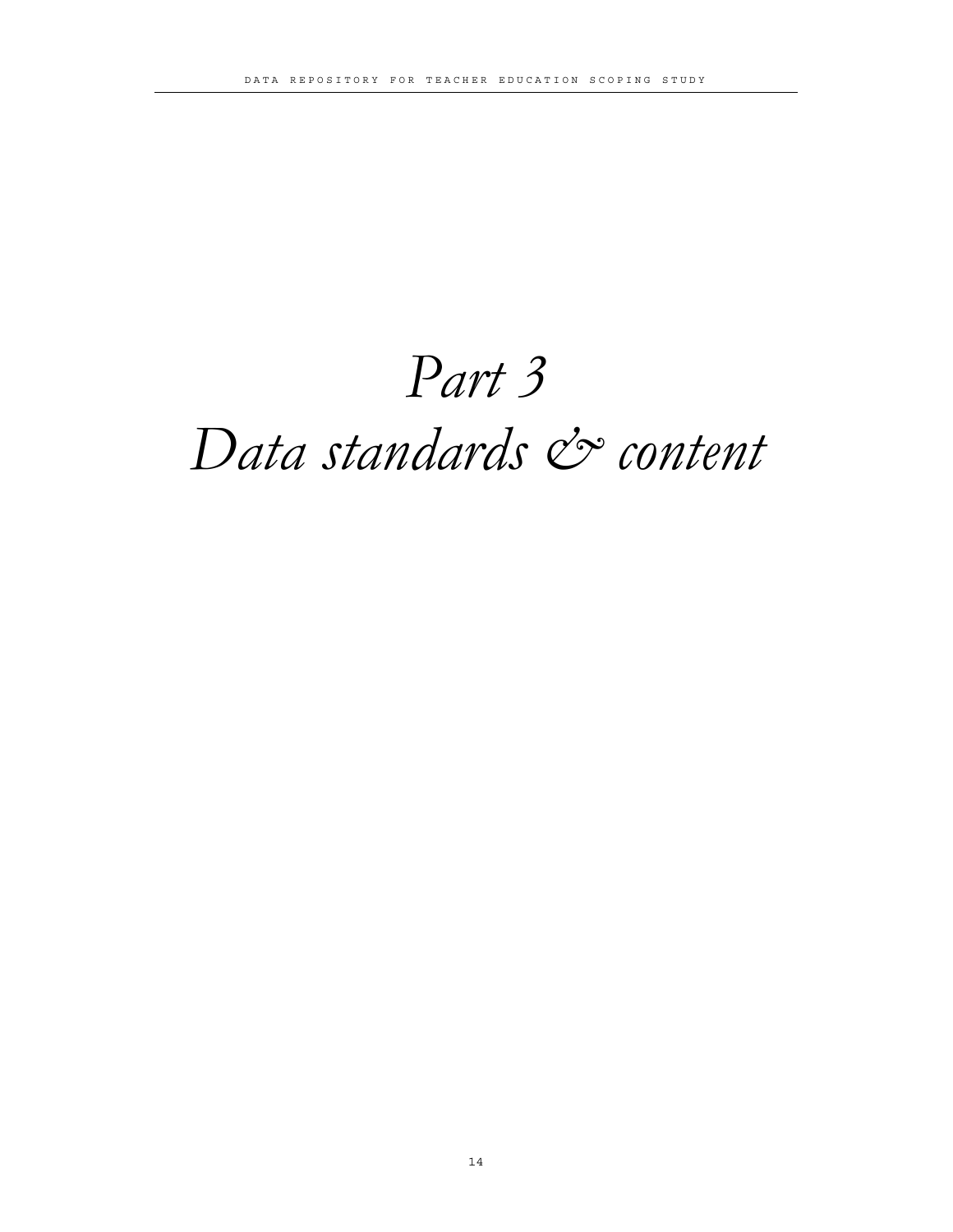#### **4 Data principles and standards for the DRTE**

#### **4.1 Principles for the DRTE**

The DRTE should operate according to the appropriate principles and standards.

The National Statistical Service (NSS), which operates under the auspices of the ABS, has a set of 16 principles, which draw from the 1994 United Nations Fundamental Principles of Official Statistics and more recent international frameworks for describing the quality of data. These documents are reproduced in Appendix C. The NSS principles are under the headings of:

- Statistical integrity
- Relevance
- Coherence
- Timeliness
- Accessibility
- **Interpretability**
- **Accuracy**
- Statistical professionalism
- Trust of data providers.

The NSS and UN principles are concerned with official statistics. The DRTE would need to generally adhere to these principles, and to augment or amend them in some areas. A statement of principles should be developed and made readily accessible as part of the DRTE. Some augmented and amended principles include the following:

- **Value** This is similar to the NSS principle of 'relevance', but requires a sharper focus. The content and its organisation in the DRTE must be appropriate and valuable for significant purposes (primarily related to teacher education – both initial and post-initial, for teachers in all levels and areas of education). The data and information should be able to meet the information needs of specific significant purposes without leaving gaps (that cannot be filled readily from other sources). That is, the DRTE's value would be diminished if it did not provide adequate infrastructure for significant, relevant purposes. Such purposes could include (but are not limited to) evidence-based improvement of teacher education; management of student demand, recruitment and retention in programs; teacher workforce planning, both qualitative and quantitative, and at macro and micro levels; academic workforce planning and human resource management within faculties of education; and quick and efficient access to data in response to ad hoc needs.
- **Utility** The repository must be accessible and user-friendly so it does in fact get used. Ensuring utility involves the content and structure of the repositories, the nature of supportive and interpretive material that are part of the repository, and publicity, training and support for potential users. Testing the DRTE's ease and effectiveness of use with real potential users, rather than experts, ('usability testing') may be helpful at the establishment phase and periodically afterwards as the repository develops in response to new needs, new datasets and new technical capabilities.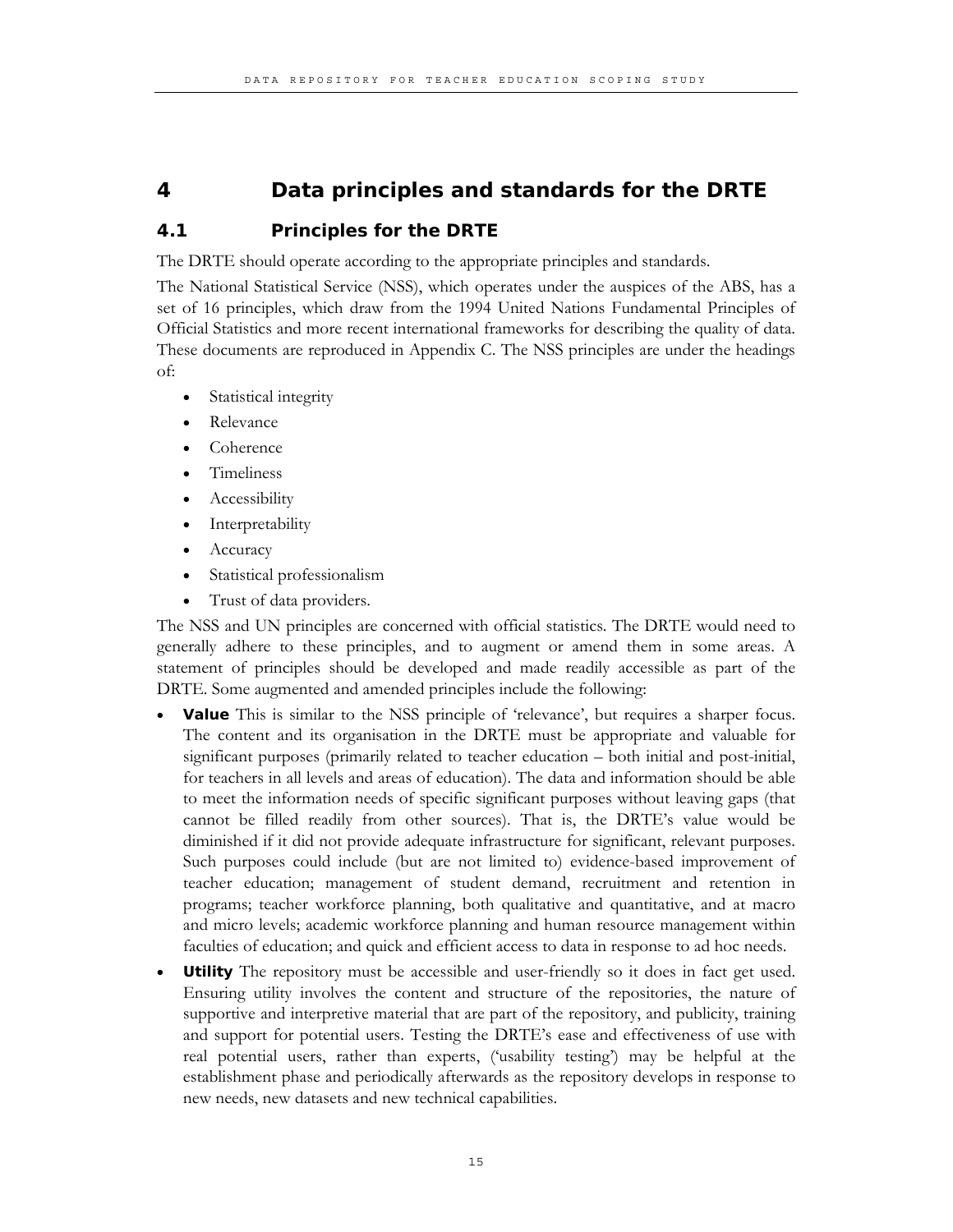- **Feasibility** The repository must be technically and financially feasible (and costeffective) in establishment and long term development and maintenance.
- **Sustainability** The repository must be sustainable in several senses. It should be ongoing, not a project of limited life. Its use (the outcomes of its use) should be of long term, non-trivial value. It should be of broad value across disciplines and areas by providing a model that others may learn from as well as providing a resource that can be widely used, including adding value to other existing and future data repositories though links and common elements.
- **Maximising the net benefits to data providers** This is consistent with the NSS principle of 'trust of data providers', but goes beyond it, and is particularly relevant to the providers of data that is not already collected (rather than custodians of established datasets). In accord with the NSS principle, data collection should be of minimal possible burden. There should also be adherence to ethical principles of ensuring providers are fully informed about the data collection and potential uses of the data, and compliance with privacy principles. The data-collection processes should be well-organised and take account of the other commitments of providers (such as particularly busy periods in HEPs). Efficient collection of data for the DRTE from providers such as HEPs should obviate any need for demanding and inefficient duplicating data collection by other agencies and individuals. Benefits to the providers of the data when it is included in the DRTE should be assured as far as possible. Providers should be kept informed of the preparation of the data, its availability in the DRTE, and any reports prepared utilising the data. The data providers may then be able to utilise the data and analyses that arise, or its use by others may benefit them.

Summary principles for the DRTE's datasets may well be that data should be collected with great efficiency and care, and its effective use for significant purposes maximised: 'collect it once, use it often'.

#### **4.2 Standards for DRTE data**

 $\ddot{ }$ 

Datasets should, as far as possible, use classifications and definitions that are consistent, publicly recognised and commonly used. This is important for the quality of the data, common understandings of the meanings of the data, and for the linking of datasets for more useful and complex analyses. It is also important for effective linking of data in the DRTE with data arising from significant international research initiatives<sup>9</sup>.

The DRTE could play a significant role in facilitating the understanding of and use of recognised data standards and classifications among Australian educational researchers and policy-makers. It could also ensure the development of appropriate standards and protocols for data related to teacher education where such standards and propocols do not already exist.

<sup>9</sup> Such initiatives could include the OECD's Teaching and Learning International Survey (OECD 2008), which focuses on the learning environment and working conditions of teachers in schools, and the International Association for the Evaluation of Educational Achievement's Teacher Education and Development Study in Mathematics (TEDS-M) (IEA 2008), which is a comparative study of teacher education with a focus on the preparation of teachers of mathematics at the primary and lower secondary levels. The Australian Council for Educational Research is involved in both these studies, though Australia is only participating in (that is, providing data to) the OECD study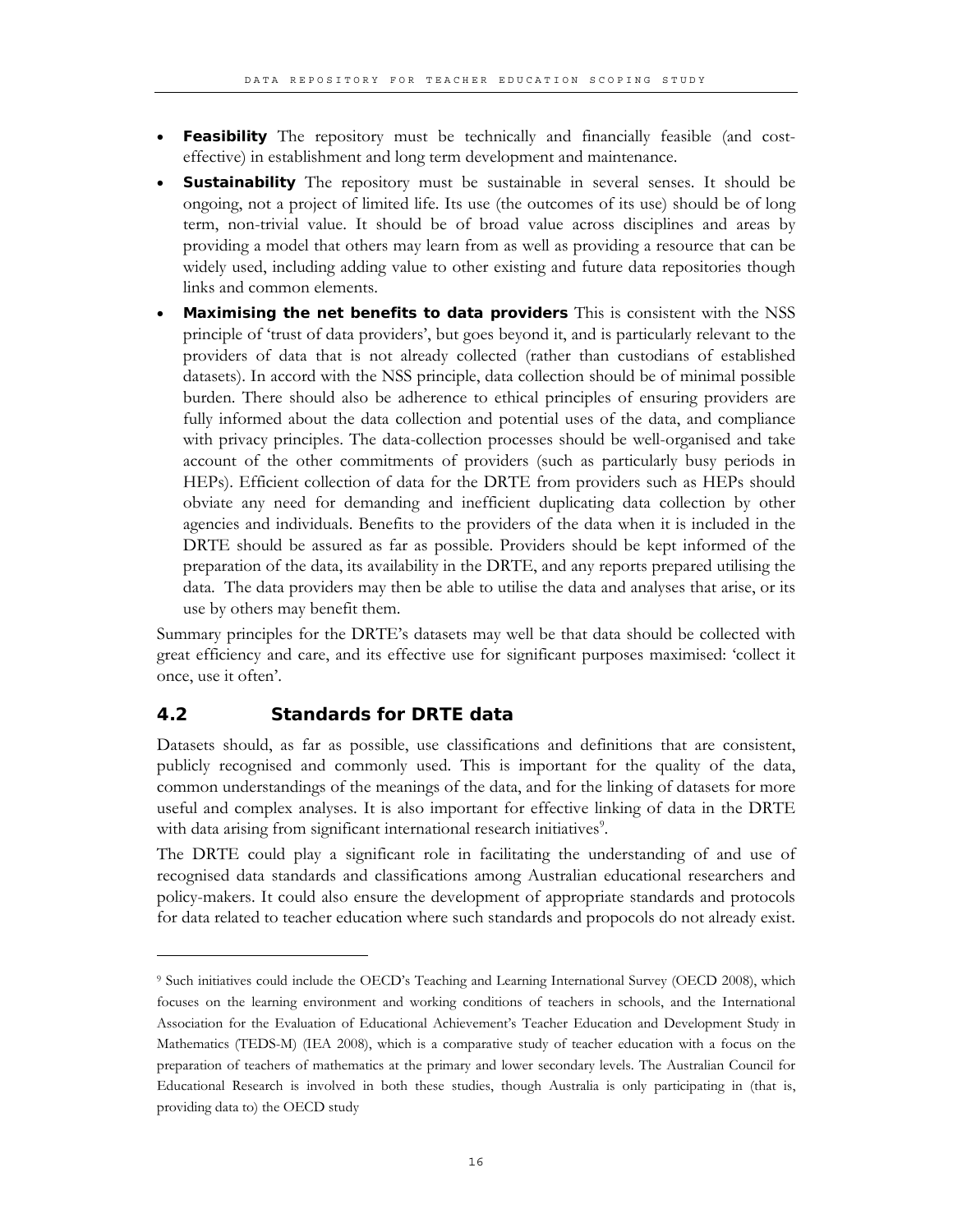This would have parallels with the work of the Australian Institute for Health and Welfare (AIHW) and the National Centre for Vocational Education and Research (NCVER) regarding data in their respective fields. Undertaking such leadership roles would significantly add to the value of the DRTE.

Appendix B outlines issues concerned with data standards and metadata, and describes many of the published classification standards used in Australia, and common measures of factors that may be important in the DRTE.

There are, however, problems with some existing standard data classifications. Notably, the Australian Standard Classification of Education (ASCED) is not adequate for many significant purposes related to teacher education and the teaching profession. These problems and possible solutions are discussed in Appendix D. In general, the appropriate solution to such difficulties is to augment existing standards by adding new subclassifications, rather than changing existing recognised classifications.

Data in existing sources such as DEEWR and the ABS will generally conform to the appropriate recognised standards. However, only extracts will be placed in the DRTE, so the protocols for extracting the data from the original source and for structuring it within the DRTE will need to be according to appropriate standards, and the protocols clearly documented on the DRTE.

New collections will need to be consistent wherever possible. This involves the full process from the drafting of items on forms or survey questionnaires to the coding and organisation of collected data.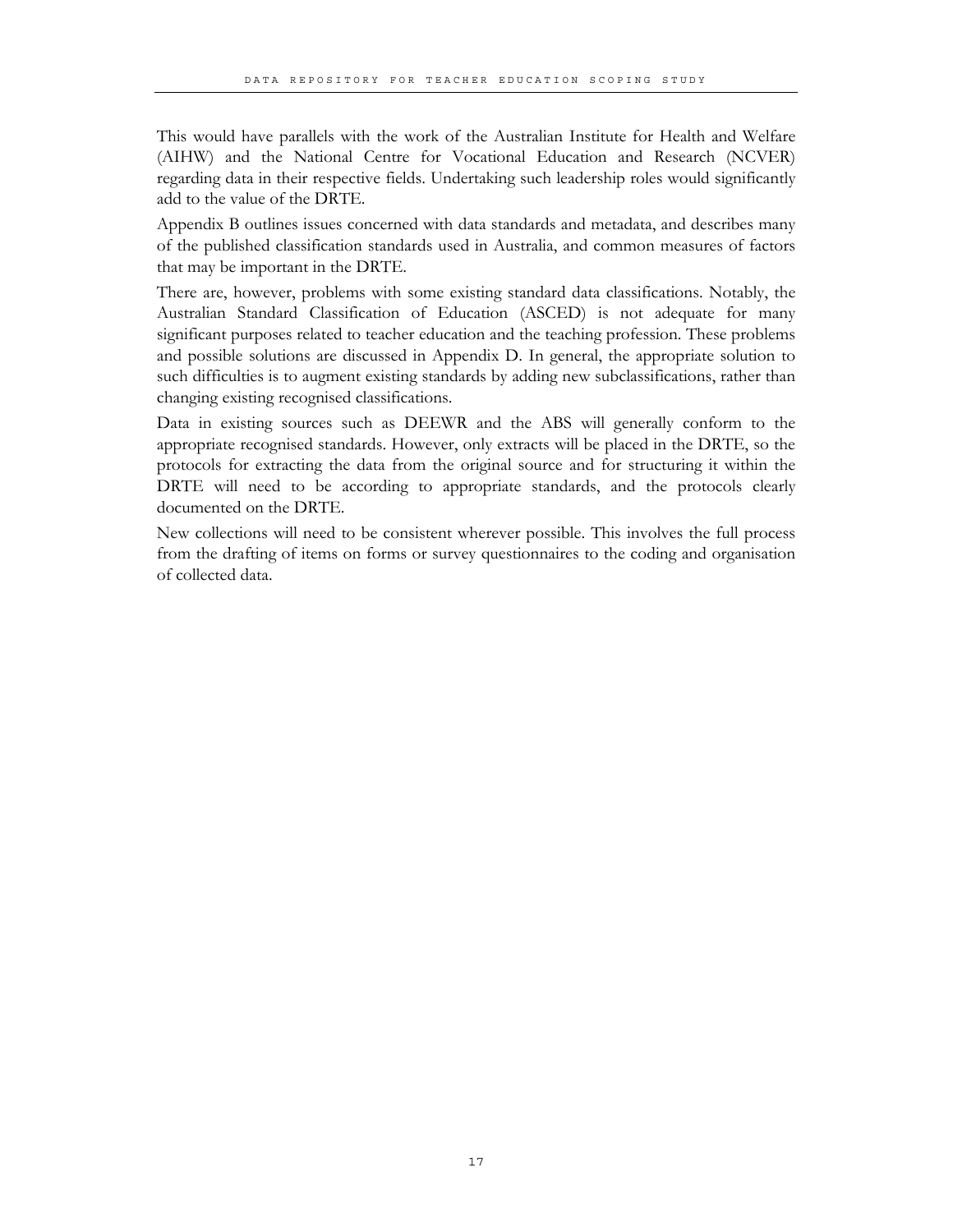#### **5 Content of the DRTE**

Possible content for the proposed DRTE is discussed in detail. This is in order to give a clearer picture of the nature and potential value of the DRTE so that decisions about whether and how to establish it can be better-informed.

Possible content is considered in this report under three broad headings.

**Core datasets**, which would be drawn from existing datasets or new collections of potential high value and not great collection cost. There are a large number of such datasets. Some are potentially very extensive and complex, while others may be just a small number of simple spreadsheets.

**An ongoing longitudinal study of student teachers**, which would be of very high potential value, but which needs careful consideration and planning and will be of relatively high ongoing cost if it is to be of optimal value.

**Optional datasets and datasets for future consideration**, including a wide range of possible data collections – such as data arising from research carried out for other purposes, data that might be collected in the future by teacher regulatory authorities, and many other possible sources.

The datasets discussed in this section include those that can be readily obtained from available sources (such as DEEWR higher education statistics), data that will need expert specification or manipulation before it can be in a useful form (such as some of the proposed ABS Census data), data that involves new collections that are relatively straight forward (such as that proposed to be collected from faculties of education), and data from new data collections that involve significant funding and ongoing commitment (such as the proposed longitudinal survey of student teachers). Each will need to be considered on its merits, though the value of most need to be considered in the context of other datasets because of the importance of linking within the DRTE.

The features of the DRTE should be such that new datasets can be easily incorporated – in the longer term if not immediately or in the short term.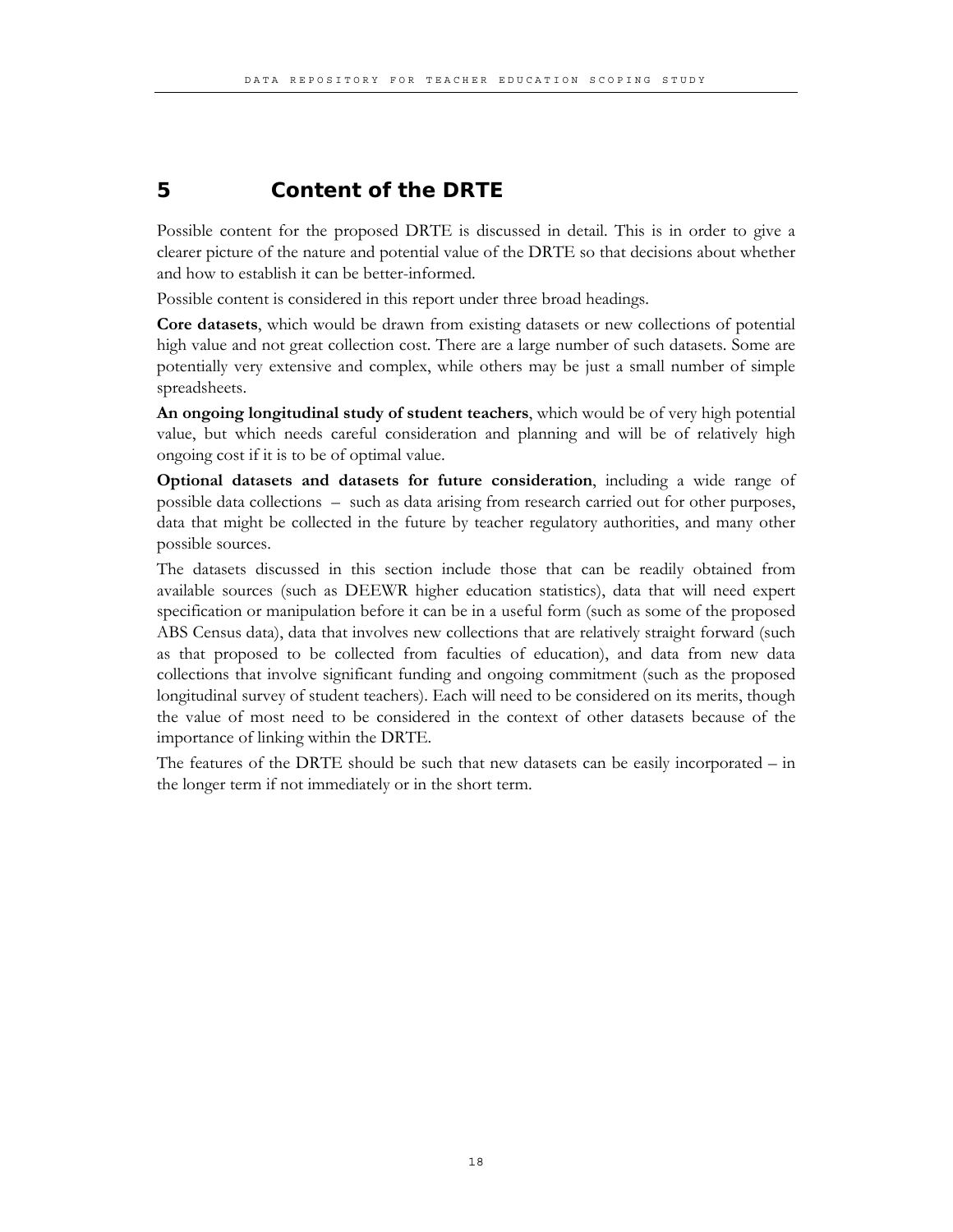#### **5.1 Core datasets**

The core datasets of the DRTE would include data from the DEEWR higher education collection, data on student teachers collected from HEPs, DIAC data on international movements of teaching professionals, ABS Census data, and data from various other sources on teacher education students and graduates, and teachers. Some of the datasets suggested here may, after investigation, be considered of lesser priority or have a high level of difficulty of collection, and thus be considered as optional or for future consideration (see section 5.3), and there may be other datasets that could be considered 'core'.

#### **5.1.1 Introduction to DEEWR data**

DEEWR collects and maintains very large datasets on students, and smaller but still substantial datasets on staff, research and finance in HEPs<sup>10</sup>. Selections from the datasets are available (a) in publications that can be downloaded as PDFs or Excel spreadsheets from the DEEWR website, (b) as aggregated datasets that can be downloaded from the DEEWR website and interrogated with software such as SAS or SPSS, and (c) for purchase as custom tables.

The most appropriate procedure would be to work with DEEWR to determine the optimal content and format, and to develop a memorandum of understanding to ensure regular delivery of the required data on an agreed basis.

DEEWR data is maintained according to recognised standards and classifications (see Appendix B) and according to classifications developed for DEEWR's own purposes that are aligned with the public classifications - such as the 'academic organisational unit group' (AOUG) classification for academic units such as faculties, schools and departments, and the 'special course type code' for initial (or pre-registration) courses of professional education in teaching, nursing, medicine and some other special categories.

#### **5.1.2 DEEWR student and course data**

 $\overline{a}$ 

DEEWR collects student data from universities with individual identifying information (student identification number). The data for students obtained for the DRTE would be in unit record files, without the individual identifiers. However, the full datasets would be maintained in the restricted ('full') repository within the DRTE because, if the data was connected with data from other sources, it may still be possible to identify students who have, for example, unusual personal attributes and who are enrolled in courses with small enrolments. Simplified datasets would be derived from the full datasets and placed on the public repository within the DRTE.

Course data would probably be best collected with student data in the same datasets, but may be extracted without student information for various purposes, such as linking with data collected as part of a longitudinal survey of student teachers (see section 5.2), or to link with data that may be developed as part of national accreditation of teacher education, or a range of possible research projects investigating the nature of teacher education courses.

<sup>10</sup> Information about DEEWR higher education data (students, research, finance, and staff) and links to publications and datasets is on the DEEWR website at

<sup>&</sup>lt;http://www.dest.gov.au/sectors/higher\_education/publications\_resources/statistics/default.htm>.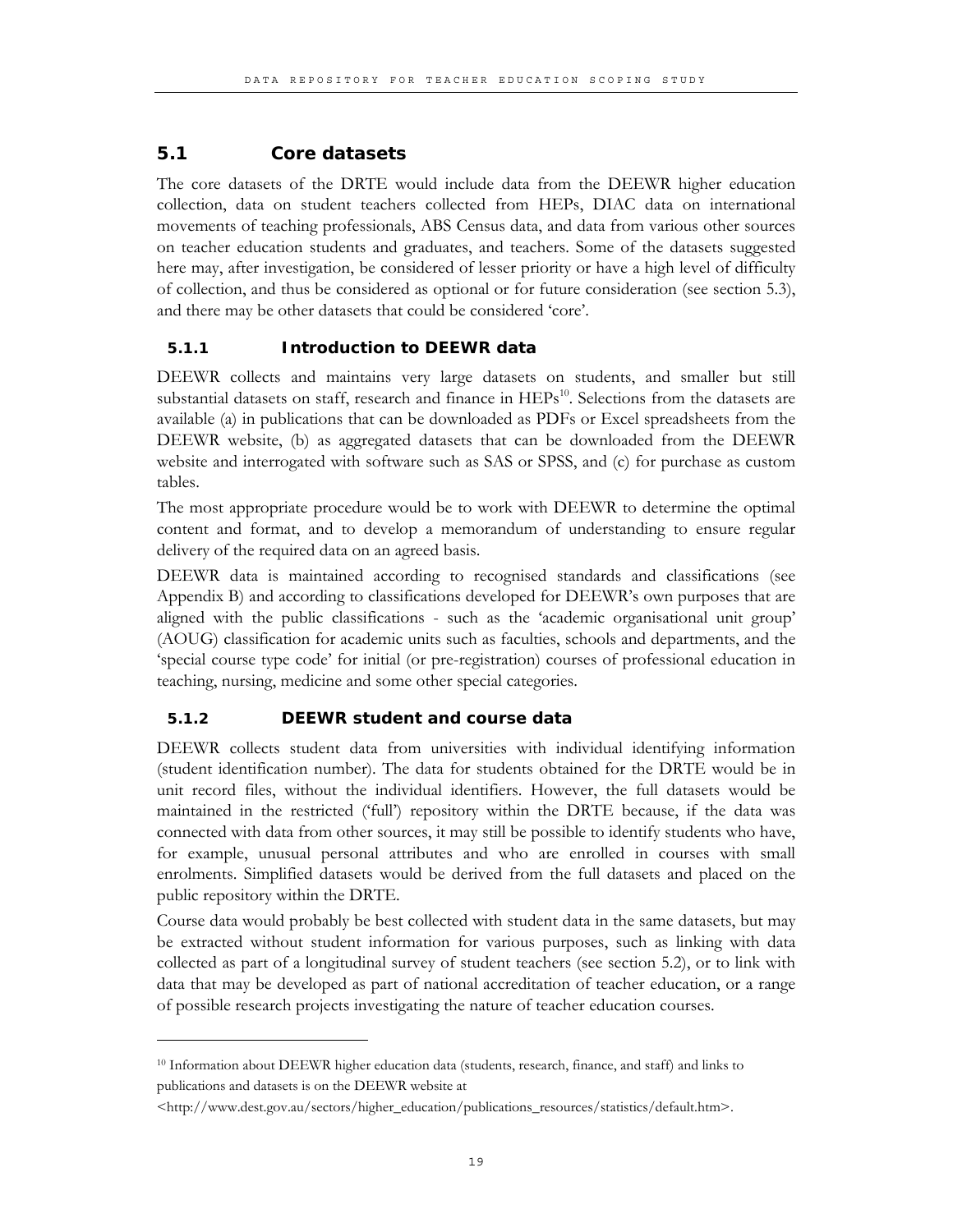Some of the important variables in the DEEWR student data files include:

- Institution attended
	- o higher education provider (HEP the name of the university or other provider)
	- o campus name
	- o campus location (postcode)
- Course
	- o course name
	- o course type code (field of education)
	- o special course type code (whether, for example, it is initial teacher education)
	- o level of course (for example, bachelor (honours) degree, graduate diploma, or master degree by coursework)
- Student attendance
	- o if enrolled in a combined course of study
	- o type of attendance (full time or part time)
	- o mode of attendance (internal, external or mixed)
	- o if commencing
	- o if completed (collected separately from enrolment data, and will not include data for students who have withdrawn or deferred)
- Unit of study
	- o unit of study code (narrow discipline group; field of education)
	- o (effective full time student equivalent load, EFTSL, for fields of education is derived from unit of study data)
- Student personal attributes (not all are relevant to all students, and some, such as 'permanent home residence', may not provide meaningful data for many students)
	- o sex
	- o date of birth
	- o citizen/resident indicator
	- o country of birth
	- o year of arrival in Australia
	- o language spoken at home
	- o if Aboriginal and/or Torres Strait Islander
	- o prior studies/exemption
	- o whether previously attended a HEP
	- o disability
	- o location of term residence (postcode)
	- o location of permanent home residence (postcode).

There are some problems with the field of education classifications of the courses and units of study in which students are enrolled. These problems are both inherent in the actual categories in the ASCED classification (for example, there is no 'middle school' category or secondary specialist classifications), and in the nature of some courses and units (for example, students enrolled in one particular course may be preparing to be either or both secondary and adult VET teachers). The problems with the DEEWR collection entail the need to collect some student data directly from faculties of education in HEPs. This is discussed in section 5.1.5 below. Appendix D sets out the ASCED categories, discusses the problems in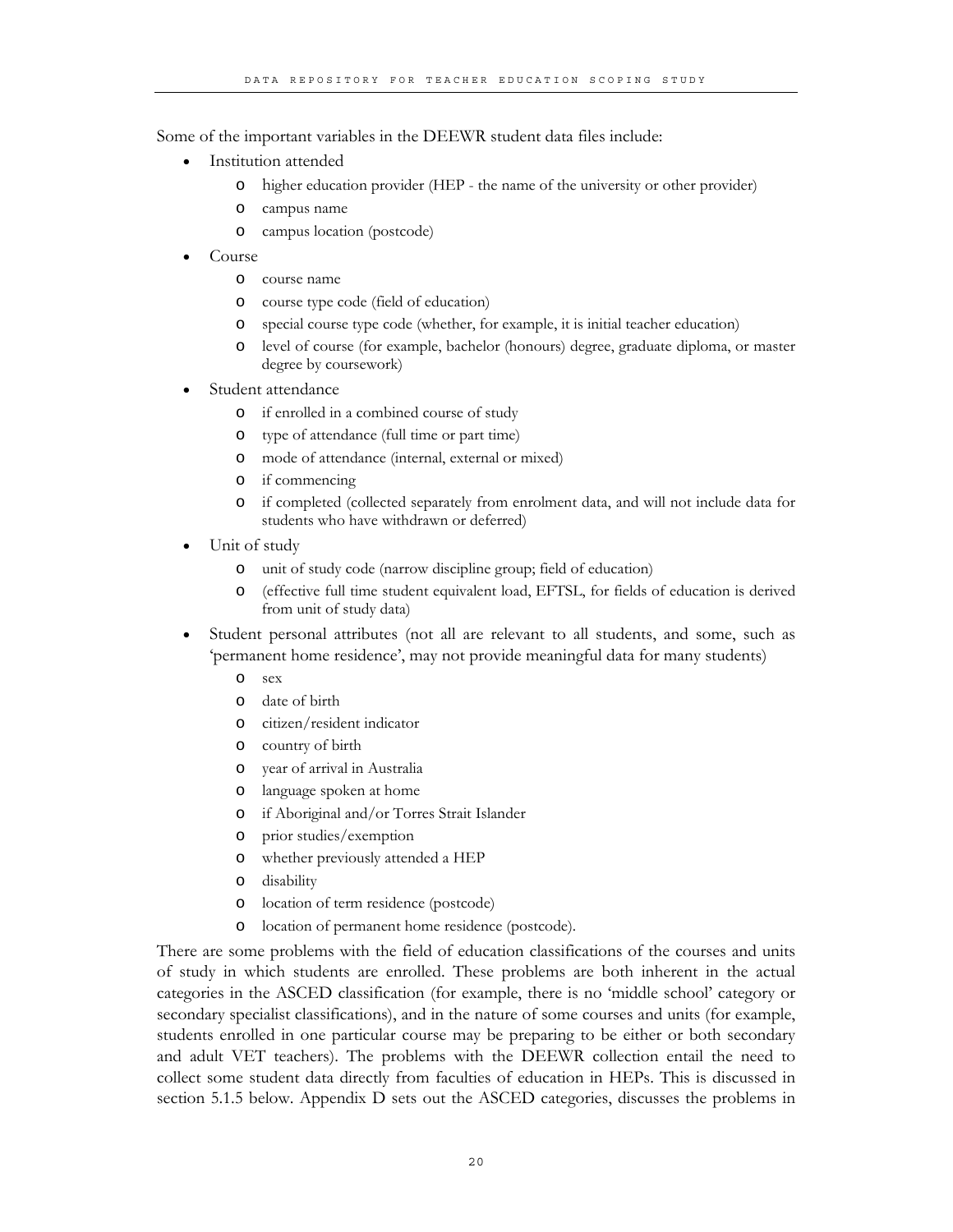the DEEWR collection, and sets out a draft classification of teacher education specialisations (initial and post-initial) and guidance for data collection.

#### **5.1.3 DEEWR academic staff data**

DEEWR collects data on academic staff from HEPs. For the DRTE the key classification is the AOUG, which may be either a narrow discipline group (a four digit code such as Teacher Education or Pharmacy) or a broad discipline group (a two digit code such as Education or Health) classifying an academic organisational unit such as a faculty, school or department. The AOUG classifications are determined according to DEEWR guidelines, using Academic Organisational Unit (AOU) information provided by the HEPs, and take account of the mix of student load according discipline groups (narrow and broad) within the unit. If 70% or more of the student load attributed to the unit is accounted for by one narrow discipline group, then the AOUG code is identical to the code for that narrow discipline group (such as 'teacher education'), but if no single narrow disciple group accounts for at least 70% of the student load, then the unit is coded to the broad discipline group (such as 'education') that accounts for the largest share of student load.

The most recently published DEEWR staff collection (2007) has some anomalies, reflecting, perhaps, unusual structuring of disciplines within AOUs, or miscoding. In most HEPs with large numbers of students in the broad discipline group of 'education' there are around 25 to 35 'education' students (equivalent full time student load – EFTSL) to each full time equivalent (FTE) academic staff member classified as being in an 'education' AOUG. However, in several HEPs with around a thousand EFTSL 'education' students there are no (or fewer than ten) academic staff classified as being in an 'education' AOUG, yet these HEPs have units with the title of 'school of education' or similar. These cases (and some other anomalies) may be the result of classification errors that will be corrected in future years. However, the AOUG classification will always need to be treated with caution, especially at the individual HEP level.

With that caution in mind, DEEWR academic staff data may still be of great value for research and policy purposes related to teacher education, including academic workforce planning. Some of the important variables in the DEEWR academic staff data files include:

- o AOU (from which the staff members' AOUGs are determined)
- o sex
- o date of birth
- o appointment term
- o work contract
- o current duties classification
- o function ('teaching', 'teaching and research', 'research only' or 'other')
- o whether Aboriginal or Torres Strait Islander
- o highest qualification
- o place of highest qualification
- o main language spoken at home
- o country of birth.

#### **5.1.4 Other DEEWR data**

DEEWR also collects data from HEPs on finance and on R&D expenditure.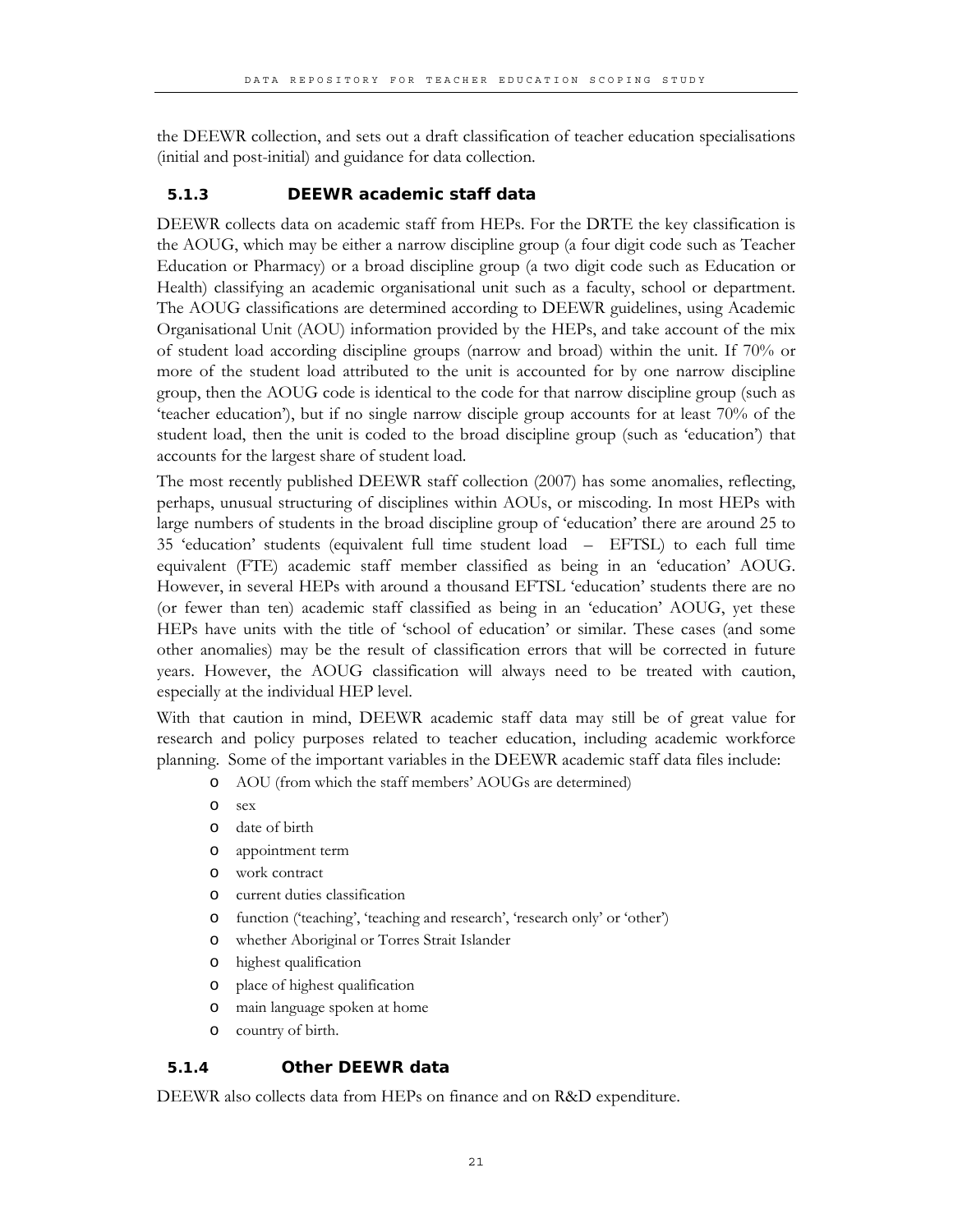The finance data is for each HEP, and not disaggregated by AOUG or discipline/field of education.

The research expenditure data is classified according to the definitions and standards used by the ABS for the Research and Experimental Development collections (see Cat. No. 8112.0) and form part of those collections – which are based on surveys conducted in accordance with standard guidelines promulgated by the Organisation for Economic Co-operation and Development (OECD 2002).

The ABS collection includes R&D carried out in the business, government and private nonprofit sectors as well as the university sector, but the ABS does not publish data for individual universities/HEPs, but only down to the level of states and territories. The DEEWR data is provided for each HEP.

The data on R&D expenditure is provided according to the classifications of 'socio-economic objective' (including 'education and training'), and 'research fields, courses and disciplines' (RFCD) (including 'education'). See Appendix B for details on the two classifications and related matters of R&D data collection.

Data on R&D expenditure is also classified according to:

- type of activity pure basic research, strategic basic research, applied research, or experimental development
- source of the funds Australian competitive research grants which may be Commonwealth schemes or non-Commonwealth schemes; other Australian sources which may be state/territory and local government, other Commonwealth Government, business enterprises, general university funds (GUF), or other; or overseas
- type of expenditure land and buildings, other capital expenditure, direct labour costs, scholarships, or other current expenditure.

#### **5.1.5 Enrolment data collected directly from HEPs**

Faculties of education experience high levels of demand for student data that is not part of the DEEWR collection (or is not classified in the DEWR collection in a useful way). These requests, from school authorities and others, are ad hoc and uncoordinated. There are often multiple requests from different agencies seeking similar data, but using different definitions, formats and methodologies. Meeting such requests is a highly inefficient use of education faculties' human and financial resources. Yet the need for the data is genuine and significant.

The most commonly sought data covers the teaching specialisations of completing student teachers (or, more problematically, commencing or all student teachers). This covers the level of education being prepared for (such as early childhood, primary, secondary, or VET), and specialisations, especially, but not only, secondary subjects. The former are part of the FoE classifications used by DEEWR for courses (see *Australian Standard Classification of Education* (ASCED) (ABS 2001a, p. 150). However, a number of courses include students preparing for different levels (such as some students preparing to be primary teachers, and others in the same course preparing to be secondary teachers), and some students may in fact have specialisations that qualify them to teach at different levels (such as secondary *and* VET, or primary *and* secondary). The ASCED does not have a 'Teacher Education: Middle School' classification, and those undertaking such as specialisation would properly be classified as 'Teacher Education, not elsewhere classified'. Another complication involves the different qualifications within the early childhood specialisation that are not recognised in ASCED, notably the 0-5 specialisation that does not qualify to teach in primary schools, the  $0 - 8$  and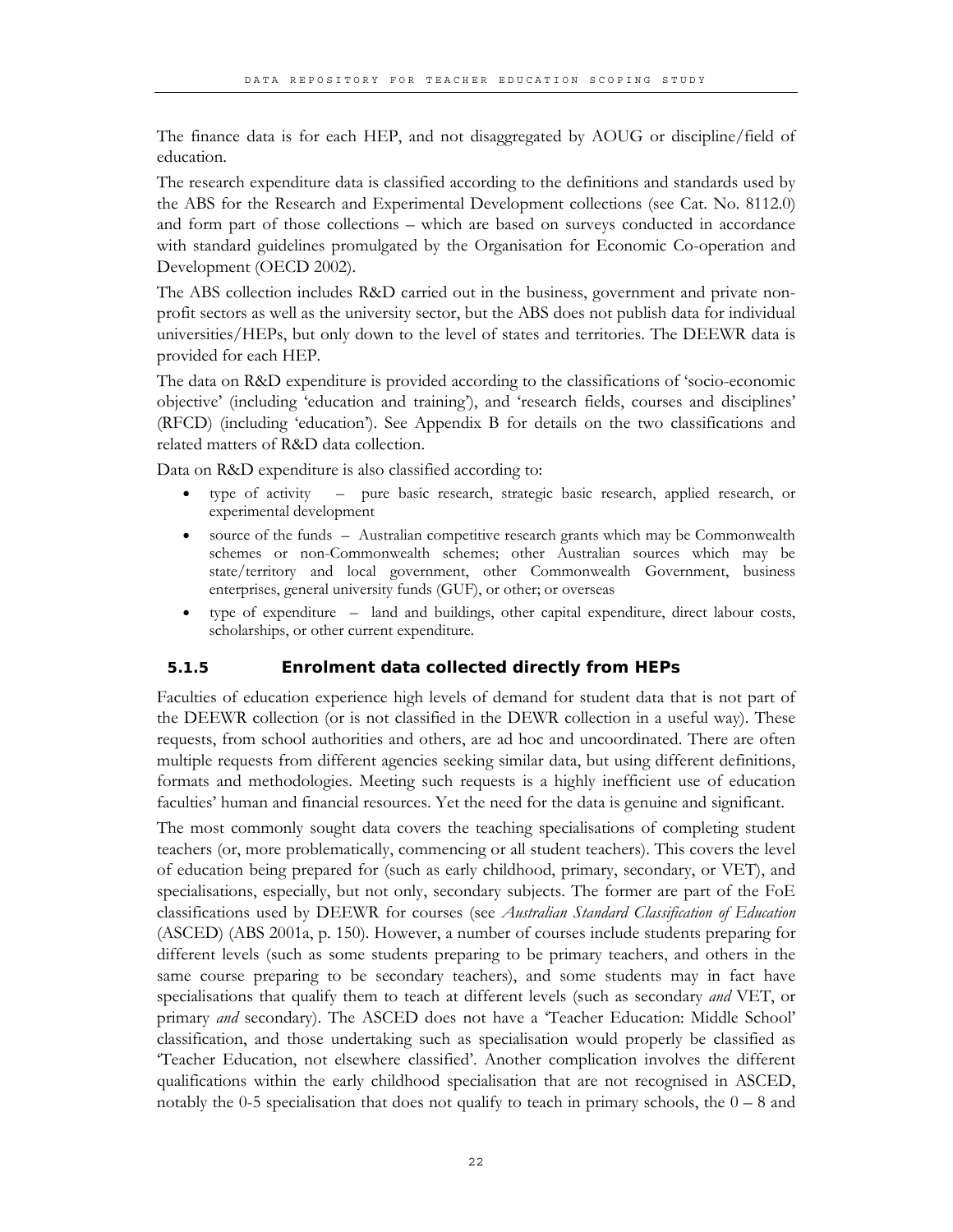3 – 8 qualifications that do qualify to teach in both before-school settings and primary schools, and  $5 - 8$  which qualifies for primary school teaching, but (strictly) not for teaching in before-school settings. These distinctions are becoming very important as increasing priority is being given to early childhood education in before-school settings.

With some minor exceptions, DEEWR-collected data does not permit accurate enumeration of completing students by specialisation (maths, or English, or Japanese, say). Yet such data can be of great policy importance for university course development and academic recruitment, as well as school authority workforce planning.

Appendix D is concerned with classification and methodological issues related to student teacher specialisation data. The experience of a DEEWR (DEST) EIP project (Ballantyne et al 2002) that collected such data and other exercises could be built on.

In addition to the initial teacher education data, there may also be information on post-initial teacher education courses and students that is of great value for significant planning and evaluation purposes, but is not part of the DEEWR collection.

Initial and post-initial student data collected directly from universities should be compatible with the DEEWR higher education statistics collection as far as possible, and organised in the DRTE so that it can be combined and manipulated with other datasets.

University student administration software may, in many cases, make collection of all or most of the necessary data a straightforward exercise. And, if this is currently not the case, development of the classifications in the system, and the ways students are classified and data entered, may make it so in the future. An effective and professional DRTE could work with HEPs on the development of data systems to ensure their optimal value beyond internal HEP purposes and DEEWR requirements.

# **5.1.6 Projected completions by broad specialisations from HEPs**

An important component of effective workforce planning is modelling future teacher supply and demand, and that requires projections of completions of initial teacher education programs for around five or so years into the future. Usually completions with primary, secondary, and/or early childhood qualifications are differentiated (see, for example, Preston 2000). Such projections data is also useful for HEPs' own planning purposes – for example if some are planning to significantly expand or contract in particular areas, others can plan to compensate in the context of overall expected demand for places by students and demand for graduates by potential employers.

It is difficult to develop useful projections of future completions using DEEWR data. There are several reasons for this. First, DEEWR data does not always include key disaggregation such as primary and secondary, or secondary and VET (see previous section and Appendix D), which are essential for projections for workforce planning purposes. Second, initial teacher education (like initial nurse education, and unlike initial medical education) has high rates of apparent and real attrition, of transfers between institutions and programs, and of changes in type of attendance (such as from full-time to part-time). Thus reasonable estimates of future completion numbers from particular programs cannot be estimated with accuracy from current enrolments. Third, data on recent enrolments and completions provides no indication of future plans for course establishment or termination, expansion or contraction, or changes in important specialisations.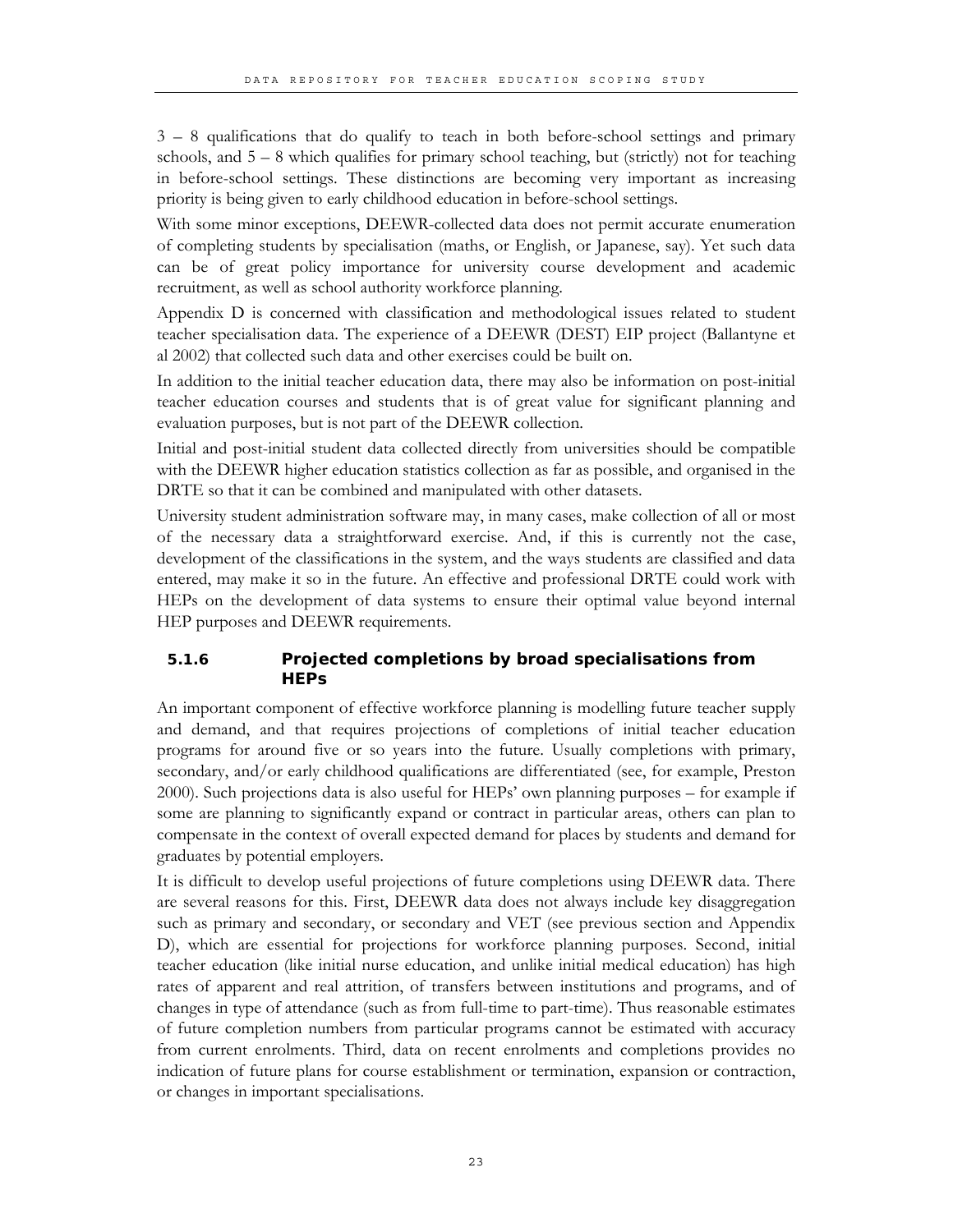Usually faculties of education are able to provide reasonable estimates for future completions according to classifications necessary for common workforce planning purposes.

Such projections are not 'hard data', and estimates may be made with more or less confidence, depending on the nature of courses and students involved and the further into the future the projections are made. However, estimates made by those most closely involved with the courses will be of better quality than estimates made by those external from the institutions using 'hard data' of recent enrolments (commencements and completions). Therefore the judgements of informed teacher educators and faculty administrative staff would be the best source of such data.

This data may not need to be collected on an annual basis, but, when it is, the collection should be done and the data presented in a way that permits continuity of series with data on actual completions collected from HEPs and/or DEEWR.

# **5.1.7 Graduate Careers Australia**

Graduate Careers Australia (GCA, formerly the Graduate Careers Council) data is important in understanding graduate destinations, where initial (and post initial) teacher education graduates' destinations can be compared with those of graduates of other courses. However, the graduate destinations survey data does need careful interpretation – because, for example, in recent years almost a quarter of initial teacher education graduates (survey respondents) are not working full-time when surveyed around four months after completion, though many will be taking up full-time work some time within a few years.

All GCA's annual files are stored at the Australian Social Science Data Archive (ASSDA), those from 1989 in SPSS format. Some data is freely available on the GCA website; detailed published reports and custom tables are available (generally for a cost).

The GCA is also carrying out research into the plans and expectations of university students, and the links between students' university experiences and their employment – the 'University and Beyond' survey. In 2007 around 32,000 responses were received, and responses from Education students were roughly proportional to their representation within total student numbers (GCA 2008, p. 2) – around 1 in 20.

# **5.1.8 National data on undergraduate applicants, offers and acceptances**

DEEWR is working with tertiary admission centres (TACs) in each state and with universities to develop the National Data Collection for Undergraduate Applicants and Offers. In April 2008, DEEWR reported on 2008 data (and that of some previous years) and provided additional contextual information on applicants and offers for university places (DEEWR 2008b). This is the first edition of a new annual report, and includes statistics (national and by state and territory) on number of applicants, number of offers made, number of offers accepted, level of unmet demand, analysis of trends in key fields identified as areas of skill shortage, a review of offer and acceptance rates on key applicant demographics, and information on factors affecting current and future demand.

This report is similar to Universities Australia (formerly the AVCC) 'unmet demand' survey reports published since 2001 (UA 2008, p. 2).

There are limitations in the data on undergraduate applicants and offers from TACs (and thus reported in these DEEWR and UA documents). For 2006 only about 60% of initial teacher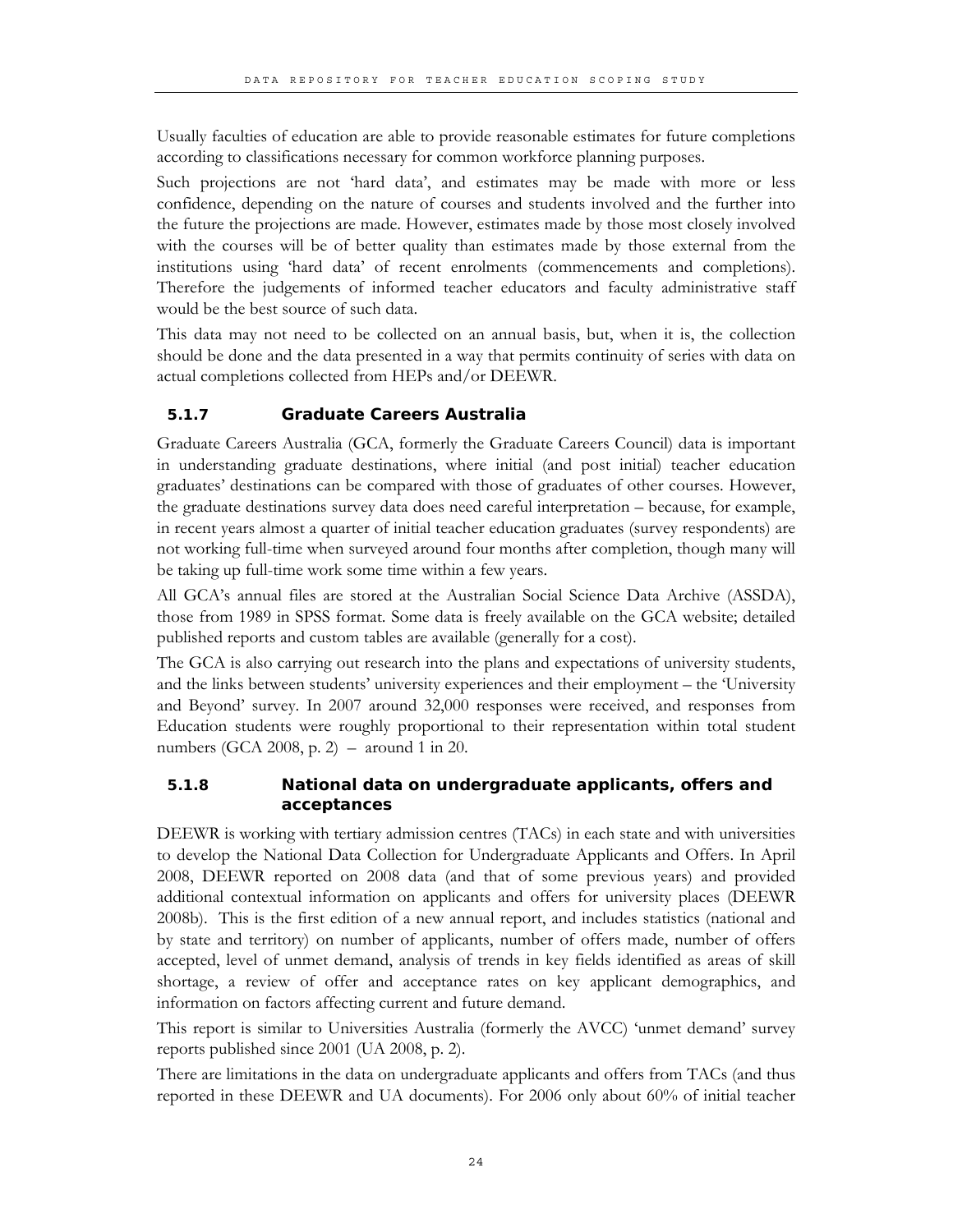education commencements were picked up in the TAC data published in the reports (more recent DEEWR commencements data with which to compare the TAC-derived 2007 or 2008 data is not yet available). This reflects the lack of inclusion of (a) applicants for post-graduate initial teacher education programs (increasing from 21% in 2005 to 25% in 2006, according to DEEWR published data), (b) overseas student applicants (around 5% of commencements), and (c) direct applicants (around 15% of successful domestic, undergraduate initial teacher education applicants in 2006).

From 2010, information on the number of direct applications will be available in the National Data Collection for Undergraduate Applicants and Offers, but those applying for postgraduate initial teacher education courses and overseas students will still not be included. Even so, it is valuable data – indicating unmet demand and the scope for increases in intakes and how this varies between the states. This would be valuable information for universities, school authorities and others considering the attractiveness of teacher education programs and teaching careers, and priorities to be given to the development of new initiatives.

#### **5.1.9 ABS Census data**

The ABS Census data that is most relevant for the DRTE is that on those with teaching qualifications as their highest qualification, and those in the 'education professionals' occupations. Data for other individuals may be important for comparative purposes.

Data for those with teaching qualifications (as their highest qualification), whether teaching, in other employment or not in the workforce etc, by age and state/territory or finer locational classification, is one of the most powerful indicators of net 'attachment' to (or 'separation' from) the teaching profession – for those of different ages and for the profession as a whole. Estimates of net separations by age make up one of the most difficult but important components of workforce planning (Preston 2000, pp. 35-36), and the matter of 'retention' in the profession is a frequent issue of topical controversy and policy significance. Additional information on, for example, sex, income, alternative occupations, place of usual resident five years earlier, hours of work, and/or family structure could substantially add to the richness and usefulness of the data. Such data, especially if linked to or considered in the context of DIAC data on international movements of teachers (section 5.1.11) and GCA data on initial teacher education graduate destinations (section 5.1.7), would help clarify the longer term destinations of teacher education graduates, be valuable for planning post-initial teacher education, and inform a range of matters related to teacher workforce planning.

Not all qualified teachers have their teaching qualification accounted for in the Census (their highest qualification may not be their professional teaching qualification), so parallel data for those working in 'education professionals' occupations (where, for example, 'school teaching' is further classified according to schooling level and 'special education teachers') would also be valuable. The Census data provides detail on age, home location and other personal attributes that is not available in the National Schools Statistics Collection (NSSC, section 5.1.10) – though of course the Census is only once every five years, and does not provide school sector and other information available from the NSSC.

Teacher education and workforce planning in early childhood education and care are of vital policy importance at this time. Census data on early childhood teachers (in nonschool settings and in schools) and on all those with early childhood teaching qualifications is generally not of the quality of the data for school teachers and those with school teaching qualifications, but it may well still be of sufficient quality to be a significant value.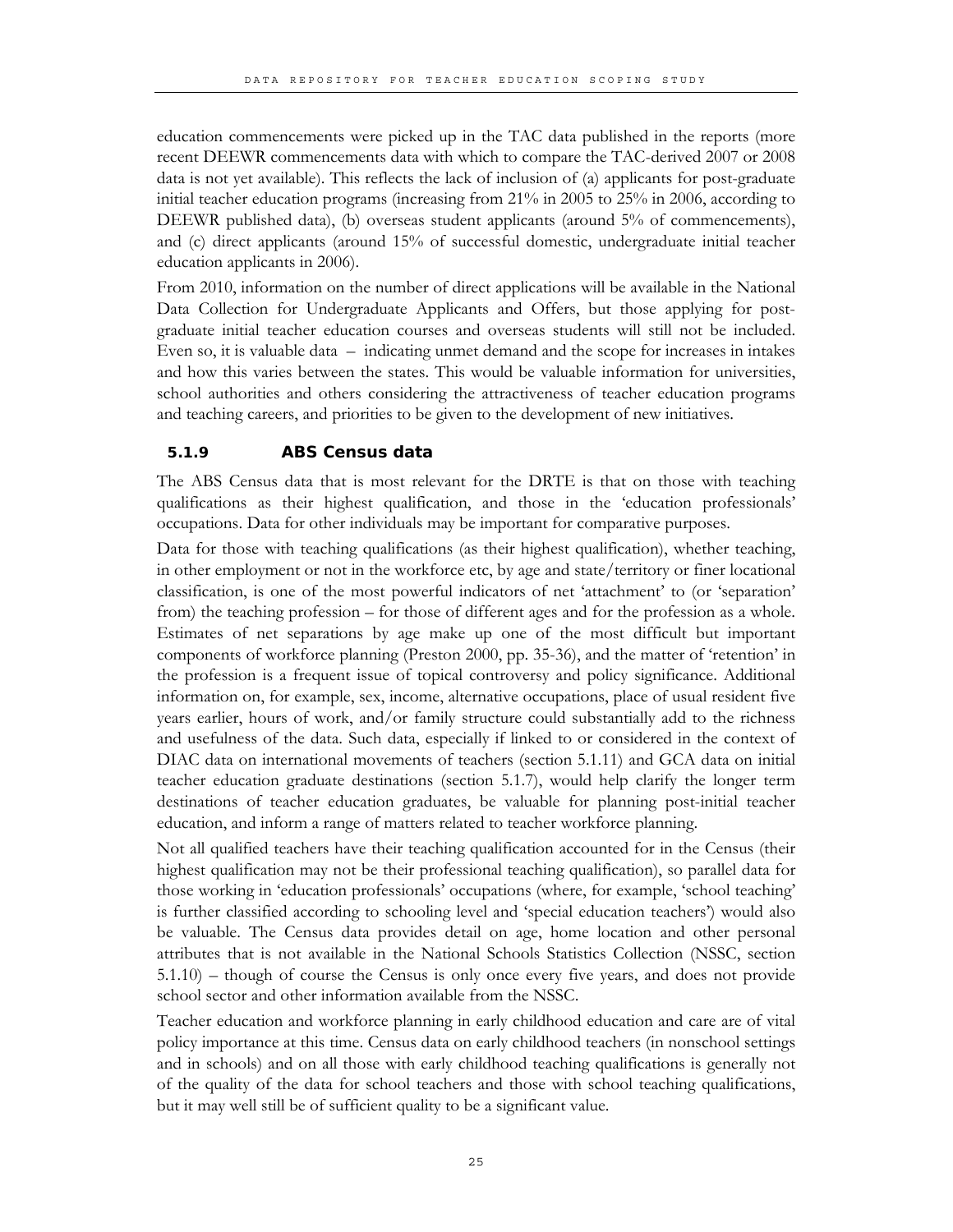Obtaining the relevant Census data would require careful specification for ordering as custom data from the ABS, or (for 2001 and 2006 Census data) work by an expert subscriber to ABS Table Builder $11$ .

ABS requirements and conditions regarding public accessibility of Census data must be taken into account. If the data is obtained from the ABS on a customised basis and is made freely available to the public (in the 'public access data repository' in the model of the full DRTE set out in Figure 1) the only cost is for the data itself (in the order of several thousand dollars, depending on the level of detail), and an agreement with the ABS must be entered into. On the other hand, if the data is placed in the restricted access repository where access requires a log-in (even if the conditions for access could usually be met by any bona-fide applicant), then there would be a licensing fee in the order of \$3,500 per year in addition to the cost of the data (in the order of several thousand dollars), and, again, an agreement will need to be entered into.

# **5.1.10 National Schools Statistics Collection**

The National Schools Statistics Collection (NSSC) is the basis of the annual ABS publication, *Schools, Australia* (Cat. No. 4221.0), which is available as a PDF publication and with additional tables in Excel spreadsheets and as datacubes.

The collection includes high quality data on teacher numbers and FTE, by state and territory, school sector, and, for FTE only, by level of schooling (note that this limitation is a problem for teacher workforce planning and other purposes). Data is also collected on students (by year level, sector, age, sex, whether full-time or part-time, and state/territory) and schools (number, sector, size, state/territory). This data is obtained through an annual census of school authorities and schools (DEEWR collects the data from nongovernment schools and school authorities; the ABS collects directly from government school authorities).

Combined with initial teacher education completions data, indicators such as 'training rates' can be obtained for the states and territories and Australia as a whole. Data on trends in total teacher numbers in each jurisdiction, on student-teacher ratios, and on the proportions of teachers in the respective sectors and levels, are important for workforce planning, and thus for planning initial teacher education numbers.

# **5.1.11 International movements of teaching professionals**

 $\overline{a}$ 

Data from DIAC could be an important component of the DRTE. There are at least three datasets that should be considered: Overseas Arrivals and Departures (OAD) datasets, data from the Longitudinal Survey of Immigrants to Australia (LSIA), and data on visa categories of significance for teaching and teacher education, including those that would be available for

<sup>&</sup>lt;sup>11</sup> Table Builder is expected to become available during 2009, and promises to be a very useful product. It will give users remote access to a large datacube containing all the output variables included in the Census dictionary. It is designed for experienced users of Census data and will allow for the extraction and manipulation of an unlimited number of Census tables. Confidentialisation occurs during delivery of the specified data. Table Builder will allow users to create tables, graphs and thematic maps of Census data.

<sup>&</sup>lt;http://www.abs.gov.au/websitedbs/d3310114.nsf/4a256353001af3ed4b2562bb00121564/8b5b19557daa72c1 ca2572aa007e4dee!OpenDocument>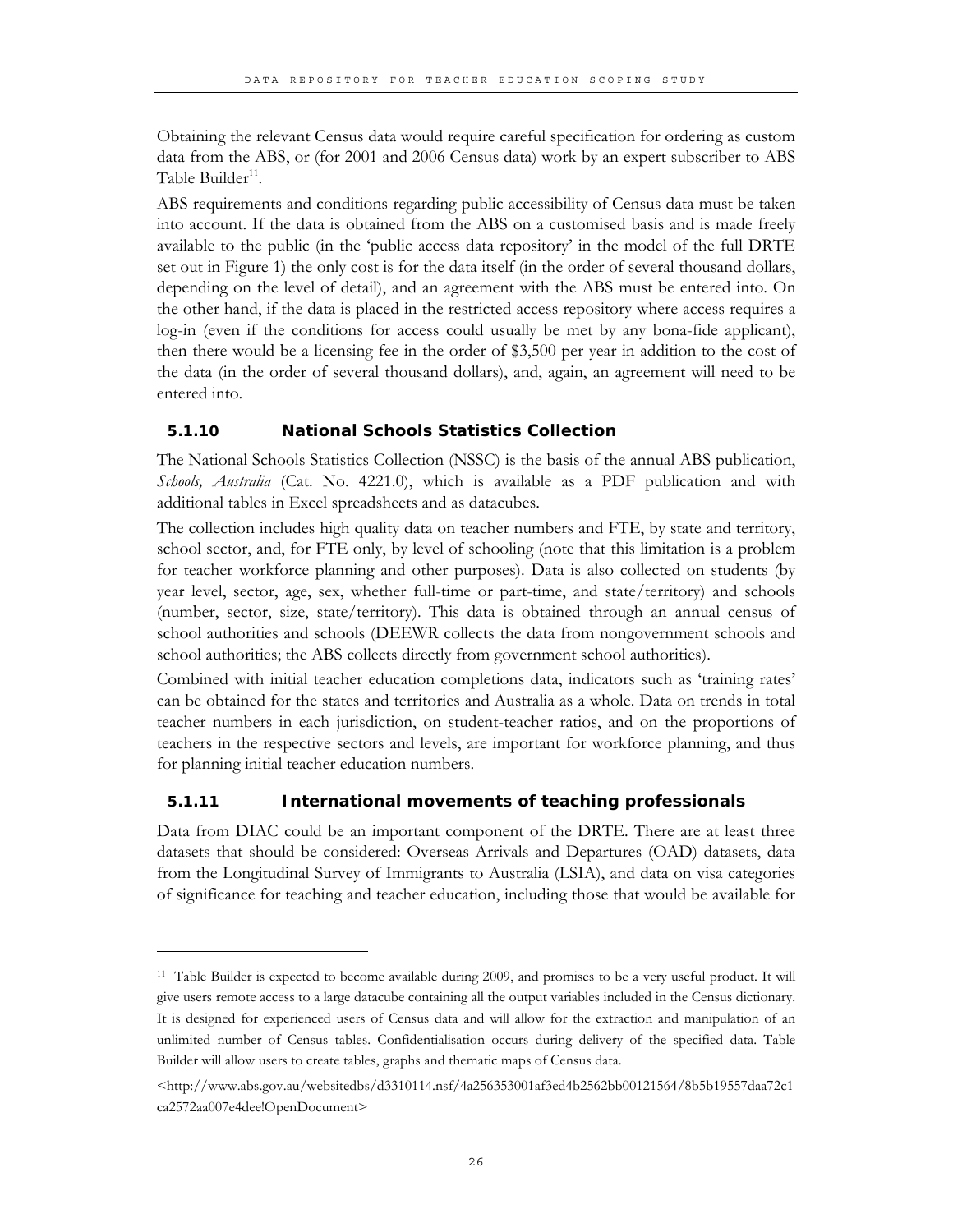overseas students who successfully complete an initial teacher education program in Australia and who wish to become permanent residents (subclasses 880, 881 and 882).

Data on the international movements of teaching professionals is important in understanding the dynamics of the teaching workforce, for understanding the short and long-term destinations of graduates of Australian initial teacher education programs, and for planning effective courses for those with overseas teaching qualifications.

Around 8,000 to 10,000 Australian resident school teachers leave Australia every year, and a large proportion of these would be recent graduates of teacher education programs. Most apparently return to Australia after a few years (Birrell, Rapson & Smith 2006, p. 67). Data on the age of Australian resident school teachers leaving the country and returning would make clearer the association with any recent initial teacher education, as well as assist workforce planning.

Several thousand teachers from overseas settle permanently in Australia each year, and a larger number of long term visitors arrive (Birrell, Rapson & Smith 2006, p. 67). Data on state/territory of intended stay and country of birth or country of residence before coming to Australia would assist planning for in-service teacher education programs targeted to their needs, as well as assist overall workforce planning if departures are also taken into account.

Such information is available in the OAD datasets that are available from DIAC as unit record files. The OAD data is derived from the incoming or outgoing passenger cards completed by Australian residents or overseas visitors as they arrive or depart through Australian airports and seaports. Major variables include:

Nationality/Citizenship Country of Birth Age Sex **Occupation** Type of Movement direction Length of Intended Stay Length of Actual Stay/Residence Reasons for Journey Country of Residence Country of Future Residence Country where Spent or spending Most Time abroad State of Intended Stay Country of Disembarkation

 $\overline{a}$ 

A select dataset for 'school teachers'<sup>12</sup> could be obtained from DIAC for a cost in the order of \$3000 for the most recent period, with equivalent data for earlier periods available at a discount.

<sup>12</sup> There are sub-classifications of 'pre-primary', 'primary', 'secondary' and 'special education' teachers. However, in each of these classifications there are small numbers – in a recent two year period, in each of these categories there were fewer than 100 'resident departures', yet there were more than 16,000 'resident departures' of 'school teachers not further defined' (Birrell, Rapson & Smith 2006, pp. 62-67).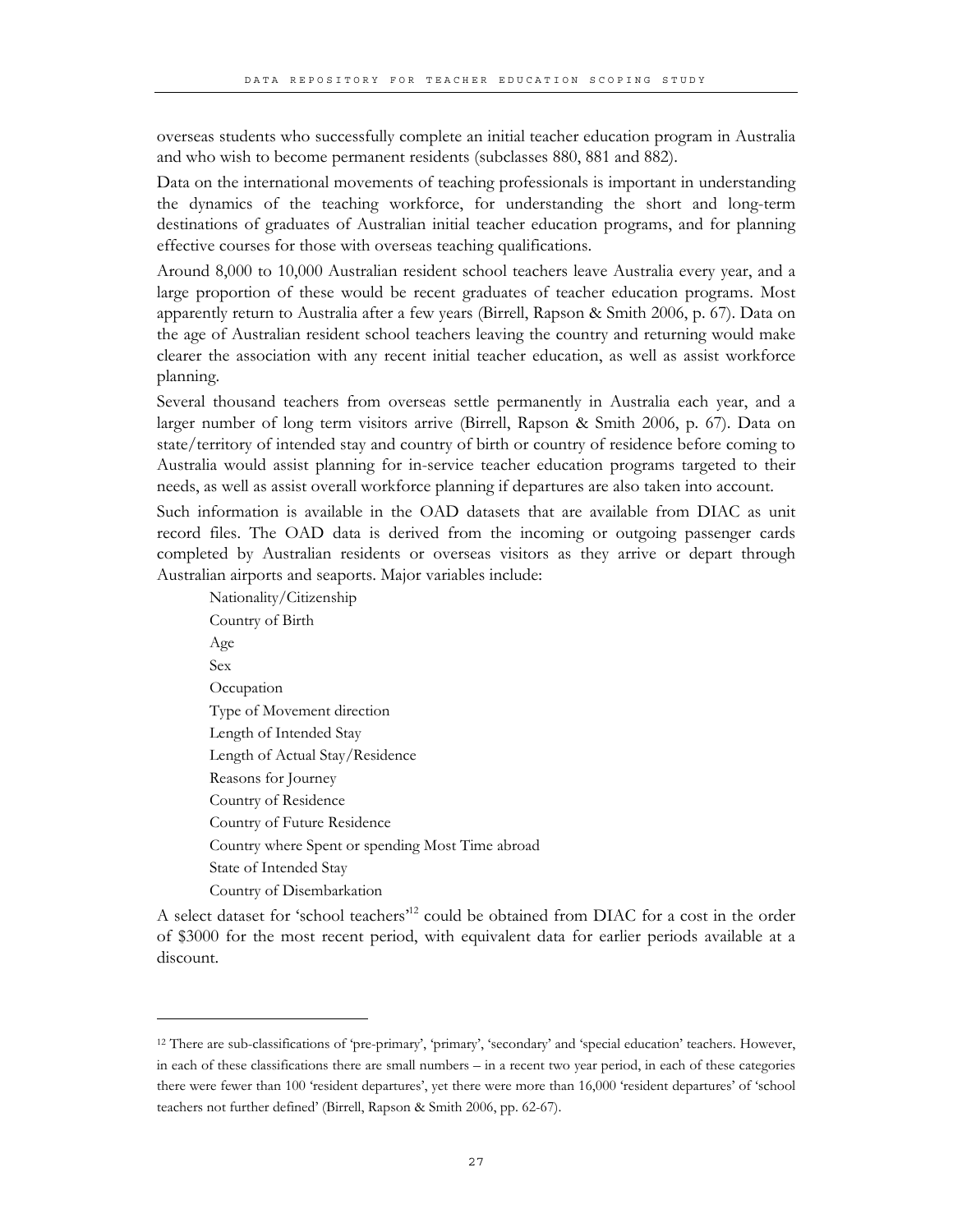Overseas students completing initial teacher education courses in Australia numbered over 1,000 in 2007, or 6% of all completions. Data on the visa categories for former overseas students seeking permanent residency (visa subclasses 880, 881 and 882) by field of education (teacher education) would assist estimating the numbers who enter the Australian teaching workforce in an ongoing capacity (note that some former overseas students who enter the Australian teaching workforce do so under different visa categories where their field of education or occupation is not apparent).

Data is also available from DIAC for the Longitudinal Survey of Immigrants to Australia (LSIA)13. LSIA is following more than 18,000 immigrants in three cohorts who arrived in Australia since the mid 1990s. A wide range of information is sought, including qualifications, occupation, issues involved in gaining recognition of qualifications, and further education and training received since arriving in Australia. Unit record files are available without cost on a conditional basis (including a signed undertaking that the data will be used only for statistical purposes, confidentiality will be maintained, appropriate acknowledgement made, and so on). The value (taking any costs into account) of select data from LSIA for the DRTE could be investigated through an initial analysis of the dataset.

# **5.1.12 Teacher education courses**

Data on individual courses, and, perhaps, individual units, could be obtained from DEEWR (see section 5.1.2) and/or directly from HEPs (utilising information from handbooks, and/or directly seeking information via a questionnaire). In addition, data collection may be associated with a future system of national accreditation of teacher education courses.

Data could include identifying information (course name and code, institution and campus at which it is provided), length, structure (including exit points) and modes; the timing, nature and duration of practicum; features of curriculum and pedagogy; facilities and resources, and staffing (for secondary teaching, in particular, some of the data may reside with disciplines other than education). An indication of what is possible through a direct survey of faculties of education is provided by the report of the Council of Deans of Nursing and Midwifery data project (CDNM 2007).

Such data would be of value for many purposes, including course selection by potential students (or sponsors of potential students, such as school authorities in regard to post-initial teacher education). Linked with the longitudinal survey of student teachers (section 5.2) and other datasets, this could provide a richly researchable database that may very usefully inform improvements in teacher education.

# **5.1.13 Academic and other staff involved in teacher education**

In addition to DEEWR data on academic staff (section 6.1.3), data derived from surveys of faculties of education/HEPs may provide useful data covering important factors not part of the DEEWR collection, including the nature and recency of experience in relevant educational settings outside HEPs (such as teaching in schools or in non-school early childhood settings).

 $\ddot{\phantom{a}}$ 

<sup>13 &</sup>lt;http://www.immi.gov.au/media/research/lsia/lsia01.htm>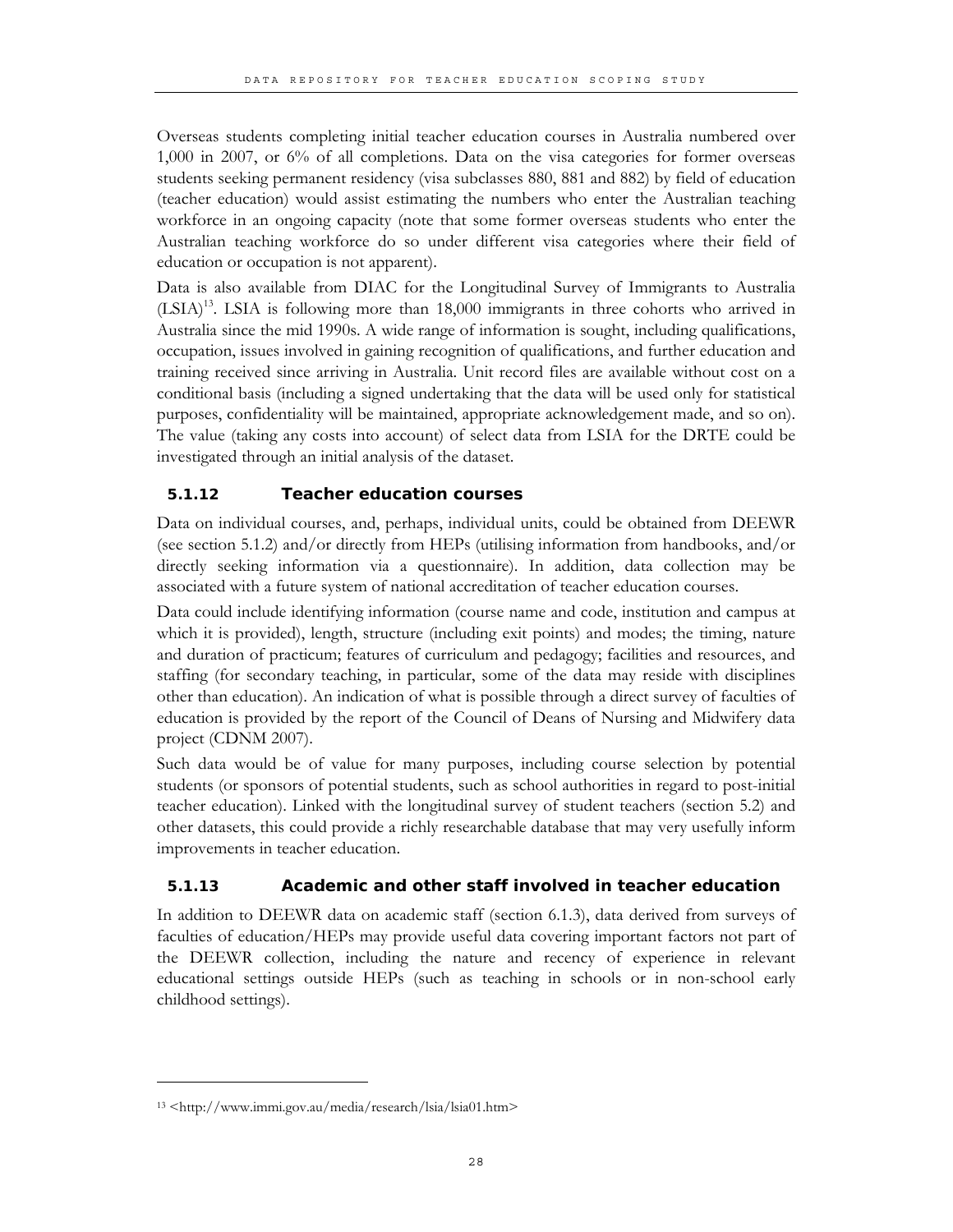#### **5.1.14 Historic teacher education statistics**

Historic teacher education statistics of useful quality are hard to come by. This is partially explained by the official statistics (published by the ABS, then by the Commonwealth Department of Education) until the 1990s usually not differentiating between pre-service (initial) and in-service (post-initial) graduate diplomas and BEds. Quality data (if limited by jurisdiction) was collected and published by some of the teacher education reviews of the late 1970s and 1980, and in some Commonwealth authority reports in those decades, especially reports of the Tertiary Education Commission (for example, TEC 1981, pp. 111, 124—125 & 129) and the Australian Schools Commission (1981). Good quality data was collected and published by the Discipline Review of Teacher Education in Mathematics and Science (1989). Important data from these and other historic sources could be included in the DRTE.

#### **5.1.15 International statistics**

International data on teacher education (and the teaching profession), such as that published by the OECD, could also be included in the DRTE. The OECD has an extensive data repository accessed via the Statistics Portal<sup>14</sup>. The Online Education Database<sup>15</sup> (under the OECD Directorate for Education) includes statistics on personnel, expenditure, foreign student enrolments, graduates by age and field of education, enrolment by type of institution and total population by sex and age. The data can be manipulated using pivot tables. The main publications based on these datasets are the annual publications *Education at a Glance* and *Education Policy Analysis*. All the definitions and conventions used in the underlying data collection, as well as the methodologies used to compile the published statistics and indicators derived from them, are presented in the *OECD Handbook for Internationally Comparative Education Statistics: Concepts, Standards, Definitions and Classifications* (OECD 2004).

The DRTE could include descriptions of and links to the OECD data. It may also be useful to include in the DRTE some of the OECD data directly related to teacher education.

Similarly, some data on the US National Centre for Educational Statistics  $(NCES)^{16}$  site concerned with teacher education and the teaching profession in the US may be useful to include on the DRTE, and/or for there to be descriptions of and links to the NCES site.

 $\overline{a}$ 

<sup>14 &</sup>lt;http://www.oecd.org/statsportal/0,3352,en\_2825\_293564\_1\_1\_1\_1\_1,00.html>.

<sup>15 &</sup>lt;http://www.oecd.org/document/54/0,3343,en\_2649\_39263238\_38082166\_1\_1\_1\_1,00.html>

 $16$  <http://nces.ed.gov/>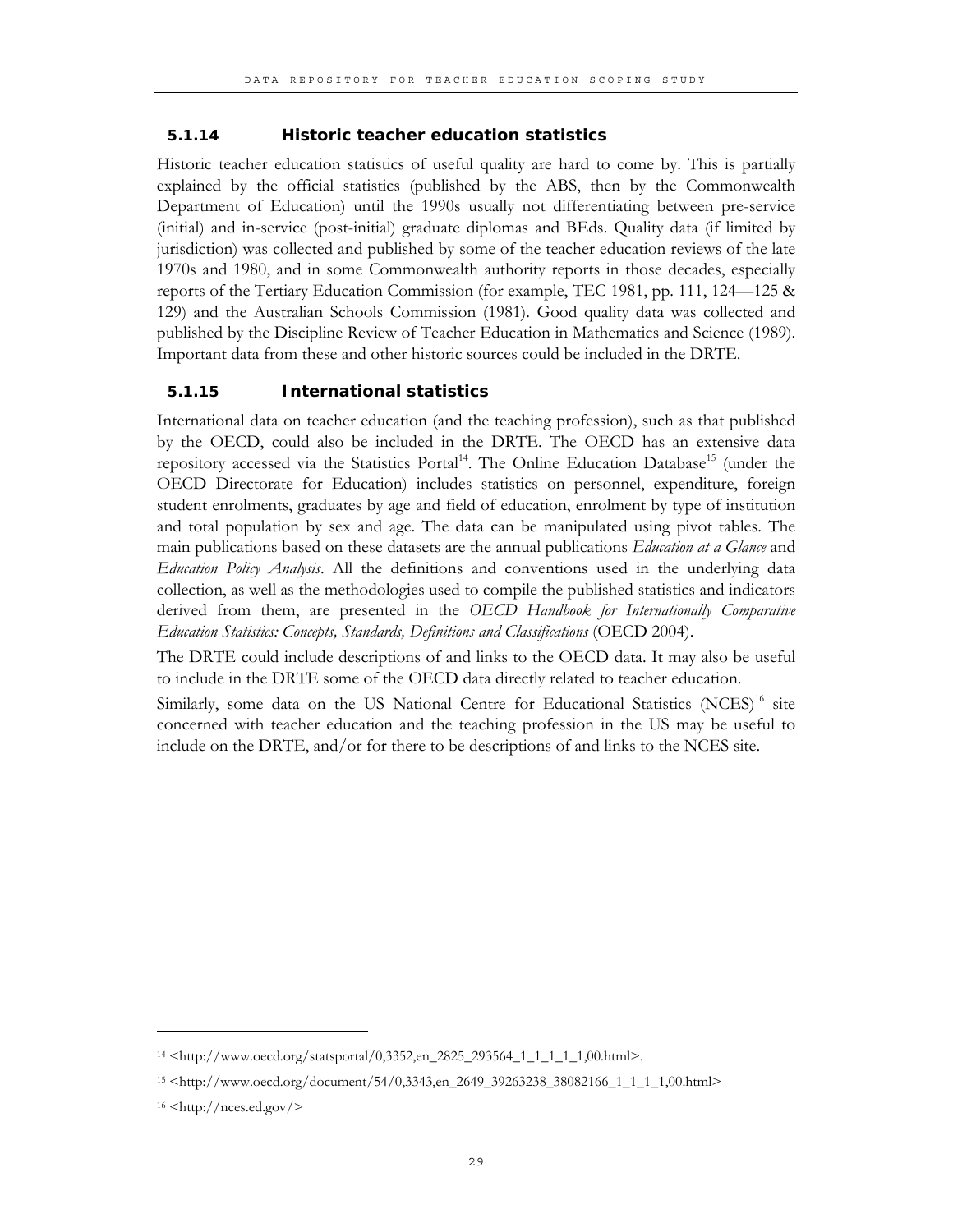# **5.2 Longitudinal surveys following cohorts of student teachers**

#### **5.2.1 Rationale for a longitudinal study of student teachers**

This section discusses a possible ongoing study based on longitudinal surveys of cohorts of student teachers, following them beyond their years at university. It would not be a 'project' limited to a few years.

The data collected would be publicly accessible for diverse research and analysis purposes, as well as having research and analysis carried out as a core component of the study.

The longitudinal study could exist without the DRTE, and the DRTE could exist without the longitudinal study. However, the longitudinal study data would be immensely enriched by being in a well-structured data repository, and linked with or accessible beside other relevant data (such as comprehensive data on student teachers, courses, graduate destinations, teachers and others with teaching qualifications, and their locations and movements). Similarly, the repository would be more effective, useful and cost-efficient with the inclusion of longitudinal study data.

Such a study has been strongly advocated as part of a long term strategy for the improvement of teacher education and for supporting the development of good, evidence-based policy on many aspects of teacher education and beginning teaching. The first recommendation of the February 2007 House of Representatives report on teacher education (House of Representatives 2007) was for such a study:

The committee recommends that the Australian Government commission a comprehensive longitudinal study into the effectiveness of different models of teacher education across Australia. The longitudinal study should follow cohorts of students from selection into courses, through pre-service preparation, the first five years of service and through their careers (p. 10).

Collections of data from longitudinal studies of student teachers associated with large scale data repositories have been advocated internationally. The panel who prepared *Studying Teacher Education*, the Report of the American Educational Research Association (AERA) Panel on Research and Teacher Education (eds Cochrane-Smith & Zeichner 2005) discussed in great detail (in their 800-page report) the current state of research on teacher education. They concluded that much more was required to build an infrastructure for the quality, depth and breadth of research necessary to adequately inform teacher education policy and practice. Inter alia, they argued for large scale longitudinal studies and 'accurate national databases' (p. 2). They documented the complexities and difficulties in responding to many of the crucial questions in teacher education policy, including how school student learning is affected by different models of initial teacher education (different structures and lengths; different curricula and pedagogies; different recruitment and support programs for student teachers, different areas and levels of professional expertise of teacher educators, and so on) (p.3 and elsewhere). This report could inform the framing of a longitudinal study of Australian student teachers, and inform research activities utilising the data collected through such a study.

Sally Murray and colleagues (Murray et al 2008) reviewed Australian research into teacher education over the decade to 2004. While their report was not as detailed as the AERA investigation, the broad conclusions were similar. They found that teacher education research had grown rapidly, but was still characterised by small scale and fragmented studies, with few that built on existing work – as had been Tisher's finding for earlier decades (1987, 1990).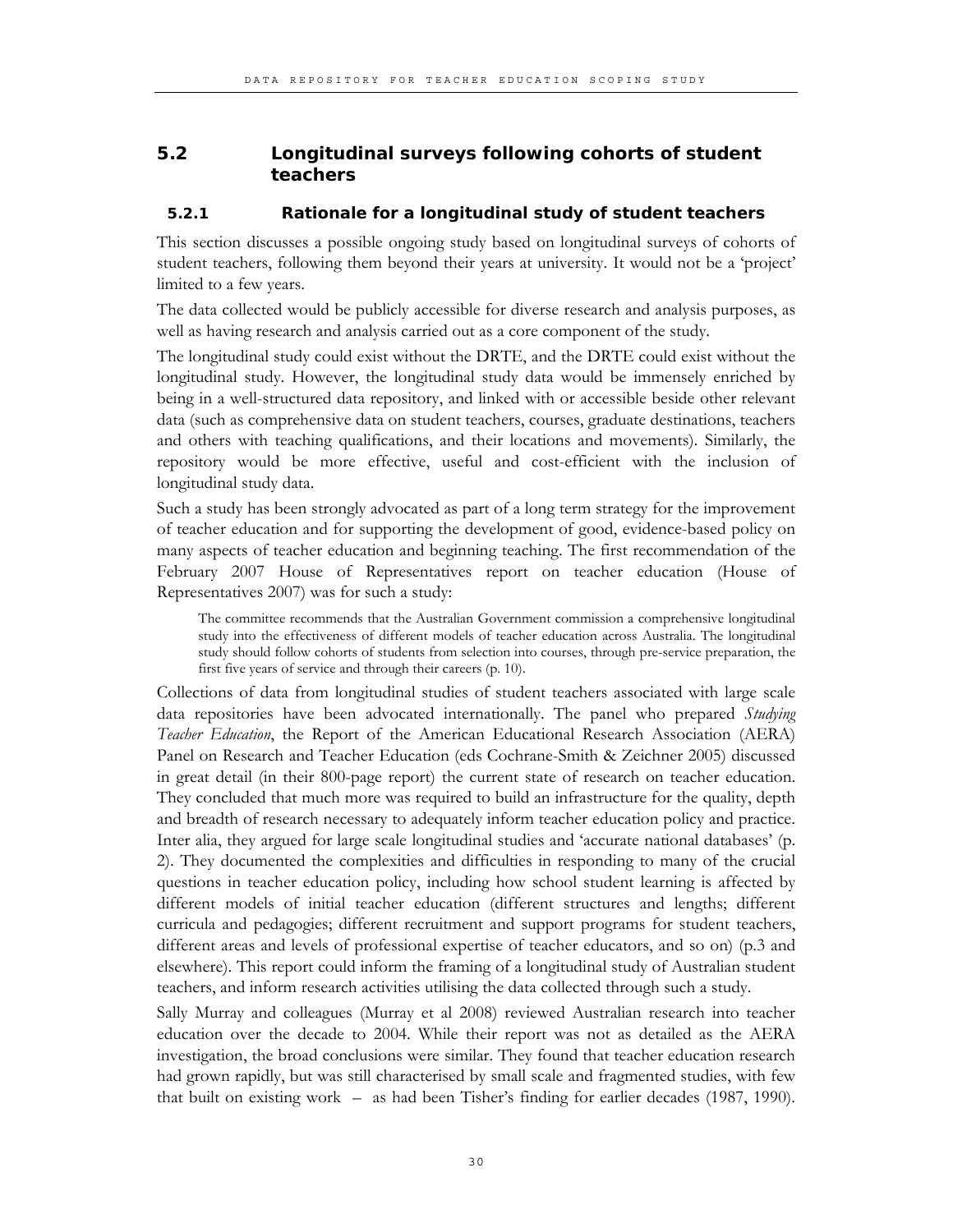Both Murray et al and Tisher found that 'review, experimental and longitudinal researches were rare' (Murray et al p. 230). However, Murray et al did find that there were more coherent and substantial bodies of research in four areas: 'mathematics and science preparation, issues related to information and communications technology, reflection and reflective practice, and fieldwork supervision' (p. 227) – though they found very little peerreviewed research related to early childhood teacher education (p. 236). They concluded that the general lack of systematic, larger scale research was a reflection of the relatively small scale funding that teacher education research has been able to attract, yet there is a 'pressing need for larger-scale, mixed method, evaluative studies of programmes of teacher education' (p. 235), including, inter alia, 'large scale statistical studies examining relationships between programmes of teacher education and student achievement' – such studies 'would require a considerable expansion of the funding base for teacher education research' (p. 235).

Teacher education is vulnerable to public criticism and swings in regulatory requirements that are based on fads and ideology when good, authoritative evidence is scant. There are poor and conflicting understandings of perceived and actual difficulties in attracting sufficient numbers of high ability students into teacher education, and of the relationships between teacher education and teachers' competence, commitment and confidence. Too often solutions are advocated that may well be self-defeating. Such action can be damaging to the future quality of teaching in schools and other settings, to teacher education and to the standing of the teaching profession. It can also be wasteful of human and financial resources, and can undermine public confidence in policy-makers.

This lack of evidence and evidence-based practice is not apparent in some other areas. For example, governments and other policy-makers have been committed to action based on evidence (including the evidence of high level professional judgement) in medicine, for example, and have long had little difficulty funding research into medicine, medical practice, and the medical workforce, including longitudinal studies of medical students and practitioners.

#### **5.2.2 Australian longitudinal studies**

There are a large number of longitudinal studies funded by different departments or agencies of the Australian Government.

There are two longitudinal studies that are particularly relevant to this scoping study, providing useful models in some aspects, though they do not focus on student teachers or teachers. The first is the Longitudinal Surveys of Australian Youth (LSAY) and predecessor studies, which have been funded by DEEWR (and its predecessor departments) for more than three decades (see Box 1) and follow cohorts of a commencing sample of around 10,000 randomly selected school students. The second study is the Medical Schools Outcomes Database (MSOD) and Longitudinal Tracking project, which is funded by the Department of Health and Ageing (DoHA), and follows cohorts of all commencing medical students (around 3,000 in 2007) (see Box 2).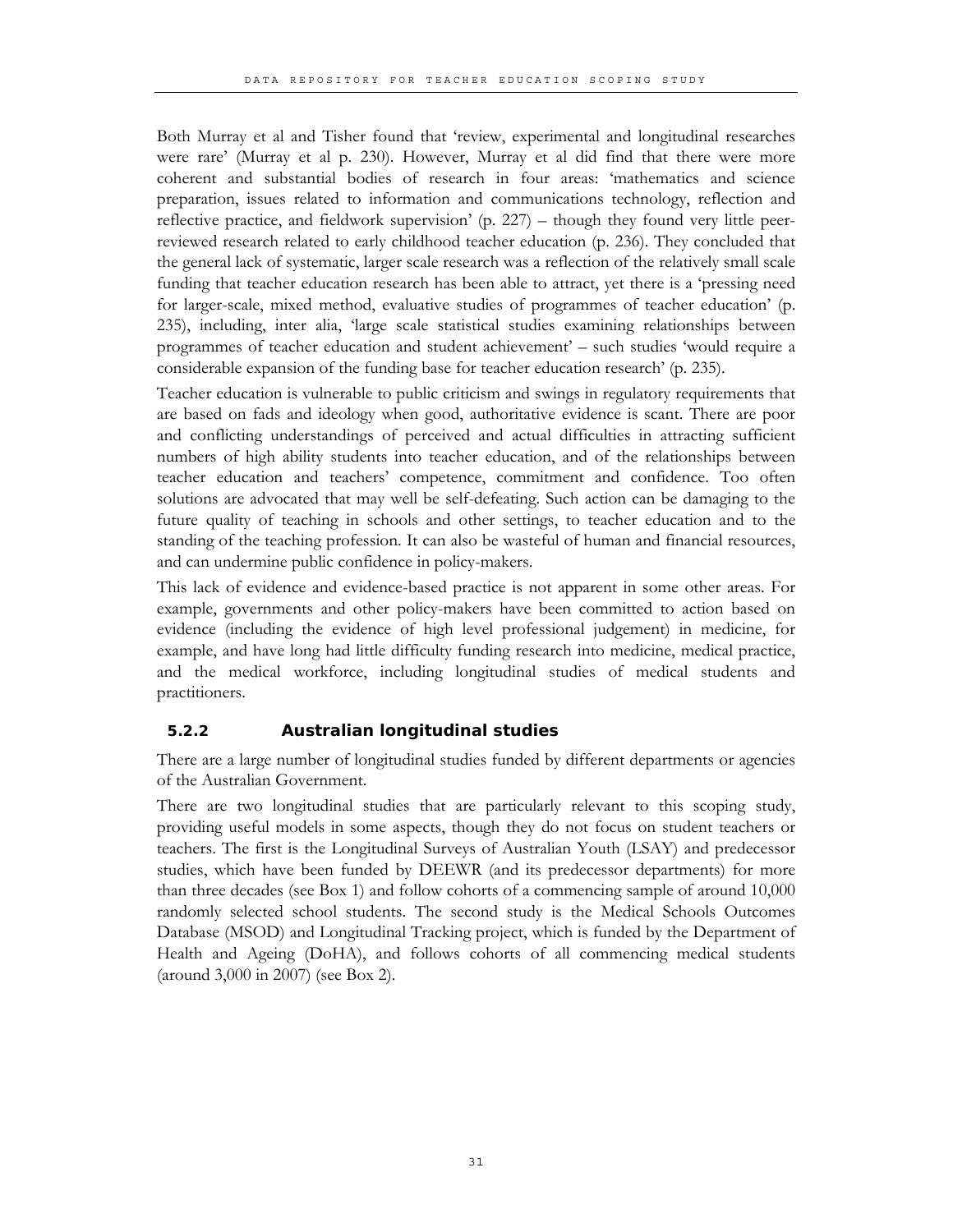#### **Box 1 Longitudinal Surveys of Australian Youth (LSAY)**

**History** LSAY builds on two previous studies – the Youth in Transition (YIT) survey conducted from the mid 1970s to mid 1990s, and the Australian Youth Survey (AYS) conducted by the Commonwealth from 1989 until 1997. LSAY was jointly managed by the Commonwealth and the Australian Council for Educational Research (ACER) from 1995 to 2007, and is currently managed by the Commonwealth and the National Centre for Vocational Education Research (NCVER).

**Who is surveyed?** Cohorts of around 10,000 commence at age 15 (a random sample of about one in 30 of the total Australian age cohort). The sampled individuals are surveyed by telephone once a year for about ten years. A new cohort is selected (approximately) every three years (1995, 1998, 2003, 2006, and planned for 2009), and since 2003 has been based on the national sample taking the Programme for International Student Assessment (PISA) assessments. It is likely that around 400 initial teacher education graduates could be part of each recent cohort (around one in 40 of the approximately 16,000 domestic initial teacher education graduates).

**Focus of surveys '**The LSAY research program provides a rich source of information to help better understand young people and their transitions from school to post-school destinations, as well as exploring social outcomes, such as wellbeing. Information collected as part of the LSAY program covers a wide range of school and post-school topics, including: student achievement, student aspirations, school retention, social background, attitudes to school, work experiences and what students are doing when they leave school.'

**Management** is by DEEWR, working closely with NCVER and Wallis Consulting (the data collection contractor), and advised by a Strategic Advisory Committee that includes representatives of the states and territories, community organisations and other stakeholders in the program and its outcomes.

**Funding** Total funding provided by DEEWR of around \$1.6m per annum, with about half for design, analytical services and reports, and the remainder for data collection

<http://www.dest.gov.au/sectors/training\_skills/programmes\_funding/programme\_categories/key\_s kills\_priorities/lsay.htm#>.

**Data collection** has been done by the Wallis Consulting Group under contract to the Commonwealth since 2000 <http://www.wallisgroup.com.au/>. *Confidentiality* of individuals is ensured by keeping the names and contact details for every LSAY participant in a secure database at Wallis Consulting Group. These details are stored separately from the data collected during the annual interviews.

**Data is deposited** with the Australian Social Science Data Archives (ASSDA)

<http://assda.anu.edu.au/> at the Australian National University. Permission to use the data and access requirements are managed by ASSDA.

**Analytical services and reports** are provided by NCVER

<http://www.ncver.edu.au/lsay/index.html> collaborating with the Australian National University's Social Policy Evaluation, Analysis and Research Centre (SPEAR)

<http://econrsss.anu.edu.au/spear.htm>. ACER formerly provided this service, and technical and analytic reports are on the ACER website  $\langle \text{http://www.acer.edu.au/lsay/research.html}\rangle$ .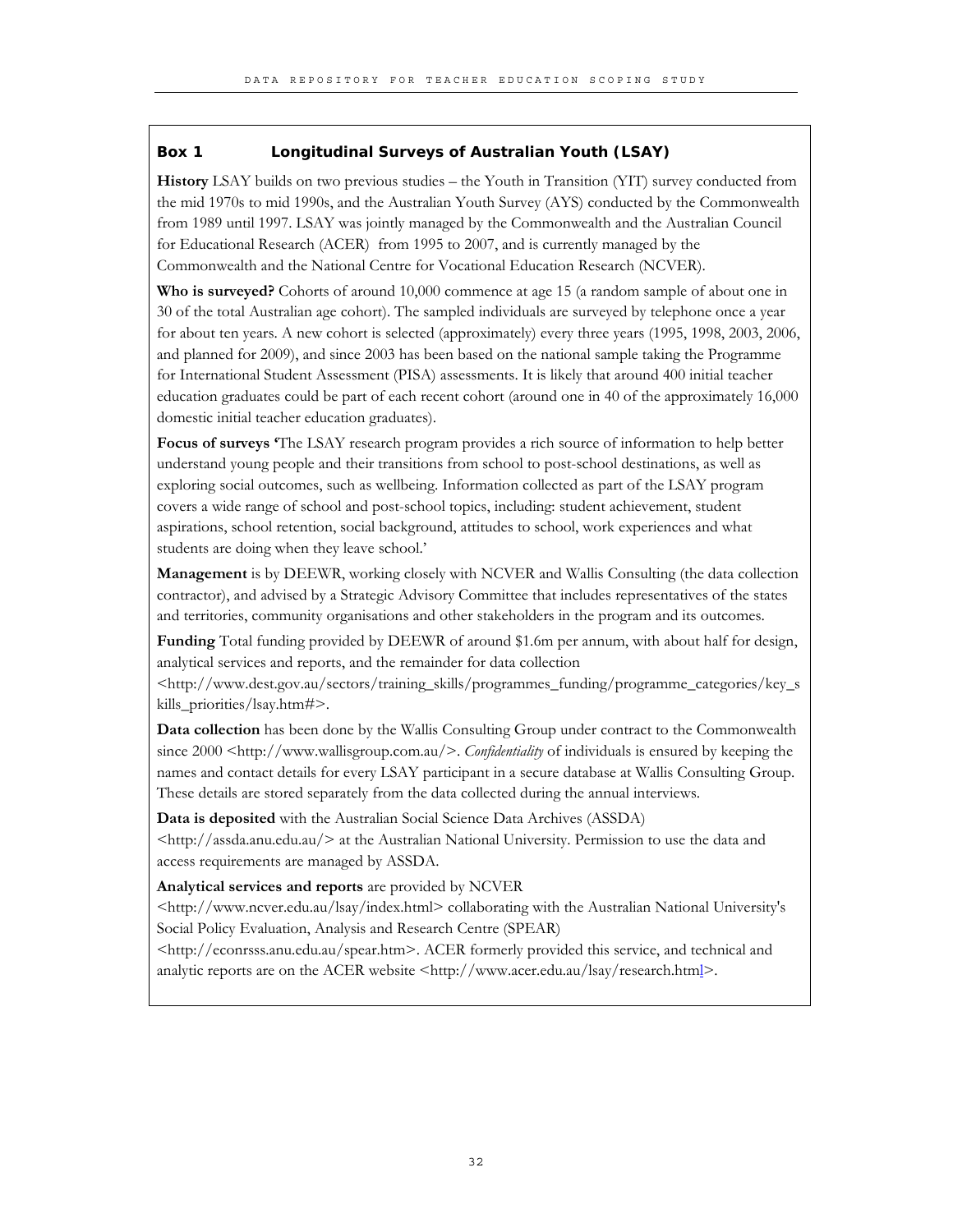#### **Box 2 Medical Schools Outcomes Database (MSOD) and Longitudinal Tracking project**

**Project website** <http://www.medicaldeans.org.au/msod.html>.

**Overview** <http://www.medicaldeans.org.au/pdf/Document%20A\_Overview%20MSOD.pdf>

**Project management and implementation** The study is being carried out by Medical Deans Australia and New Zealand Medical Deans Australia and New Zealand (the peak representative body for the deans of Australian and New Zealand medical schools and faculties), who retain overall responsibility for the conduct of the study and the dataset.

**Who is surveyed?** The cohorts are composed of all commencing medical students in Australia, the first full survey in 2006, following two pilot years. (New Zealand medical schools will be joining the project.) High levels of support for the project from the Australian Medical Students Association as well as deans of medicine and their staff have resulted in very high response rates and high quality responses. Participants are surveyed on commencement, and will be surveyed on exit and at one, three and five years after medical school. Data is also collected directly from medical schools that track the students (utilising their student number), following their status and educational experiences ('medical schools data').

**Purpose and focus** Short and long-term monitoring and reporting on outcomes of medical education programs. A significant focus is on matters related to workforce issues such as medical destinations in rural locations – student questionnaires cover whether or not students have a rural background (among many other demographic, educational and career intention matters), and data from medical schools includes information on location of clinical placements and 'rural club' membership.

**Data collection and management** Data is collected using nationally consistent definitions for key terms and concepts. Data collection, linkage and research is (and will be) according to appropriate ethical approvals. The datasets in the MSOD can (will) only be accessed on the basis of a memorandum of understanding between MSOD research advisory committee and the 'collaborating researcher' <http://www.medicaldeans.org.au/pdf/Document%20D\_%20MOU.pdf>. The MOU is based on the Policy and Procedures for Data Access, Analysis and Publication, which covers matters such as ownership and access to data (including data cleaning, processes for approval of requests for access to data), analysis (using appropriate data standards, ensuring subject anonymity), and publication (identification of collaborating researcher, required statement of acknowledgement, approval by MSOD before any publication, and lodgement of any published paper with the MSOD) - <http://www.medicaldeans.org.au/pdf/Document%20B\_Pol%20Proc%20Data%20Access.pdf>.

**Sub-studies** using the participants in the MSOD and linking to MSOD datasets are possible under stringent conditions.

**Future linkages** It is proposed that the MSOD data be linked with the national medical registration database in an appropriate way after the implementation of national registration in 2010. Other linkages may be possible.

**Funding** is provided by DoHA.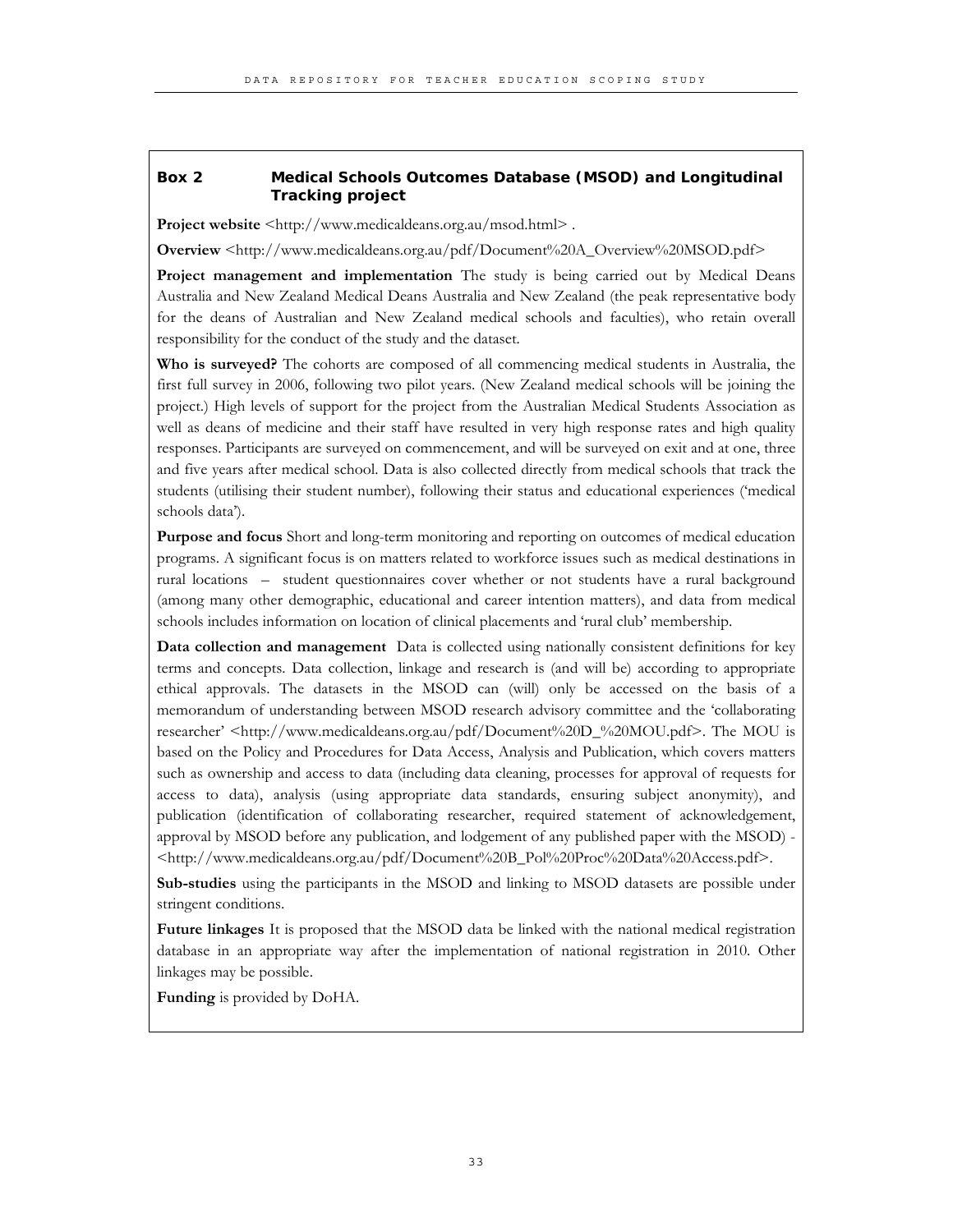There are a large number of other very substantial longitudinal studies funded by Australian Government departments and other agencies) $17$ .

There are a number of longitudinal studies of student teachers that follow them into their post-university careers and other activities. These have varying purposes, scope, methodologies and funding sources. The 'Factors influencing Teacher Choice' (FIT Choice) longitudinal surveys of student teachers study is funded by the Australian Research Council and from other sources. It is a substantial study that has developed, validated and applied an instrument, the FIT-Choice scale, which measures influences on student teachers' choice of career (see Box 3). While participants are limited to a small number of institutions, the findings to date have implications for strategies for recruitment into and retention in teacher education and teaching, for initial and post-initial teacher education program review and development, and for support and deployment of teachers.

Other studies following student teachers tend to be limited in scope, have participants from one institution (or one course), be funded by the universities involved, have various methodologies (some with significant qualitative components), and have purposes related to evaluation of courses and feedback from graduates regarding their teacher education and early career experiences. Such studies can be of great value to those responsible for the courses the study participants were enrolled in, as well as providing useful information for school authorities and others with a stake in the quality of teachers' beginning careers. (There are also studies that are once-off surveys of graduates of initial teacher education and other programs that are not longitudinal, but have similarities with longitudinal studies.)

A national database, based on a representative sample of all Australian student teachers and following them after university, would very significantly strengthen such smaller scale studies, allowing data collected in such studies to be considered in the context of national data,

 $\ddot{\phantom{a}}$ 

- the Australian Longitudinal Study on Women's Health, carried out by researchers at the universities of Newcastle and Queensland, funded by the DoHA from 1995, and planned to continue to at least 2016 <http://www.alswh.org.au/project.htm>
- the Household, Income and Labour Dynamics in Australia (HILDA) survey funded by the Department of Families, Housing, Community Services and Indigenous Affairs (FaHCSIA) at over \$5m per annum to 2011<http://www.fahcsia.gov.au/internet/facsinternet.nsf/research/ldihilda.htm>
- the Longitudinal Survey of Immigrants to Australia (LSIA), funded and managed by DIAC <http://www.immi.gov.au/media/research/lsia/lsia01.htm>
- Growing Up in Australia, the Longitudinal Study of Australian Children initiated and funded by FaHCSIA. The study was launched in 2004, and involves a nationally representative sample of children, and examines issues of policy relevance, including a range of research questions about family functioning, health, non-parental child-care, and education <http://www.aifs.gov.au/growingup/home.html>.
- the Australian Research Council-funded longitudinal studies following student nurses and midwives ('Nurses and Midwives e-cohort' < http://nurses.e-cohort.net/> ) and medical students ('Doctors ecohort' study <http://doctors.e-cohort.net/> ) into their careers.

<sup>&</sup>lt;sup>17</sup> Other major longitudinal studies that do not focus on student teachers or teachers include: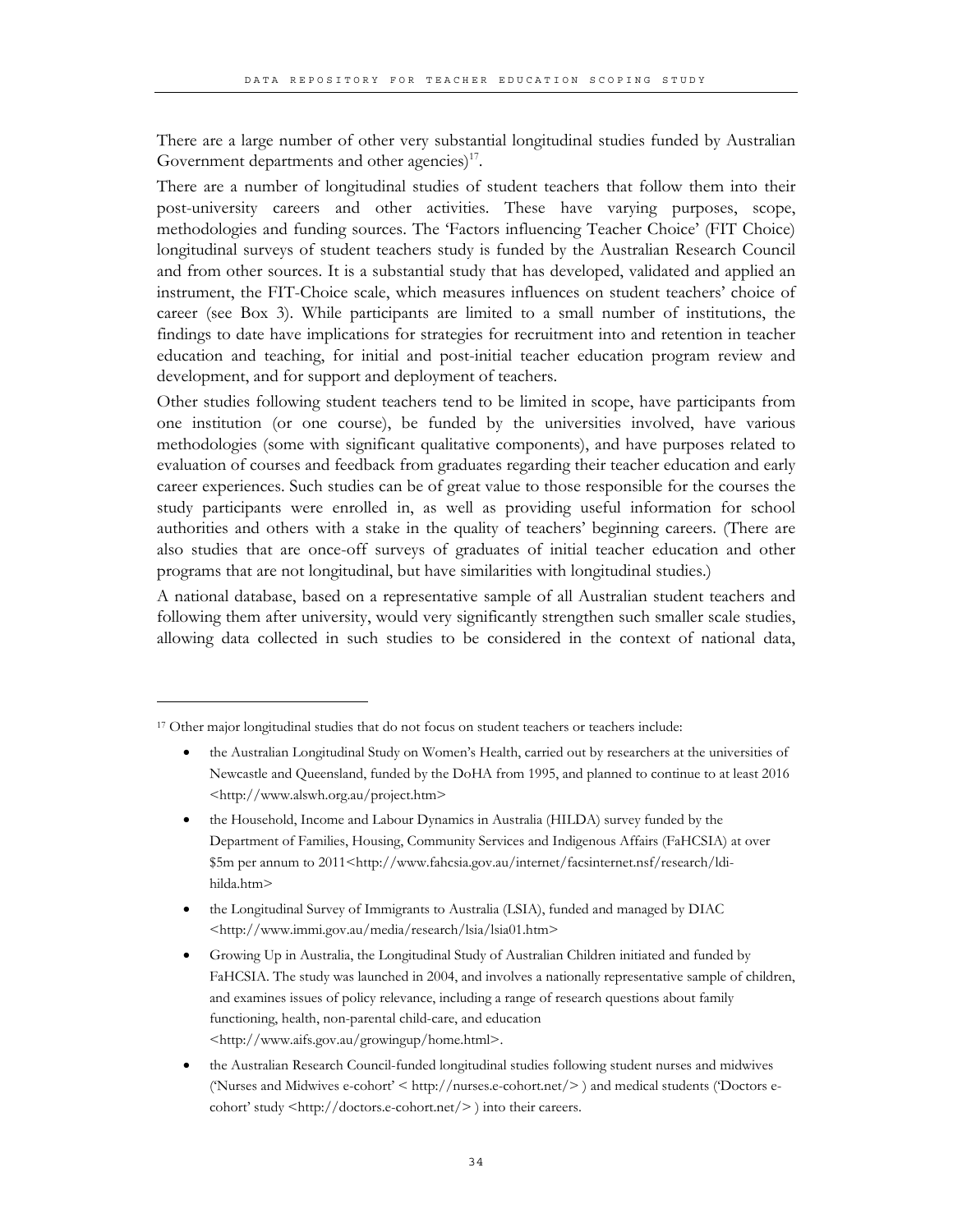including data on students enrolled in other courses or institutions, or who have attributes that are comparable in important ways.

Data from such other longitudinal and other studies could also be included in the DRTE with the agreement of those responsible for them. In general the data would need to be consistent with relevant standards and of an appropriate quality (see section 5.3.2).

### **Box 3 'Factors influencing Teacher Choice' (FIT Choice) longitudinal surveys of student teachers**

**Project website <**www.fitchoice.org

**Who is surveyed** To date there are more than 2000 participants from Australia, the US, the UK, Germany and Norway, who enrolled in undergraduate and graduate-entry teacher education courses (covering secondary, primary, early childhood, and other specialisms) at participating universities. Those who do not complete their teaching qualification and those completed but are not teaching professionals are maintained in the surveyed cohorts.

**Focus of surveys** A 'large-scale longitudinal program of research which investigates motivations for selecting teaching as a career, teaching self-efficacy, and experiences of beginning teachers. . . It addresses problems of recruitment and retention in the current climate of teacher shortages. It establishes profiles of motivations for career choice at teaching degree entry, traces changes in perceived competencies and professional commitment from degree exit through to early professional experiences, and identifies factors and contextual processes conducive to or inhibitory of retention.'

**Project management and implementation** are carried out by Monash University academics, Dr Helen Watt and Dr Paul Richardson, working with colleagues at universities in Australia and overseas.

**Funding** is provided by the Australian Research Council (Discovery Large Grant) and several participating universities.

# **5.2.3 Proposal for a longitudinal study of student teachers**

The proposal for an ongoing study involving longitudinal surveys of cohorts of student teachers will be outlined under the following headings: Purposes; management; design; survey administration; data storage and maintenance; analytical services and reports; and funding quantum and sources. Features of some existing longitudinal studies will be referred to. There is not doubt that LSAY and MSOD (as well as other studies such as HILDA and the Australian Longitudinal Study on Women's Health) make it clear that a really valuable longitudinal study requires substantial resources and care to successfully implement and maintain.

#### Purposes

The nature of the study as a whole and particular survey items would be determined in large part by the purposes for which the data collected could be used. The data could be used for many different and unanticipated purposes, particularly if it is linked to (or simply used with) data collected separately about student teachers, teachers or courses. However, there should be a clear central purpose, or set of purposes for the longitudinal study itself.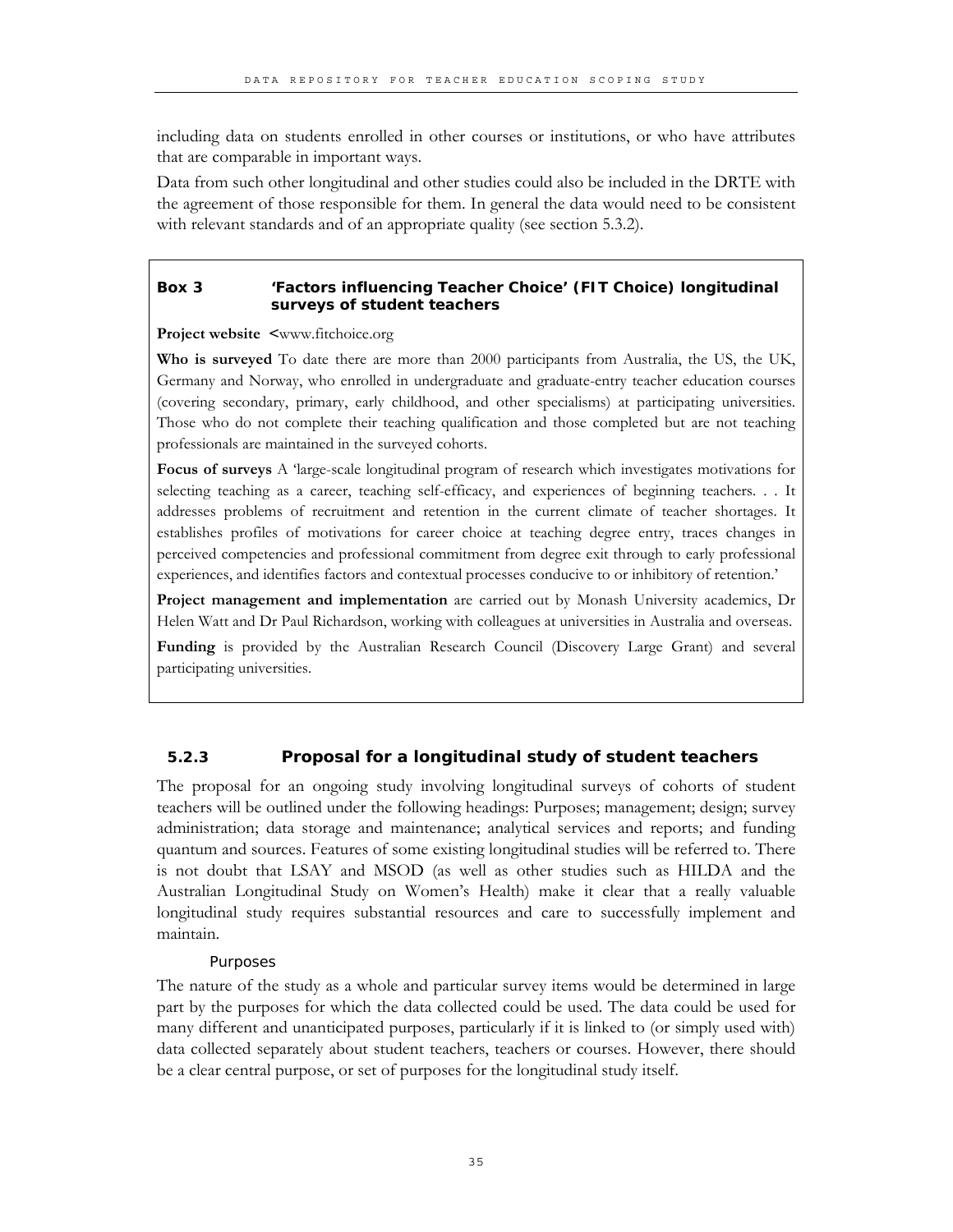The data may be the major data used in a particular investigation or report, or it may support, or complement, or provide a context for other data used in an investigation or report.

A primary and ongoing purpose of the data collected through longitudinal surveys of student teachers would be to investigate the effectiveness of different models of teacher education or particular initiatives or features in teacher education. The findings could then be used to

- inform teacher education course (or unit or initiative) modification, development and general improvement
- inform the drafting of criteria for accreditation of teacher education by an external, national accreditation body
- inform potential student course choices
- inform decisions by governments and others about particular types of programs or initiatives that should be sponsored - whether those initiatives seek qualitative improvements in teaching, or the recruitment to or retention in particular locations (such as rural and remote or other hard-to-staff locations), levels or types of settings (such as fully qualified early childhood teachers in long day early childhood education settings), or in particular specialisations (such as mathematics or physics)
- generally provide information about and accountability for teacher education.

The data obtained in the study must be adequate for findings to be used validly for such purposes. Thus sufficiently detailed quality data needs to be obtained on

- study participants' attributes that are not an outcome of their initial teacher education program – demographic characteristics; socioeconomic status, cultural and geographic background; academic and other achievements at course commencement (such as, but not limited to, tertiary entrance scores or equivalent); motivational and other psychological attributes, and so on
- the course itself  $-$  in general terms (perhaps provided by a link to a separate dataset on courses, or utilising data provided by HEPs paralleling that provided by medical schools on medical courses as part of the MSOD study – see Box 2), and in sufficient detail about units and activities to track individual's relevant experiences (transfers between courses and HEPs may also need to be tracked)
- measures of participants' success in key components of the course, as well as the course as a whole
- the experiences of the participants after completing (or leaving) the course, and the context of those experiences (including whether or not they entered and were retained in the teaching workforce)
- participants' reflections and views on their courses, subsequent experiences, their intentions, expectations and aspirations.

There are a number of criteria according to which a course (or initiative) could be evaluated. Like the MSOD, initiatives intended to increase the availability of graduates to work in rural and remote areas could be evaluated. Such initiatives may be course components such as units with content related specifically to rural education, practicum and other experiences in rural and remote locations, or schemes to increase the number of student teachers from rural and remote backgrounds. Similarly, there may be schemes to attract experienced professionals from other fields into teaching, providing them with particular incentives and support and tailored curriculum. Here key questions may be whether such initiatives (relative to other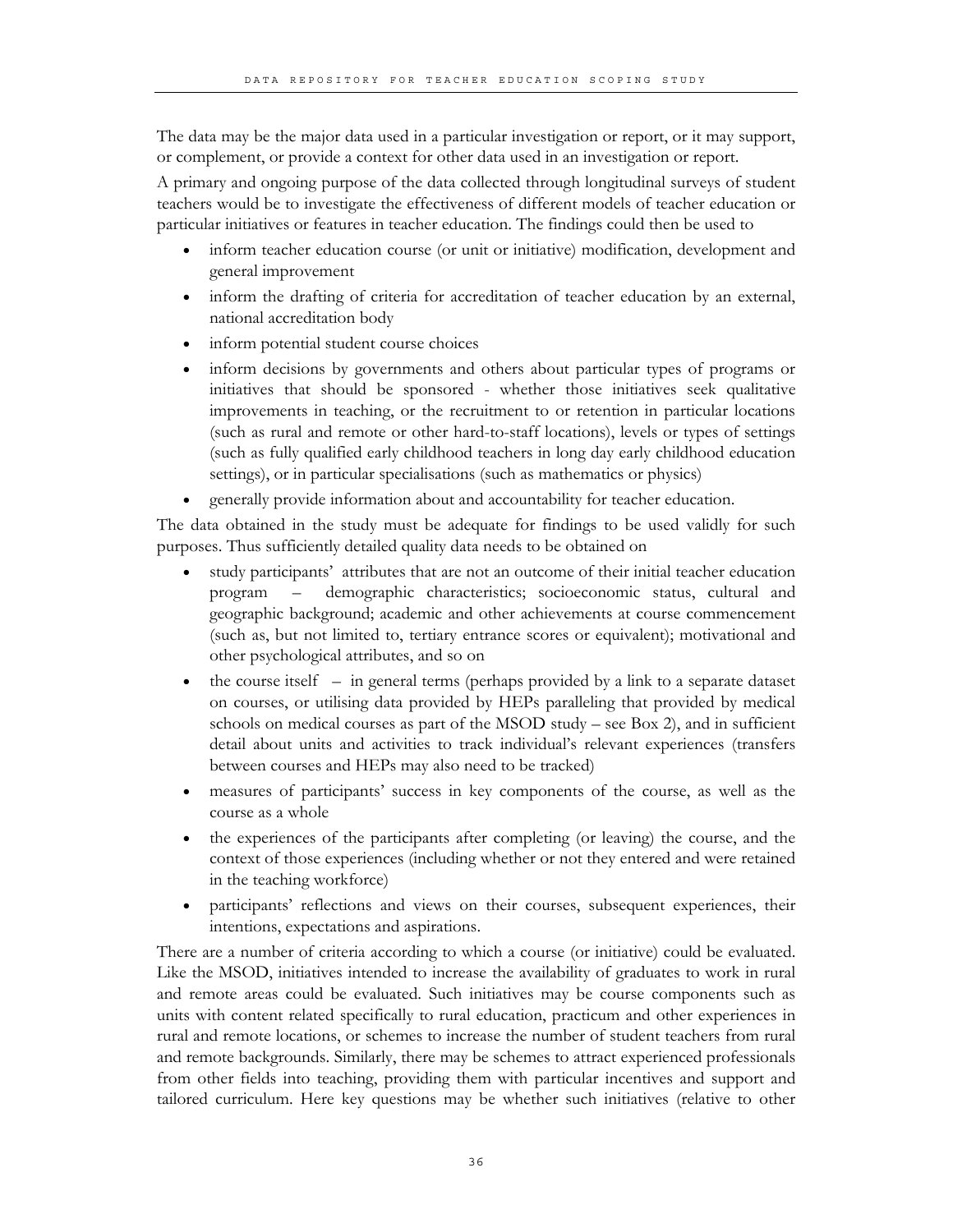initiatives or standard programs) attract and retain the targeted groups, and whether they go on to have successful teaching careers, meeting the intended educational needs.

Effective student learning in schools or other educational settings is the ultimate, central purpose of teacher education programs. However, such effective student learning may not be, in any simple sense, appropriate direct criteria for course evaluation based on data such as that available from a longitudinal study of student teachers $^{18}$ .

#### Management

The initiative would need management by an appropriately structured board or committee that has expertise, independence and transparency. This would ensure both that the study was well carried out, and that potential users and others with an interest have a link to the initiative. The primary management could rest with the governing board of the DRTE, or, for the longitudinal study as a distinct entity, an appropriate constituted managing committee. Depending on the nature of the funding, the funding body/ies may also play a significant role in management.

#### Design

The broad features of the study design should be considered at this stage, the detail to be determined by the study managers. In particular

1. *Sample selection and cohort size* Selection of participants in the survey would need to assure representativeness and thus a random (or stratified random) selection process would be appropriate, with strategies to ensure very high response rates from those selected (or their replacement by matching individuals). There were around 26,000 initial teacher education commencements in 2007 (which may increase to around  $35,000$  over coming years<sup>19</sup>). This is more than three times the LSAY cohort size, and

<sup>19</sup> This is based on evidence from 2006 ABS Census data (custom tables) of more than 10,000 school teachers in each year of the age range 48 to 53. Their coming retirements should be added to annual net separation rates of younger teachers of around 2% to 3%, a transition rate from initial teacher education completion into the teaching workforce of around 75%, and a retention rate from initial teacher education commencement to

 $\overline{a}$ 18 The panel who prepared *Studying Teacher Education*, the Report of the American Educational Research Association Panel on Research and Teacher Education (eds Cochrane-Smith & Zeichner 2005) acknowledged

the difficulty in producing research that examines the impact of teacher preparation on the eventual achievement of pupils in K-12 classrooms. This kind of research depends on a chain of causal evidence with several critical links: empirical evidence demonstrating the link between teacher preparation programs or structures and teacher candidates learning (i.e. candidates' knowledge growth, skills and dispositions); empirical evidence demonstrating the link between candidates' learning and their practices in actual classrooms; and empirical evidence demonstrating the link between the practices of graduates of teacher preparation programs and what their pupils learn. Individually each one of these links is complex and challenging to estimate. When they are combined, the challenges are multiplied: There are often substantial time lags between the teacher preparation periods and the eventual measures of pupils' achievement; there are many confounding and intervening variables (which are themselves difficult to measure) that influence what teacher candidates are able to do and what their pupils learn; and the sites where teacher candidates complete fieldwork and eventually teach are quite different from one another in terms of context, school culture, resources available, students and communities. Unravelling the complicated relationships between and among these variables and the contexts and conditions in which they occur is exceedingly complex, and of course this entire enterprise assumes in the first place that there is consensus about appropriate and valid outcome measures, an assumption that is arguable (p. 3).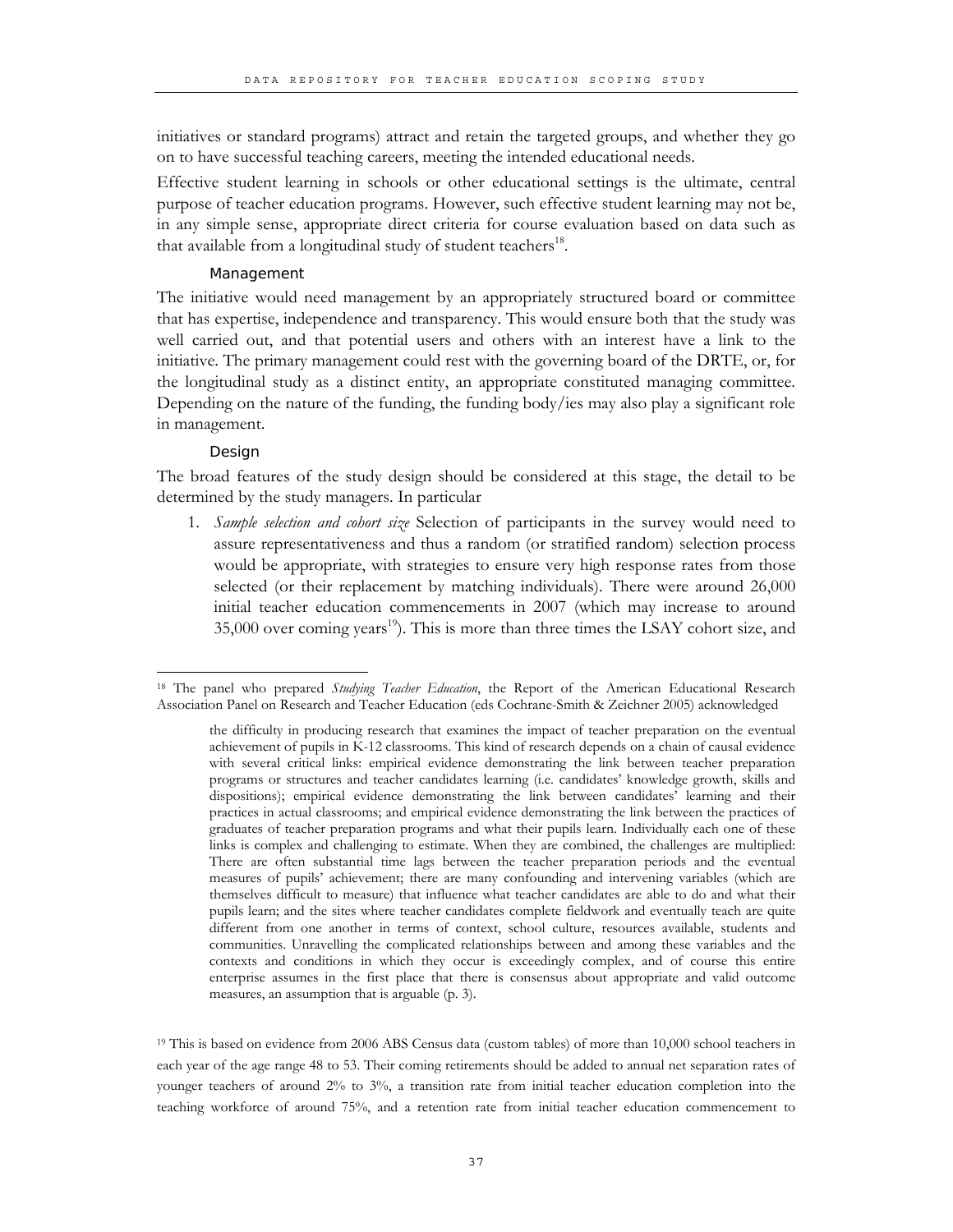ten times the MSOD (all commencing medical students) cohort size. A sample of around 4,000 would represent around one in seven teacher education commencers. Because of the great diversity among teacher education courses and units, and among student teachers, a smaller sample may result in lower quality data. In addition, a smaller sample may involve more significant issues of confidentiality if units and courses with relatively small enrolments are identifiable and if relatively unusual individual personal characteristics and experiences are identifiable and linked to the units/courses. In addition, the original sample size must take account of the challenges of retaining an adequate proportion over successive years. With considerable effort and cost, LSAY generally achieves retention of around 90% from one survey year to the next. At this rate, the original sample would halve in around seven years.

- 2. *Nature of surveys* The first survey of each cohort should probably be an initial written questionnaire completed around initial teacher education course commencement. This is consistent with the practice of LSAY, MSOD and other longitudinal studies. MSOD involves surveys completed by students in class time and under the auspices of the medical school. This helps ensure a very high participation rate and high quality data because queries from participants can be dealt with at the time. Ethics clearance is obtained as it is part of official medical school activity. Information about the study and its importance, and feedback to participants helps ensure their commitment to the study. Engendering enthusiasm will be an important aspect of the initial stage of participant's involvement. If the initial survey is carried out in class time when all students are in attendance, it may be cost-effective to survey all students (as occurs with MSOD), and select the sample for subsequent surveys. Those subsequent surveys should probably be telephone interviews or online survey completion – using whatever technique best assures a high rate of participation by the selected sample, high quality responses, and ongoing commitment to the study by participants. LSAY makes postal as well as phone contact with participants to ensure that contact details are up-to-date. Participants should be kept informed about progress on the data analysis, and research and policy reports as they become available on the DRTE.
- 3. *Content of surveys* Detail of items would be determined by the purposes, as noted above. The items used in the surveys should, as far as possible, be according to recognised standards (see Appendix B) and/or common with significant, authoritative studies, such as LSAY and Staff in Australia's Schools (SiAS) or its successor studies. Having items common between the longitudinal study of student teachers and other significant studies would help ensure data quality (and efficiency of instrument development), and, very importantly allow substantial analyses using data from the respective studies, so that the student teachers (or, in later surveys, former student teachers) can be compared with current teachers in all stages of their careers (the SiAS data), young people representative of the total population in their age cohort (LSAY), and participants in other relevant studies.

-

completion of around 78%. This assumes no significant increase in net overseas arrivals of teaching professionals.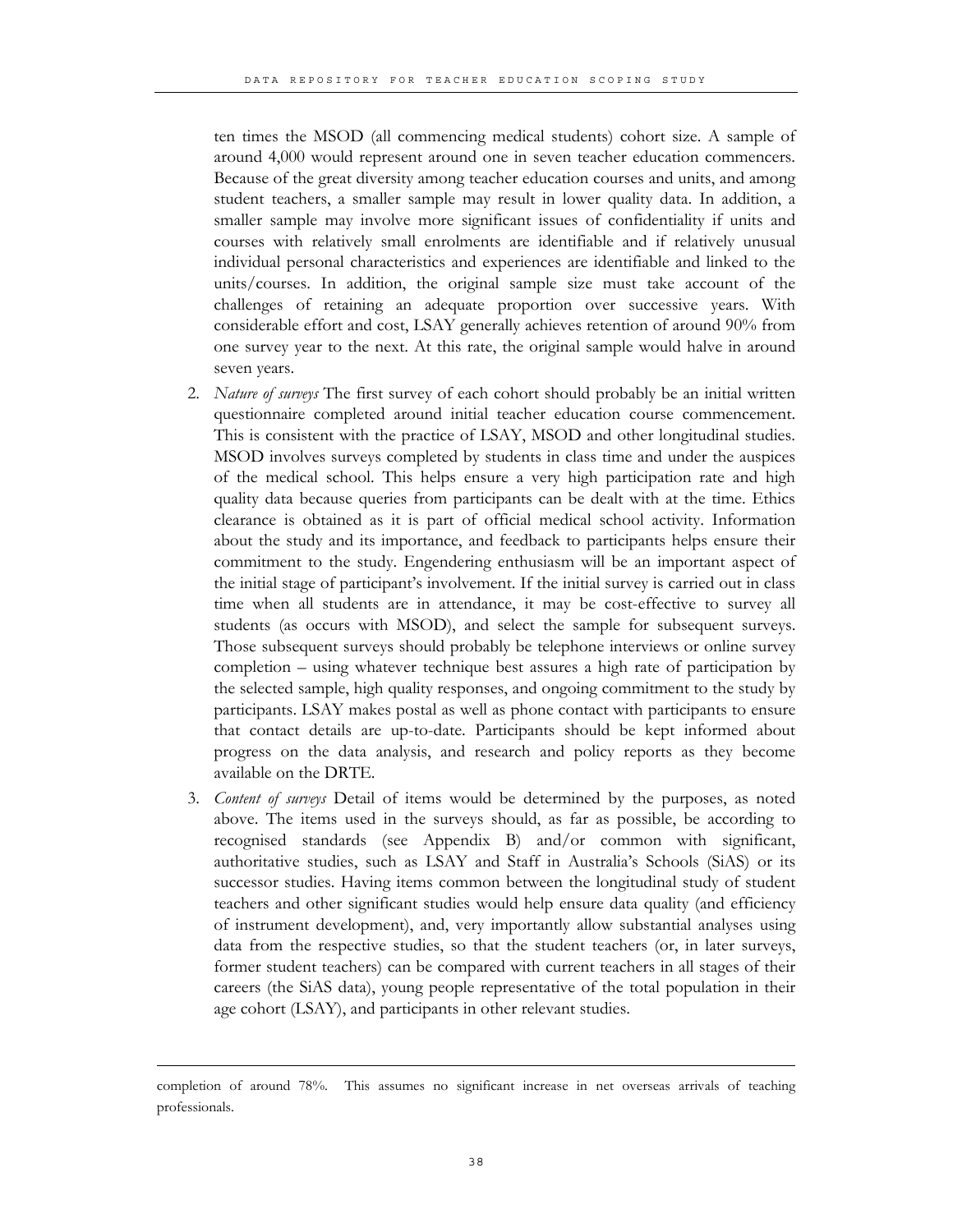- 4. *Frequency of surveys of each cohort* If annual from the time of commencement, rich information may be possible on issues related to course progression and satisfaction, as well as accurate and detailed information about the actual nature of the initial teacher education program undertaken, and about post-graduation experiences. In line with the HoR recommendation (above), an annual (or biennial) survey for about eight years (based on an average initial teacher education course length of about three years, then five years post completion), then subsequent interviews every four to six years may be most cost-effective.
- 5. *Frequency of cohort 'waves'* A new cohort approximately every four years may be costeffective – sufficient to pick up significant changes in teacher education, in student cohorts and in patterns of post-course experiences.

# Administration of the surveys

The full sequence of surveys, or those after an initial paper-based survey, may be best contracted to an experienced company with established protocols and systems, ensuring consistent expertise, continuity and appropriate confidentiality (as with LSAY and HILDA).

### Data storage, maintenance and access

The data would be stored in the DRTE so that it can be linked with other data, especially data on courses, as well as data on enrolments collected by DEEWR and from faculties of education. The data could also be deposited in ASSDA so that it can be accessed alongside LSAY and other data – or a link to the ASSDA and the LSAY data provided on the DRTE site.

While directly identifying information will not be associated with the data in the DRTE (or other depository), there may still be confidentiality issues, especially associated with units and courses with smaller enrolments. Therefore access to the full dataset would still need to be restricted.

#### Analytical services and reports

High quality analysis and reporting must be assured if the substantial resources put into data collection (including the time of current and former student teacher respondents) are not to risk being wasted. While the data may be used by a range of researchers and policy-makers, analysis and reporting directed to the primary purposes of the data collection should be part of the overall project (as it is for the other major longitudinal studies referred to in this section). Some of that work could be commissioned from external research organisations, as well as prepared by researchers associated with the DRTE.

#### Funding quantum and sources

Carrying out high quality surveys of large numbers of individuals requires substantial funds. This is in contrast to most other datasets being considered for the DRTE where the initial collection of the data is for other purposes or is not an expensive exercise. Similarly, adequate analysis and reporting require substantial funds.

The longitudinal surveys initiative is being considered as ongoing, not a project of limited life. Therefore, the funding source would need to be able to provide such ongoing funding.

The LSAY costings provide an indication of quantum. A minimum of around half the annual \$1.6 million LSAY budget (around \$800,000 per annum) may be appropriate – assuming sample sizes and frequency of surveying discussed above.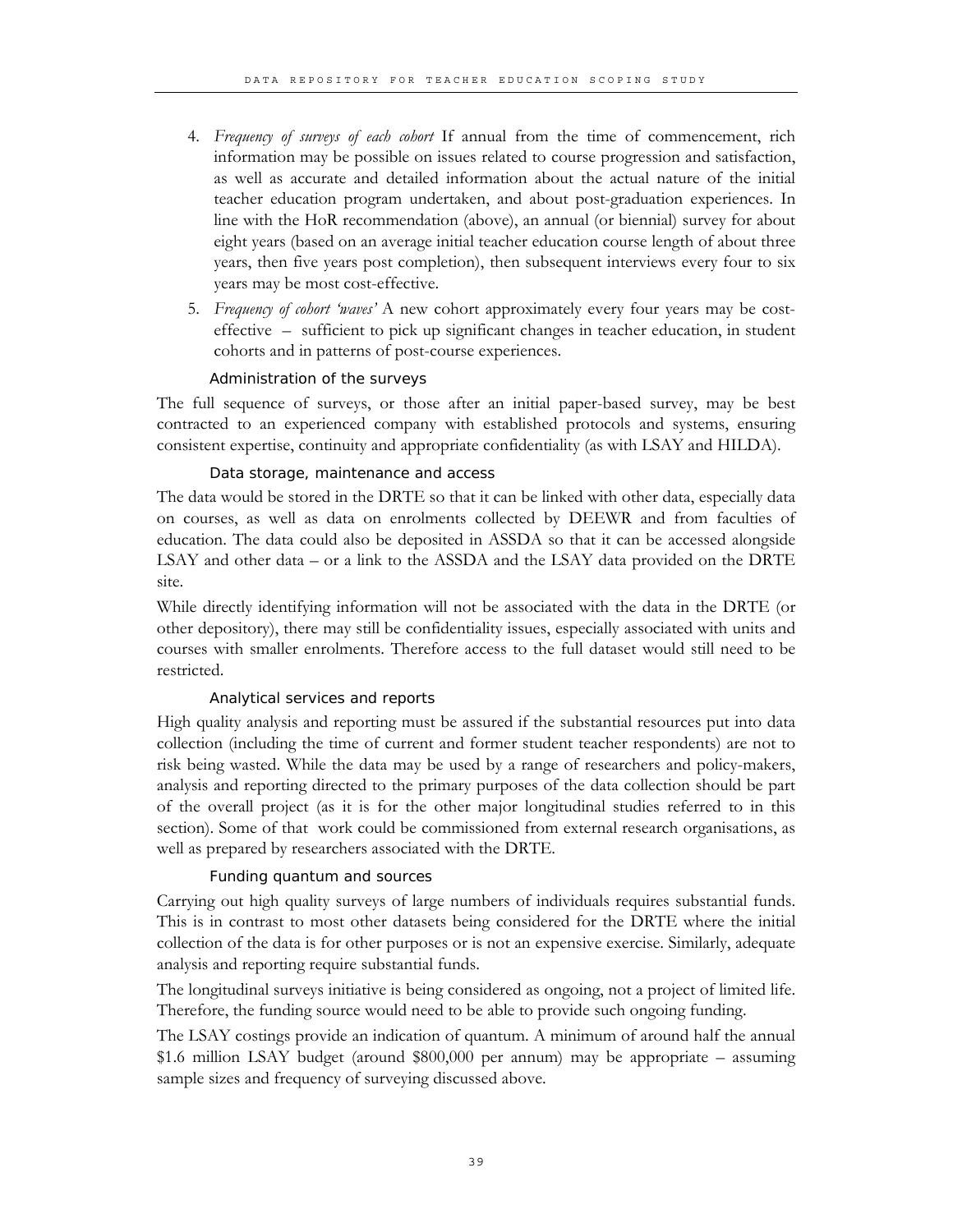Funding of the longitudinal study as an integral part of the DRTE would be optimal, though components of the study could be contracted out (data collection certainly should be contracted out to an appropriate organisation). Oversight of the study might require an external steering committee or council with appropriate expertise and experience. Quality, impartiality/independence, authoritativeness and long term continuity must be assured, whatever the funding sources and mechanisms and management structures. While large scale, but short term, funding, such as from the ARC or government agencies with a particular policy concern at a particular time, may be possible and result in valuable analysis and reports, it should not be relied on for the core study.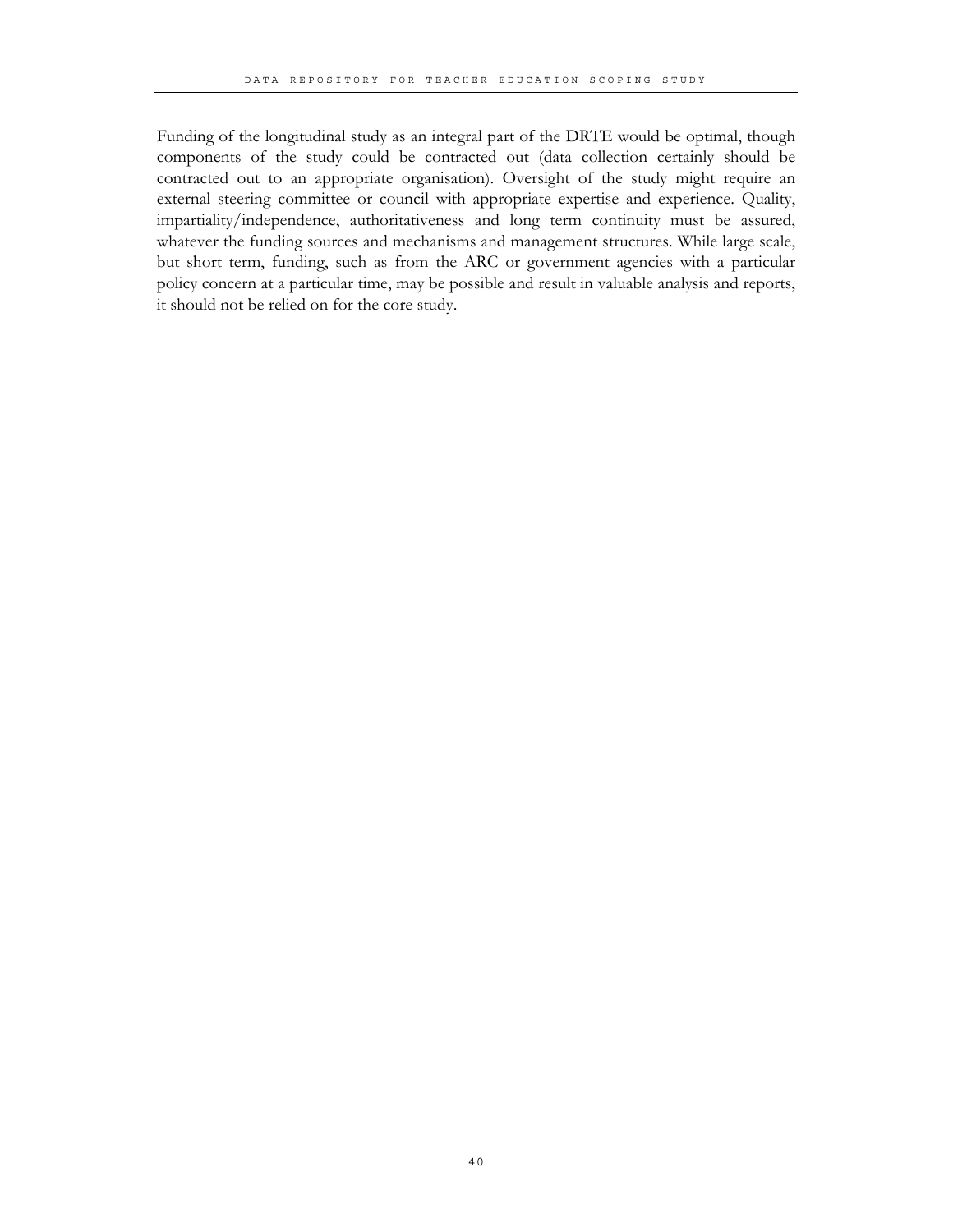# **5.3 Optional datasets and datasets for future consideration**

Optional datasets and datasets for future consideration include a wide range of possible data collections - such as data that might be collected in the future by teacher regulatory authorities, data arising from research carried out for other purposes, and many other possible sources.

### **5.3.1 Teacher regulatory authority data collections**

Teacher regulatory authorities have been or are being established around the country. This provides potential for the collection of high quality, national data on registered teachers (generally only school teachers at this time). This section discusses some future possibilities, but notes the constraints on such possibilities for some time yet.

If data could be collected with classifications comparable with the longitudinal survey particularly rich analysis may be possible. The MSOD is planning to link data collected from the individual participants in the study (the full cohort of commencing medical students) and medical schools (utilising individuals' student numbers) with data collected through the national medical registration system to be established in 2010. Linking of individuals in the respective data collections for former student teachers may be technically possible through identifiers held by the longitudinal data collection contractor and the teacher regulatory authority. However, privacy concerns would need to be overcome in each jurisdiction, which may be difficult, even with the MSOD precedent. Even if such individual linking is not possible, comparative analysis of un-linked data may still be of great value.

In the future, teacher regulatory authorities may wish to collaborate with the DRTE in surveys similar to those carried out annually for the AIHW by the nursing and midwifery regulatory authorities (or state/territory departments of health), and published by the AIHW. The most recent report, *Nursing and midwifery labour force 2005*(AIHW 2008)

provides information on the nursing and midwifery labour force, based primarily on estimates derived from the 2005 Australian Institute of Health and Welfare (AIHW) Nursing and Midwifery Labour Force Census. This census collects information on the demographic and employment characteristics of nurses and midwives who were registered or enrolled in Australia at the time of the survey. It is conducted annually by state and territory health departments, with the questionnaire administered in most jurisdictions by the nursing and midwifery registration boards, in conjunction with the registration renewal process (p. viii).

All re-registering nurses and midwives are surveyed (it is a census), but participation is voluntary, and the response rate for the 2005 survey was 55%, compared with 77% for the 2001 survey. The AIHW has been criticised for the delay between data collection and publication (two to three years), and some problems related to response rates, administration in some jurisdictions, and other data quality matters. However, the rich and generally good quality data provides detail on demographic characteristics, specialist qualifications, hours and place of work, clinical area and work setting. The reports published by AIHW also include data from DEEWR on enrolments and completions, and migration data from DIAC. There are parallels between this annual data collection covering registered and enrolled nurses and the SiAS survey outlined in Appendix F (McKenzie et al 2008).

These are all possibilities that may be some time off because the regulatory authorities have statutory requirements to collect particular datasets and to maintain particular levels of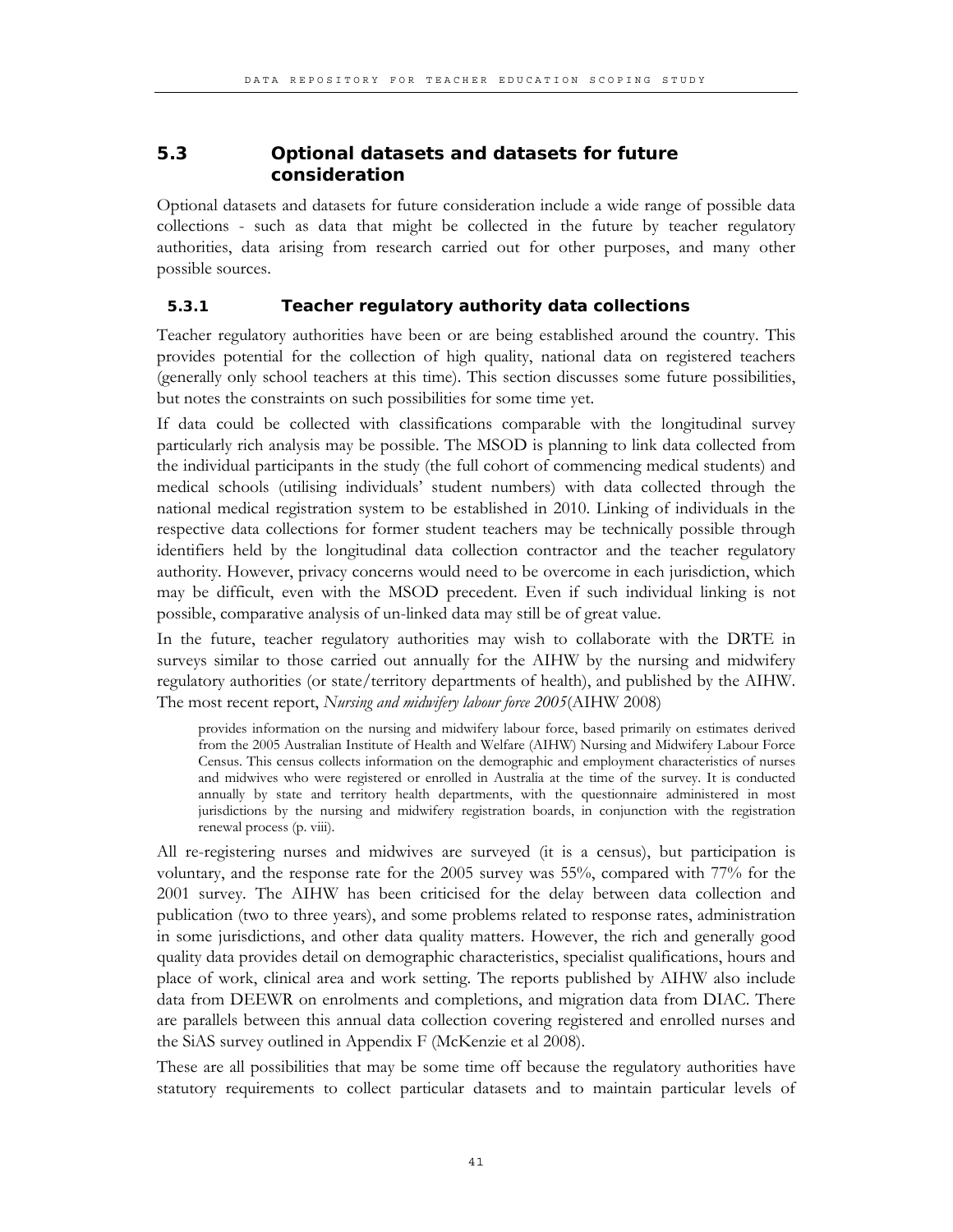privacy and control over data. There are also some incompatibilities and limitations in technical capabilities and data definitions and collection protocols. However, over time, and with productive collaboration between the regulating authorities and the DRTE, collections for national datasets could be developed.

# **5.3.2 Data from other collections and research projects**

There are many research projects that have collected, or will in the future collect, data that might be relevant to the DRTE. Such data could be included as selected data or full datasets, or text introductions provided for the data with links or references to reports (or datasets) elsewhere.

Possible data for consideration includes that from the 2006-2007 SiAS (McKenzie 2008 et al) survey, and any future similar surveys; data collected as part of investigations into research outputs of education faculties being carried out in the context of the development of the Excellence in Research in Australia (ERA) structures; or any of a diverse range of collections and projects in Australia and overseas.

The practice of depositing data from relevant research and administrative collections could be encouraged and facilitated through publicity and assistance by DRTE staff. The experiences of the ASSDA may be valuable for the DRTE. It could also be a condition of funding from some agencies that relevant data collected is deposited in the DRTE. How and where such conditionality would occur could be investigated by DRTE staff, who would then collaborate with appropriate agencies on implementation.

It would be a responsibility of DRTE staff to seek out potentially valuable new sources of data for the repository.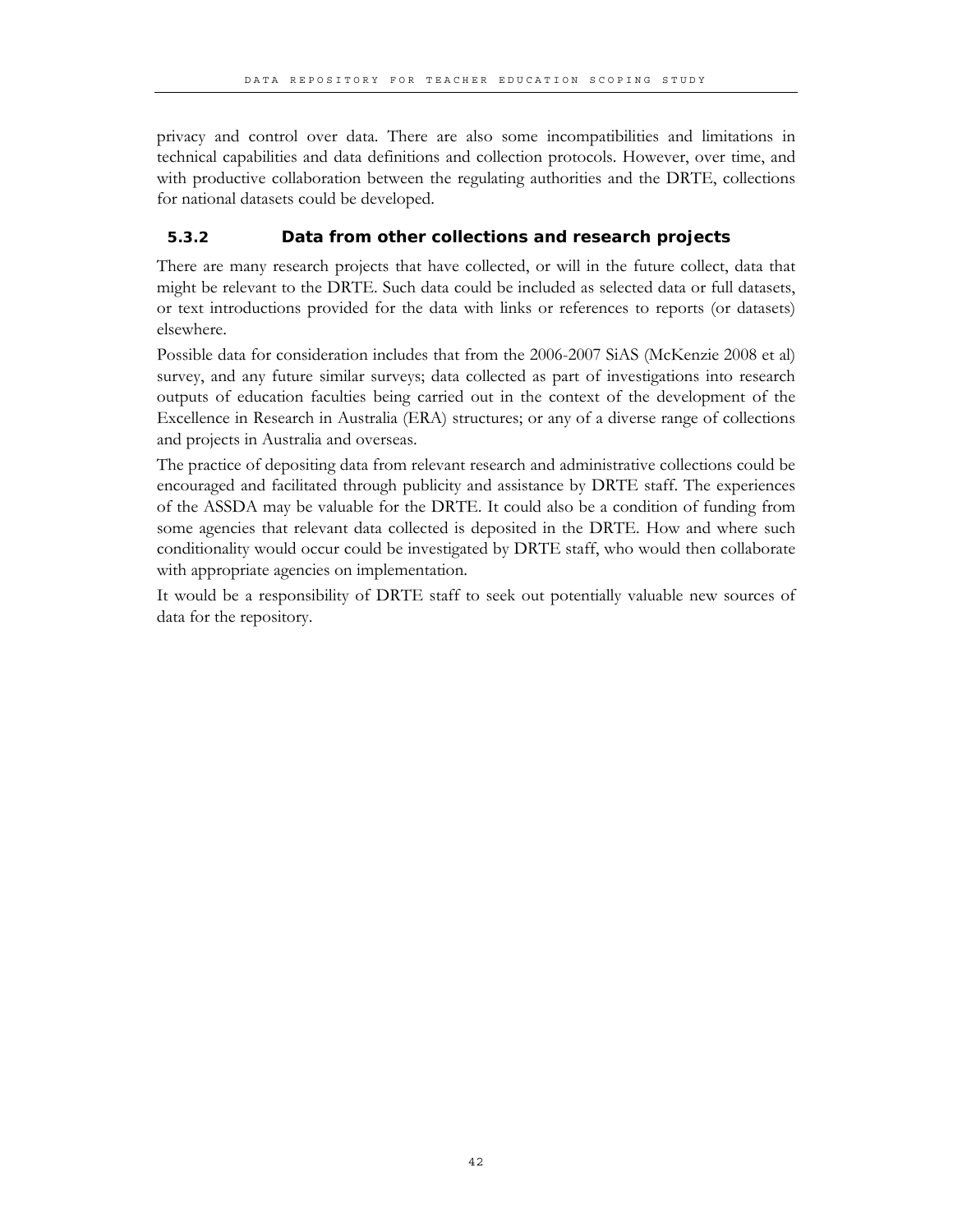# *Part 4*

# *Conclusions & recommendations*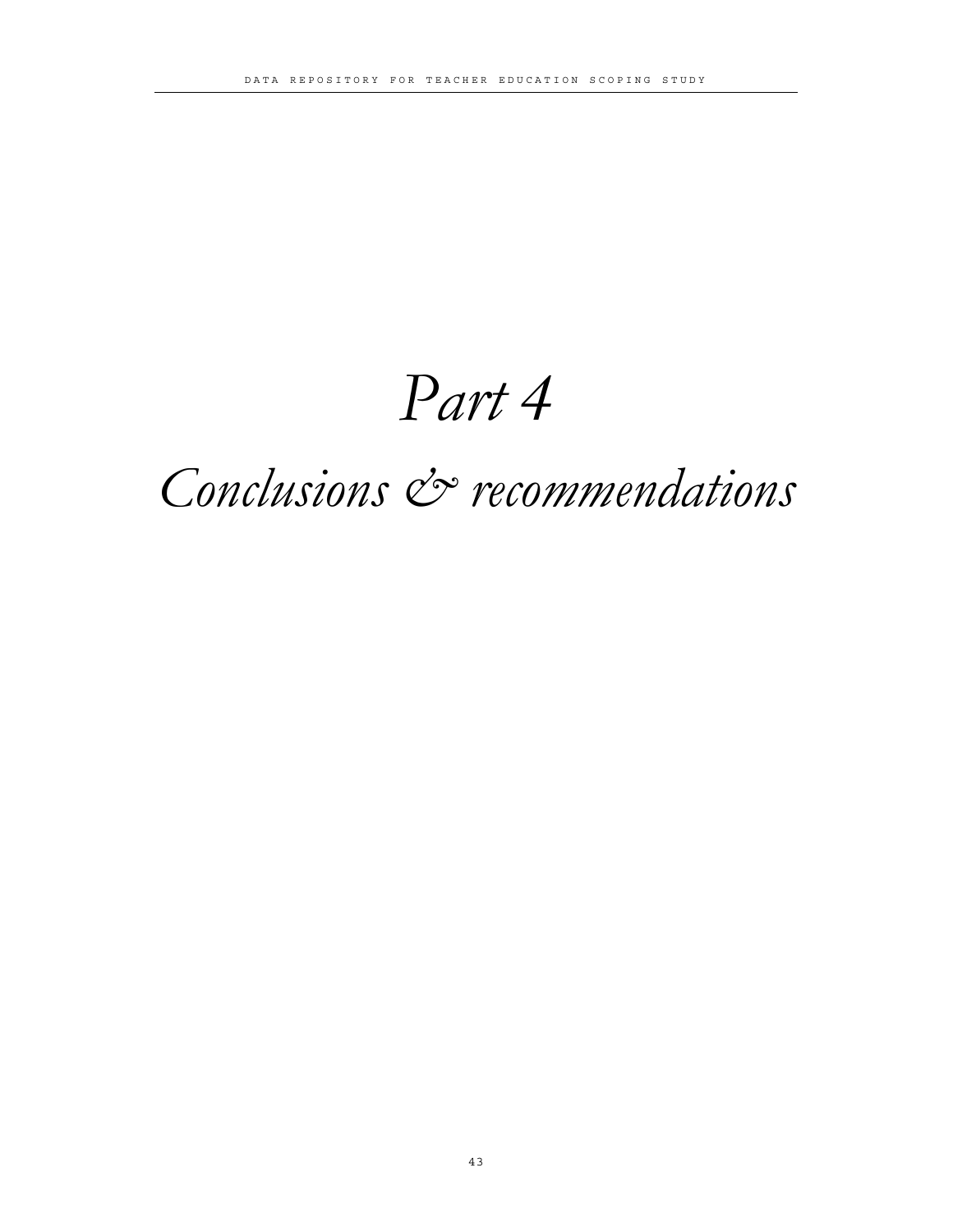# **6 Conclusions and recommendations**

This scoping study has involved research into all aspects of the proposed data repository for teacher education. Extensive consultations have been carried out, and advice sought from stakeholders in teacher education, other potential users of the repository, potential data providers, and relevant experts.

The task of the study was to investigate the need and support for, and feasibility and specifications of a national data repository with systematically managed, accessible and usable data concerned with teacher education and related areas

Some matters cannot be firmly recommended because of the limitations of time and resources of this study or because of the current uncertainty about some external developments.

However, the study found a clear need for the repository and strong support for it. Key organisations are committed to promoting and supporting its wide use once it is established.

The DRTE clearly appears to be feasible in the broad terms set out in this report when account is taken of:

- need, support and indications of utilisation
- existing levels of government funding for a diverse range of initiatives and entities in other fields
- administrative possibilities
- technical and professional capabilities.

Broad technical and structural specifications for the DRTE have been set out, and possible data content considered in some detail.

It has been estimated that an effective and efficient DRTE would need annual funding of around \$1.5 million to \$2.0 million.

It is therefore recommended that the proposal for a DRTE be further advanced through cooperation between the ACDE and DEEWR to ensure:

**Recommendation 1: Budget process** That the DRTE is placed on the agenda for consideration in the process leading up to the 2009 Commonwealth budget.

**Recommendation 2: Development of specifications** That specifications for the DRTE be further developed as required for Budget decisions. This may include location/hosting of the repository, technical specifications, timelines for development of the repository, including data collection, and determination of responsibilities for preparatory and transitional tasks. Once established, the work of the DRTE should include periodic review regarding the extent to which it is meeting objectives, and consultations with users and data providers regarding their evaluation of the DRTE.

As Budget deliberations occur it may be necessary to consider and seek alternative or supplementary sources of funds. Planning for actual implementation will be necessary once funding is assured.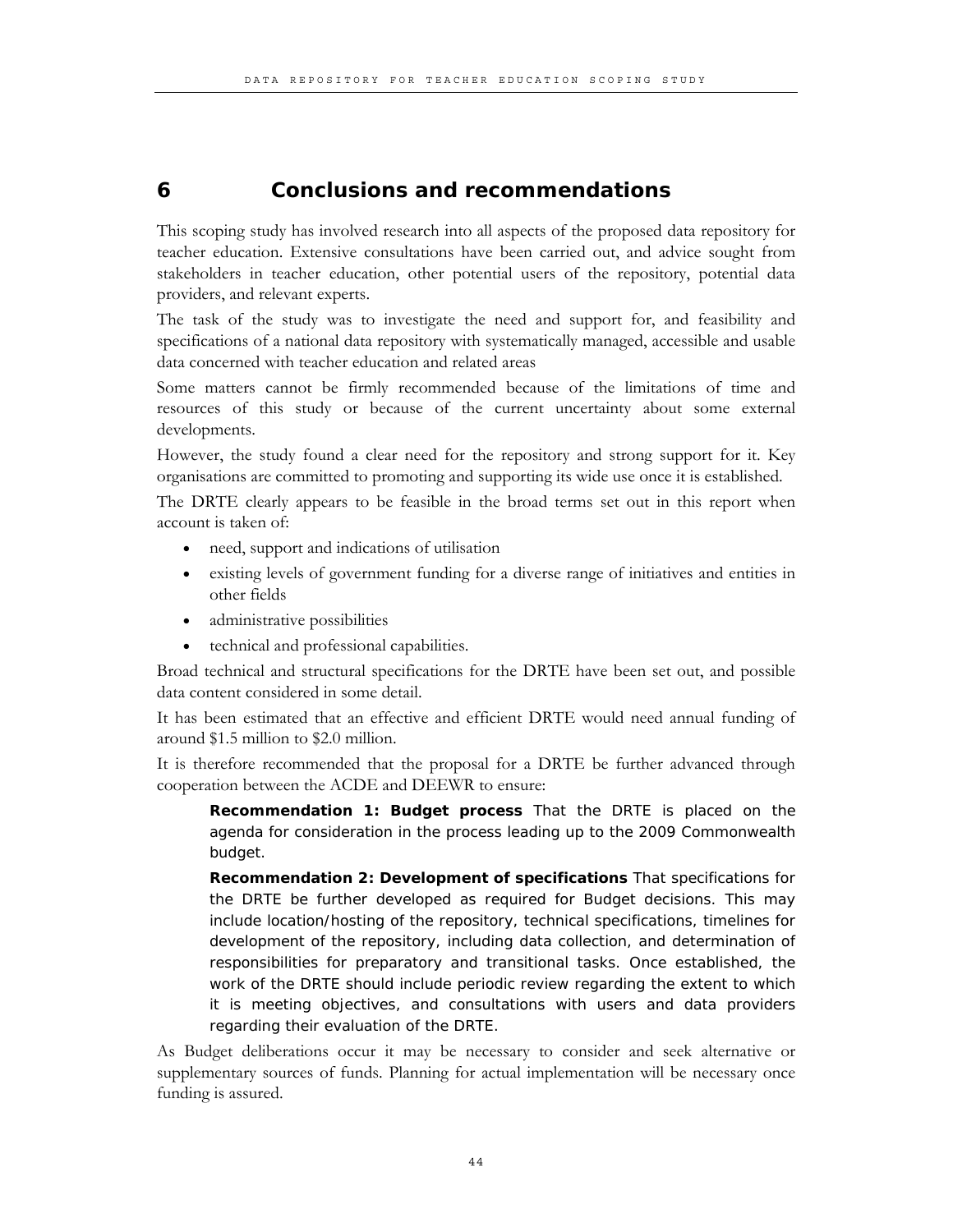*Appendixes*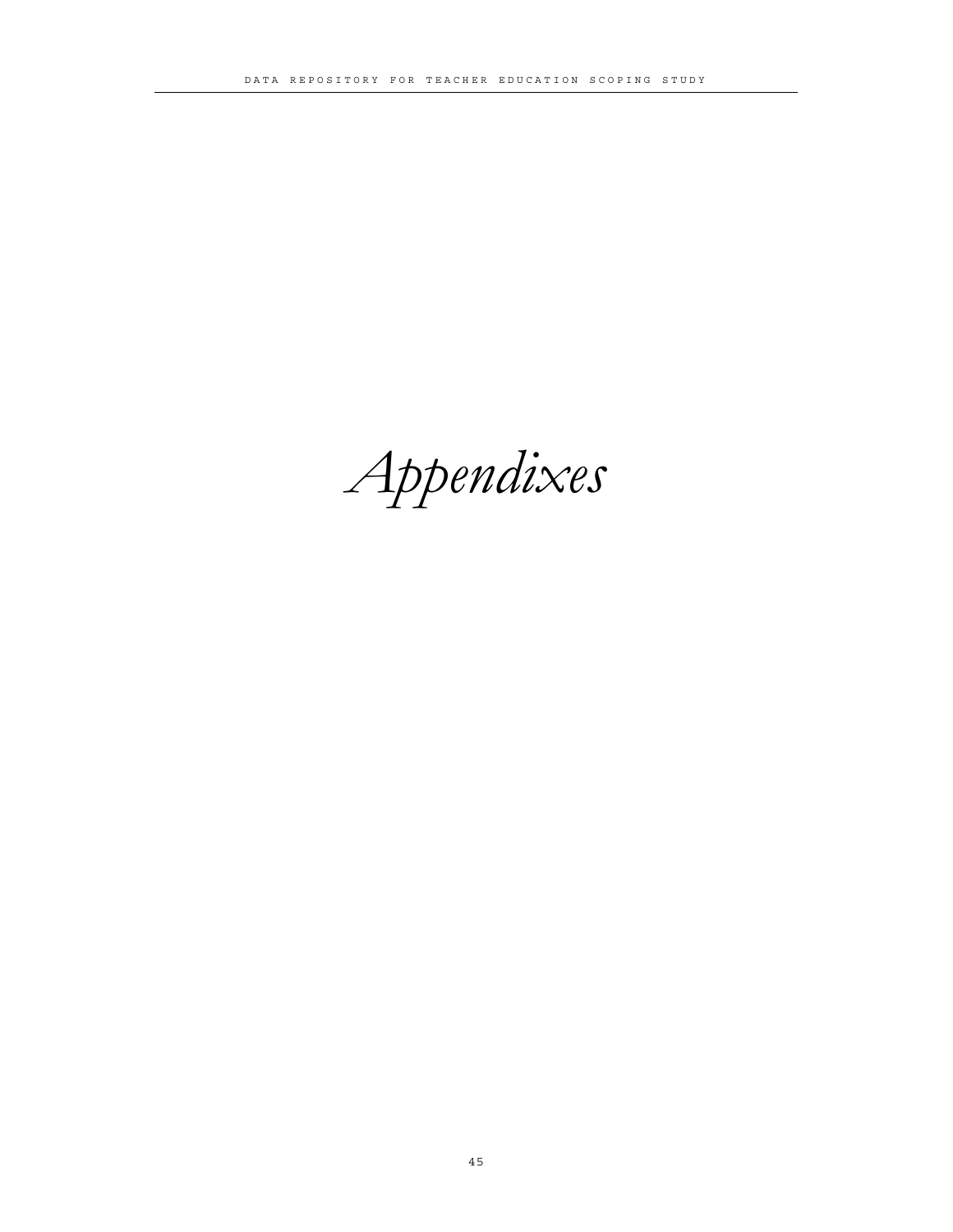# **Appendix A DRTE as infrastructure**

The DRTE should be viewed as potential *infrastructure*, an element of Australian (and international) e-infrastructure, or 'cyberinfrastructure', to use the US term – see for example, *Our Cultural Commonwealth: The report of the American Council of Learned Societies Commission on Cyberinfrastructure for the Humanities and Social Sciences* (American Council of Learned Societies 2006).

In his paper, 'The new Holy Grail: an Australian e-infrastructure', T. Alex Reid (2007) discusses the features of infrastructure in general and e-infrastructure in particular.

Resources or facilities that can be considered infrastructure:

- are shared in some way they are generally a 'public good'
- are ongoing, not ad hoc, and are usually developed and modified incrementally and smoothly
- have a degree of invisibility they are taken for granted, and are assumed to be there for use as required and can be relied on
- comply with relevant standards; they are not idiosyncratic
- are accessible and relatively simple to use
- are available free or at low cost so that any cost of use is not a significant impediment to use
- appear seamless elements are integrated (p. 2).

Infrastructure *enables* significant activities such as communication, travel and transport. The value of infrastructure lies in its enabling capability. Similarly, the value of e-infrastructure (or cyberinfrastructure) lies in the research, communication, management and so on that it enables.

Drawing from the work of NCRIS, Reid notes the following additional elements and features of e-infrastructure:

- 'data storage management, access, discovery and curation'
- high performance computing (software and hardware)
- support services to assist researchers (and other users) in effectively making full use of the infrastructure (p. 10).

He comments that 'one area that does seem to be missing from the NCRIS remit is that of developing, building or collecting content' (though content has been part of other einfrastructure-related initiatives) (p. 10). The collection and structuring of content is a significant component of the DRTE being considered in this scoping study.

Fitzgerald and Pappalardo (2007) emphasise the importance of understanding both data management and the legal framework as part of e-infrastructure.

Regarding data management, they note that new collaborative research platforms have been made possible by advances in information and communications technologies, but that they:

require active and professional management of the processes by which data is generated, organised, evaluated and disseminated. The importance of professional management of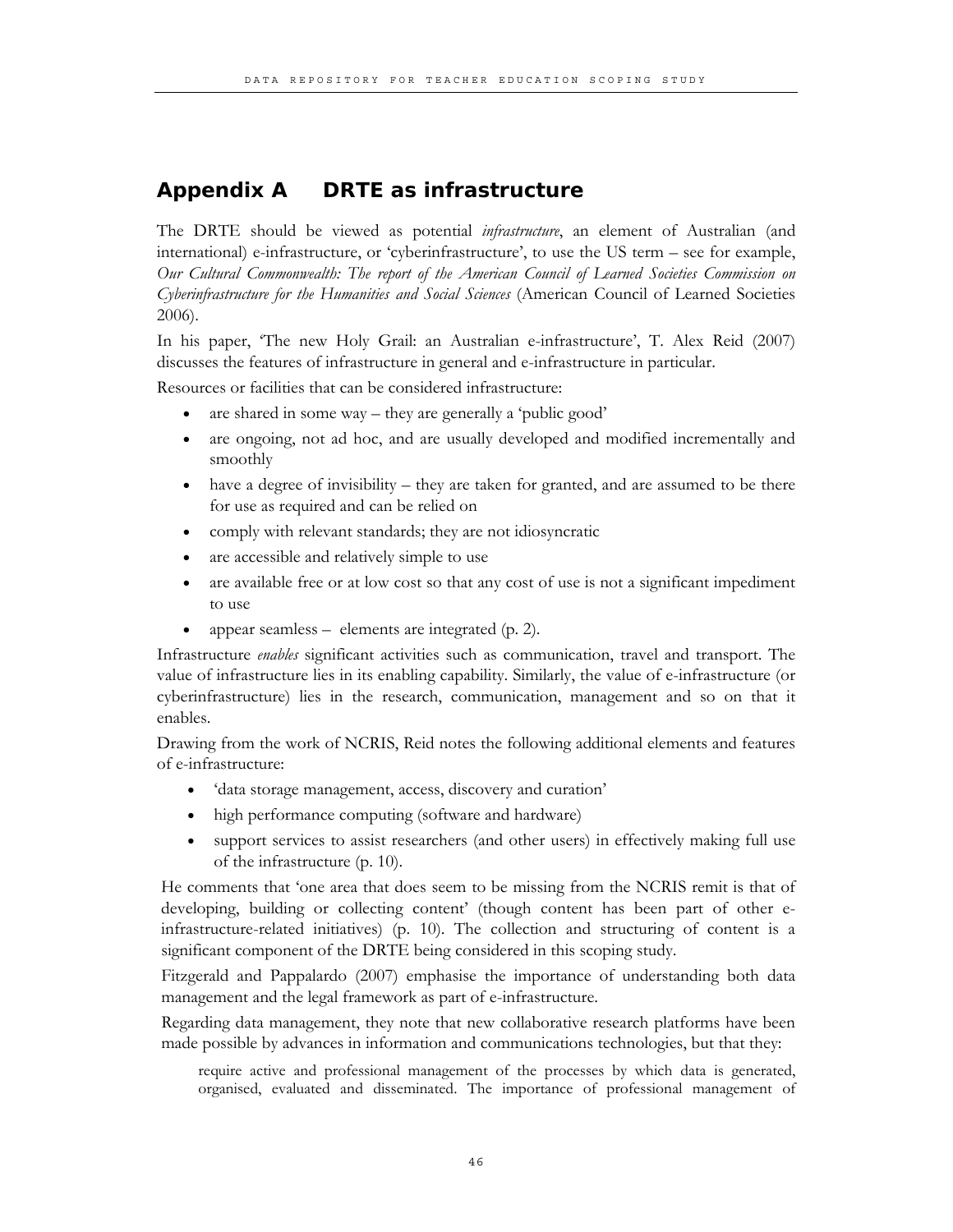research data and information has consistently been identified as central to data and information infrastructures (p. 8).

Regarding the legal framework they note that:

It has become increasingly apparent that to achieve seamless access to data it is necessary not only to adopt appropriate technical standards, practices and architecture, but also to develop legal frameworks that facilitate access to and use of research data, whether on an interorganisational basis or across national borders. The benefits that may potentially be gained through advances in information and communications technologies will not be achieved solely by engineering but will result from a combination of social, legal and technical factors (p. 9).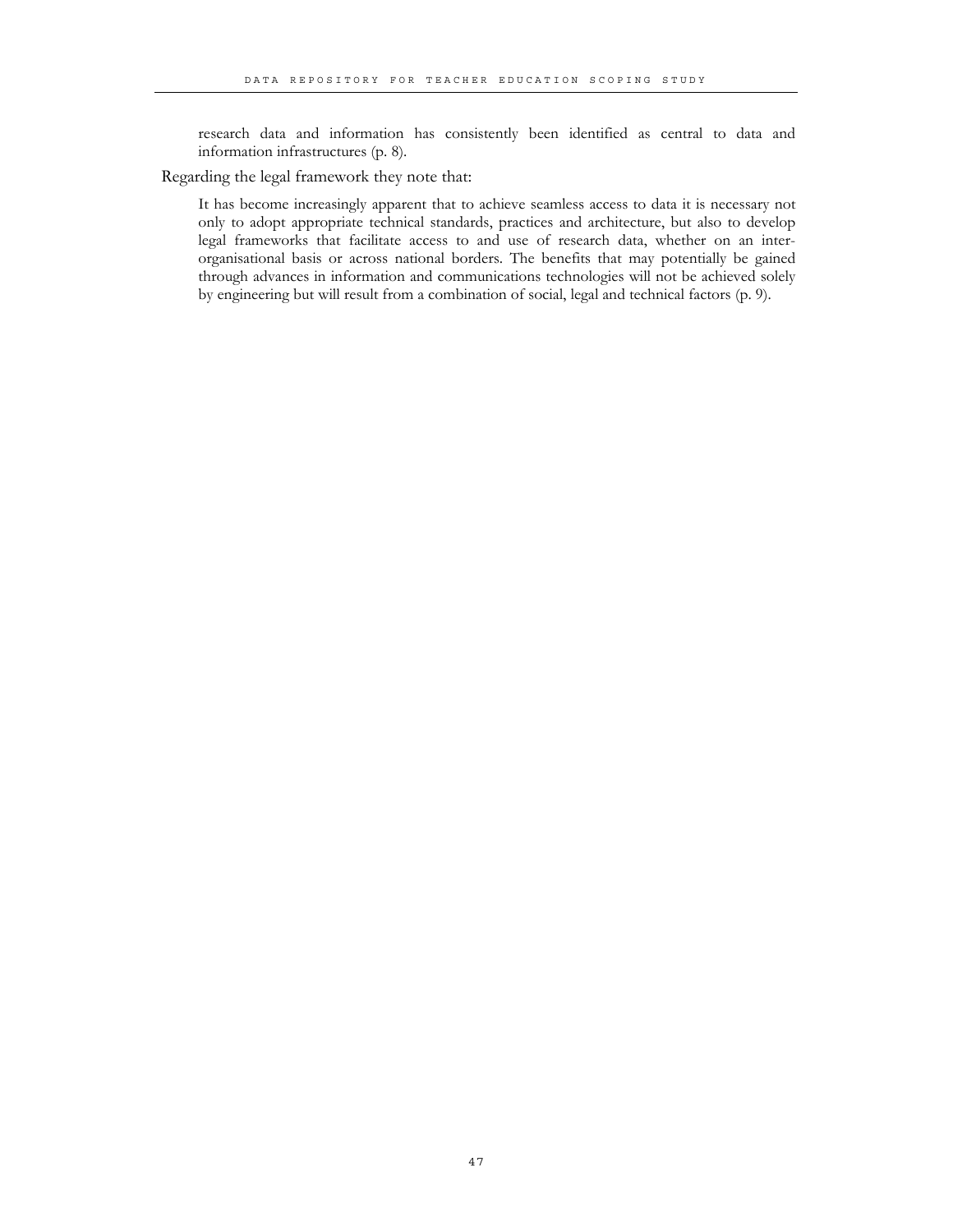# **Appendix B Data standards and standard classifications**

Wherever possible, data should be collected and organised according to standards that are officially recognised (or commonly used) and appropriate for the task. This appendix, first, introduces significant Australian sites and an OECD document that provide guidance, information and links regarding data principles and standards, metadata and related matters, and, second, describes appropriate standard classifications and commonly accepted measures and definitions covering the major topics likely to be included in the DRTE. The standard classification documents are included in the References of this report where there are the links to the full documents on the ABS (or other) websites. Those documents provide the full classification structures as well as detailed explanations of the history, nature and purposes of the classifications, which are only very briefly covered in this appendix.

# **B.1 Sources on data principles and standards**

The **National Statistical Service (NSS)** <http://www.nss.gov.au/nss/home.NSF/> has been established by the ABS, and involves a coalition of agencies to deliver statistical information for policy, research and decision making. The NSS Key Principles (including as an attachment the United Nations *Fundamental Principles of Official Statistics*) are set out in full in Appendix C.

The **Australian Institute of Health and Welfare's Metadata Online Registry (METeOR)**  $\langle$ http://meteor.aihw.gov.au/> is the repository for national data standards for the health, community services and housing assistance sectors, and provides clear introductions to 'data standards' and 'metadata'. METeOR follows the ISO/IEC Metadata Registry (MDR) standard, ISO/IEC 11179.

The National Centre for Vocational Education and Research (NCVER) develops and maintains statistical standards related to vocational education and training. These are documented in **Australian Vocational Education and Training Management Information Statistical Standard (AVETMISS)** <http://www.ncver.edu.au/avetmiss/index.html>.

The **Organisation for Economic Cooperation and Development's** *OECD Handbook for Internationally Comparative Education Statistics: Concepts, Standards, Definitions and Classifications* (OECD 2004) documents standards and classifications used by the OECD and which, in many cases, have a connection with Australian standards and classifications. The 274-page document is available as a PDF from the OECD website, or for purchase as a hard copy. According to the OECD:

This handbook provides answers to questions such as "What is a teacher?", "What do we mean by public education expenditure?" as well as questions concerning the use of the indicators "How should I interpret expenditure per student?" "What is it measuring?". In so doing, the handbook aims to facilitate a greater understanding of the OECD statistics and indicators produced and so allow for their more effective use in policy analysis. Equally, it provides a ready reference of international standards and conventions for others to follow in the collection and assimilation of educational data. This publication describes the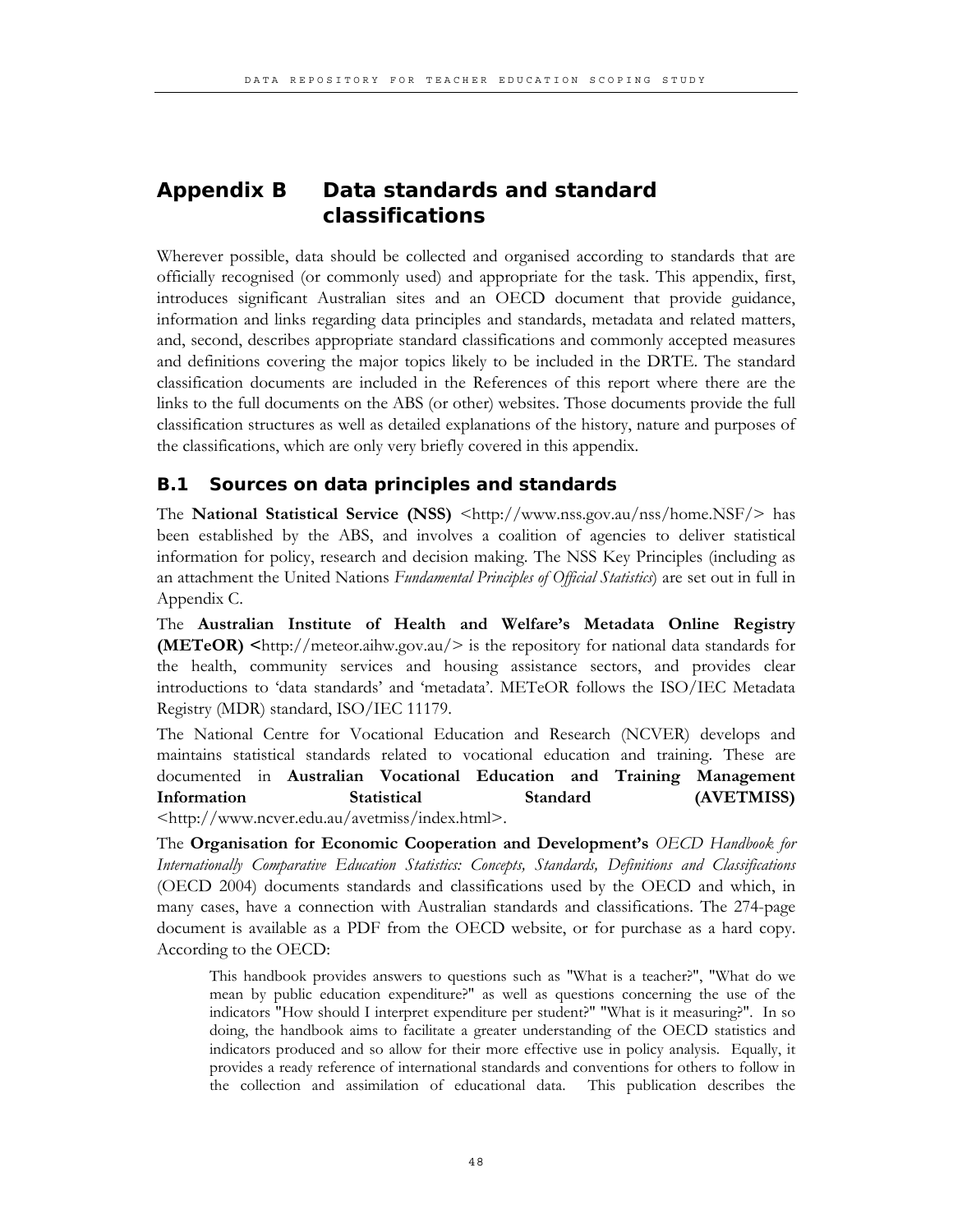methodology used in the International Survey of Upper Secondary Schools (ISUSS) and in related OECD publications and allows researchers to understand and replicate its analyses.

# **B.2 Education – field and level**

The **Australian Standard Classification of Education (ASCED)** (ABS 2001) classifies education by 'field of education' (FoE) and 'level of education'. The document provides detailed definitions and correspondence tables with higher education discipline groups and other classification structures.

There are twelve broad fields of education. The broad field, 'Education' (07), has the following narrow and detailed fields:

0701 TEACHER EDUCATION

070101 Teacher Education: Early Childhood

070103 Teacher Education: Primary

070105 Teacher Education: Secondary

070107 Teacher-Librarianship

070109 Teacher Education: Vocational Education and Training

070111 Teacher Education: Higher Education

070113 Teacher Education: Special Education

070115 English as a Second Language Teaching

070117 Nursing Education Teacher Training

070199 Teacher Education, n.e.c.

#### 0703 CURRICULUM AND EDUCATION STUDIES

070301 Curriculum Studies

070303 Education Studies

0799 OTHER EDUCATION

079999 Education, n.e.c.

The full 'level of education' classification at the broad, narrow and detailed levels is as follows (the ABS Census and DEEWR higher education collections cover only the post school categories):

#### 1 POSTGRADUATE DEGREE LEVEL

11 DOCTORAL DEGREE LEVEL

111 Higher Doctorate

112 Doctorate by Research

113 Doctorate by Coursework

114 Professional Specialist Qualification at Doctoral Degree Level

115 Statement of Attainment at Doctoral Degree Level

116 Bridging and Enabling Course at Doctoral Degree Level

#### 12 MASTER DEGREE LEVEL

121 Master Degree by Research

122 Master Degree by Coursework

123 Professional Specialist Qualification at Master Degree Level

124 Statement of Attainment at Master Degree Level

125 Bridging and Enabling Course at Master Degree Level

2 GRADUATE DIPLOMA AND GRADUATE CERTIFICATE LEVEL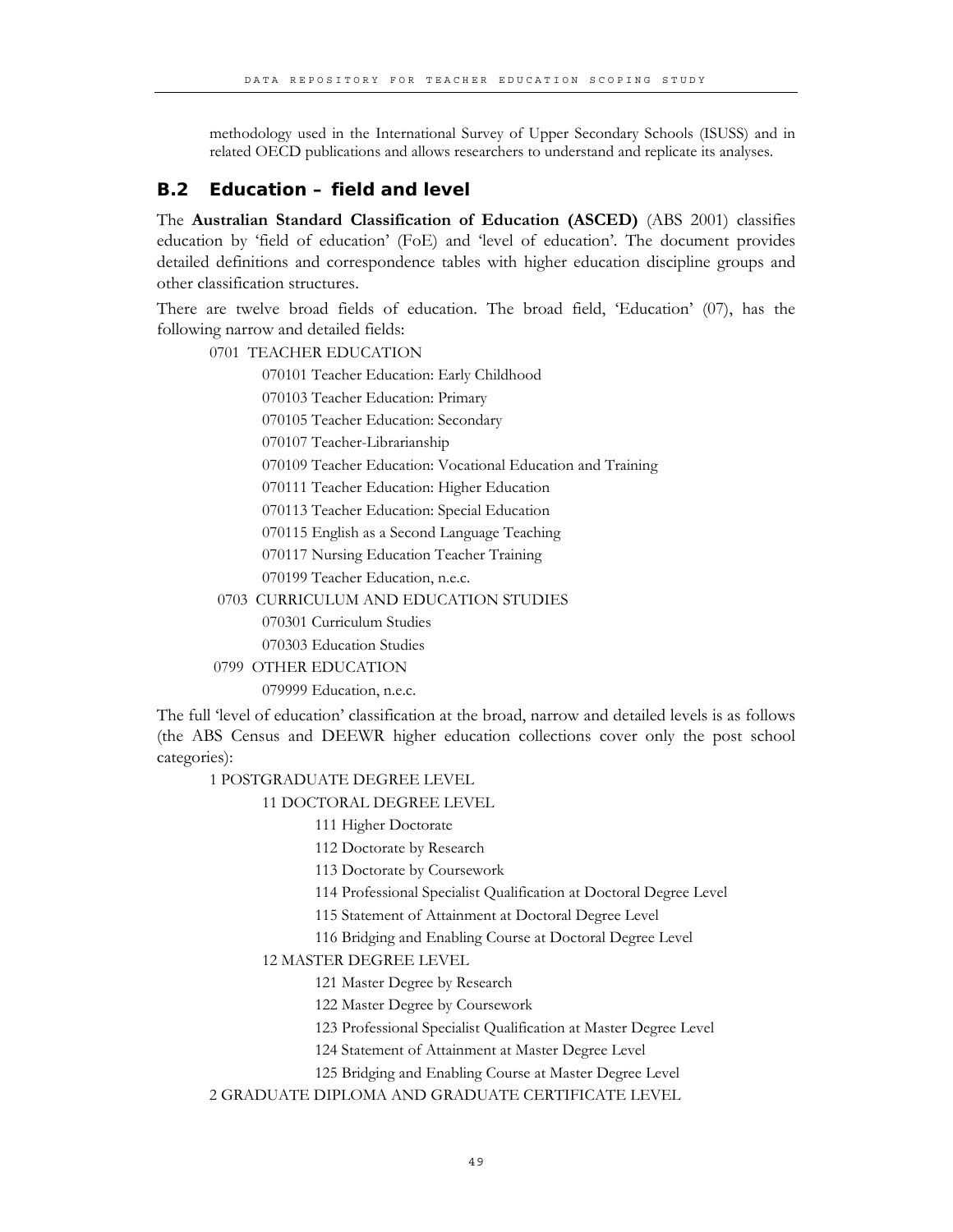#### 21 GRADUATE DIPLOMA LEVEL

211 Graduate Diploma

212 Graduate Qualifying or Preliminary

213 Professional Specialist Qualification at Graduate Diploma Level

214 Statement of Attainment at Graduate Diploma Level

215 Bridging and Enabling Course at Graduate Diploma Level

22 GRADUATE CERTIFICATE LEVEL

221 Graduate Certificate

222 Professional Specialist Qualification at Graduate Certificate Level

223 Statement of Attainment at Graduate Certificate Level

224 Bridging and Enabling Course at Graduate Certificate Level

#### 3 BACHELOR DEGREE LEVEL

31 BACHELOR DEGREE LEVEL

311 Bachelor (Honours) Degree

312 Bachelor (Pass) Degree

313 Statement of Attainment at Bachelor Degree Level

314 Bridging and Enabling Course at Bachelor Degree Level

#### 4 ADVANCED DIPLOMA AND DIPLOMA LEVEL

41 ADVANCED DIPLOMA AND ASSOCIATE DEGREE LEVEL

411 Advanced Diploma

412 Statement of Attainment at Advanced Diploma Level

413 Associate Degree

414 Statement of Attainment at Associate Degree Level

415 Bridging and Enabling Course at Advanced Diploma and Associate Degree Level

42 DIPLOMA LEVEL

421 Diploma

422 Statement of Attainment at Diploma Level

423 Bridging and Enabling Course at Diploma Level

#### 5 CERTIFICATE LEVEL

51 CERTIFICATE III & IV LEVEL

511 Certificate IV

512 Statement of Attainment at Certificate IV Level

513 Bridging and Enabling Course at Certificate IV Level

514 Certificate III

515 Statement of Attainment at Certificate III Level

516 Bridging and Enabling Course at Certificate III Level

### 52 CERTIFICATE I & II LEVEL

521 Certificate II

522 Statement of Attainment at Certificate II Level

523 Bridging and Enabling Course at Certificate II Level

524 Certificate I

525 Statement of Attainment at Certificate I Level

6 SECONDARY EDUCATION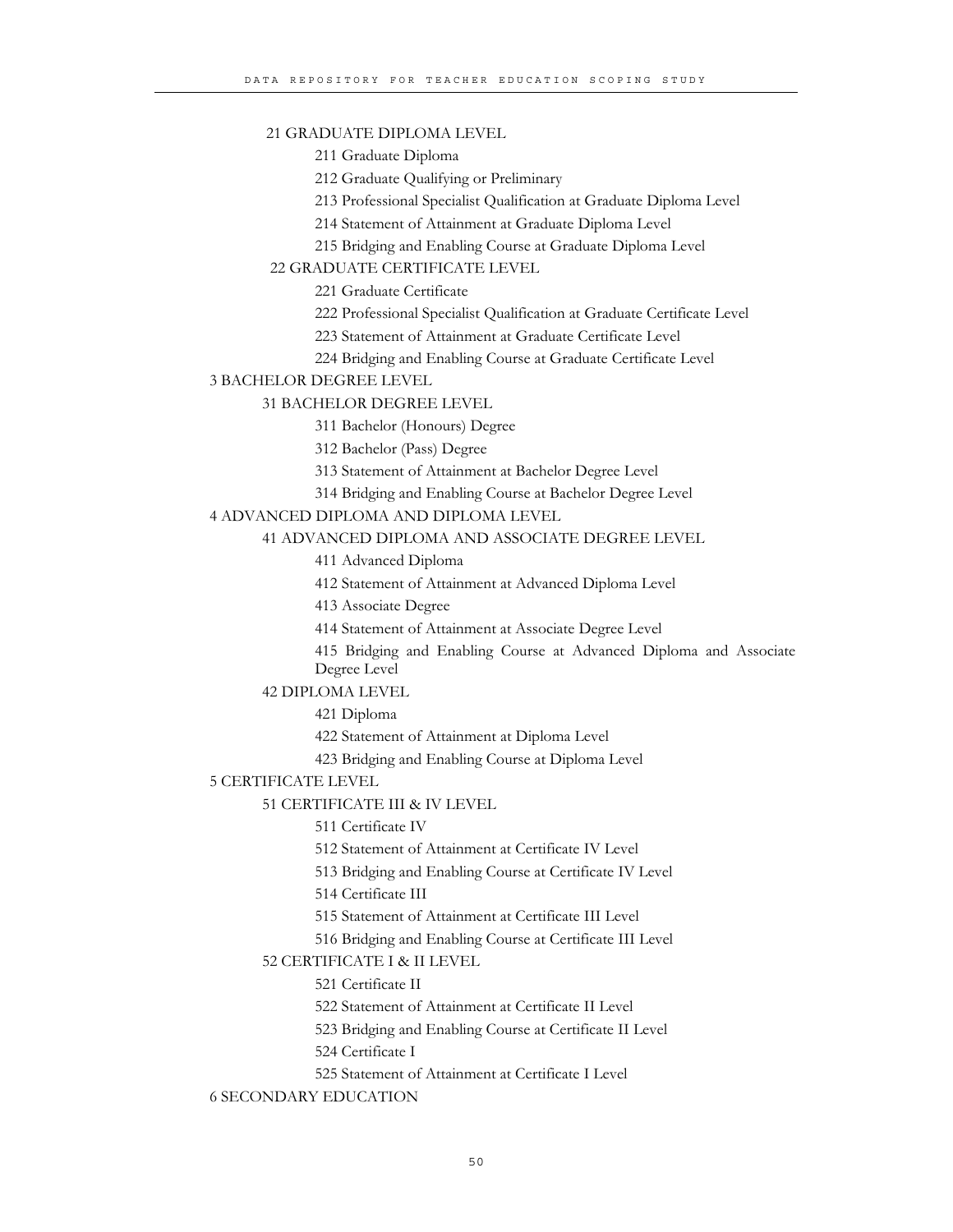```
61 SENIOR SECONDARY EDUCATION 
              611 Year 12 
              612 Bridging and Enabling Course at Senior Secondary Level 
              613 Year 11 
       62 JUNIOR SECONDARY EDUCATION 
              621 Year 10 
              622 Year 9 
              623 Year 8 
              624 Year 7 (NSW, Vic., Tas., ACT) 
7 PRIMARY EDUCATION 
       71 PRIMARY EDUCATION 
              711 Year 7 (QLD, SA, WA, NT) 
              712 Year 6 
              713 Year 5 
              714 Year 4 
              715 Year 3 
              716 Year 2 
              717 Year 1 
              718 Pre-Year 1 
8 PRE-PRIMARY EDUCATION 
       81 PRE-PRIMARY EDUCATION 
              811 Pre-primary Education 
9 OTHER EDUCATION 
       91 NON-AWARD COURSES 
              911 Non-award Courses in Higher Education 
              912 Other Non-award Courses 
       99 MISCELLANEOUS EDUCATION 
              991 Statements of Attainment not Identifiable by Level 
              992 Bridging and Enabling Courses not Identifiable by Level
```
999 Education, n.e.c.

# **B.3 Schools, teachers and students**

The National Schools Statistics Collection (NSSC) is the basis of the ABS publication, *Schools, Australia* (Cat. No. 4221.0). The NSSC is an annual census conducted collaboratively by school authorities, DEEWR and the ABS. The ABS collects data according to agreed standards and definitions on schools, teachers and students in the government sector directly from state and territory school authorities, and DEEWR collects equivalent data for nongovernment sectors from the schools and systems in those sectors. (Data is also collected on financial matters as part of the NSSC, but this is not published in *Schools, Australia*.) Data is available down to the state/territory geographic level. Explanatory notes and a glossary are included in each edition of *Schools, Australia*.

For information about the NSSC see <http://www.abs.gov.au/AUSSTATS/abs@.nsf/DSSbyCollectionid/6F7111FCBD0121C0 CA256BD00027255B?opendocument>.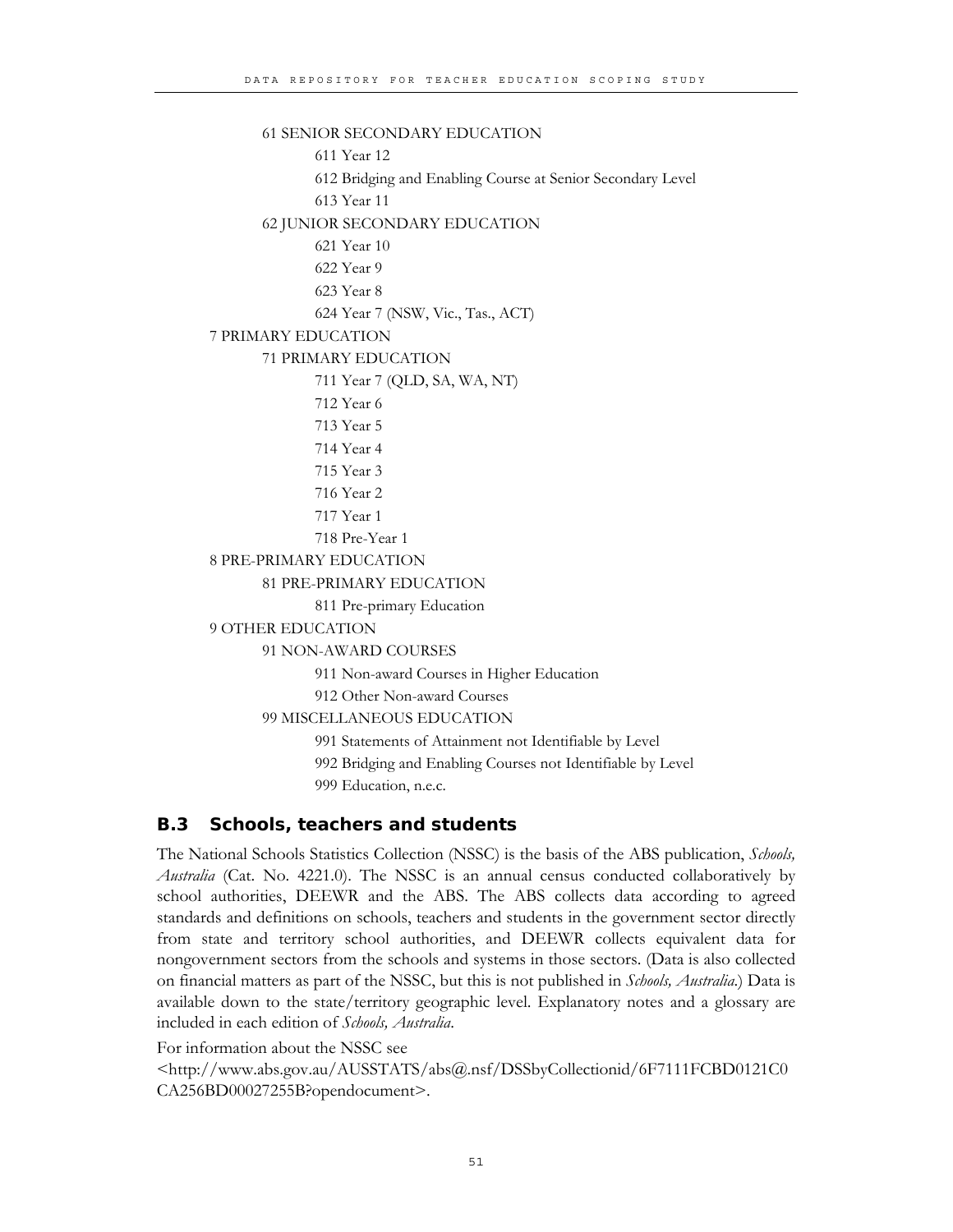# **B.4 Occupation**

The **Australian and New Zealand Standard Classification of Occupations (ANZSCO)** (ABS & Statistics New Zealand 2006) is the classification used for the ABS Census (to the four digit level only), and for most Australian and New Zealand datasets that include information on occupations (including social surveys carried out for a range of research and other purposes). The six digit 'unit' group classification includes a number of categories unique to New Zealand.

The occupations are classified according to skill levels 1 to 5. Education professionals, along with other professionals, are at skill level 1.

The categories for 'sub-major', 'minor' and 'unit' groups in the 'major' group of 'Education Professionals' (24) are as follows:

| 241 |      | School Teachers                                                                  |
|-----|------|----------------------------------------------------------------------------------|
|     | 2411 | Early Childhood (Pre-primary School) Teachers                                    |
|     |      | 241111 Early Childhood (Pre-primary School) Teacher                              |
|     |      | 241112 Kaiako Kohanga Reo (Maori Language Nest Teacher)                          |
|     |      | 2412 Primary School Teachers                                                     |
|     |      | 241211 Kaiako Kura Kaupapa Maori (Maori-medium Primary School<br>Teacher)        |
|     |      | 241212 Pouako Kura Kaupapa Maori (Maori-medium Primary School Senior<br>Teacher) |
|     |      | 241213 Primary School Teacher                                                    |
|     | 2413 | Middle School Teachers (Aus) / Intermediate School Teachers (NZ)                 |
|     |      | 241311 Middle School Teacher (Aus) / Intermediate School Teacher (NZ)            |
|     |      | 2414 Secondary School Teachers                                                   |
|     |      | 241411 Secondary School Teacher                                                  |
|     |      | 2415 Special Education Teachers                                                  |
|     |      | 241511 Special Needs Teacher                                                     |
|     |      | 241512 Teacher of the Hearing Impaired                                           |
|     |      | 241513 Teacher of the Sight Impaired                                             |
|     |      | 241599 Special Education Teachers nec                                            |
|     |      | 242 Tertiary Education Teachers                                                  |
|     |      | 2421 University Lecturers and Tutors                                             |
|     |      | 242111 University Lecturer                                                       |
|     |      | 242112 University Tutor                                                          |
|     |      | 2422 Vocational Education Teachers (Aus) / Polytechnic Teachers (NZ)             |
|     |      | 242211 Vocational Education Teacher (Aus) / Polytechnic Teacher (NZ)             |
|     |      | 249 Miscellaneous Education Professionals                                        |
|     |      | 2491 Education Advisers and Reviewers                                            |
|     |      | 249111 Education Adviser                                                         |
|     |      | 249112 Education Reviewer                                                        |
|     |      | 2492 Private Tutors and Teachers                                                 |
|     |      | 249211 Art Teacher (Private Tuition)                                             |
|     |      | 249212 Dance Teacher (Private Tuition)                                           |
|     |      | 249213 Drama Teacher (Private Tuition)                                           |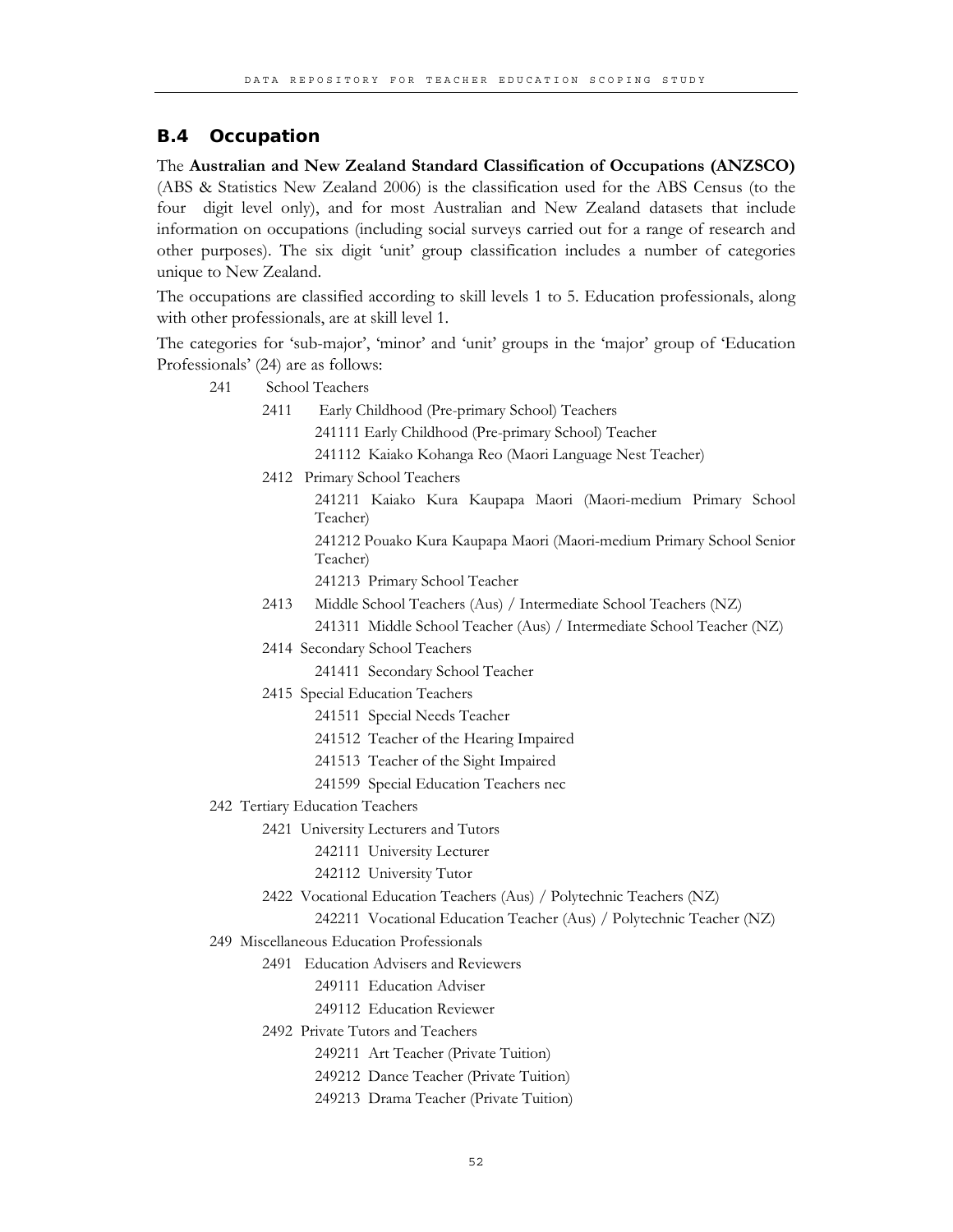249214 Music Teacher (Private Tuition)

249299 Private Tutors and Teachers nec

2493 Teachers of English to Speakers of Other Languages

249311 Teacher of English to Speakers of Other Languages

### **B.5 Research and Experimental Development**

Data on research and experimental development (R&D) expenditure is collected from HEPs by DEEWR for the ABS and from other sectors directly by the ABS, according to:

- type of activity (TOA) (for categories see below)
- field of research (FOR) (for categories see below) (this was formerly research fields, courses and disciplines - RFCD).
- socio-economic objective (SEO) (for categories see below)
- source of the funds (Australian competitive research grants, which may be Commonwealth schemes or non-Commonwealth schemes; other Australian sources which may be state, territory or local government, other Commonwealth government, business enterprises, general university funds (GUF); or other; or overseas)
- type of expenditure (land and buildings, other capital expenditure; direct labour costs; scholarships, or other current expenditure).

The ABS publishes R&D data according to the person years of human resources devoted to it as well as expenditure.

The ABS notes that R&D is defined in accordance with the OECD standard as comprising 'creative work undertaken on a systematic basis in order to increase the stock of knowledge, including knowledge of man, culture and society, and the use of this stock of knowledge to devise new applications'. The OECD *Frascati Manual* (Proposed Standard Practice for Surveys on Research and Experimental Development) (OECD 2002) provides a detailed discussion of the matters to be classified and the classification structures.

**The Australian and New Zealand Standard Research Classification** (ANZSRC) (ABS 2008) replaces the **Australian Standard Research Classification** (ASRC) (ABS 1998). The ANZSRC covers areas specific to New Zealand (such as Maori education) as well as areas relevant to both Australia and New Zealand. Both the ANZSRC and ASRC are consistent with the standards of the *Frascati Manual*, and cover three of the relevant classifications:

- type of activity (TOA)
- field of research (FOR) (in the ASRC, research fields, courses and disciplines RFCD).
- socio-economic objective (SEO).

The TOA categorises according to the type of research effort:

- pure basic research
- strategic basic research
- applied research and experimental development.

The FOR categorises according to the methodology used in the R&D. The categories in the classification include major fields of research investigated by national research institutions and organisations, and emerging areas of study.

Education is in Division 13, which has four groups: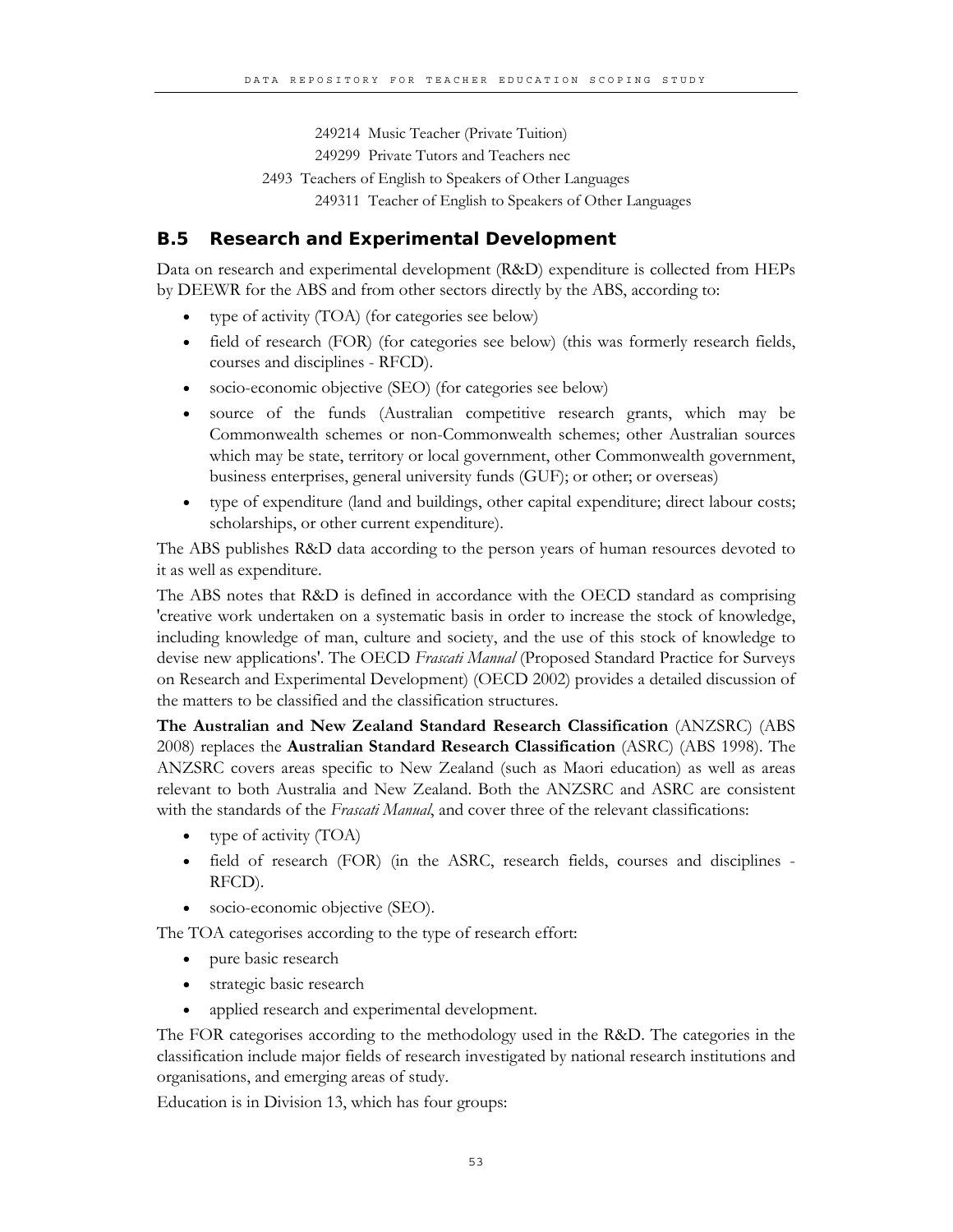1301 Education Systems

1302 Curriculum and Pedagogy

1303 Specialist Studies in Education

1399 Other Education.

There are significant exclusions that were not specified in the earlier *Australian Standard Research Classification* (ASRC) (ABS 1998). These exclusions are

a) Economics of education are included in Group 1402 Applied Economics.

b) Education policy is included in Group 1605 Policy and Administration.

c) Sociology of education is included in Group 1608 Sociology.

d) Educational psychology is included in Group 1701 Psychology.

e) Educational linguistics is included in Group 2004 Linguistics.

f) History and philosophy of education is included in Group 2202 History and Philosophy of Specific Fields.

These exclusions are important and controversial for those involved in educational research (see, for example, Gough 2008).

The four FOR groups in Education and their fields are as follows:

GROUP 1301 EDUCATION SYSTEMS. This group covers systems for the delivery of education services and has nine fields:

130101 Continuing and Community Education

130102 Early Childhood Education (excl. Maori)

130103 Higher Education

130104 Kura Kaupapa Maori (Maori Primary Education)

130105 Primary Education (excl. Maori)

130106 Secondary Education

130107 Te Whariki (Maori Early Childhood Education)

130108 Technical, Further and Workplace Education

130199 Education systems not elsewhere classified.

GROUP 1302 CURRICULUM AND PEDAGOGY. This group covers curriculum and pedagogy, including its theory and development, and has fourteen fields:

130201 Creative Arts, Media and Communication Curriculum and Pedagogy

130202 Curriculum and Pedagogy Theory and Development

130203 Economics, Business and Management Curriculum and Pedagogy

130204 English and Literacy Curriculum and Pedagogy (excl. LOTE, ESL and TESOL)

130205 Humanities and Social Sciences Curriculum and Pedagogy (excl. Economics, Business and Management)

130206 Kohanga Reo (Maori Language Curriculum and Pedagogy)

130207 LOTE, ESL and TESOL Curriculum and Pedagogy (excl. Maori)

130208 Mathematics and Numeracy Curriculum and Pedagogy

130209 Medicine, Nursing and Health Curriculum and Pedagogy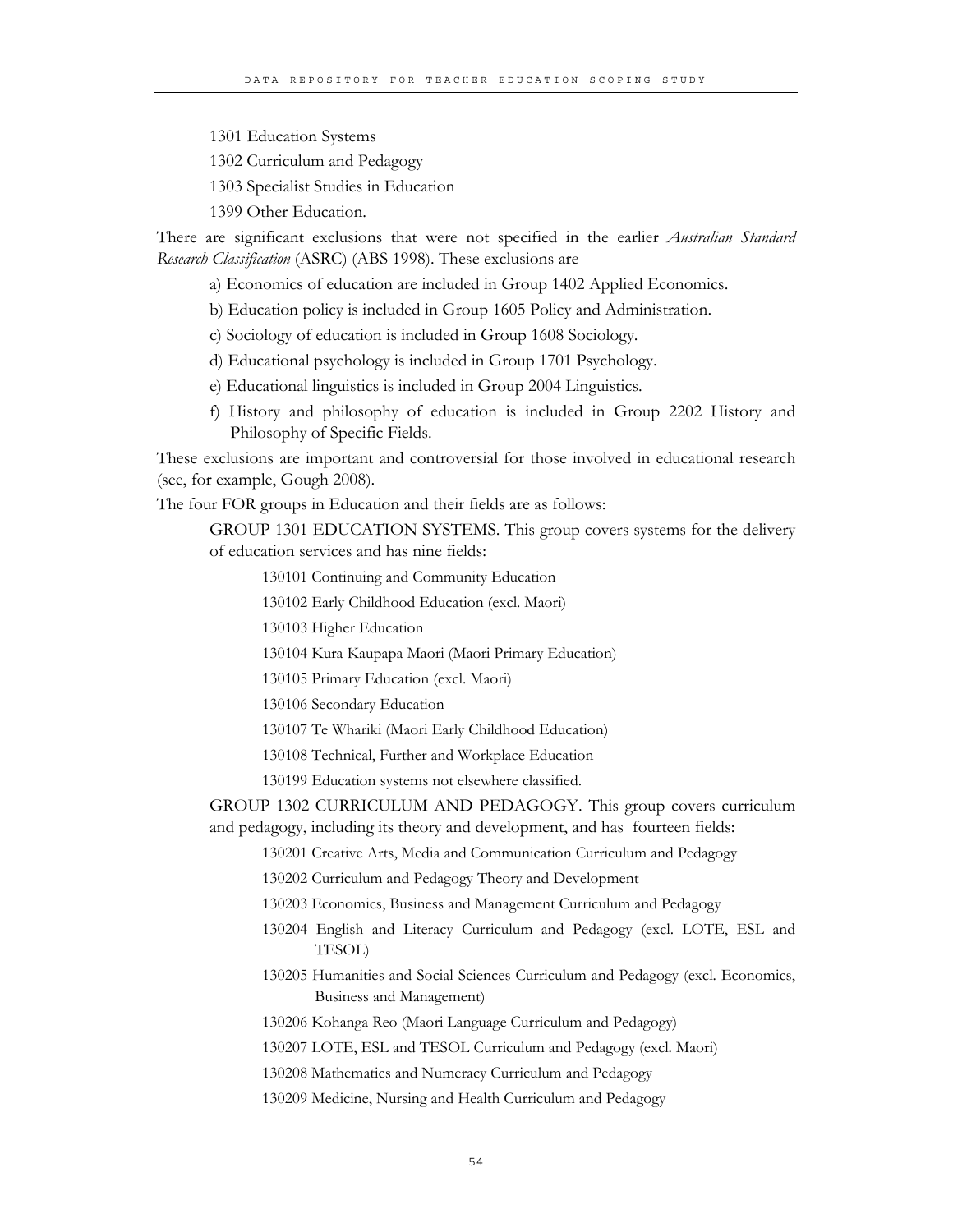130210 Physical Education and Development Curriculum and Pedagogy

130211 Religion Curriculum and Pedagogy

130212 Science, Technology and Engineering Curriculum and Pedagogy

130213 Vocational Education and Training Curriculum and Pedagogy

130299 Curriculum and Pedagogy not elsewhere classified.

GROUP 1303 SPECIALIST STUDIES IN EDUCATION. This group covers specialist studies in education, and includes: educational issues related to specific ethnic groups; education assessment and evaluation; educational technology; learning sciences; special education; and teacher education and professional development of educators. This group has fourteen fields:

130301 Aboriginal and Torres Strait Islander Education

130302 Comparative and Cross-Cultural Education

130303 Education Assessment and Evaluation

130304 Educational Administration, Management and Leadership

130305 Educational Counselling

130306 Educational Technology and Computing

130307 Ethnic Education (excl. Aboriginal and Torres Strait Islander, Maori and Pacific Peoples)

130308 Gender, Sexuality and Education

130309 Learning Sciences

130310 Maori Education (excl. Early Childhood and Primary Education)

130311 Pacific Peoples Education

130312 Special Education and Disability

130313 Teacher Education and Professional Development of Educators

130399 Specialist Studies in Education not elsewhere classified

GROUP 1399 OTHER EDUCATION. This group covers education not elsewhere classified, and has only one field:

139999 Education not elsewhere classified.

The SEO division, 93, EDUCATION AND TRAINING, covers R&D directed towards improving education and training, and has six groups:

9301 LEARNER AND LEARNING. This group covers R&D directed towards improving the learning outcomes of individual learners and has five objectives:

930101 Learner and Learning Achievement

930102 Learner and Learning Processes

930103 Learner Development

930104 Moral and Social Development (incl. Affect)

930199 Learner and Learning not elsewhere classified.

9302 TEACHING AND INSTRUCTION. This group covers R&D directed towards improving teaching and instruction, and has four objectives:

930201 Pedagogy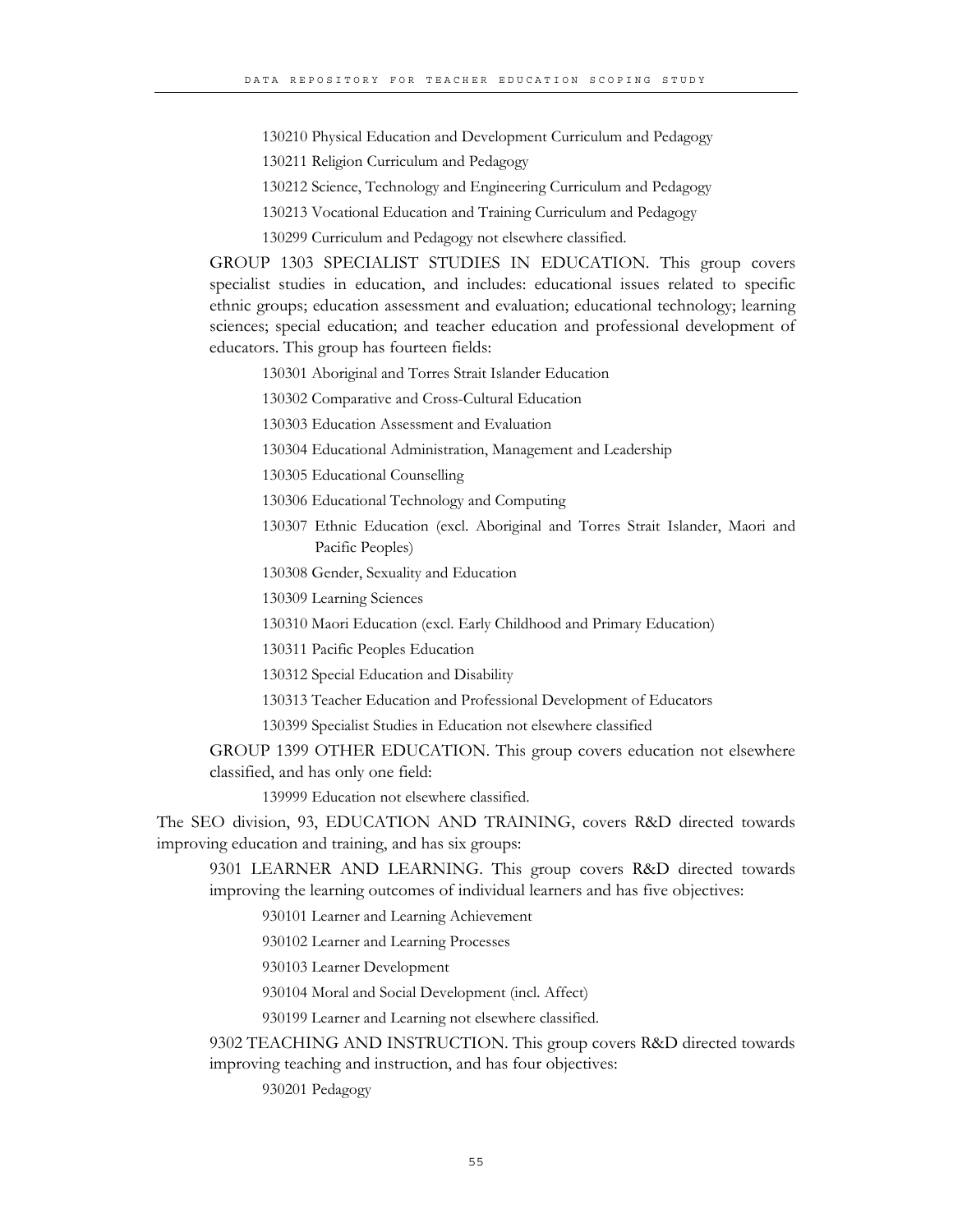930202 Teacher and Instructor Development

930203 Teaching and Instruction Technologies

930299 Teaching and Instruction not elsewhere classified.

9303 CURRICULUM. This group covers R&D directed towards the improvement of curricula used in education, and has three objectives:

930301 Assessment and Evaluation of Curriculum

930302 Syllabus and Curriculum Development

930399 Curriculum not elsewhere classified.

9304 SCHOOL/INSTITUTION. This group covers R&D directed towards the improvement of school and educational institution learning environments, and has four objectives:

930401 Management and Leadership of Schools/Institutions

930402 School/Institution Community and Environment

930403 School/Institution Policies and Development

930499 School/Institution not elsewhere classified.

9305 EDUCATION AND TRAINING SYSTEMS. This group covers R&D directed towards the improvement of education and training systems at scales larger than individual schools or educational institutions, and has four objectives:

930501 Education and Training Systems Policies and Development

930502 Management of Education and Training Systems

930503 Resourcing of Education and Training Systems

930599 Education and Training Systems not elsewhere classified.

9399 OTHER EDUCATION AND TRAINING. This group covers R&D directed towards education and training not elsewhere classified. It includes Aboriginal and Torres Strait Islander, Maori and Pacific Peoples education outcomes; theory and methodology of education and training; equity and access to education; special needs education, including gifted and disabled learners; and transition from education to the workforce and employment. This group has nine objectives:

939901 Aboriginal and Torres Strait Islander Education 939902 Education and Training Theory and Methodology 939903 Equity and Access to Education 939904 Gender Aspects of Education 939905 Maori Education 939906 Pacific Peoples Education 939907 Special Needs Education 939908 Workforce Transition and Employment

939999 Education and Training not elsewhere classified.

#### **B.6 Geographical**

The **Australian Standard Geographical Classification (ASGC)** (ABS 2006b) is a complex system with seven interrelated structures. Within each structure there is a hierarchy of units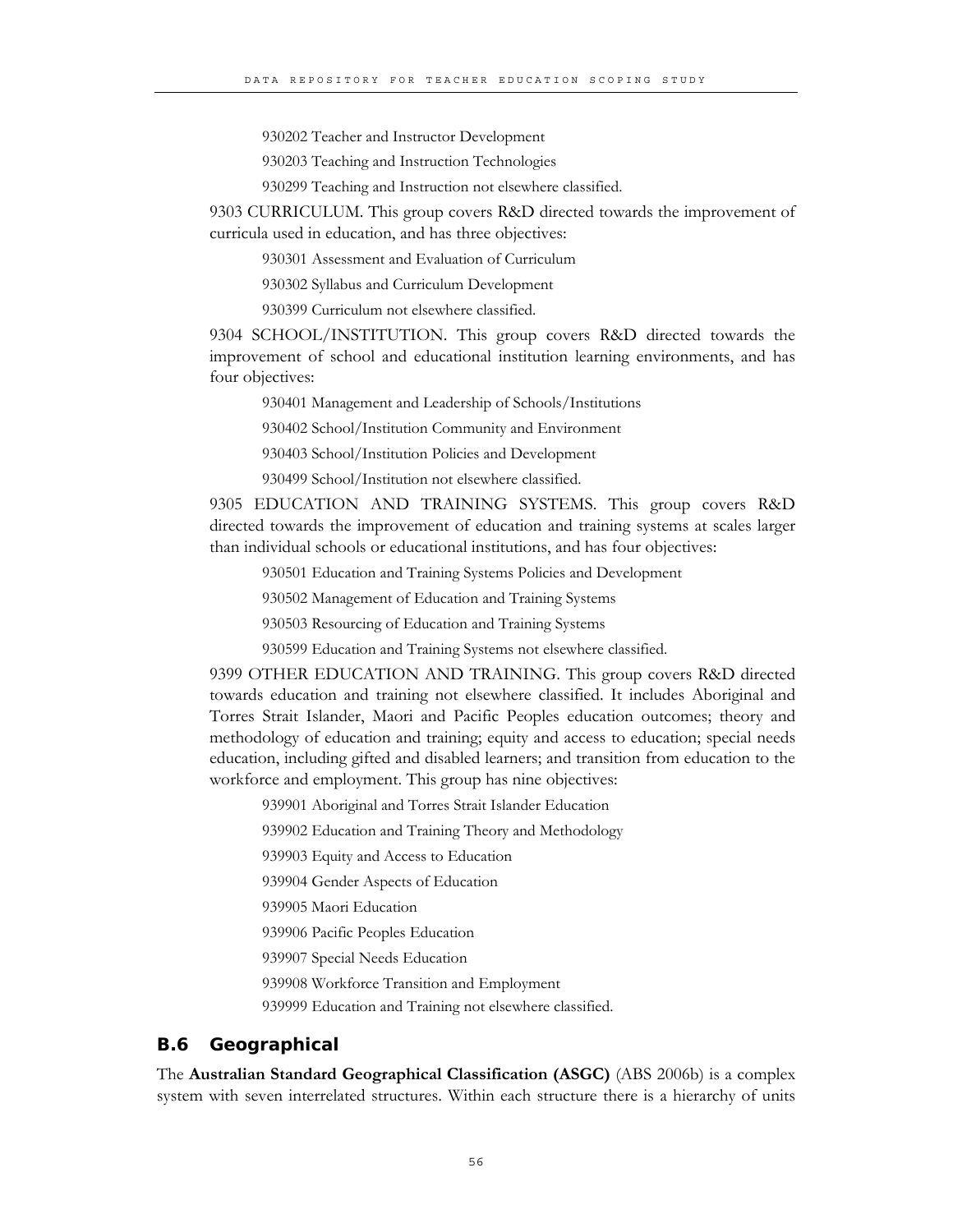from the smallest (in each, a Census Collection District, or CD, which is equivalent to several suburban blocks – around 250 households) to Australia as a whole (not always defined in the same way).

Any dataset that includes Global Positioning System (GPS) geocoded data (longitude and latitude) can be classified according to ASGC with appropriate software. Similarly, a dataset that includes postcodes can be similarly classified (though there are some difficulties and anomalies, especially where there are large postcode areas). Mapping according to ASGC areas can then occur (with appropriate software).

The 'Main' structure of the ASGC has six levels: Australia, States/Territories, Statistical Division (SD), Statistical Subdivision (SSD), Statistical Local Area (SLA), and Census Collector District (CD). There are 69 SDs, which represent large, regional geographic areas, characterised by broadly identifiable social and economic links between the inhabitants and between the economic units within the region, under the unifying influence of one or more major towns or cities. There are 217 SSDs, and 1,426 SLAs. SLAs are based on the boundaries of local government areas (LGAs) wherever possible and appropriate. This is not always the case, largely because of the large size of many LGAs, so there is a separate structure (the 'Local Government Area' structure) where LGAs make up the level between states/territories and SLAs.

The 'Remoteness' structure is based on the classification of CDs according to the Accessibility/Remoteness Index of Australia (ARIA) (see below). There are five Remoteness Area (RA) categories:

- Major Cities of Australia: CDs with an average ARIA value of 0 to 0.2
- Inner Regional Australia: CDs with an average ARIA value between 0.2 and 2.4
- Outer Regional Australia: CDs with an average ARIA value between 2.4 and 5.92
- Remote Australia: CDs with an average ARIA value between 5.92 and 10.53
- Very Remote Australia: CDs with an average ARIA value greater than 10.53
- Migratory: off-shore, shipping and migratory CDs.

While every CD in Australia has a RA value, not all RAs are represented in each state/territory.

The **Australian Spatial Data Directory (ASDD)** <http://asdd.ga.gov.au/asdd/> was launched in 1998 to assist access to Australian spatial data through effective documentation and dissemination. It is supported by all Australian governments, and by business and nonprofit organisations with an interest in spatial data, and is maintained by Geoscience Australia as part of its broader responsibility for the Australian Spatial Data Infrastructure.

# **B.7 Countries**

The **Standard Australian Classification of Countries (SACC)** (ABS 2008a) is used both population and economic statistics that need to be classified by country. SACC (first released in 1998) replaced the Australian Standard Classification of Countries for Social Statistics (ASCCSS).

SACC provides the framework for country of birth data in DEEWR higher education student statistics, the ABS Census 'country of birth' data, and DIAC data on international movements into and out of Australia.

The criteria on which the classification structure are based are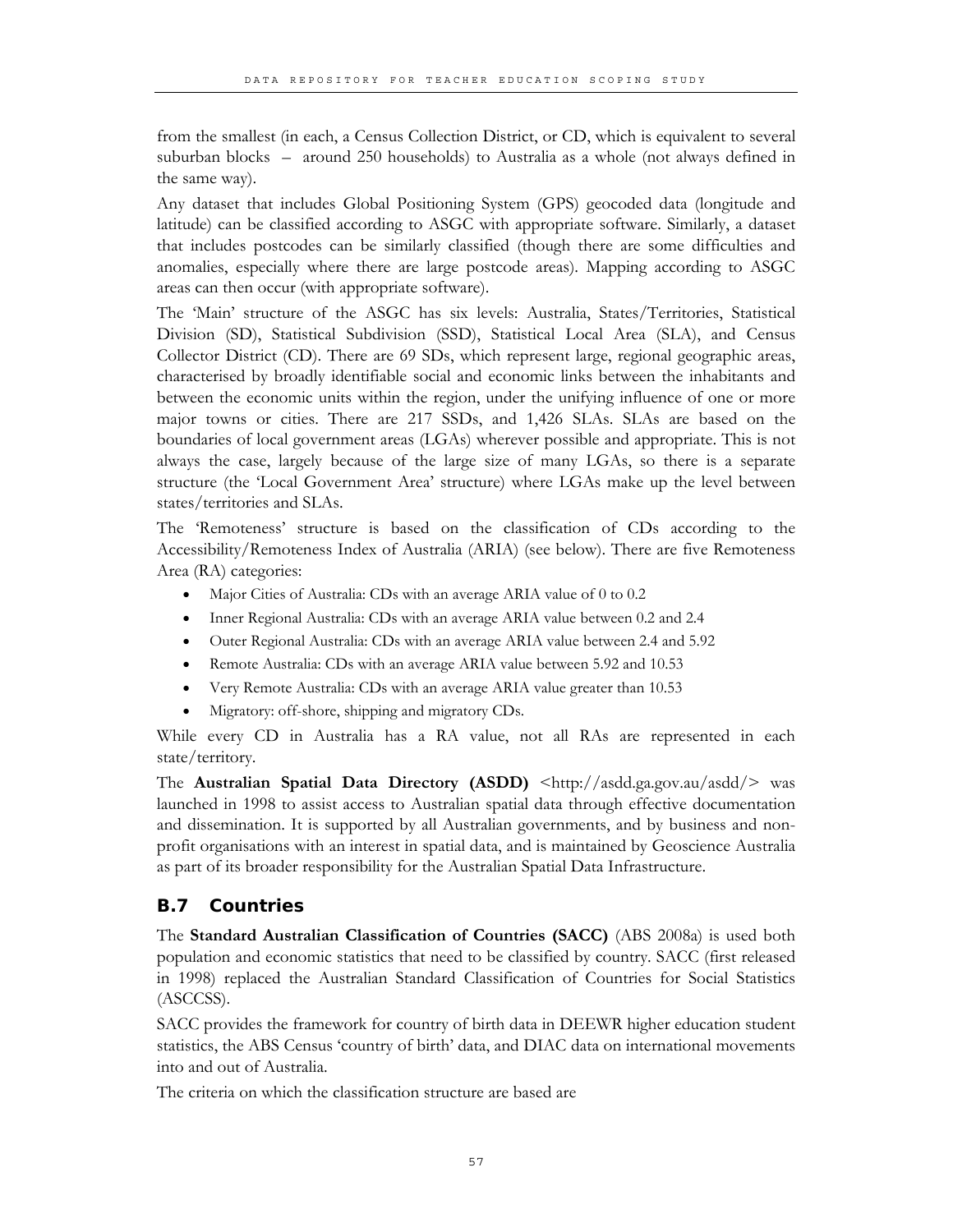- the geographic proximity of countries (the basic criterion)
- the similarity of countries in terms of social, cultural, economic and political characteristics
- the desirability that groups of countries lie within a single geographic continent.

The classification structure is according to major groups, minor groups and countries (four digit level). The major groups are as follows:

1 Oceania and Antarctica 2 North-West Europe 3 Southern and Eastern Europe 4 North Africa and the Middle East 5 South-East Asia 6 North-East Asia 7 Southern and Central Asia 8 Americas 9 Sub-Saharan Africa.

## **B.8 Cultural and Ethnic Groups (Ancestry)**

The **Australian Standard Classification of Cultural and Ethnic Groups (ASCCEG)** (ABS 2005b) is the national standard for use by the ABS and other government and nongovernment agencies for the collection, aggregation and dissemination of data relating to ancestry, ethnicity and cultural diversity.

The classification structure is according to broad groups, narrow groups, and cultural and ethnic groups. The broad groups are similar to the SACC broad groups, but expressed as descriptions of peoples (thus 'Oceanian' and North-West European'). At the cultural and ethnic groups level there is divergence from the 'country' level of SACC. For example, For the Southern European (31) narrow group there are the following cultural and ethnic groups:

3101 Basque 3102 Catalan 3103 Italian 3104 Maltese 3105 Portuguese 3106 Spanish 3107 Gibraltarian 3199 Southern European, n.e.c. (includes Andorran, Galician, Ladin)

## **B.9 Languages**

The **Australian Standard Classification of Languages (ASCL)**, second edition (ABS 2005a) is used in the collection, storage and dissemination of statistical and administrative data relating to the languages spoken in Australia. The first edition was published in 1997. The broad groups in the classification are as follows:

1 Northern European Languages

2 Southern European Languages

3 Eastern European Languages

4 Southwest and Central Asian Languages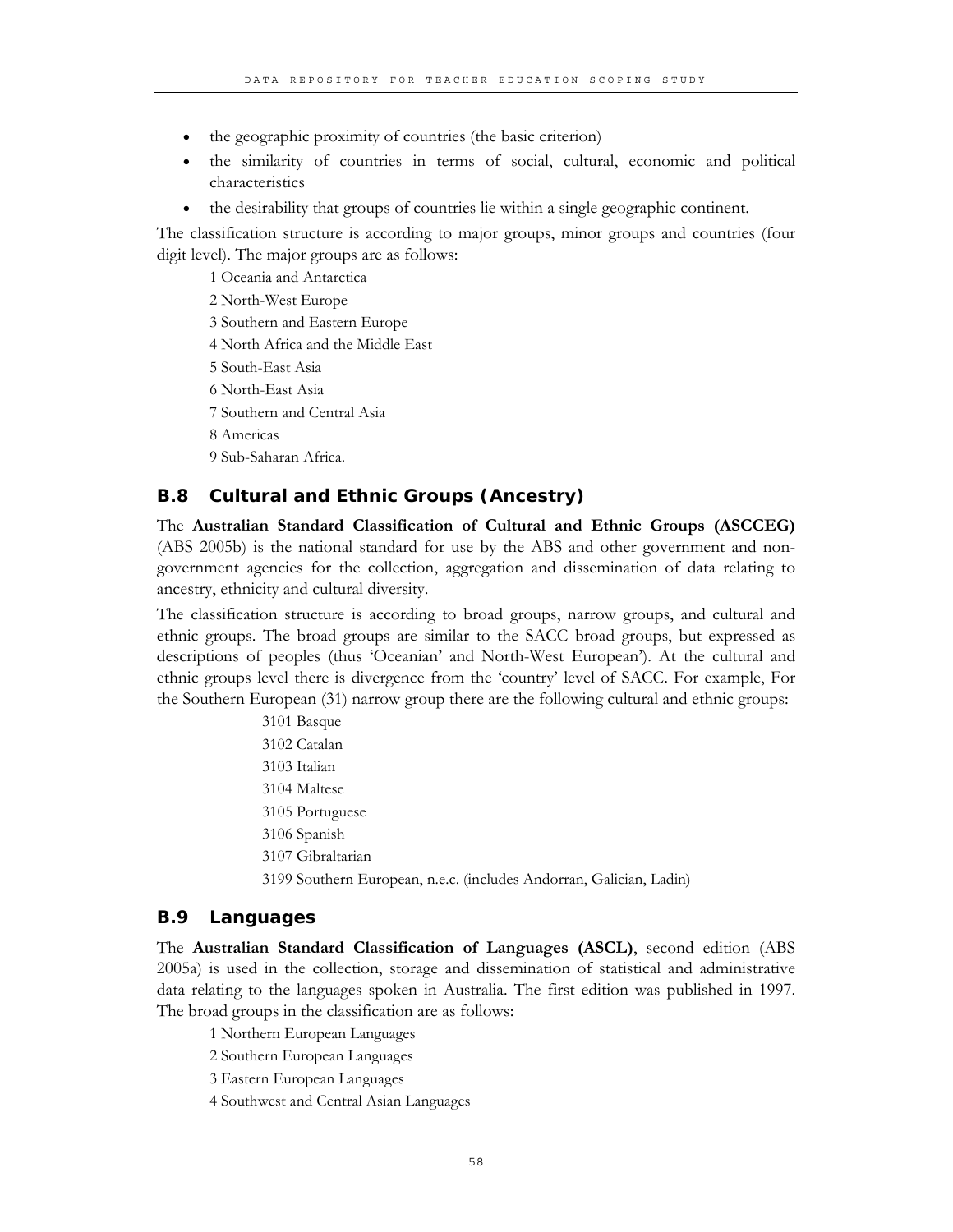5 Southern Asian Languages

6 Southeast Asian Languages

7 Eastern Asian Languages

8 Australian Indigenous Languages

9 Other Languages

 $\overline{a}$ 

There are around 150 languages listed under board group 8, Australian Indigenous Languages.

## **B.10 Socio-economic status**

The **Australian Socioeconomic Index 2006 (AUSEI06)** is an authoritative, widely-used Australian scale for socio-economic status of occupations. The AUSEI06 is the most recent version of the 'ANU' scales that have been used to assign occupational status since 1965. It is based on the methodology developed for the International Socioeconomic Index, which takes account of the relationship between education, particular occupations, and income, and is developed using data from the most recent ABS Census.

To determine a value on the AUSEI06 scale, the particular occupation is first classified according to the Australian and New Zealand Standard Classification of Occupations (ANZSCO), which is the standard classification used for the ABS Census and other collections. That classification (at the major, sub-major, minor or unit group - or one, two, three or four digit level) is converted to a AUSEI06 scale value between 0.0 and 100.0. For example, all the medical practitioner occupations (GPs, surgeons, etc) are scaled to 100.0; secondary school teachers are scaled to 87.6, and most farm workers to 4.9. Syntax for SAS and SPSS<sup>20</sup> for converting ANZSCO occupation classifications (at each of the four levels) to AUSEI06 values are available. (It is recommended, where possible, that data coded to the unit group (four digit) level of ANZSCO be used when converting occupational data into AUSEI06 values.)

Information about AUSEI06 and its development, and downloads of the conversion syntax, are available on the website <http://acer.edu.au/ausei/>.

**Socio-economic Indexes for Areas (SEIFA)** are prepared by the ABS. The four indexes in SEIFA 2006, and the 2006 Census variables from which they are derived, are:

- *Index of Relative Socio-economic Disadvantage* variables related to disadvantage, such as low income, low educational attainment, unemployment, and dwellings without motor vehicles
- *Index of Relative Socio-economic Advantage and Disadvantage* a continuum of advantage (high values) to disadvantage (low values) which is derived from variables related to both advantage and disadvantage, like household with low income and people with a tertiary education
- *Index of Economic Resources* variables like the income, housing expenditure and assets of households

<sup>20</sup> SAS is statistical analysis software produced by SAS Institute Inc. since 1976 <http://www.sas.com/>. SPSS (originally, 'Statistical Package for the Social Sciences') has been produced by SPSS Inc. since 1968 <http://www.spss.com/>.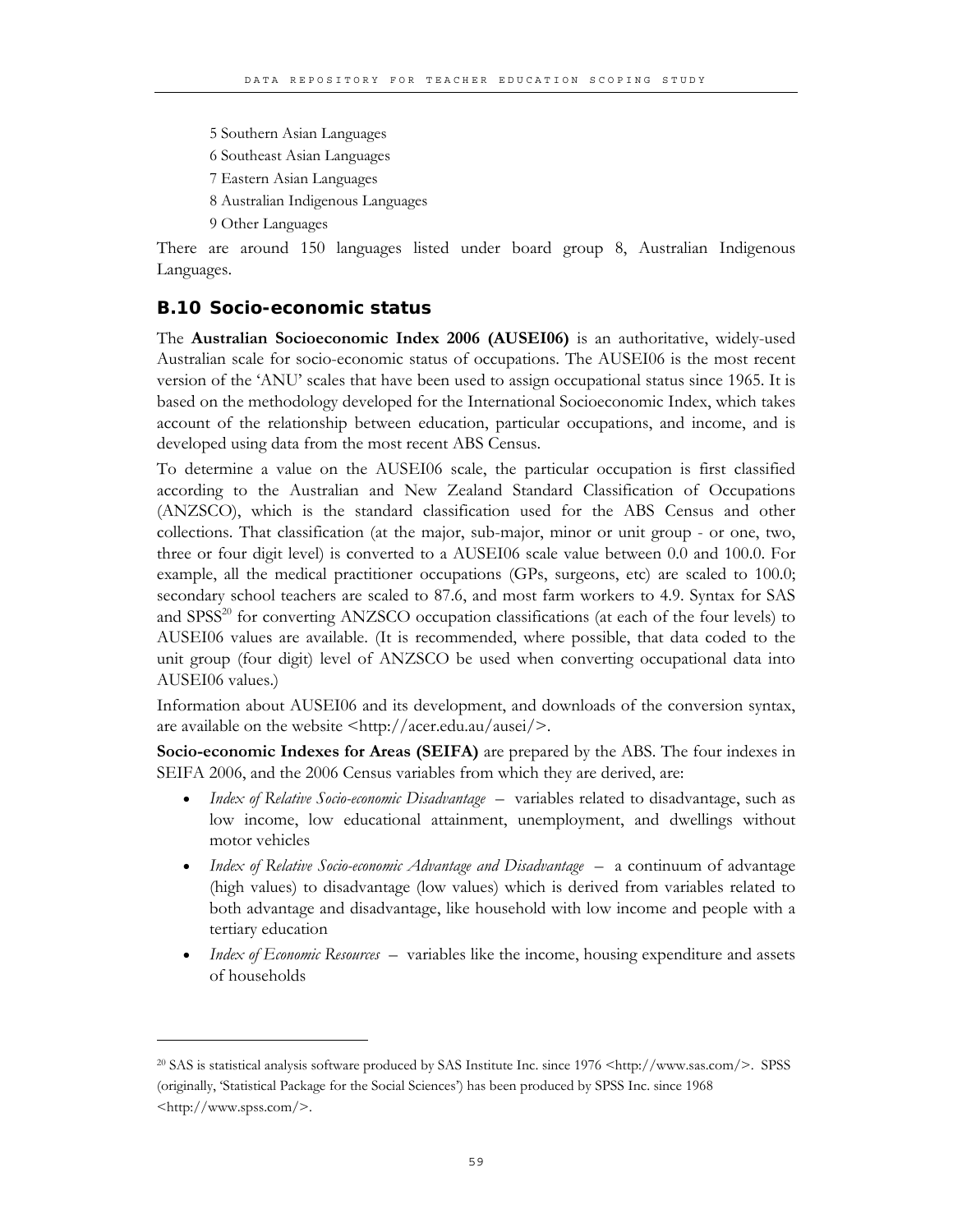• *Index of Education and Occupation* – variables relating to the educational and occupational characteristics of communities, such as the proportion of people with a higher qualification or those employed in a skilled occupation.

SEIFA is available for geographic areas down to a Census Collection District (CD).

For information about SEIFA, see

<http://www.abs.gov.au/websitedbs/D3310114.nsf/home/Seifa\_entry\_page>.

Spreadsheets for each of the four SEIFA 2006 indexes can be downloaded for various geographical classifications from the ABS site at

<http://www.abs.gov.au/AUSSTATS/abs@.nsf/Lookup/2033.0.55.001Main+Features1200 6?OpenDocument>.

Note that SEIFA does not represent the particular situation of each individual in an area. In fact, it is to risk the ecological fallacy to impute from the SEIFA value of an area the socioeconomic status of an individual, family, or small group (such as students from a particular school, especially if several schools draw from the same area). Baker and Adhikari (2007) prepared a paper for the ABS Methodology Advisory Committee that analysed the applicability of SEIFA at a small area level to individuals and families. They found that

The analysis shows that there is a large amount of heterogeneity in the socio-economic status of individuals and families within small areas. These findings indicate that there is a high risk of the ecological fallacy when SEIFA is used as a proxy for the socio-economic status of smaller groups within an area and there is considerable potential for misclassification error. (Baker & Adhikari 2007, p. 1)

The **Accessibility/Remoteness Index of Australia (ARIA)** was developed in the late 1990s by the National Key Centre for Social Applications of GIS (GISCA) at the University of Adelaide, with funding from the Department of Health and Ageing (DoHA). In ARIA, 'remoteness' is based on road distance from any point to the nearest town (service centre) in each of five population size classes. The population size of the service centre is used as a proxy for the availability of a range of services, and road distance is used as a proxy for the degree of remoteness from those services. The ARIA values are between 0.0 and 15.0.

While ARIA indicates levels of likely disadvantage caused by remoteness, it is not intended to be a socioeconomic index.

In the Australian Standard Geographical Classification, ARIA is the basis of the 'remoteness structure' (see above).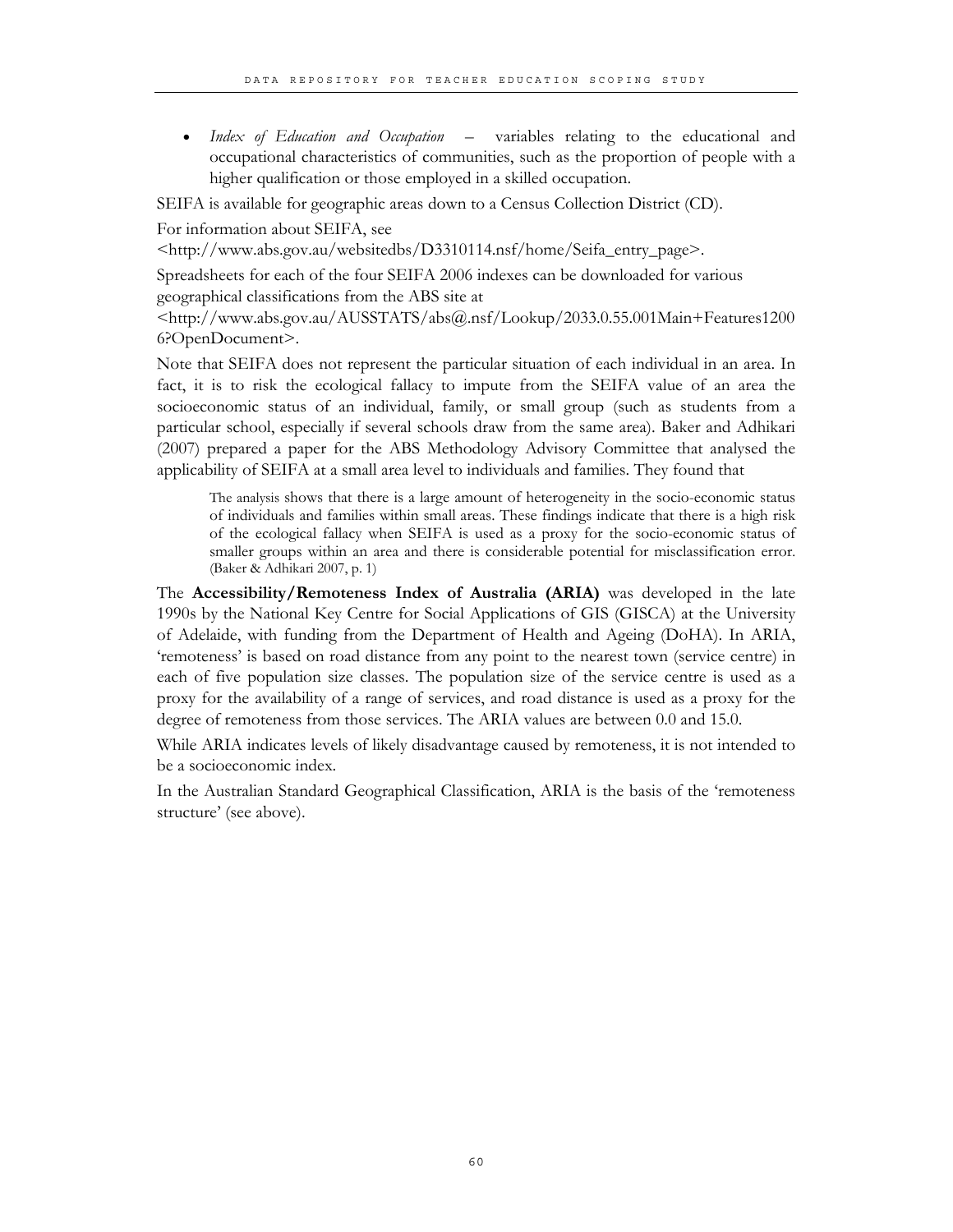# **Appendix C National Statistical Service: Key Principles**

## **Preamble**

The wide availability of statistical information to assist and encourage informed decision making, research and discussion within Governments and the community is fundamental to open government and the democracy which we enjoy in Australia.

The National Statistical Service (NSS) initiative is a recognition of the fact that much of the statistical information required to inform policy makers is contained in the administrative systems of government organisations. The NSS includes important statistics that can be, and should be, generated as a by-product of the administrative processes of government, and the outputs of direct statistical collections conducted to support government activities.

The Vision of the National Statistical Service (NSS) is all government agencies working together to deliver the statistics required by Australia. This will be achieved through increasing the availability, accessibility and useability of information derived from key administrative and survey data sets, applying sound statistical and data management principles and practices, and forging statistical partnerships to share knowledge and expertise.

Maximising the usefulness, availability and comparability of these data will ensure improved policy formulation through access to better, broader and more comparable information, better monitoring of the effectiveness and efficiency of program services, improved access to and use made of the data by the wider community, and reduced overall costs for the provision of government information services.

The Fundamental Principles of Official Statistics (see Attachment 1) were adopted in 1994 by the United Nations and have been accepted internationally as representing sound and workable principles for the operation of an official statistical agency. In recent years, international statistical organisations have developed frameworks for describing the quality of data. The NSS Key Principles recognises the importance of both the fundamental principles and quality frameworks and encompasses both of these developments.

The objectives of the NSS Key Principles are to assist government organisations, at Commonwealth, State/Territory and local levels, to produce and publish Australia's National Statistics, and promote 'best practice' to guide the achievement of high standards in the collection, compilation and dissemination of statistics.

## **Key Principles**

### **Statistical Integrity**

\_\_\_\_\_\_\_\_\_\_\_\_\_\_\_\_\_\_\_\_\_\_\_\_\_\_\_\_\_\_\_\_

- 1. Be objective in data definition, analysis, interpretation and release of statistics.
- 2. Be open about all aspects of the statistical process:
	- set, and publicise in advance, the dates for and nature of statistical releases;
	- publish methodologies used in producing statistics; and

This Appendix sets out the full text of the NSS Key Principles from

<sup>&</sup>lt;http://www.nss.gov.au/nss/home.NSF/pages/NSS+Key+Principles?OpenDocument>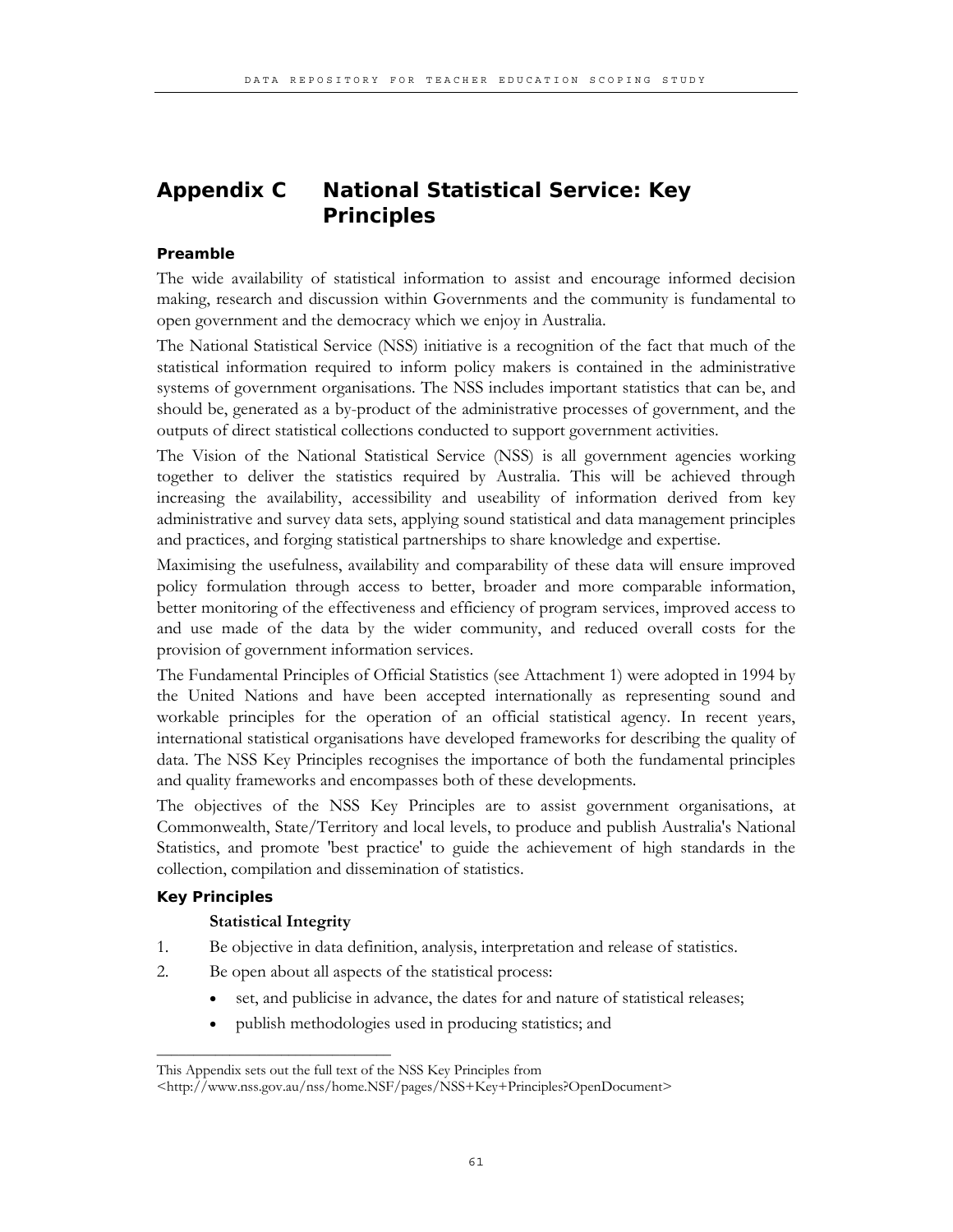invite and respond promptly to comment.

## **Relevance**

3. Consult widely with government, business and the community to ensure the statistical information produced supports debate about current and emerging issues, within available resources.

## **Coherence**

- 4. Use standard classifications, standards and frameworks. Explain deviations from the relevant international/national standards.
- 5. Ensure that the statistical methodology and data remain internally consistent over time. Explain reasons for any changes that occur between collection periods.

## **Timeliness**

- 6. Allow enough time to check the data for a reasonable level of accuracy and plan to release the statistics as soon as possible after their collection.
- 7. Where a publication date has been advertised, ensure that the statistics are released on this date.

## **Accessibility**

- 8. Ensure that important statistics are compiled from key administrative and survey data sets relating to government programs and activities.
- 9. Provide all Australians with ready access to quality statistics.

## **Interpretability**

- 10. Provide analyses and explanations where they help the interpretation of statistics.
- 11. Be open about the quality of the statistics, so that users can better understand and interpret them.

## **Accuracy**

12. Ensure sound statistical practices are followed for collecting, processing, storing and presenting statistical data.

## **Statistical Professionalism**

13. Ensure necessary professional statistical skills are developed or acquired and used in the production of statistics.

## **Trust of Data Providers**

- 14. Place only the minimum reporting load necessary on data providers, commensurate with administrative requirements, priority statistical objectives and sound statistical practice.
- 15. Explain clearly to data providers how the information provided may be used.
- 16. Ensure compliance with privacy principles, confidentiality guarantees and other undertakings to data providers.

## **References**

## Brackstone G.1999, Managing Data Quality in a Statistical Agency, *Survey Methodology*, Vol 25, No. 2, Statistics Canada.

Carson, C. 2001, *Toward a Framework for Assessing Data Quality*, IMF Working Paper, WP/01/25, International Monetary Fund, Washington.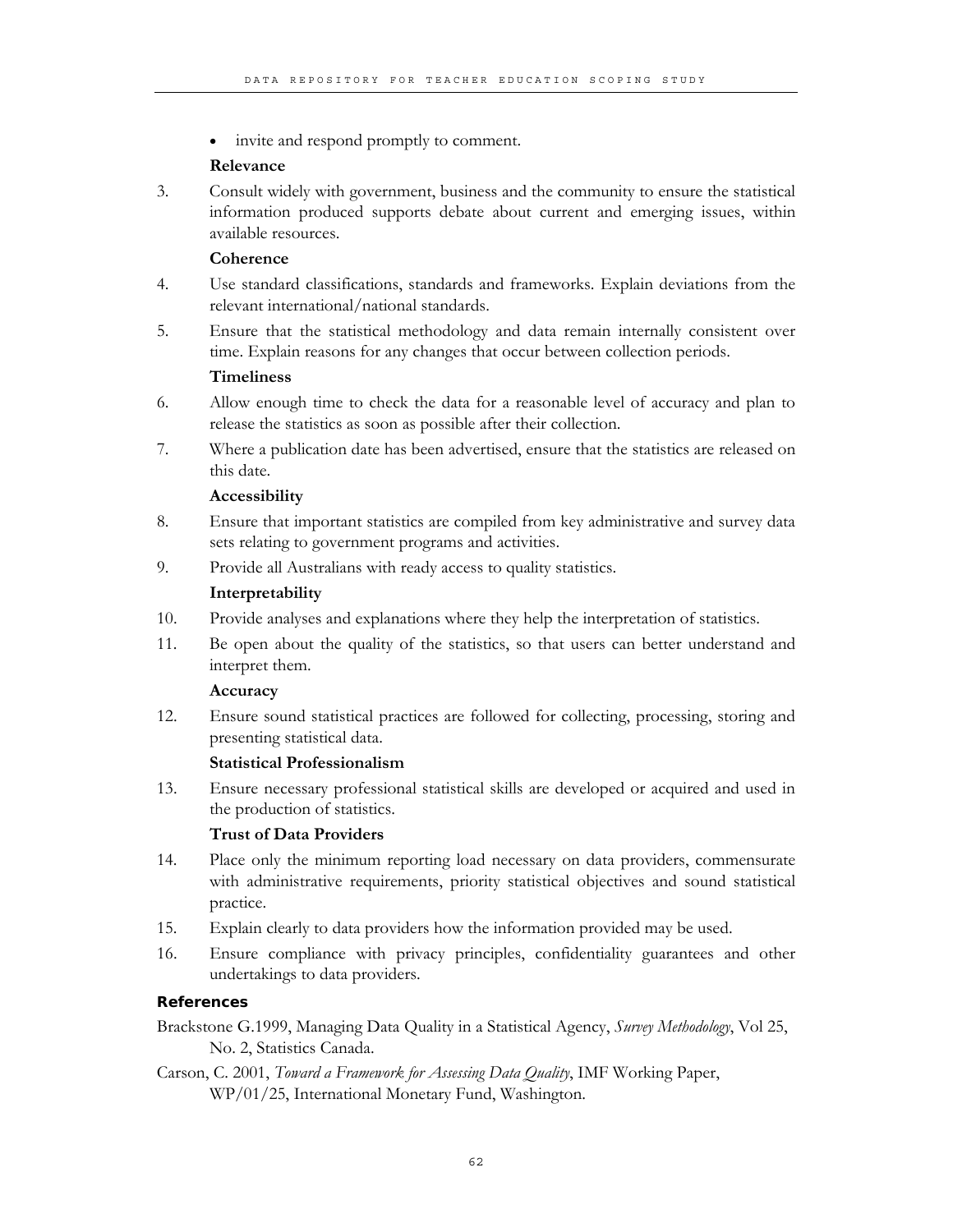### **Attachment: Fundamental Principles of Official Statistics (United Nations)**

### Background

The notion that international endorsement of a set of principles for official statistics was necessary was born in the Conference of European Statisticians. At the end of the eighties the countries of Central Europe began to change from centrally planned economies to marketoriented democracies. A few years later the Soviet Union was dissolved. Among the many changes that these developments generated was the need for complete transformation of the national statistical systems. Part of this transformation process was about redefining the role of official statistics, as well making it clear to governments and other users of statistics that a good system of official statistics must meet certain general criteria. In order to get this message across, and to assist heads of national statistical offices to defend the position of their institutes, the Fundamental Principles of Official Statistics were developed. While being adopted by the Conference of European Statisticians and its parent body the Economic Commission for Europe, statisticians in other parts of the world began to realize that these principles had a wider significance. In that context, an international discussion process was started up, ending with the adoption of the Fundamental Principles by the United Nations Statistical Commission, the highest statistical authority in the world. The United Nations Statistical Commission, in its Special Session of 11-15 April 1994, adopted the Fundamental Principles of Official Statistics, earlier set out in the Economic Commission for Europe's Decision C (47), but incorporating a revised preamble.

## Fundamental Principles of Official Statistics

### **Preamble**

The Statistical Commission,

- Bearing in mind that official statistical information is an essential basis for development in the economic, demographic, social and environmental fields and for mutual knowledge and trade among the States and peoples of the world.
- Bearing in mind that the essential trust of the public in official statistical information depends to a large extent on respect for the fundamental values and principles which are the basis of any society which seeks to understand itself and to respect the rights of its members.
- Bearing in mind that the quality of official statistics, and thus the quality of the information available to the Government, the economy and the public depends largely on the cooperation of citizens, enterprises, and other respondents in providing appropriate and reliable data needed for necessary statistical compilations and on the cooperation between users and producers of statistics in order to meet users' needs.
- Recalling the efforts of governmental and non-governmental organizations active in statistics to establish standards and concepts to allow comparisons among countries,
- Recalling also the International Statistical Institute Declaration of Professional Ethics,
- Having expressed the opinion that resolution C (47), adopted by the Economic Commission for Europe on 15 April 1992, is of universal significance,
- Noting that, at its eighth session, held in Bangkok in November 1993, the Working Group of Statistical Experts, assigned by the Committee on Statistics of the Economic and Social Commission for Asia and the Pacific to examine the Fundamental Principles, had agreed in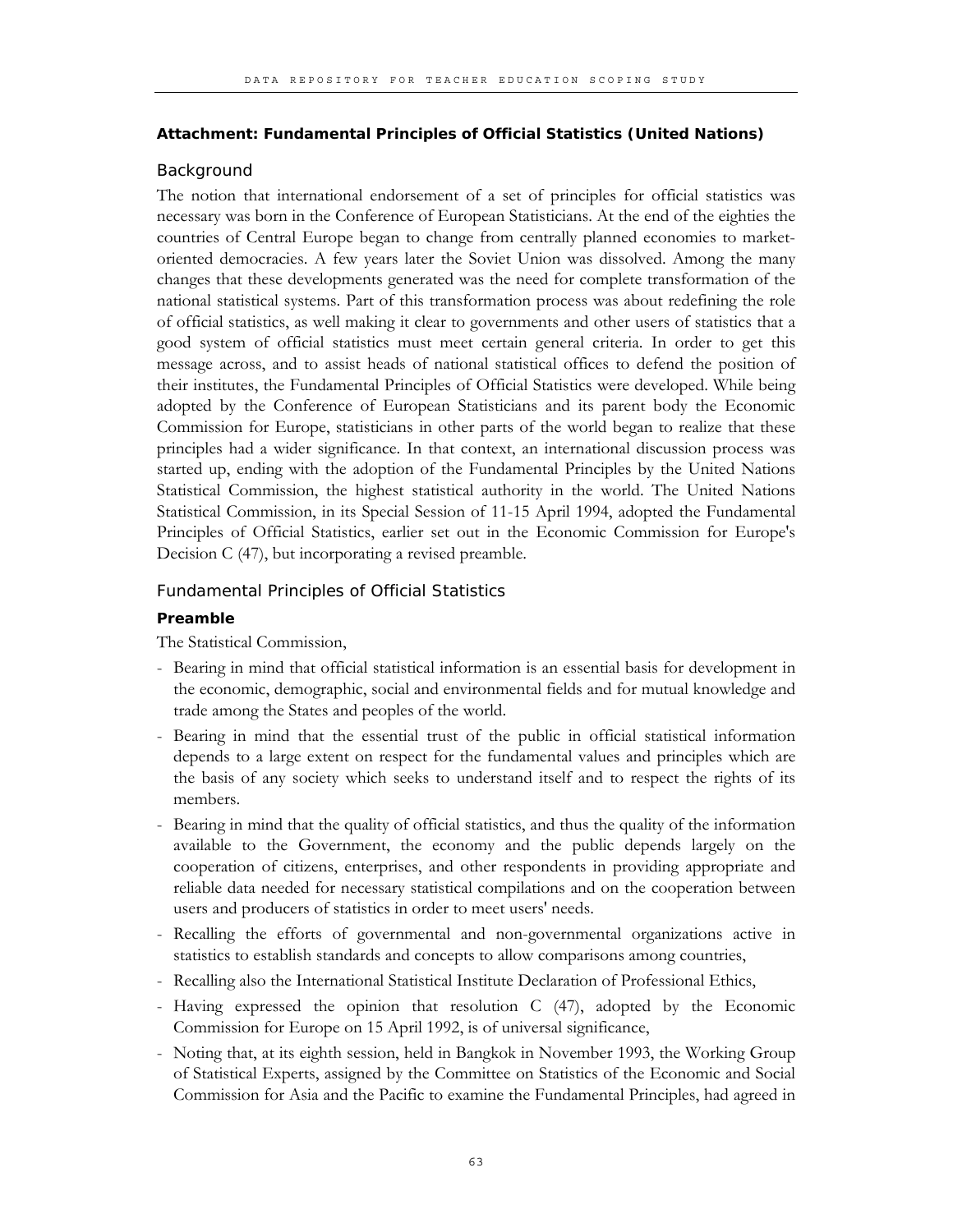principle to the ECE version and had emphasized that those principles were applicable to all nations,

- Noting also that, at its eighth session, held at Addis Ababa in March 1994, the Joint Conference of African Planners, Statisticians and Demographers, considered that the Fundamental Principles of Official Statistics are of universal significance,

Adopts the present principles of official statistics:

- **Principle 1.** Official statistics provide an indispensable element in the information system of a democratic society, serving the Government, the economy and the public with data about the economic, demographic, social and environmental situation. To this end, official statistics that meet the test of practical utility are to be compiled and made available on an impartial basis by official statistical agencies to honor citizens' entitlement to public information.
- **Principle 2.** To retain trust in official statistics, the statistical agencies need to decide according to strictly professional considerations, including scientific principles and professional ethics, on the methods and procedures for the collection, processing, storage and presentation of statistical data.
- **Principle 3.** To facilitate a correct interpretation of the data, the statistical agencies are to present information according to scientific standards on the sources, methods and procedures of the statistics.
- Principle 4. The statistical agencies are entitled to comment on erroneous interpretation and misuse of statistics.
- **Principle 5.** Data for statistical purposes may be drawn from all types of sources, be they statistical surveys or administrative records. Statistical agencies are to choose the source with regard to quality, timeliness, costs and the burden on respondents.
- **Principle 6.** Individual data collected by statistical agencies for statistical compilation, whether they refer to natural or legal persons, are to be strictly confidential and used exclusively for statistical purposes.
- **Principle 7.** The laws, regulations and measures under which the statistical systems operate are to be made public.
- **Principle 8.** Coordination among statistical agencies within countries is essential to achieve consistency and efficiency in the statistical system.
- **Principle 9.** The use by statistical agencies in each country of international concepts, classifications and methods promotes the consistency and efficiency of statistical systems at all official levels.
- **Principle 10.** Bilateral and multilateral cooperation in statistics contributes to the improvement of systems of official statistics in all countries.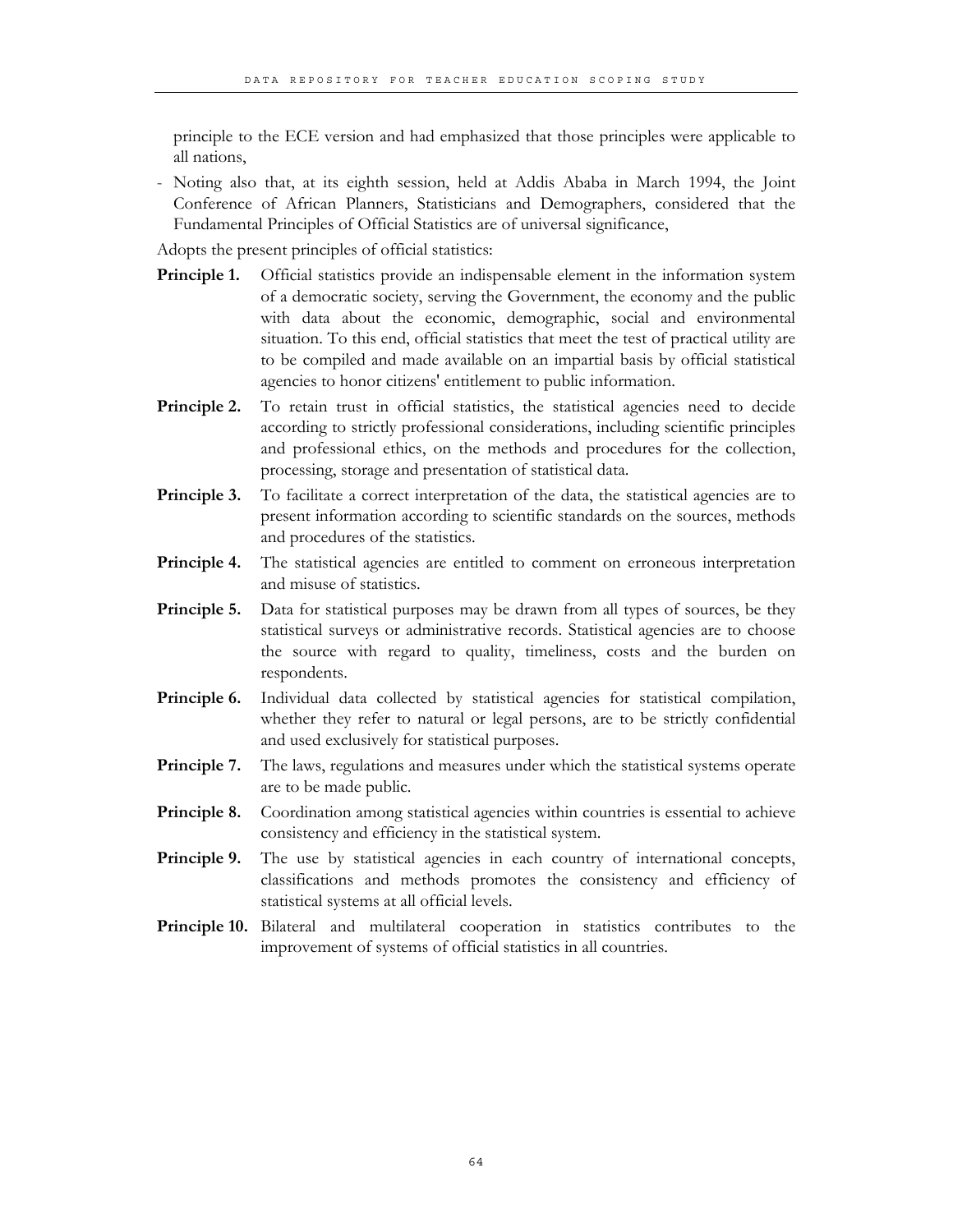# **Appendix D Student teacher specialisations data**

Data on secondary initial teacher education completions (actual and expected) by teaching area is frequently sought from education faculties by school authorities and others. If this area is to become a dataset within the data repository for teacher education, an agreed set of classifications and guidance for collection will need to be developed. While secondary specialisations are the category most frequently sought, data collection including other specialisations would ensure a consistent, comprehensive and coherent dataset.

The field of education (FoE) classifications used by DEEWR for courses are those of the *Australian Standard Classification of Education* (ASCED) (ABS 2001). Those in the broad field of 'Education' (Broad Field 07) (pp. 149 – 53) are set out in Box 4 below.

| Box 4 |                                          | Australian Standard Classification of Education, Broad Field 07 |  |
|-------|------------------------------------------|-----------------------------------------------------------------|--|
| 07    |                                          | <b>EDUCATION</b>                                                |  |
|       | 0701                                     | Teacher Education                                               |  |
|       |                                          | 070101 Teacher Education: Early Childhood                       |  |
|       |                                          | 070103 Teacher Education: Primary                               |  |
|       |                                          | 070105 Teacher Education: Secondary                             |  |
|       |                                          | 070107 Teacher-Librarianship                                    |  |
|       |                                          | 070109 Teacher Education: Vocational Education and Training     |  |
|       |                                          | 070111 Teacher Education: Higher Education                      |  |
|       |                                          | 070113 Teacher Education: Special Education                     |  |
|       |                                          | 070115 English as a Second Language Teaching                    |  |
|       |                                          | 070117 Nursing Education Teacher Training                       |  |
|       |                                          | 070199 Teacher Education, n.e.c.                                |  |
|       | Curriculum and Education Studies<br>0703 |                                                                 |  |
|       |                                          | 070301 Curriculum Studies                                       |  |
|       |                                          | 070303 Education Studies                                        |  |
|       | 0799                                     | Other Education                                                 |  |
|       |                                          | 079999 Education, n.e.c.                                        |  |

The ASCED classifications are not fully consistent with the reality of or needs for classification in initial and post-initial teacher education. First, 'Nursing Education Teacher Training' appears out of place, especially as there are not equivalent categories for other professions/occupations excect with generic 'Teacher Education: Higher Education' and 'Teacher Education: Vocational Education and Training'. Second, there is no 'Teacher Education: Middle School' classification, though the ANZSCO classification includes the occupation of 'Middle School Teachers' as well as primary, secondary and special education teachers in the 'Schools Teachers' minor group (ABS & Statistics New Zealand 2006, p. 246). Third, there are not the subject specialisation classifications that are so important for teacher educators, school authorities, the teaching profession and other stakeholders. In addition,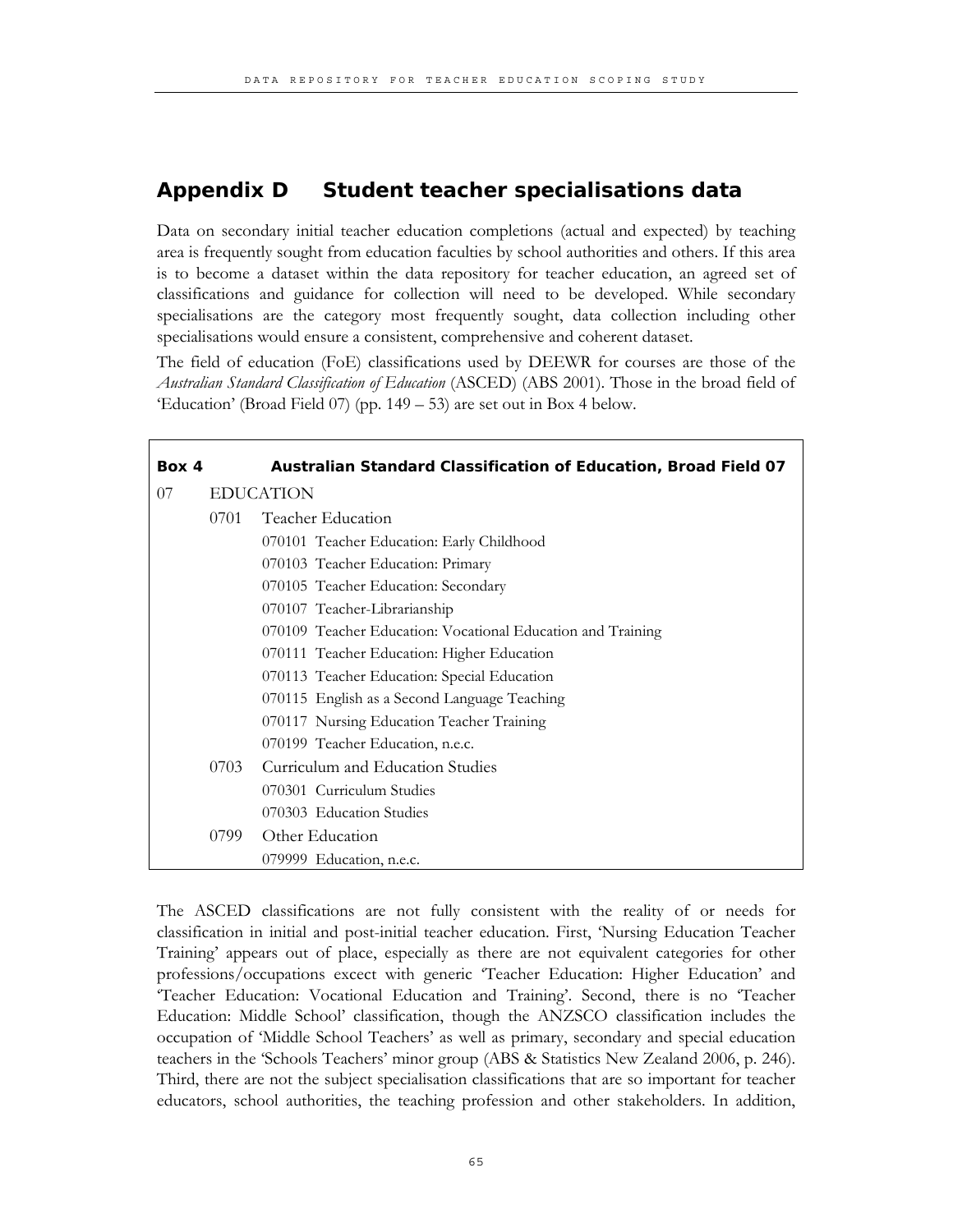there are difficulties with DEEWR data because in a number of individual courses there are students who will graduate with qualifications in different narrow fields (such as either primary or secondary), or who might graduate with a qualification covering more than one narrow field (such as becoming qualified as both a secondary and a VET teacher).

As a consequence of these inadequacies and difficulties there is a need for supplementary data collected directly from HEPs or faculties of education.

In addition to the ASCED classifications, DEEWR separately classifies initial teacher education courses (and thus students undertaking such courses) in the 'special type code' of 'Initial Teacher Training'. A significant number of courses for specialist teaching qualifications are only available in post-initial programs. This is especially the case for special education and for re-training in shortage fields. There are also post-initial courses in fields that may not be formally recognised as 'specialisations', but are very important for the work of the teaching professions and for workforce planning. These include courses in leadership (largely, but not wholly, directed to current or aspiring principals), and courses in Indigenous education. Therefore it may be appropriate to obtain data on specialisations in post-initial as well as initial courses.

#### **Draft guidance notes**

Each student teacher should be fully accounted for but not double-counted. In most cases secondary student teachers will be preparing to become qualified to teach in two areas (usually a major and a minor teaching area). Therefore students undertaking two specialisations should be counted as 0.5 in each area. If a student's teaching areas are all in one of the listed areas (such as physics and chemistry, both in 'science', or history and geography, both in 'social sciences'), each should be counted to a total of 1.0. If a student is undertaking specialisations in one secondary teaching area and one non-secondary area (such as non-school adult VET), the secondary specialisation should be counted at 0.5 (and the adult VET where appropriate also at 0.5). Thus the sum of completions for all secondary specialisations should be the same as the total FTE for all secondary student teacher completions.

The possible list of specialisations set out below is broadly consistent with the ASCED for teacher education, with sub-classifications and additions, and excluding 'nursing education teacher training'.

It may be appropriate to make further sub-classifications, such as, at the secondary level, physics, chemistry, and biology in science, and history and geography in social sciences.

The classifications selected for a particular data collection exercise would need to maintain the balance between continuity of data from year to year, and consistency with developments in curriculum content and structures and importance of data in particular areas (such as shortages in certain sub-specialisations).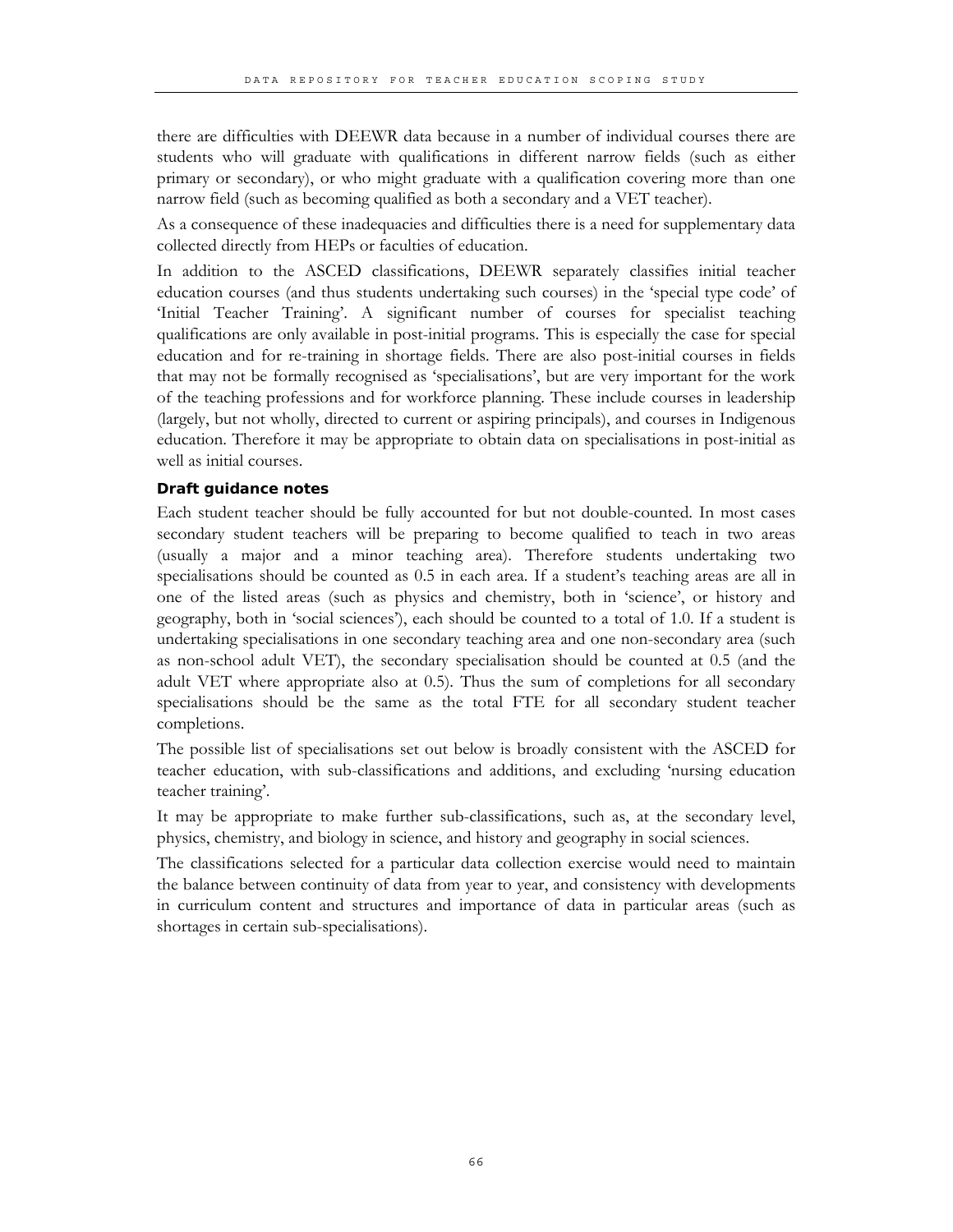| Early childhood (total)    |                                |                               |  |  |
|----------------------------|--------------------------------|-------------------------------|--|--|
| (non-school settings only) | (non-school and school)        | (school only)                 |  |  |
| $0 - 3$ years              | $0-8$ years                    | $5 - 8$ years                 |  |  |
| $0-5$ years                | $3 - 8$ years                  |                               |  |  |
| <b>Primary</b> (total)     |                                |                               |  |  |
| Primary special education  | Other primary specialisations? |                               |  |  |
| Middle school (total)      |                                |                               |  |  |
| <b>Secondary</b> (total)   |                                |                               |  |  |
| Art                        | TТ                             | Social Sciences & Environment |  |  |
| <b>Business</b>            | LOTE (please specify)          | Special education             |  |  |
| Career Education           | Mathematics                    | TESOL                         |  |  |
| Design and Technology      | Music                          | VET (in schools)              |  |  |
| Drama                      | Physical & Health Education    | Other (please specify)        |  |  |
| English                    | Science                        |                               |  |  |
| Home Economics             | School psychology              |                               |  |  |

# **Adult VET** (total)

# **Higher Education** (total)

Other, especially for post-initial programs (such as Leadership, Administration, Indigenous Education, Teacher Librarianship, Adult TESOL) (total and subtotals)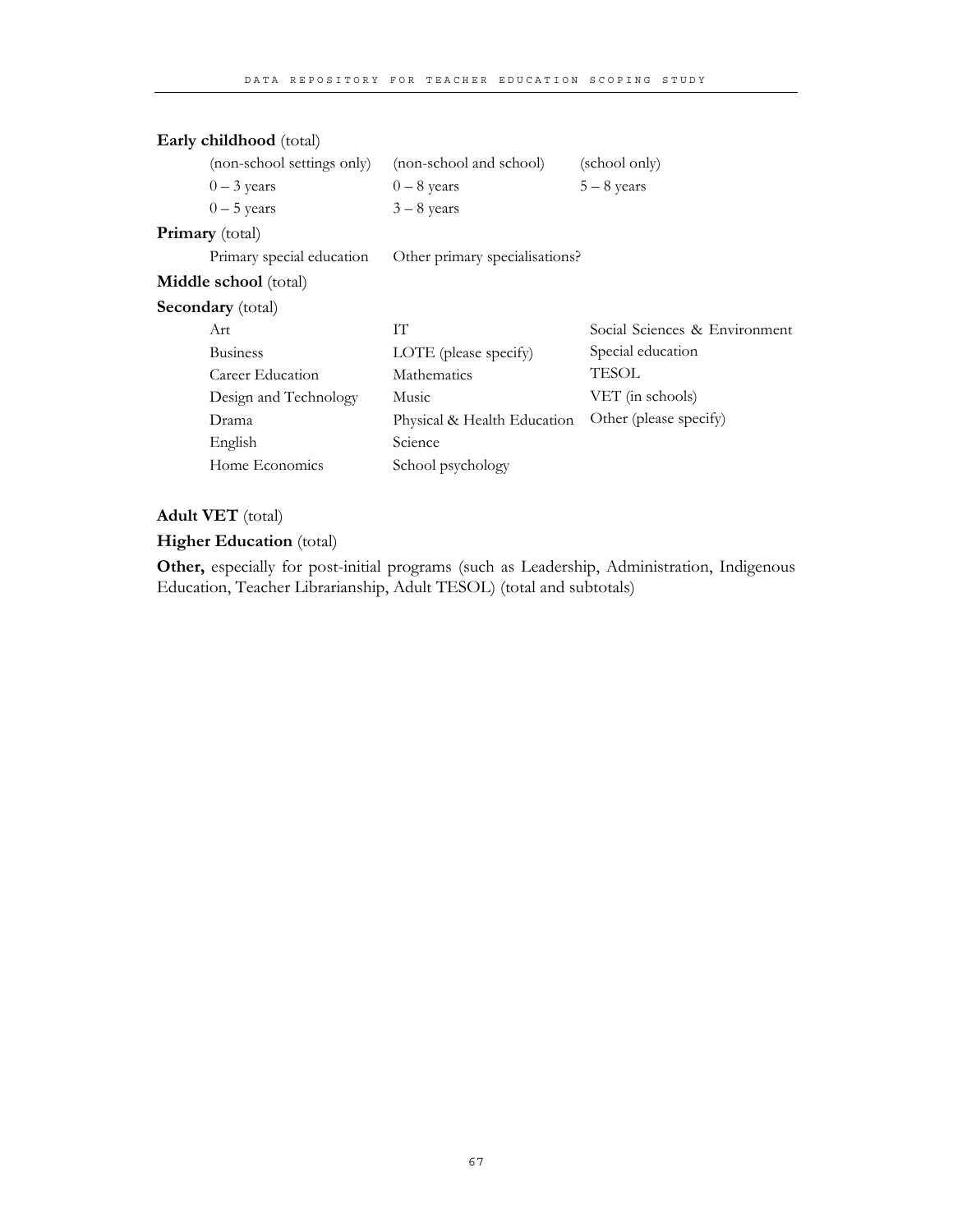# **Appendix E Data requirements of a teacher workforce projections model**

This appendix discusses data used in possible future modelling of school teacher supply and demand projections that could be used to inform initial teacher education intakes and other research topics and policy areas of concern to teacher educators, school authorities, and teacher professional regulatory and representative organisations. The model is based on that used in Preston (2000), with additional inputs such as net migration. Similar models would be possible for early childhood (non-school) teachers and VET teachers, though key areas of uncertainty are more significant.

An illustration of such a model is provided in Figure 2.

In the areas concerned with teachers and student teachers, additional information on specialisations, especially secondary subject specialisations would be desirable (Owen et al. 2008). While collection of such data for student teachers (completions) is feasible for the DRTE (see Appendix D, and section 5.2 on a longitudinal survey of student teachers), it is not a current regular collection.

The focus here is on options for including the relevant data within the DRTE, providing links to external data sources, or providing information about external data sources.

### **School student enrolment projections, primary and secondary, by state and territory, for five to ten years into the future**

DEEWR and state/territory authorities prepare primary and secondary school student enrolment projections that are generally accessible on request. As these are irregularly updated and for some purposes projections from different sources would be preferable, and as they are not directly related to teacher education, it may not be appropriate to maintain any actual student enrolment projections in the DRTE. However, information on access to such information would be appropriate. (A more refined projections model may require disaggregation of government and nongovernment school enrolment projections.)

### **Student-teacher ratios, primary and secondary, by state and territory (with information to assist estimates for future years)**

The student-teacher FTE ratios data is published annually by the ABS as part of the *Schools Australia* (Cat. No. 4221.0) collection. This simple, regularly published data could be placed in the DRTE.

### **Persons to full-time equivalent ratios for teachers, primary and secondary, by state and territory (with information to assist estimates for future years)**

This data is not readily available, though it is important for a range of teacher workforce research and policy areas. The ABS *Schools Australia* (Cat. No. 4221.0) collection does not publish the data disaggregated by primary and secondary levels, but just by school sector and states and territories. However, unpublished raw data collected by the ABS from school authorities (and individual independent schools) would include the necessary information. Alternatively, school authorities would have the data in human relations management systems for teachers for whom they are responsible, and may make such data available. However, collection from independent schools is likely to be difficult outside the DEEWR/ABS collection process.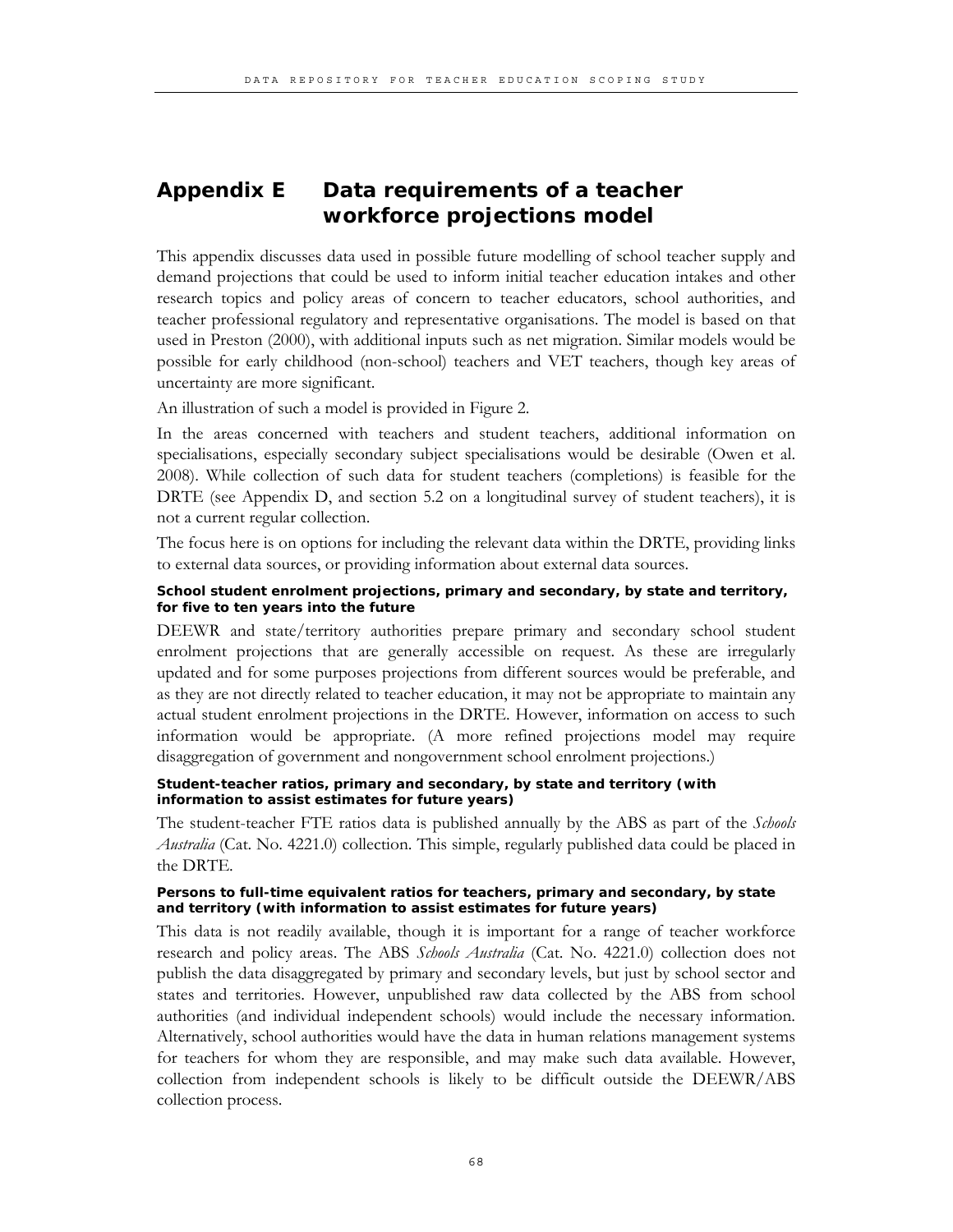### **Estimated future net separation rates of teachers (FTE)**

There are a number of methods for estimating future net separation rates of teachers. All are problematic to some degree – for example an individual school authority may maintain good data on individuals who move in and out of teaching in their jurisdiction, but data is nonexistent (or poor) regarding movements between jurisdictions (including between individual independent schools).

A method for estimating future net separation rates is based on ABS Census data on the population with teaching qualifications, whether teaching or not, by age, combined with teacher workforce age projections and projected total teacher workforce numbers. Refinements of this method include incorporating FTE to persons ratios by age, and age of new entrants (particularly, initial teacher education graduates). The Census data could be placed in the DRTE as it becomes available every five years (section 6.1.9).

### **Net overseas migration (with information for estimates for future years)**

Some information, including by occupation (such as school teacher) by category of long term or permanent movement, by country of origin or destination, by age is available from DIAC on request (section 6.1.11). Relevant data could be deposited in the DRTE, and be available for a range of purposes, including planning future initial and post-initial teacher education courses for overseas trained teachers, as well as general teacher workforce planning

The ABS Census provides data on individuals' locations five years earlier (at the previous Census), as well as detailed information on occupation, qualifications, and so on.

Nationally consistent data on migration of teachers could become available in the future in collections made and managed by teacher regulatory authorities.

### **Net interstate migration of qualified teachers (with information for estimates of availability for actual teaching vacancies and for estimates for future years)**

The ABS Census provides data on individuals' locations five years earlier (at the previous Census), as well as detailed information on occupation, qualifications, and so on. ABS *Migration, Australia* (ABS 2008b) provides information on interstate migration by age, sex and country of birth, but not qualification or occupation.

Nationally consistent data on interstate migration of teachers could become available in the future in collections made and managed by teacher regulatory authorities.

#### **Current shortage or surplus of teachers (with information for estimates of availability for actual teaching vacancies and for estimates for future years)**

This is very difficult to measure, and the appropriate measures are matters of debate. There tend always to be surpluses in certain localities and/or teaching specialisations co-existing with shortages in other localities and teaching specialisations. This is probably best estimated as required for a particular project, in consultation with school authorities and others (such as principals associations). Baseline (current or recent year) shortages (and surpluses) are important to estimate because they do, in part, get carried over from year to year.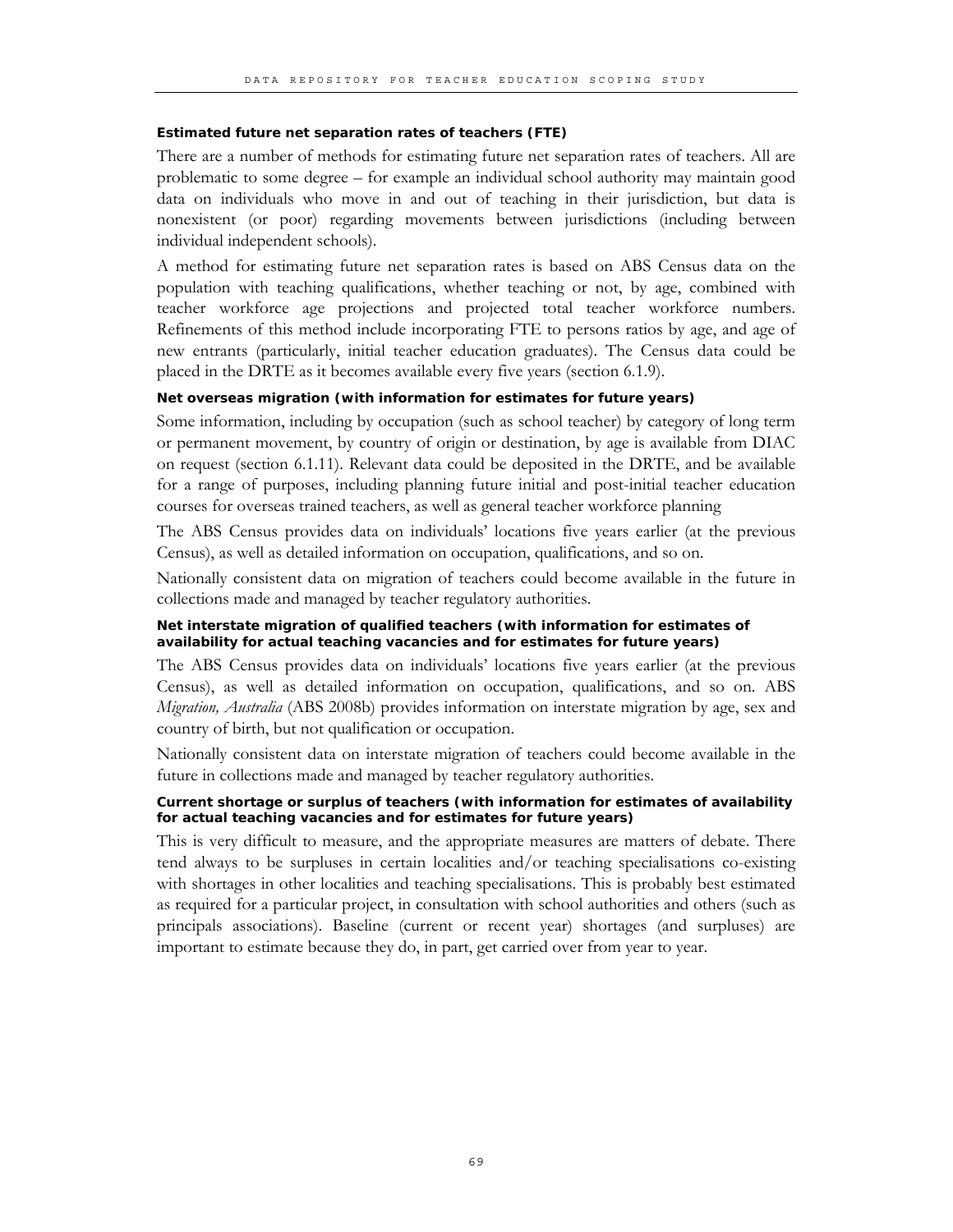## **Figure 2 Data requirements for workforce planning**

An illustration of major elements in a possible model for projecting supply and demand for teacher education graduates at a particular level (eg. secondary) in a particular jurisdiction.

The work could inform plans for future initial teacher education intakes (numbers and desired student attributes), course development or modification, pedagogy and curriculum, as well as school authorities' teacher recruitment, retention and staff development strategies.

*Particular data sources are in italics.* 

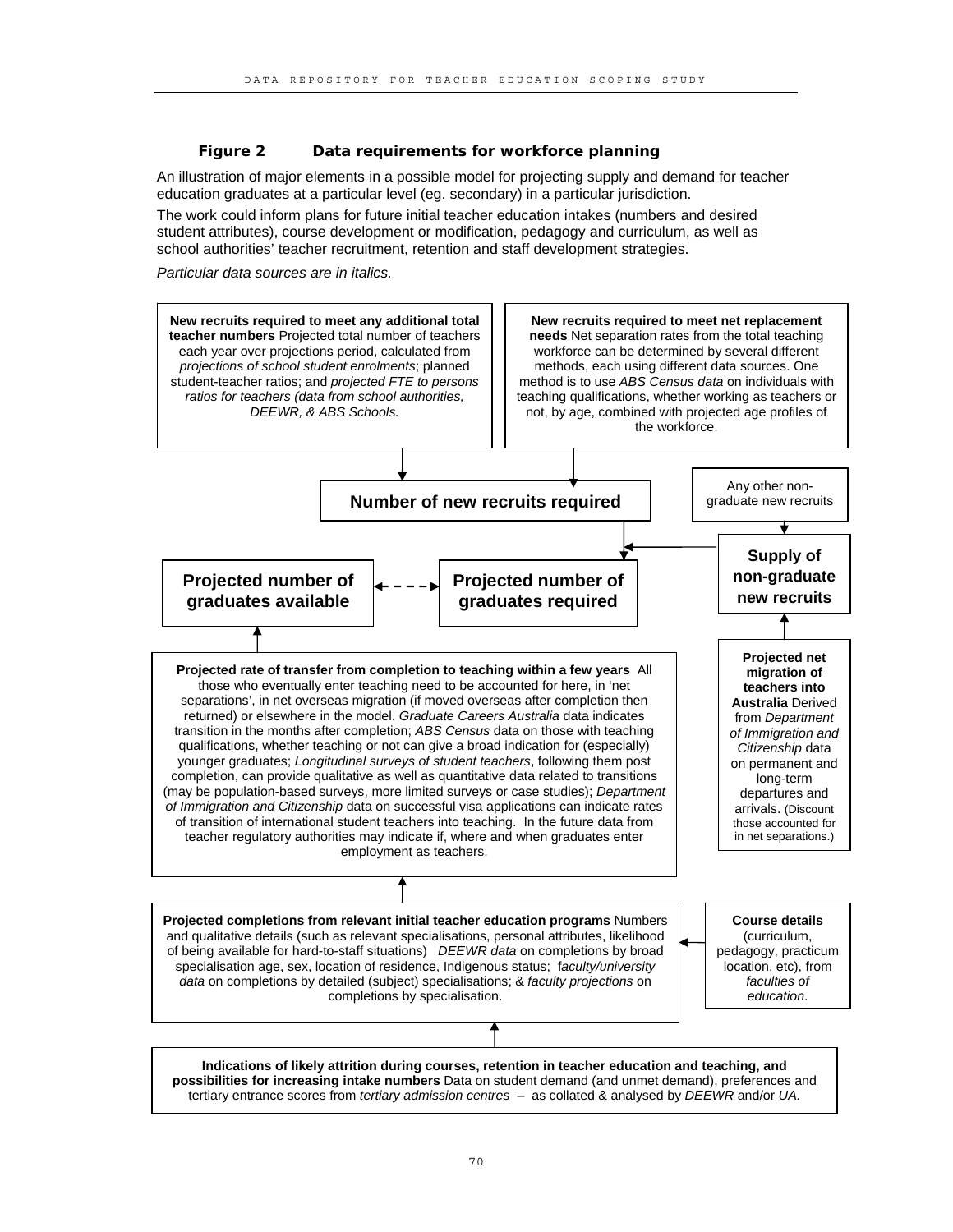# **Appendix F Staff in Australia's Schools: Teacher workforce planning data needs**

The Staff in Australia's Schools project was commissioned by DEEWR in June 2006, and conducted by the Australian Council for Educational Research and the Australian College of Educators. The two reports of the project (Owen, Kos & McKenzie 2008, and McKenzie et al 2008) were published in January 2008. Those reports will be outlined in turn.

**Teacher Workforce Data and Planning Processes in Australia** (Owen, Kos & McKenzie 2008) is based on consultations with a wide range of organisations and individuals in all states and territories in 2006, and a review of Australian and international reports and other literature. It discusses:

- the current availability of research and data on Australian teacher and school leader characteristics
- current processes and data used for school teacher and leader workforce planning
- approaches to teacher workforce planning and data taken in international organisations and other countries
- approaches to workforce planning and data taken in other professions in Australia
- recommendations on longer-term national collaborative approaches to obtain data to support Australian teacher and school leader workforce planning (p. 14).

The report is detailed, and much is of relevance to this scoping study for a data repository for teacher education. One theme is the lack of data on teaching specialisations in many collections (from diverse sources, and on student teachers, beginning teachers, other current teachers, qualified teachers not currently teaching, and immigrant and emigrant teachers). Also commented on were the lack of consistency in definitions and other features between collections, and the limited scope of some collections.

The recommendations in the report are as follows:

#### *Recommendation 1:*

Noting MCEETYA's:

i) agreement to develop a strategic framework for a national approach to workforce planning in education, including the need to develop a process to achieve common core data sets and definitions; and

ii) its referral of this task to the Improving Teacher and School Leader Capacity (ITSLC) Working Group; it is suggested that the Australian Government propose to the ITSLC Working Group that it establish a workforce data sub-group to coordinate and oversee data collection and analysis in relation to Australian school teachers and leaders. As part of this, the sub-group could give consideration to utilising specific workforce planning expertise and communication links established with broader networks involved in workforce planning issues.

#### *Recommendation 2:*

It is suggested that the Australian Government propose to the ITSLC Working Group that it should consider reviewing existing data collection models from education and other professions and consult widely to develop a framework which outlines the principles for collaboration among key stakeholders, including protocols regarding the use of data and issues of public access.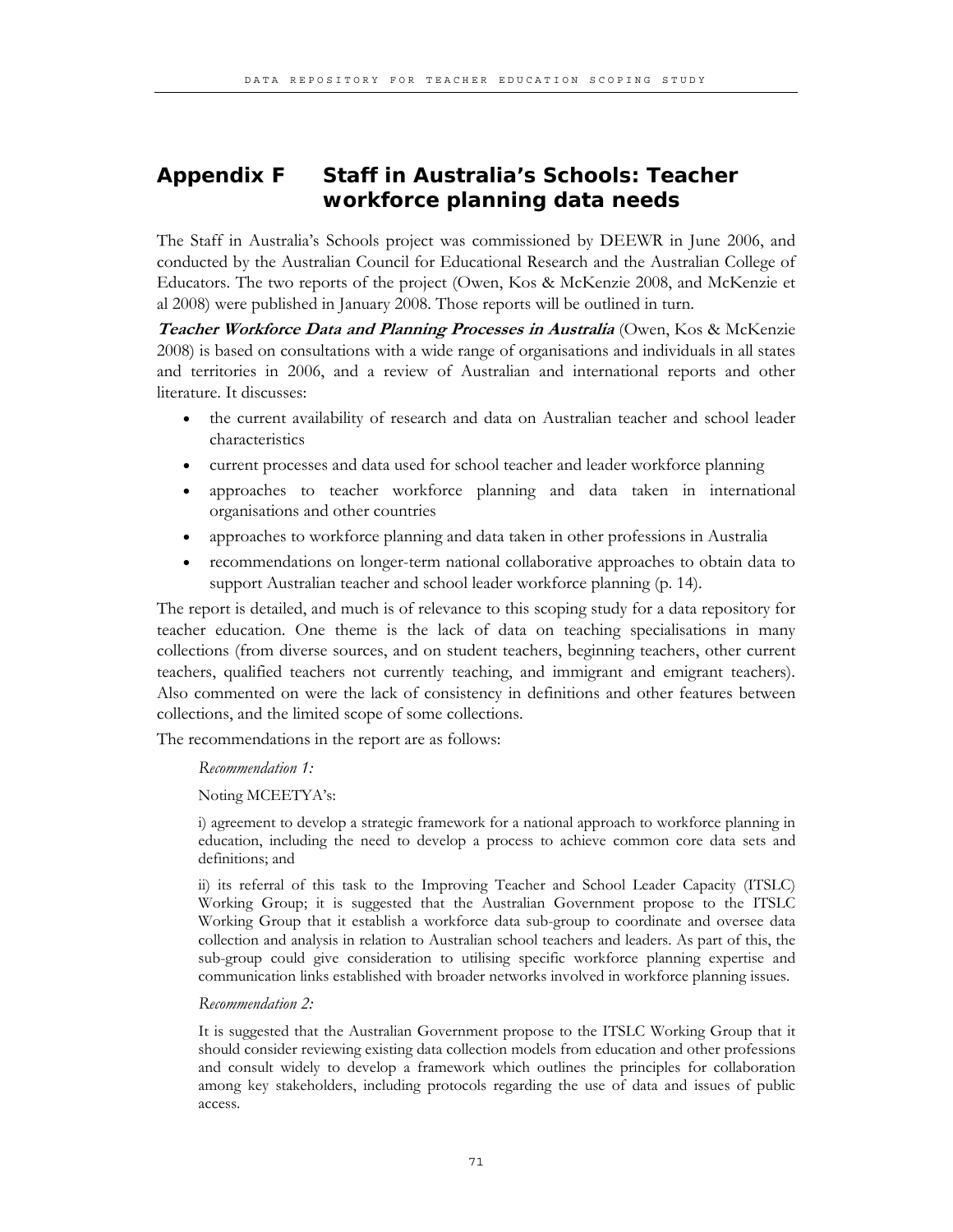#### *Recommendation 3:*

It is suggested that the Australian Government propose to the ITSLC Working Group that, in relation to MCEETYA's agreement to develop a process to achieve common core data sets and definitions, and noting the potential of this to facilitate the pooling and sharing of workforce data by government and non-government systems in the long-term, it should consult widely to ensure its future implementation by teacher employers, teacher education institutions and teacher registration authorities, and a protocol on data sharing.

### *Recommendation 4:*

It is suggested that the Australian Government propose to the ITSLC Working Group that it consider development of a regular, well-resourced and well-promoted cycle of survey data collection from the Australian teacher and school leader workforce based on the data domains covered in the current Staff in Australia's Schools survey.

#### *Recommendation 5:*

It is suggested that the Australian Government propose to the ITSLC Working Group that it consider the development and implementation of data collections, involving collaboration with stakeholders, that address issues related to attitudes towards a teaching career and potential barriers to career entry among senior secondary students, potential career changers, those who are qualified but not currently teaching, and under-represented groups.

#### *Recommendation 6:*

It is suggested that the Australian Government propose to the ITSLC Working Group that it consider the development and implementation of data collections, involving collaboration with stakeholders, in teacher education data, including establishing longitudinal studies regarding pre-service teacher education to early career phases and in regards to leadership programs and impacts (pp.  $9 - 10$ ).

The report authors conclude that:

There are two broad priorities for teacher workforce data and planning in Australia. The first is to ensure that, within a highly diversified and decentralised system of teacher preparation and employment, individual decision makers have the data they need to make the best possible decisions for their circumstances. The second priority is that there needs to be greater collaboration on workforce planning matters across Australia because of the common issues affecting teachers no matter where they work.

The vision that needs to guide this process is that workforce planning data for such a key profession as teaching has to be a collective endeavour across all of the groups involved in schooling. Data collection and analysis need to be seen to be informing actions, with the ultimate goal being improvements in the quality of education for Australian students and the benefit of society (p. 10).

These conclusions, with a sharper focus on teacher education (initial and post-initial), are relevant to this scoping study.

**Staff in Australia's Schools 2007** (McKenzie et al 2008) outlines the results of the Staff in Australia's Schools (SiAS) survey of the four populations of Australian primary teachers, secondary teachers, primary leaders and secondary leaders ('leaders' were defined as those in principal and deputy or vice principal roles or equivalent).

The survey arose out of concerns expressed in Australian and international reports about inadequacy of data regarding matters such as the nature and severity of teacher shortages, out-of-field teaching, teacher attrition and retention, reasons for entry and leaving, and the potential supply of graduates, entrants from other careers, or re-entrants to teaching (pp. 1 – 2). The survey updated and extended the 1999 survey of teachers in Australian schools carried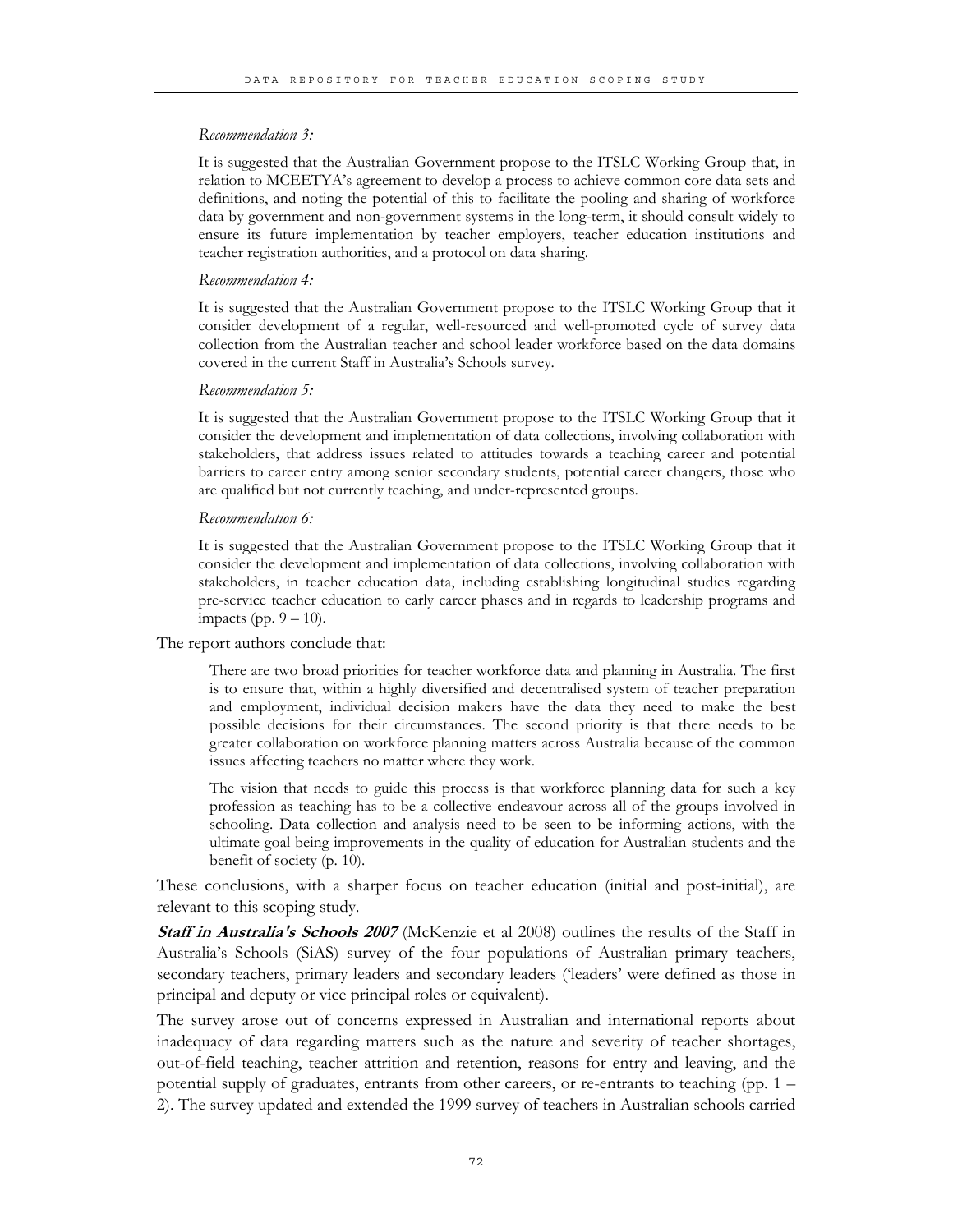out by the Australian College of Educators (then the Australian College of Education), which followed earlier surveys in 1963, 1979 and 1989 (p. 2).

The surveys were administered online, and covered the following topics for primary and secondary teachers:

- basic demographics (including age, sex, country of birth and indigenous status)
- qualifications and current study
- motivation for becoming a teacher
- current teaching position (including basis and length of employment, levels and areas taught, salary and workload)
- professional learning activities (including number of activities engaged in, the impact of those activities, and desired areas for future development)
- career in teaching (including pathway to teaching, past occupations, length of time as a teacher, and if relevant, amount of time spent working in different school sectors and jurisdictions).

In addition, early career teachers were asked questions about their:

- perceived readiness for teaching and the usefulness of the programs that were available to them once commencing work as a teacher
- future career intentions (including intentions and motivations for promotion within schools or leaving the profession)
- job satisfaction
- views on strategies to enhance attracting and retaining teachers.

The primary and secondary leaders survey covered:

- basic demographics (including age, sex, country of birth and indigenous status)
- qualifications and current study
- motivation for becoming a teacher and a leader
- current leadership position (including basis and length of employment, salary and workload)
- professional learning activities (including number of activities and preparation for the leadership role
- career in teaching (including pathway to teaching, past occupations, length of time as a teacher and leader, and if relevant, amount of time spent working in different school sectors and jurisdictions)
- future career intentions (including intentions and motivations for promotion within schools and leaving the profession)
- job satisfaction.

In addition the following topics were covered in items completed by school principals only:

- school staffing (including areas of decision-making authority, salary structures, vacancies, retention, and attrition)
- preparedness of recent graduates
- views on attracting and retaining staff (pp. 4-5).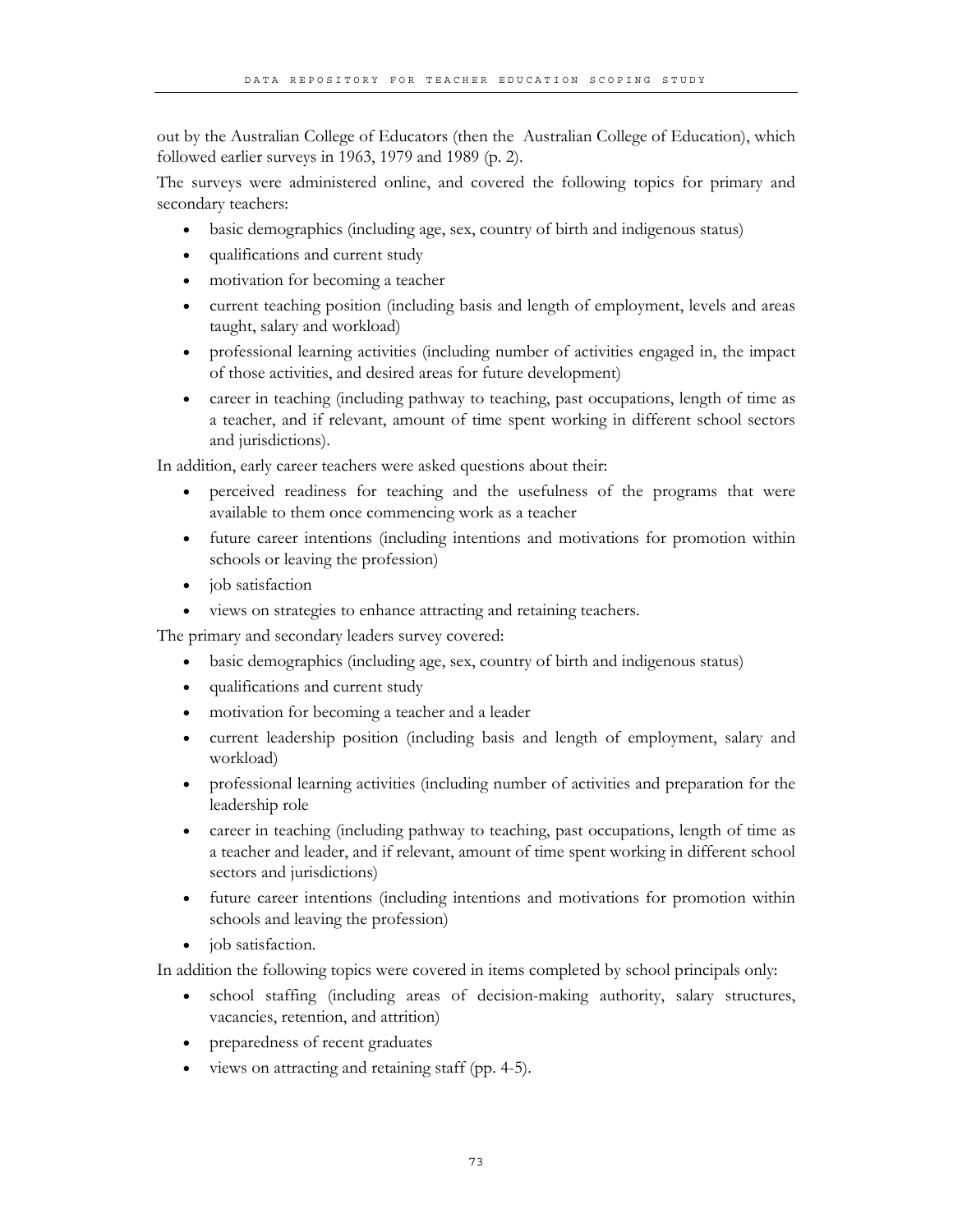The teacher samples were intended to be representative of primary and secondary teachers in all states and territories and sectors. A two-stage cluster design was used to determine the sample, with schools first selected, then a fixed number of teachers within each school and the principal and deputy/vice principal invited to take part (see p. 5 of information about sample selection). The final response rates were lower than intended: 30% for primary teacher, 33% for secondary teachers, 35% for primary leaders, and 37% for secondary leaders (pp.  $9 - 10$ ). Non-response bias was discussed and investigated (pp.  $14 - 15$ ; Appendix 4, section A4). The report does not disaggregate results at the state/territory level because of the variability of response rates at that level.

The report includes more than 100 pages of tables and text on survey results, providing a very rich source of data and analysis, much of which is relevant to teacher education (initial and post-initial).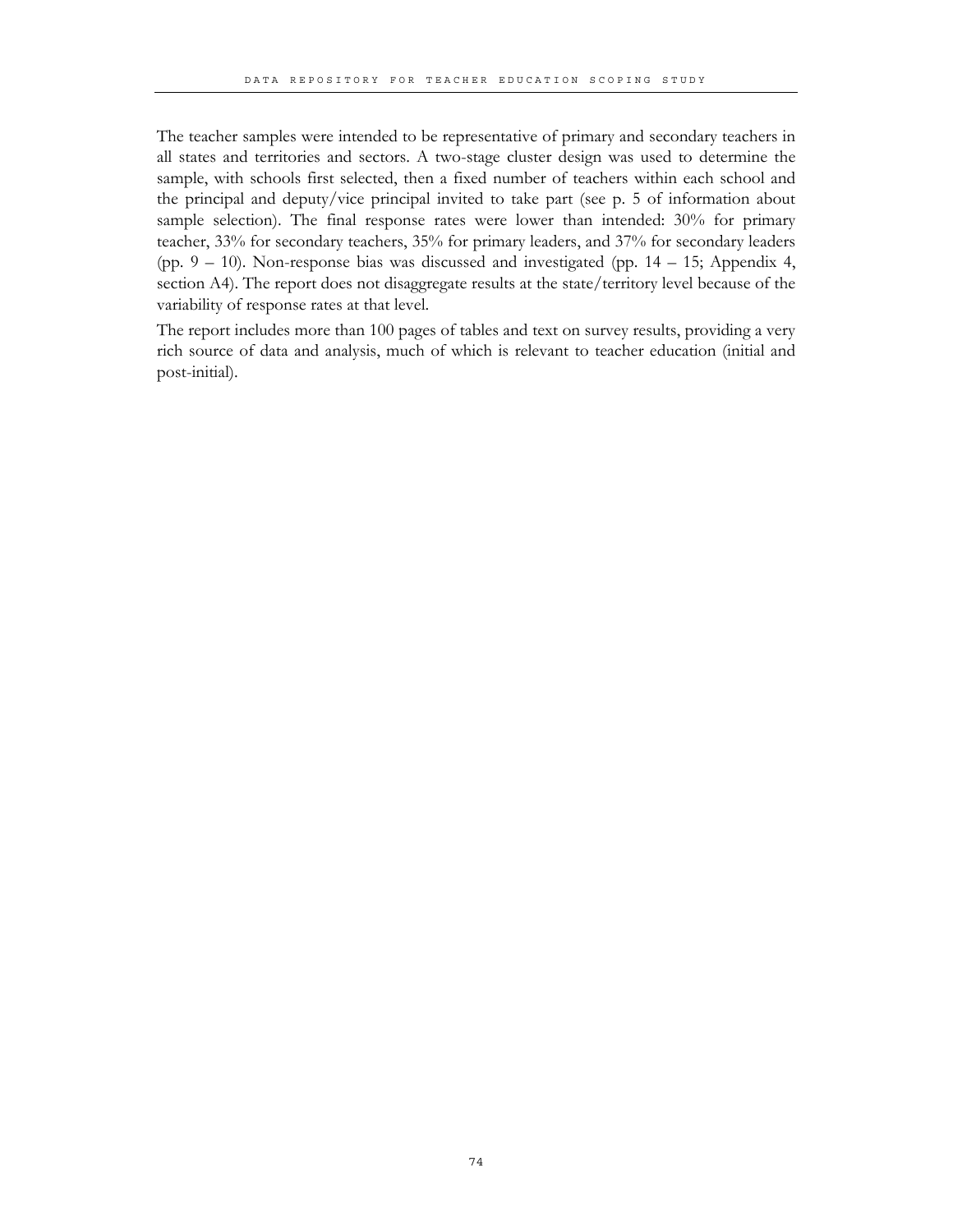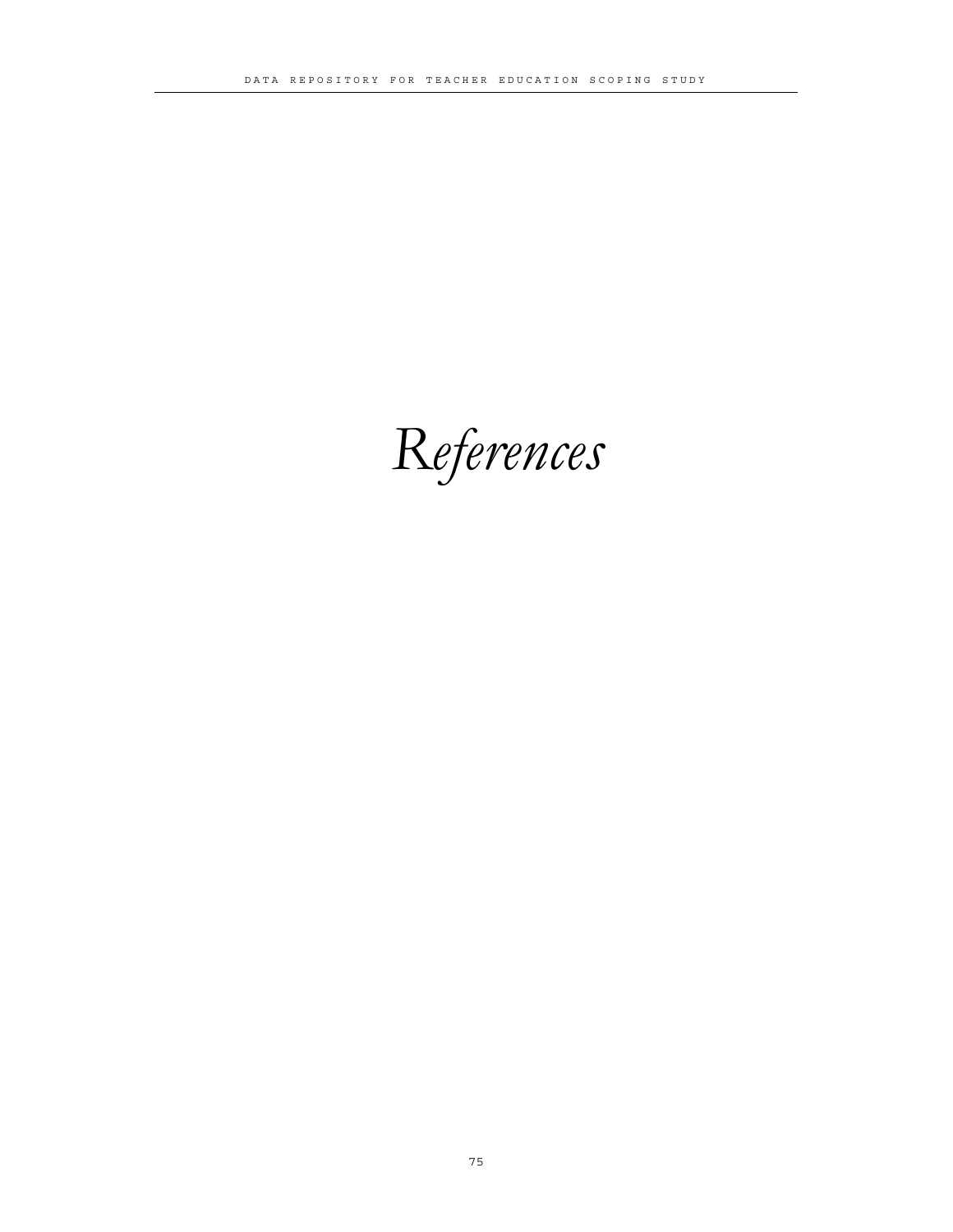# **References**

- American Council of Learned Societies 2006, *Our Cultural Commonwealth: The report of the American Council of Learned Societies Commission on Cyberinfrastructure for the Humanities and Social Sciences*, viewed 10 August 2007, <http://www.acls.org/cyberinfrastructure/>.
- Australian Bureau of Statistics (ABS) 1998, *Australian Standard Research Classification* (ASRC), ABS Cat. No. 1297.0, viewed 18 August 2008, <http://www.abs.gov.au/Ausstats/abs@.nsf/Previousproducts/EADA0A1B45CF7 DAACA25697E0018FDA9?opendocument>.
- Australian Bureau of Statistics (ABS) 2001a, *Australian Standard Classification of Education* (ASCED), ABS Cat. No. 1272.0, viewed 18 May 2008,  $\lt$ http://www.abs.gov.au/ausstats/abs@.nsf/0/8D78ACD7005DDD62CA256AAF0 01FCA6E?opendocument>.
- Australian Bureau of Statistics (ABS) 2001b, *ABS Views on Remoteness*, Information Paper, ABS Cat. No. 1244.0, viewed 18 August 2008, <http://www.ausstats.abs.gov.au/ausstats/free.nsf/0/FCC8158C85424727CA256C0 F00003575/\$File/12440\_2001.pdf>.
- Australian Bureau of Statistics (ABS) 2004, *Information Paper: Measuring Learning in Australia: Dictionary of Standards for Education and Training Statistics, 2004*, Cat No. 4232.0.55.001, ABS, Canberra, viewed 20 May 2008, <http://www.abs.gov.au/AUSSTATS/abs@.nsf/DetailsPage/4232.0.55.0012004?O penDocument>.
- Australian Bureau of Statistics (ABS) 2005a, *Australian Standard Classification of Languages* (ASCL), Second Edition, ABS Cat. No. 1267.0, viewed 18 August 2008, <http://www.abs.gov.au/AUSSTATS/abs@.nsf/Lookup/1267.0Main+Features120 05-06?OpenDocument>.
- Australian Bureau of Statistics (ABS) 2005b, *Australian Standard Classification of Cultural and Ethnic Groups* (ASCCEG), Second Edition, ABS Cat. No. 1249.0, viewed 18 August 2008, <http://www.abs.gov.au/AUSSTATS/abs@.nsf/DetailsPage/1249.02005- 06?OpenDocument>.
- Australian Bureau of Statistics (ABS) 2006a, *Research and Experimental Development, Australia: All Sector Summary,* ABS Cat No. 8112.0, ABS, Canberra, viewed 18 August 2008, <http://www.ausstats.abs.gov.au/Ausstats/subscriber.nsf/0/B7A7AE38C2257B50C A25720300182E57/\$File/81120\_2004-05.pdf>.
- Australian Bureau of Statistics (ABS) 2006b, *Australian Standard Geographical Classification* (ASGC) ABS Cat No. 1216.0, ABS, Canberra, viewed 18 August 2008, <http://www.abs.gov.au/AUSSTATS/abs@.nsf/Previousproducts/5E398C37AD9 45A0FCA2571A900177068?opendocument>.
- Australian Bureau of Statistics (ABS) 2008a, *Standard Australian Classification of Countries*, (SACC) Cat. No. 1269.0, ABS, Canberra, viewed 20 August 2008, <http://www.ausstats.abs.gov.au/ausstats/subscriber.nsf/0/9A9C459F46EF3076CA 25744B0015610A/\$File/12690\_second%20edition.pdf>.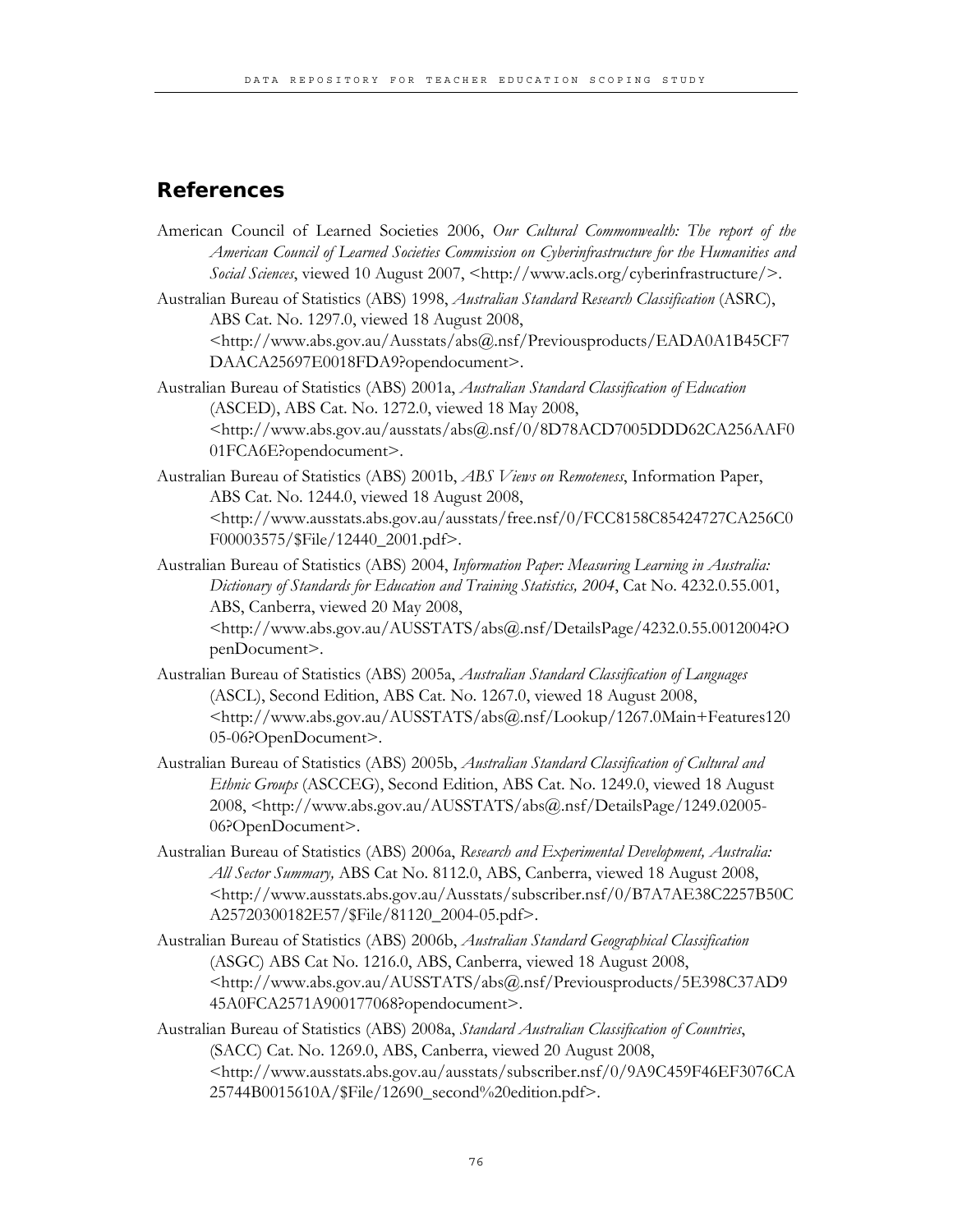- Australian Bureau of Statistics (ABS) 2008b, *Migration, Australia, 2006-07*, Cat. No. 3412.0, ABS, Canberra, viewed 26 April 2008, <http://www.abs.gov.au/AUSSTATS/abs@.nsf/Lookup/3412.0Explanatory%20N otes12006-07?OpenDocument>.
- Australian Bureau of Statistics (ABS) & Statistics New Zealand 2006, *Australian and New Zealand Standard Classification of Occupations* (ANZSCO) ABS Cat No. 1220.0, ABS & Statistics New Zealand, Canberra, viewed 18 May 2008, <http://www.abs.gov.au/AUSSTATS/abs@.nsf/DetailsPage/1220.02006?OpenDoc ument>.
- Australian Bureau of Statistics (ABS) & Statistics New Zealand 2008, *Australian and New Zealand Standard Research Classification* (ANZSRC) ABS Cat No. 1297.0, ABS & Statistics New Zealand, Canberra, viewed 26 January 2009, <http://www.ausstats.abs.gov.au/ausstats/subscriber.nsf/0/2A3A6DB3F4180D03C A25741A000E25F3/\$File/12970\_2008.pdf>.
- Australian Institute of Health and Welfare (AIHW) 2008, *Nursing and midwifery labour force 2005*, National health labour force series no. 39, viewed 6 May 2008, <http://www.aihw.gov.au/publications/index.cfm/title/10475>.
- Australian Research Council (ARC) 2007, *ARC Annual Report 2006-07, ARC*, Canberra, viewed 29 July 2008, <http://www.arc.gov.au/pdf/annual\_report\_06-07.pdf>.
- Australian Schools Commission 1981, *Australian Students and their Schools*, AGPS, Canberra.
- Baker, J & Adhikari, P 2007, *Socio-Economic Indexes for Individuals and Families*, a research paper for the ABS Methodology Advisory Committee, Analytical Services Branch, ABS, Canberra, viewed 26 August 2008, <http://www.ausstats.abs.gov.au/ausstats/subscriber.nsf/0/87EA1D92F0BB437CC A25733F001F541D/\$File/1352055086\_jun%202007.pdf>.
- Ballantyne, R, Bain, J & Preston, B 2002, *Teacher education courses and 1999, 2000 and 2001 completions*, Evaluations and Investigations Programme, Higher Education Group, DEST, viewed 10 March 2008, <http://www.dest.gov.au/archive/highered/eippubs/eip02\_3/02\_3.pdf>.
- Birrell, B, Rapson, V, Smith, TF 2006, *Australia's net gains from international skilled movement: skilled movements in 2004-05 and earlier years*, Centre for Population and Urban Research, Monash University, viewed 8 May 2008, <http://www.immi.gov.au/media/publications/pdf/aus\_net\_gais\_int\_kills\_mnt\_200 4\_05\_.pdf>.
- Business Council of Australia (BCA) 2008, *Teaching talent: the best teachers for Australia's classrooms*, BCA, Melbourne, viewed 9 October 2008, <http://www.bca.com.au/Content/99520.aspx>.
- Cochran-Smith, M & Zeichner, KM (eds) 2005, *Studying teacher education: the report of the AERA panel on research and teacher education*, American Educational Research Association, Washington.
- Council of Australian Governments (COAG) Productivity Agenda Working Group 2008, *A national quality framework for early childhood education and care: A discussion paper*, viewed 1 September 2008, <http://www.deewr.com.au/COAGdiscussionpaper>.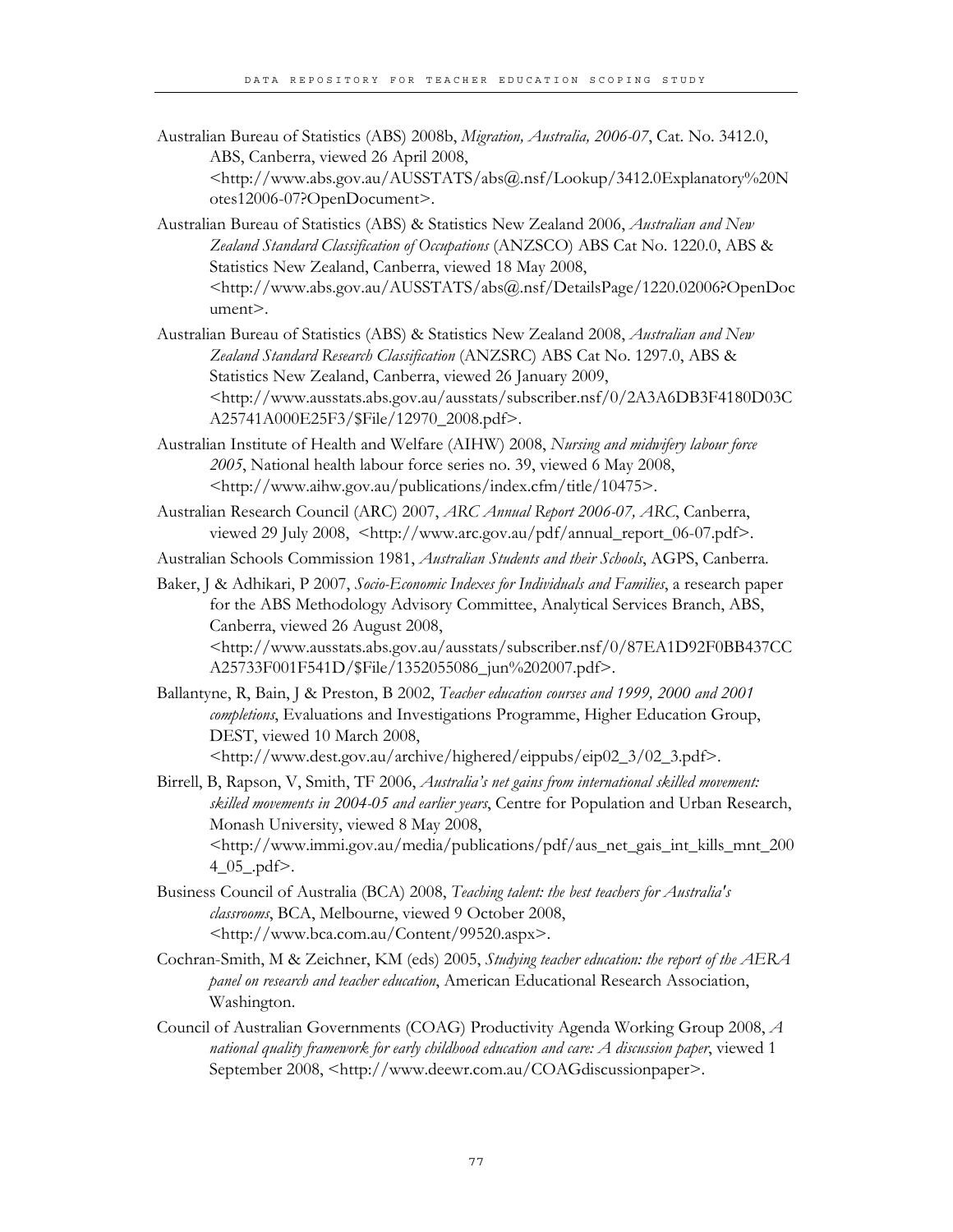Council of Deans of Nursing and Midwifery Australia and New Zealand (CDNM) 2007, *Preregistration nurse education data collection and publication project 2007*, CDNM, Melbourne, viewed 20 September 2008,

<http://www.cdnm.edu.au/pdfs/ReportforCDNMwebsite080720.pdf>.

- Craig, P 2008, *The MSOD Project Feasibility Study: Interim Report*, prepared on behalf of the MSOD Management Committee, Medical Schools Outcomes Database (MSOD) and Longitudinal Tracking Project, Medical Deans Australia and New Zealand, Sydney.
- Cutler, T 2008, *venturousaustralia building strength in innovation*, Report on the Australian Government Review of the National Innovation System, Cutler & Company Ltd, North Melbourne, Victoria, viewed 14 September 2008, <http://www.innovation.gov.au/innovationreview/Pages/home.aspx>.
- Department of Education, Employment and Workplace Relations (DEEWR) 2008a, Publications - Higher Education Statistics Collections, viewed 3 August 2008, http://www.dest.gov.au/sectors/higher\_education/publications\_resources/statistics /publications\_higher\_education\_statistics\_collections.htm.
- Department of Education, Employment and Workplace Relations (DEEWR) 2008a, *Students 2007 [full year]: selected higher education statistics*, DEEWR, Canberra, viewed 13 July 2008, <http://www.dest.gov.au/sectors/higher\_education/publications\_resources/profiles /Students\_2007\_full\_year\_.htm>.
- Department of Education, Employment and Workplace Relations (DEEWR) 2008b, *Undergraduate Applications, Offers and Acceptances 2008*, DEEWR, Canberra, viewed 13 May 2008,

<http://www.dest.gov.au/sectors/higher\_education/publications\_resources/profiles /Undergraduate\_App\_Offers\_Acceptances\_2008.htm>.

- Department of Education, Training & Youth Affairs (DETYA) 2000, *The Impact of Educational Research*, Research Evaluation Programme, Higher Education Division, DETYA, Canberra, viewed 29 July 2008, <http://www.dest.gov.au/archive/highered/respubs/impact/pdf/impact.pdf>.
- Discipline Review of Teacher Education in Mathematics and Science (Graeme W Speedy, chair) 1989, *Report*, three volumes, AGPS, Canberra.
- Fitzgerald, A & Pappalardo, K 2007, *Building the infrastructure for data access and reuse in collaborative research: An analysis of the legal context*, Open Access to Knowledge (OAK) Law Project (Legal Protocols for Copyright Management: Facilitating Open Access to research at the National and International Levels); Legal Framework for e-Research Project, funded by the DEEWR Systemic Infrastructure Initiative (SII), viewed 13 March 2008, <http://eprints.qut.edu.au/archive/00008865/01/8865.pdf>.
- Gillard, J (Minister for Education; Minister for Employment and Workplace Relations; Minister for Social Inclusion, and Deputy Prime Minister) 2008, *Equity in the Education Revolution*, a speech to the 6th Annual Higher Education Summit, Star City, Pyrmont, Sydney, 3 April, viewed 9 October 2008,

<http://mediacentre.dewr.gov.au/mediacentre/allreleases/2008/april/equityintheed ucationrevolution.htm>.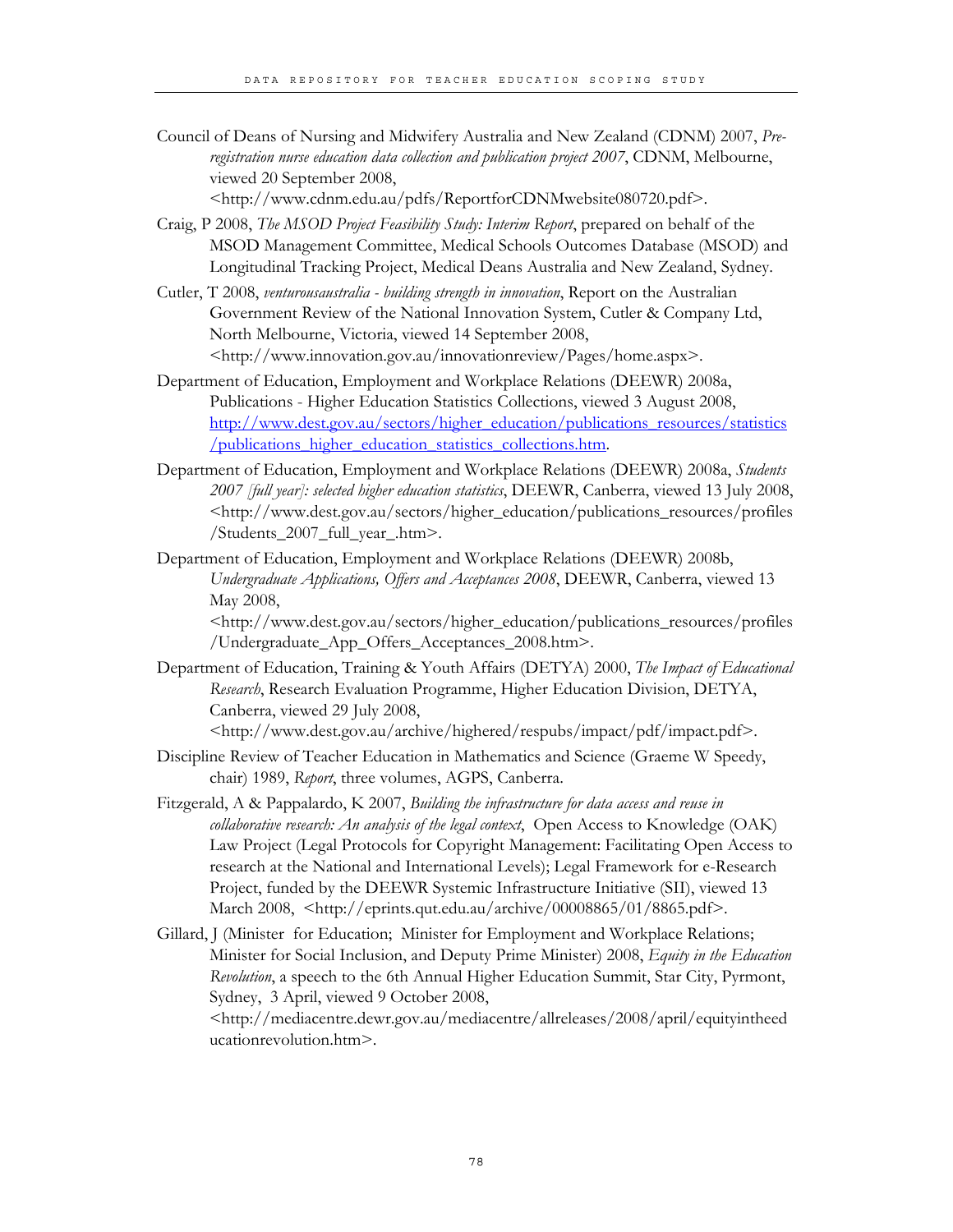- Gough, Noel 2008, 'From the President. 1399: A Code for Civil Disobedience?' *AAREnews*, No. 64, October 2008, Australian Association for Research in Education, viewed 26 January 2009, < http://www.aare.edu.au/news/newsplus/news64.pdf>.
- Graduate Careers Australia(GCA) 2008, *Graduate Grapevine: The official newsletter of Graduate Careers Australia*, No. 10, Autumn 2008, viewed 21 May 2008, <http://www.graduatecareers.com.au/content/view/full/47>.
- Higher Education Endowment Fund (HEEF) Advisory Board (Philip Marcus Clark, Chair) 2008, *Draft Program Guidelines for the 2009 Funding Round,* viewed 10 April 2008, <http://www.heef.dest.gov.au/>.
- House of Representatives Standing Committee on Education and Vocational Training (HoR) 2007, *Top of the Class: Report on the inquiry into teacher education*, The Parliament of the Commonwealth of Australia, Canberra, viewed 10 March 2008, <http://www.aph.gov.au/house/committee/evt/teachereduc/report.htm>.
- International Association for the Evaluation of Educational Achievement (IEA) 2008, Teacher Education and Development Study in Mathematics (TEDS-M) webpage, viewed 10 October 2008, < http://teds.educ.msu.edu/>
- McKenzie, P et al 2008, *Staff in Australia's Schools 2007*, Australian Government Department of Education, Employment and Workplace relations, Canberra, viewed 20 April 2008, <http://www.dest.gov.au/sectors/school\_education/publications\_resources/profiles /sias2007>.
- Ministerial Council on Education, Employment, Training and Youth Affairs (MCEETYA) 2008, Quality Sustainable Teacher Workforce Working Group webpage, viewed 10 October 2008, <http://www.mceetya.edu.au/mceetya/default.asp?id=24775>.
- Murray, S, Nuttall, J, & Mitchell, J 2008, 'Research into initial teacher education in Australia: A survey of the literature 1995–2004', *Teaching and Teacher Education*, Vol. 24, pp. 225– 239.
- National Statistics Service (NSS) *NSS Handbook*, ABS, Canberra, viewed 20 August 2008, http://www.nss.gov.au/nss/home.NSF/pages/NSS+Handbook?OpenDocument# Glossary.
- Organisation for Economic Co-Operation and Development (OECD) 2002, *Frascati Manual. Proposed standard practice for surveys on research and experimental development*, OECD, Paris, viewed 1 September 2008,
	- <http://europa.eu.int/estatref/info/sdds/en/rd/rd\_frascati\_manual\_2002.pdf>.
- Organisation for Economic Co-Operation and Development (OECD) 2004, *OECD Handbook for Internationally Comparative Education Statistics*, OECD, Paris, viewed 14 August 2008, <http://www.oecdbookshop.org/oecd/display.asp?CID=&LANG=EN&SF1=DI&

ST1=5LMQCR2JFG0X>.

Organisation for Economic Co-Operation and Development (OECD) 2005, *Teachers Matter: Attracting, Developing and Retaining Effective Teachers*, OECD, Paris, viewed 10 October 2008,

<http://www.oecd.org/document/9/0,3343,en\_2649\_39263231\_11969545\_1\_1\_1\_ 1,00.html>.